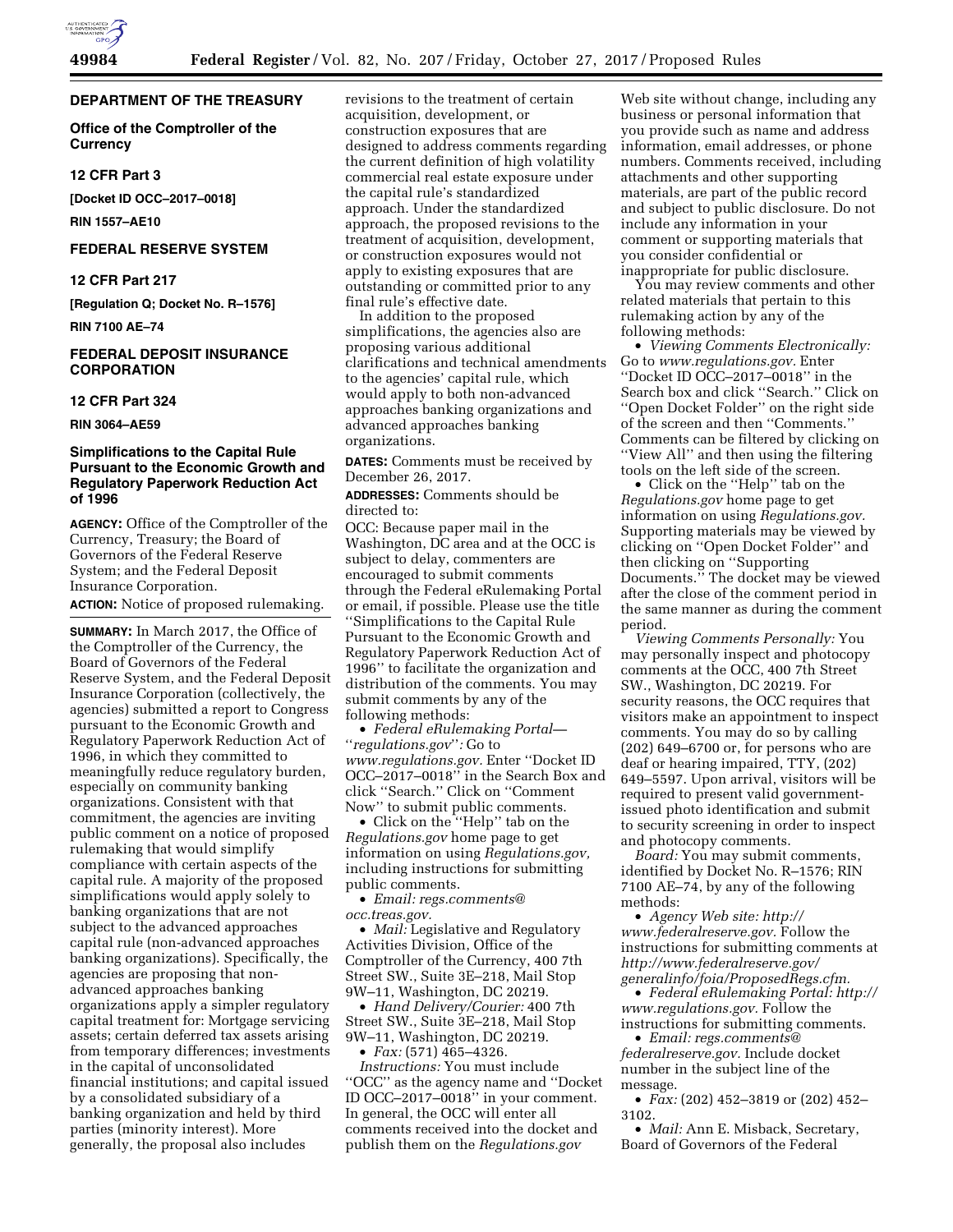Reserve System, 20th Street and Constitution Avenue NW., Washington, DC 20551. All public comments are available from the Board's Web site at *[http://www.federalreserve.gov/](http://www.federalreserve.gov/generalinfo/foia/ProposedRegs.cfm) [generalinfo/foia/ProposedRegs.cfm](http://www.federalreserve.gov/generalinfo/foia/ProposedRegs.cfm)* as submitted, unless modified for technical reasons. Accordingly, comments will not be edited to remove any identifying or contact information. Public comments may also be viewed electronically or in paper form in Room 3515, 1801 K Street NW. (between 18th and 19th Streets NW.), Washington, DC 20006 between 9:00 a.m. and 5:00 p.m. on weekdays. FDIC: You may submit comments, identified by RIN 3064– AE59 by any of the following methods:

• *Agency Web site: [http://](http://www.FDIC.gov/regulations/laws/federal/propose.html) [www.FDIC.gov/regulations/laws/](http://www.FDIC.gov/regulations/laws/federal/propose.html) [federal/propose.html.](http://www.FDIC.gov/regulations/laws/federal/propose.html)* Follow instructions for submitting comments on the Agency Web site.

• *Mail:* Robert E. Feldman, Executive Secretary, Attention: Comments/Legal ESS, Federal Deposit Insurance Corporation, 550 17th Street NW., Washington, DC 20429.

• *Hand Delivered/Courier:* Comments may be hand-delivered to the guard station at the rear of the 550 17th Street Building (located on F Street) on business days between 7:00 a.m. and 5:00 p.m.

• *Email: [comments@FDIC.gov.](mailto:comments@FDIC.gov)*  Include the RIN 3064–AE59 on the subject line of the message.

• *Public Inspection:* All comments received must include the agency name and RIN 3064–AE66 for this rulemaking. All comments received will be posted without change to *[http://www.fdic.gov/](http://www.fdic.gov/regulations/laws/federal/) [regulations/laws/federal/,](http://www.fdic.gov/regulations/laws/federal/)* including any personal information provided. Paper copies of public comments may be ordered from the FDIC Public Information Center, 3501 North Fairfax Drive, Room E–1002, Arlington, VA 22226 by telephone at (877) 275–3342 or (703) 562–2200.

#### **FOR FURTHER INFORMATION CONTACT:**

*OCC:* Mark Ginsberg, Senior Risk Expert (202) 649–6983; or Benjamin Pegg, Risk Expert (202) 649–7146, Capital and Regulatory Policy; or Carl Kaminski, Special Counsel, or Rima Kundnani, Attorney, Legislative and Regulatory Activities Division, (202) 649–5490, for persons who are deaf or hearing impaired, TTY, (202) 649–5597, Office of the Comptroller of the Currency, 400 7th Street SW., Washington, DC 20219.

*Board:* Constance M. Horsley, Deputy Associate Director, (202) 452–5239; Juan Climent, Manager, (202) 872–7526; Elizabeth MacDonald, Manager, (202) 475–6316; Andrew Willis, Supervisory

Financial Analyst, (202) 912–4323; Sean Healey, Supervisory Financial Analyst, (202) 912–4611 or Matthew McQueeney, Senior Financial Analyst, (202) 452– 2942, Division of Supervision and Regulation; or Benjamin McDonough, Assistant General Counsel (202) 452– 2036; David W. Alexander, Counsel (202) 452–2877, or Mark Buresh, Senior Attorney (202) 452–5270, Legal Division, Board of Governors of the Federal Reserve System, 20th and C Streets NW., Washington, DC 20551. For the hearing impaired only, Telecommunication Device for the Deaf (TDD), (202) 263–4869.

*FDIC:* Benedetto Bosco, Chief, Capital Policy Section; *[bbosco@fdic.gov;](mailto:bbosco@fdic.gov)* David Riley, Senior Policy Analyst, Capital Policy Section; *[dariley@fdic.gov;](mailto:dariley@fdic.gov)*  Michael Maloney, Senior Policy Analyst, *[mmaloney@fdic.gov;](mailto:mmaloney@fdic.gov)* Stephanie Efron, Senior Policy Analyst, *[sefron@](mailto:sefron@fdic.gov) [fdic.gov;](mailto:sefron@fdic.gov) [regulatorycapital@fdic.gov;](mailto:regulatorycapital@fdic.gov)*  Capital Markets Branch, Division of Risk Management Supervision, (202) 898– 6888; or Catherine Wood, Counsel, *[cawood@fdic.gov;](mailto:cawood@fdic.gov)* Rachel Ackmann, Counsel, *[rackmann@fdic.gov;](mailto:rackmann@fdic.gov)* Michael Phillips, Counsel, *[mphillips@fdic.gov;](mailto:mphillips@fdic.gov)*  Supervision Branch, Legal Division, Federal Deposit Insurance Corporation, 550 17th Street NW., Washington, DC 20429.

#### **SUPPLEMENTARY INFORMATION:**

#### **Table of Contents**

- I. Introduction and Summary of the Proposed Simplifications of the Capital Rule
- II. Proposed Simplifications of and Revisions to the Capital Rule
	- A. HVADC Exposures
	- 1. Background
	- 2. Scope of the HVADC Exposure
	- Definition
	- 3. Exemptions From the HVADC Exposure Definition
	- a. Removal of the Contributed Capital Exemption Under HVADC Exposure
	- b. One- to Four-Family Residential Properties
	- c. Community Development Projects
	- d. Agricultural Exposures
	- 4. Permanent Loans
	- 5. Risk Weight for HVADC Exposures
	- 6. Retaining the HVCRE Exposure Definition Under the Advanced Approaches Rule
	- 7. Frequently Asked Questions (FAQs)
	- B. MSAs, Temporary Difference DTAs, and Investments in the Capital of Unconsolidated Financial Institutions
	- 1. Background
	- 2. Simplifying the Capital Treatment for MSAs, Temporary Difference DTAs, and Investments in the Capital of Unconsolidated Financial Institutions
	- a. MSAs and Temporary Difference DTAs
	- b. Investments in the Capital of Unconsolidated Financial Institutions
	- c. Regulatory Treatment for Advanced Approaches Banking Organizations
- C. Minority Interest
- 1. Background
- 2. Simplifying the Regulatory Capital Limitations for Minority Interest
- III. Technical Amendments to the Capital Rule
- IV. Abbreviations
- V. Regulatory Analyses
	- A. Paperwork Reduction Act
	- B. Regulatory Flexibility Act Analysis
	- C. Plain Language
	- D. OCC Unfunded Mandates Reform Act of 1995 Determination
	- E. Riegle Community Development and Regulatory Improvement Act of 1994

## **I. Introduction and Summary of the Proposed Simplifications of the Capital Rule**

The Office of the Comptroller of the Currency (OCC), the Board of Governors of the Federal Reserve System (Board), and the Federal Deposit Insurance Corporation (FDIC) (collectively, the agencies) are issuing this notice of proposed rulemaking (proposal or proposed rule) with the goal of reducing regulatory compliance burden, particularly on community banking organizations, by simplifying certain aspects of the agencies' rules revising their risk-based and leverage capital requirements (capital rule).1

In 2013, the agencies adopted the capital rule to address weaknesses that became apparent during the financial crisis of 2007–08. Principally, the capital rule strengthened the capital requirements applicable to banking organizations 2 supervised by the agencies by improving both the quality and quantity of banking organizations' regulatory capital, and increasing the risk-sensitivity of the capital rule.3

The capital rule provides two methodologies for determining riskweighted assets: (i) The standardized approach and (ii) the advanced approaches, which include both the internal ratings-based approach and the advanced measurement approach (the

2Banking organizations subject to the agencies' capital rule include national banks, state member banks, state nonmember banks, savings associations, and top-tier bank holding companies and savings and loan holding companies domiciled in the United States not subject to the Board's Small Bank Holding Company Policy Statement (12 CFR part 225, appendix C), but excluding certain savings and loan holding companies that are substantially engaged in insurance underwriting or commercial activities or that are estate trusts, and bank holding companies and savings and loan holding companies that are employee stock ownership plans.

3 12 CFR part 217 (Board); 12 CFR part 3 (OCC); 12 CFR part 324 (FDIC).

<sup>1</sup>The Board and the OCC issued a joint final rule on October 11, 2013 (78 FR 62018) and the FDIC issued a substantially identical interim final rule on September 10, 2013 (78 FR 55340). In April 2014, the FDIC adopted the interim final rule as a final rule with no substantive changes. 79 FR 20754 (April 14, 2014).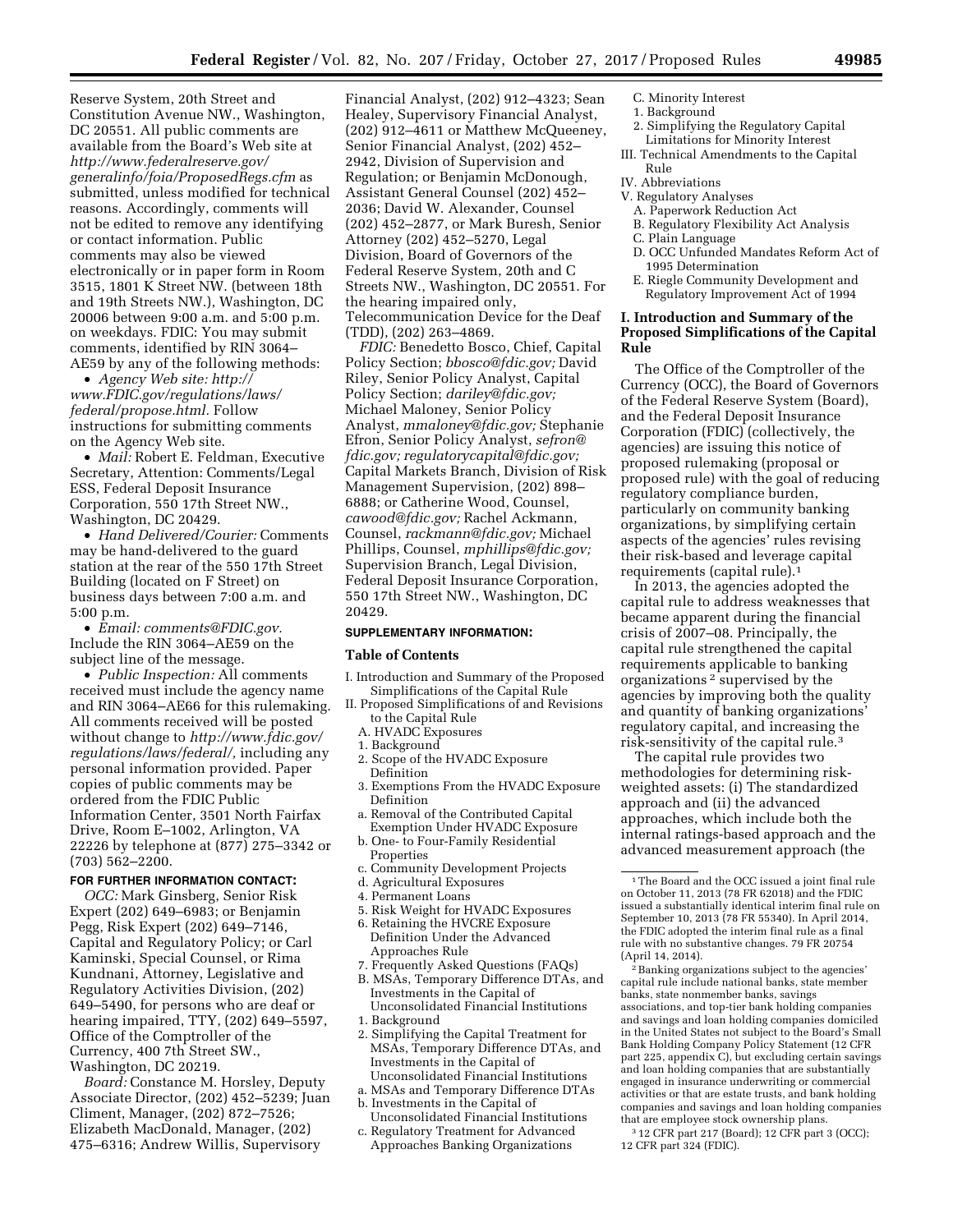advanced approaches).4 The standardized approach applies to all banking organizations that are subject to the agencies' risk-based capital regulations, whereas the advanced approaches apply only to certain large or internationally active banking organizations (advanced approaches banking organizations).5

The agencies have received numerous questions regarding various aspects of the capital rule since its adoption in 2013. In addition, in connection with the agencies' review under the Economic Growth and Regulatory Paperwork Reduction Act of 1996  $(E\bar{G}RPRA)$ ,<sup>6</sup> for which the agencies sought comment through **Federal Register** notices published in 2014 and 2015, the agencies received over 230 comment letters from insured depository institutions, trade associations, consumer and community groups, and other interested parties.7 The agencies also received numerous oral and written comments from panelists and the public at outreach meetings.8 Some of these comments were similar to the comments that the agencies had already received regarding the capital rule, including, for example, that the capital rule is unduly burdensome and complex. The agencies thoroughly reviewed these comments and issued a Joint Report to Congress: Economic Growth and Regulatory Paperwork Reduction Act (the 2017 EGRPRA report) in March 2017.9 In the 2017 EGRPRA report, the agencies highlighted their intent to meaningfully reduce regulatory burden, especially on community banking organizations, while at the same time maintaining safety and soundness and the quality

 $^{\rm 6}$  EGRPRA requires that regulations prescribed by the agencies be reviewed at least once every 10 years. The purpose of this review is to identify, with input from the public, outdated or unnecessary regulations and consider how to reduce regulatory burden on insured depository institutions while, at the same time, ensuring their safety and soundness and the safety and soundness of the financial system. Public Law 104–208, 110 Stat. 3009 (1996).

7 79 FR 32172 (June 4, 2014); 80 FR 7980 (February 13, 2015); 80 FR 32046 (June 5, 2015); and 80 FR 79724 (December 23, 2015).

8Comments received during the EGRPRA review process and transcripts of outreach meetings can be found at *[http://egrpra.ffiec.gov/.](http://egrpra.ffiec.gov/)* 

9 82 FR 15900 (March 30, 2017).

and quantity of regulatory capital in the banking system.

In particular, the agencies indicated in the 2017 EGRPRA report that they would develop a proposed rule to simplify the capital rule by considering amendments to (i) replace the standardized approach's treatment of high volatility commercial real estate (HVCRE) exposures with a simpler treatment for most acquisition, development, or construction exposures; and, for non-advanced approaches banking organizations, to (ii) simplify the current regulatory capital treatment for mortgage servicing assets (MSAs), deferred tax assets (DTAs) arising from temporary differences that an institution could not realize through net operating loss carrybacks (temporary difference DTAs), and investments in the capital of unconsolidated financial institutions; and (iii) simplify the calculation for the amount of capital that can count toward regulatory requirements in cases in which a banking organization's consolidated subsidiary has issued capital that is held by third parties (minority interest).

Consistent with the 2017 EGRPRA report, the agencies are proposing a number of modifications to the capital rule that are aimed at reducing regulatory burden. First, the agencies are proposing to replace the existing HVCRE exposure category as applied in the standardized approach with a newly defined exposure category called high volatility acquisition, development, or construction (HVADC) exposure. The proposed HVADC exposure definition is intended to be substantially simpler to implement as it removes the most complex exclusion contained in the current HVCRE exposure definition. In addition, the proposed rule simplifies and clarifies certain exemptions, and clarifies the scope of exposures captured by the HVADC exposure definition. While some of the simplifications and clarifications may increase the scope and others may decrease it, in the aggregate, it is likely that more acquisition, development, or construction loans would be captured under the proposed HVADC exposure definition than under the current HVCRE exposure definition. Accordingly, the agencies are proposing to apply a lower risk weight to the proposed HVADC exposure category. The proposed risk weight for HVADC exposures would be 130 percent, a reduction from the 150 percent risk weight that currently applies to HVCRE exposures under the capital rule's standardized approach. The new HVADC exposure definition would only apply to exposures originated on or after

the final rule's effective date. As described further below, the proposed rule would not revise the treatment of HVCRE exposures for purposes of calculating the amount of capital required under the advanced approaches. However, for purposes of calculating their capital requirements going forward under the standardized approach, advanced approaches banking organizations would use the proposed HVADC exposure category.

Second, the agencies are proposing to simplify the current regulatory capital treatment of MSAs, temporary difference DTAs, and investments in the capital of unconsolidated financial institutions for non-advanced approaches banking organizations. As explained further below, for these banking organizations, the proposal would eliminate (i) the capital rule's 10 percent common equity tier 1 capital deduction threshold that applies individually to MSAs, temporary difference DTAs, and significant investments in the capital of unconsolidated financial institutions in the form of common stock; (ii) the aggregate 15 percent common equity tier 1 capital deduction threshold that subsequently applies on a collective basis across such items; (iii) the 10 percent common equity tier 1 capital deduction threshold for non-significant investments in the capital of unconsolidated financial institutions; and (iv) the deduction treatment for significant investments in the capital of unconsolidated financial institutions not in the form of common stock.10 Under the proposal, for non-advanced approaches banking organizations, the capital rule would no longer have distinct treatments for significant and non-significant investments in the capital of unconsolidated financial institutions.

Instead of imposing these complex treatments for MSAs, temporary difference DTAs, and investments in the capital of unconsolidated financial institutions, the proposal would require that non-advanced approaches banking organizations deduct from common equity tier 1 capital any amount of MSAs, temporary difference DTAs, and investments in the capital of unconsolidated financial institutions that individually exceeds 25 percent of common equity tier 1 capital (the 25 percent common equity tier 1 capital deduction threshold). Consistent with the capital rule, under the proposal, a banking organization would continue to

<sup>4</sup> 12 CFR part 217, subparts D & E; 12 CFR part 3 (OCC), Subparts D & E; 12 CFR part 324, subparts D & E (FDIC).

<sup>5</sup> 12 CFR 217.1(c), 12 CFR 217.100(b) (Board); 12 CFR 3.1(c), 12 CFR 3.100(b) (OCC); 12 CFR 324.1(c), 12 CFR 324.100(b) (FDIC). Those smaller and less complex banking organizations that do not apply the advanced approaches are referred to as ' advanced approaches banking organizations'' in this proposal.

<sup>10</sup> 12 CFR 217.22(c) and (d) (Board); 12 CFR 3.22(c) and (d) (OCC); 12 CFR 324.22 (c) and (d) (FDIC).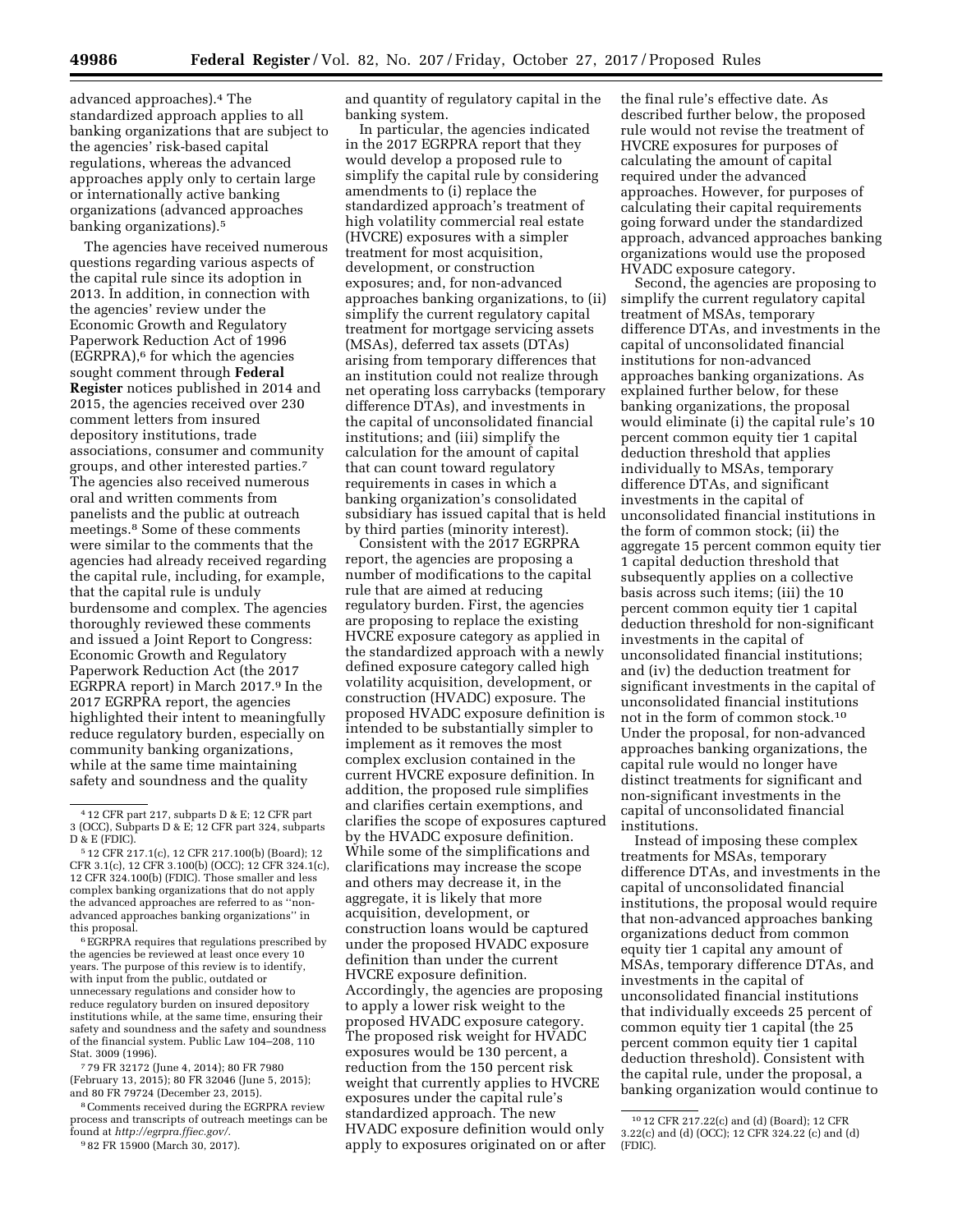apply a 250 percent risk weight to any MSAs or temporary DTAs not deducted.11 However, for investments in the capital of unconsolidated financial institutions that are not deducted, the proposal would require a banking organization to risk weight each non-deducted exposure according to the exposure category of the investment. Advanced approaches banking organizations, however, would be required to continue to apply the deduction and risk-weighting treatments in the capital rule for MSAs, temporary difference DTAs, and investments in the capital of unconsolidated financial institutions.

Third, the agencies are proposing a significantly simpler methodology for non-advanced approaches banking organizations to calculate minority interest limitations.12 The existing capital rule's limitations for common equity tier 1 minority interest, tier 1 minority interest, and total capital minority interest are based on the capital requirements and capital ratios of each of a banking organization's consolidated subsidiaries that has issued capital instruments that are held by third parties. The proposal would require that non-advanced approaches banking organizations limit minority interest based on the banking organization's capital levels rather than on its subsidiaries' capital ratios. Specifically, a non-advanced approaches banking organization would be allowed to include common equity tier 1, tier 1, and total capital minority interest up to and including 10 percent of the banking organization's common equity tier 1, tier 1, and total capital (before the inclusion of any minority interest), respectively. Advanced approaches banking organizations, however, would be required to continue to apply the treatment of minority interest provided in the existing capital rule.

The agencies anticipate that the simplifications described above would lead to a reduction of regulatory reporting burden for non-advanced approaches banking organizations. Following the publication of this proposed rule, the agencies would propose for public comment corresponding changes to regulatory reporting forms and instructions.

The proposed rule would also make certain technical changes to the capital rule, including some changes to the advanced approaches rule, such as clarifying revisions, updating crossreferences, and correcting typographical errors.

In August 2017, in anticipation of this proposal, the agencies invited public comment on a proposed rule to extend the capital rule's transitional provisions for MSAs, temporary difference DTAs, and investments in the capital of consolidated financial institutions and certain minority interest requirements (transitions NPR).13 If the transitions NPR is finalized substantially as proposed, the capital treatment proposed in the transitions NPR would remain effective until such time as the changes proposed in this proposal would be finalized and become effective or the finalized transitions NPR is otherwise superseded.

## **II. Proposed Simplifications of and Revisions to the Capital Rule**

# *A. HVADC Exposures*

#### 1. Background

The capital rule currently defines an HVCRE exposure as any credit facility that, prior to conversion to permanent financing, finances or has financed the acquisition, development, or construction of real property, unless the facility finances one- to four-family residential properties, certain agricultural or community development exposures, or commercial real estate projects where the borrower meets certain contributed capital requirements and other prudential criteria. In the preamble to the capital rule, the agencies noted that their supervisory experience had demonstrated that these exposures, compared to other commercial real estate exposures, presented heightened risks for which banking organizations should hold additional capital, and accordingly adopted a 150 percent risk weight for HVCRE exposures under the standardized approach.

Since the adoption of the capital rule, the agencies have received numerous questions regarding various aspects of the HVCRE exposure definition. Community banking organizations, in particular, have asserted that the definition is unclear, overly complex, burdensome to implement, and not applied consistently across banking organizations. For example, banking organizations submitted comments and questions to the agencies regarding the treatment of multi-purpose loan

facilities under the HVCRE exposure definition, including loans used to finance both the purchase of equipment and the acquisition, development, or construction of real property. Banking organizations also asked for clarification regarding the various exemptions from the HVCRE exposure definition, including the exemptions for (i) one- to four-family residential properties, (ii) community development exposures, and (iii) exposures where borrowers met the contributed capital requirements (as discussed in more detail in section II.A.3.a. below).

After evaluating the comments and questions from the industry following the publication of the capital rule, as well as the feedback from the public received during the review process leading to the 2017 EGRPRA report, the agencies are proposing to amend the treatment in the standardized approach for credit facilities that finance acquisition, development, or construction activities, with the goal of simplifying the treatment of these exposures. The agencies are proposing to replace the HVCRE exposure category as applied in the standardized approach with a newly defined exposure category termed HVADC exposure that would apply to credit facilities that finance acquisition, development, or construction activities. As compared to the HVCRE exposure definition, the proposed HVADC exposure definition would not include the contributed capital exemption. Additionally, the proposed definition of HVADC exposure provides greater clarity on which acquisition, development, or construction exposures have relatively more risk and merit a higher risk weight than the current definition of HVCRE exposure by including a ''primarily finances'' test. The HVADC exposure definition also includes a definition of ''permanent loan'' to clearly articulate when an exposure ceases being an HVADC exposure under the propose rule. Both the ''primarily finances'' test and the definition of ''permanent loan'' are explained in more detail below. With the introduction of a ''primarily finances'' test and ''permanent loan'' definition, the scope of included or excluded exposures under the proposed HVADC exposure definition will likely be different from those captured under the current HVCRE exposure definition and will vary across individual banking organizations. In total, the agencies believe that the simpler HVADC exposure definition likely would capture more acquisition, development, or construction exposures than are currently captured by the definition of

<sup>11</sup>The agencies note that they are not proposing to change the current treatment of DTAs arising from timing differences that could be realized through net operating loss carrybacks. Such DTAs are not subject to deduction and are assigned a 100 percent risk weight.

<sup>&</sup>lt;sup>12</sup> 12 CFR 217.21(Board); 12 CFR 3.21 (OCC); 12<br>CFR 324.21 (FDIC).

<sup>13 82</sup> FR 40495 (August 25, 2017).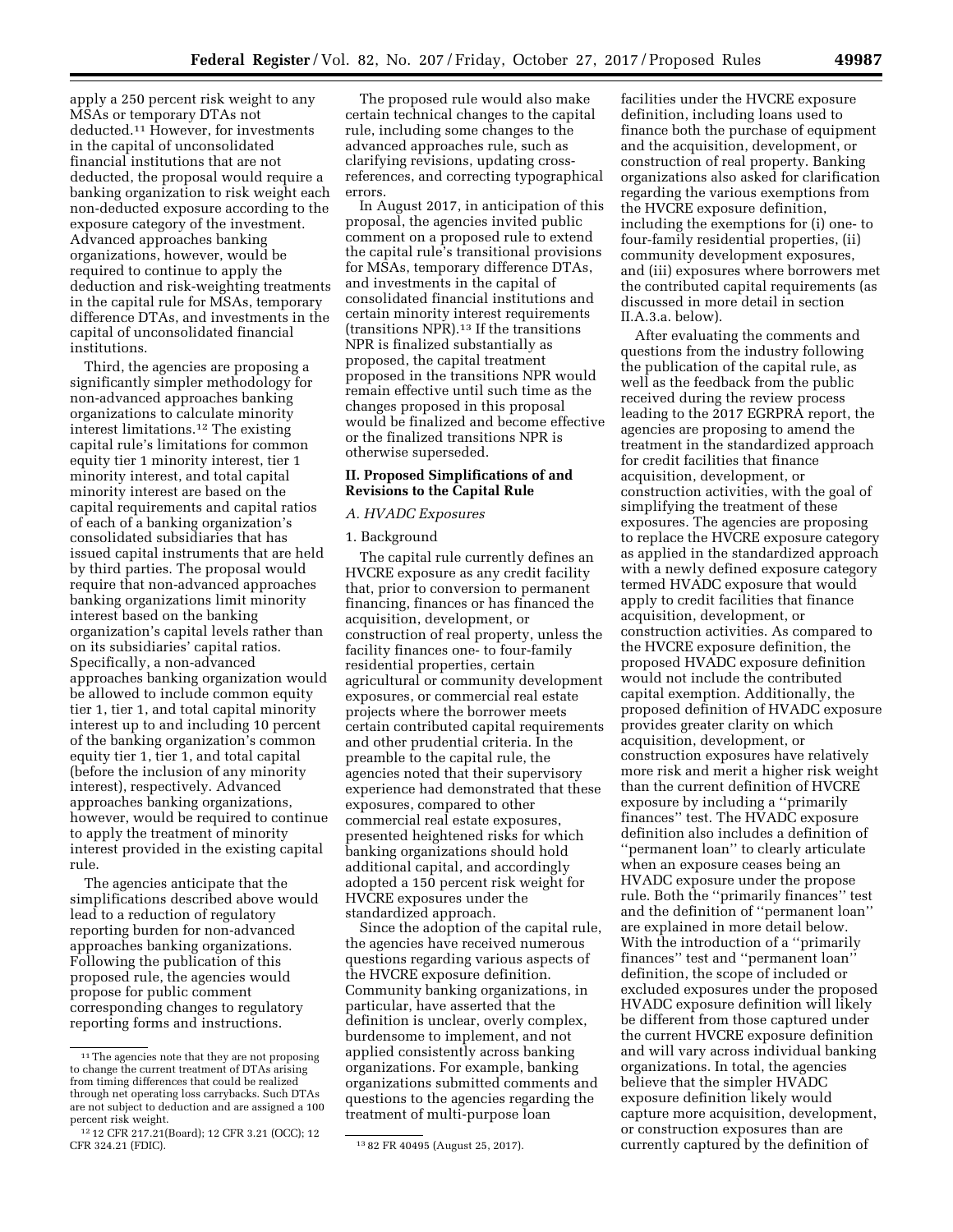HVCRE exposure. In recognition of the potentially expanded scope, the agencies are proposing to reduce the standardized approach risk weight for HVADC exposures, relative to the current risk weight for HVCRE exposures.

Under the proposed rule, an HVADC exposure would receive a 130 percent risk weight as opposed to the 150 percent risk weight assigned to HVCRE exposures under the existing standardized approach. The proposed rule would require higher risk weights for certain acquisition, development, or construction exposures and lower risk weights for others. Additionally, to mitigate the potential burden on banking organizations of having to reevaluate all of their acquisition, development, or construction exposures against the new HVADC exposure definition, the proposal, under the standardized approach, would contain a grandfathering provision to retain the capital rule's treatment for acquisition, development, or construction exposures outstanding or committed as of the effective date of any final rule (as discussed in more detail in section  $II(A)(5)$ . The proposed revisions to the standardized approach are intended to be responsive to concerns about the difficulties of implementing the HVCRE exposure definition, while maintaining capital requirements commensurate with the risk profiles of different credit facilities that finance acquisition, development, or construction activities.

## 2. Scope of the HVADC Exposure Definition

Under the proposed rule, the capital rule would define an HVADC exposure as a credit facility that *primarily*  finances or refinances: (i) The acquisition of vacant or developed land; (ii) the development of land to prepare to erect new structures, including, but not limited to, the laying of sewers or water pipes and demolishing existing structures; or (iii) the construction of buildings or dwellings, or other improvements including additions or alterations to existing structures. Like the current HVCRE exposure definition, the proposed HVADC exposure definition is purpose-based. Therefore, an acquisition, development, or construction exposure that is not secured by real property could be considered an HVADC exposure if the purpose of the facility is primarily to finance any of the aforementioned activities. For purposes of the proposed HVADC exposure definition, an exposure would be classified as an HVADC exposure only if the lending facility ''primarily finances''

acquisition, development, or construction activities, meaning that more than 50 percent of the funds (*e.g.,*  loan proceeds) will be used for acquisition, development, or construction activities. In order to make this determination, a banking organization would review the proposed use of the funds, and if more than 50 percent of the funds is intended for acquisition, development, or construction activities, then the facility would meet the ''primarily finances'' requirement and would fall within the scope of the HVADC exposure definition, unless one or more of the exemption criteria are met.

For example, assume a borrower intends to use part of an \$8 million loan to acquire and develop a tract of land for a real estate project. Of the \$8 million total, \$4.5 million will be disbursed for acquisition, development, or construction purposes (*e.g.,* buying and developing the land and building the structure) and \$3.5 million will be used to purchase equipment to be used in the completed structure. Because more than half of the funds are used for acquisition, development, or construction purposes, the loan would be considered an HVADC exposure. Any funds or land contributed by the borrower would not impact this determination, as the determination is based on the use of the loan proceeds. The agencies note that the inclusion of the ''primarily finances'' test may also lead banking organizations to exclude certain multi-purpose credit facilities which finance construction and other activities, such as equipment financing, from the definition of an HVADC exposure. As a general matter, the agencies expect every acquisition, development, or construction transaction to be supported by the documentation of sources and uses of funds tailored to the specific project, and the agencies expect each banking organization to have a process in place to review the intended use of funds for an acquisition, development, or construction project, consistent with prudent underwriting practices.

*Question 1: The agencies seek comment on whether the scope of the HVADC exposure definition presents operational concerns and is clear. Specifically, what, if any, operational challenges would banking organizations expect when determining whether more than 50 percent of the loan proceeds will be used for acquisition, development, or construction purposes?* 

3. Exemptions From the HVADC Exposure Definition

a. Removal of the Contributed Capital Exemption Under HVADC Exposure

Banking organizations have expressed concern regarding the contributed capital exemption under which exposures are not considered HVCRE exposures if (i) at the origination of the loan, the loan-to-value (LTV) ratio is less than or equal to the relevant supervisory LTV ratio standard; 14 (ii) before the advancement of funds, the borrower has contributed capital to the project in the form of cash (including cash paid for land) or readily marketable securities of at least 15 percent of the real estate's ''as-completed'' market value; and (iii) any internally generated capital must be contractually required to stay in the project for the life of the project. Banking organizations have asserted that the conditions for meeting this exemption are unclear, complex, and burdensome to implement. Further, the agencies have received numerous questions from banking organizations on the minimum 15 percent borrower capital contribution requirement, which is measured as a percentage of a project's ''as completed'' market value.

After considering comments from banking organizations regarding both the complexity of the contributed capital exemption, as well as the potential inconsistent application of the exemption that results, the agencies are proposing to not include a contributed capital exemption within the HVADC exposure definition. The agencies considered various means to clarify or modify the contributed capital exemption in a manner consistent with the goals of simplifying the capital rule. However, the agencies view the alternative approaches that retain the contributed capital exemption as comparably complex and inconsistent with the goal of simplifying the capital rule.

*Question 2: The agencies seek comment on the degree to which the proposed HVADC exposure definition would simplify and enhance consistency in the treatment for credit facilities financing real estate acquisition, development, or construction. What other simplifications should the agencies consider to improve the simplicity and consistent treatment of these credit facilities?* 

<sup>14</sup> 12 CFR part 208, subpart J, Appendix C (Board); 12 CFR part 34, subpart D, Appendix A (OCC); 12 CFR part 365, subpart A, Appendix A (FDIC).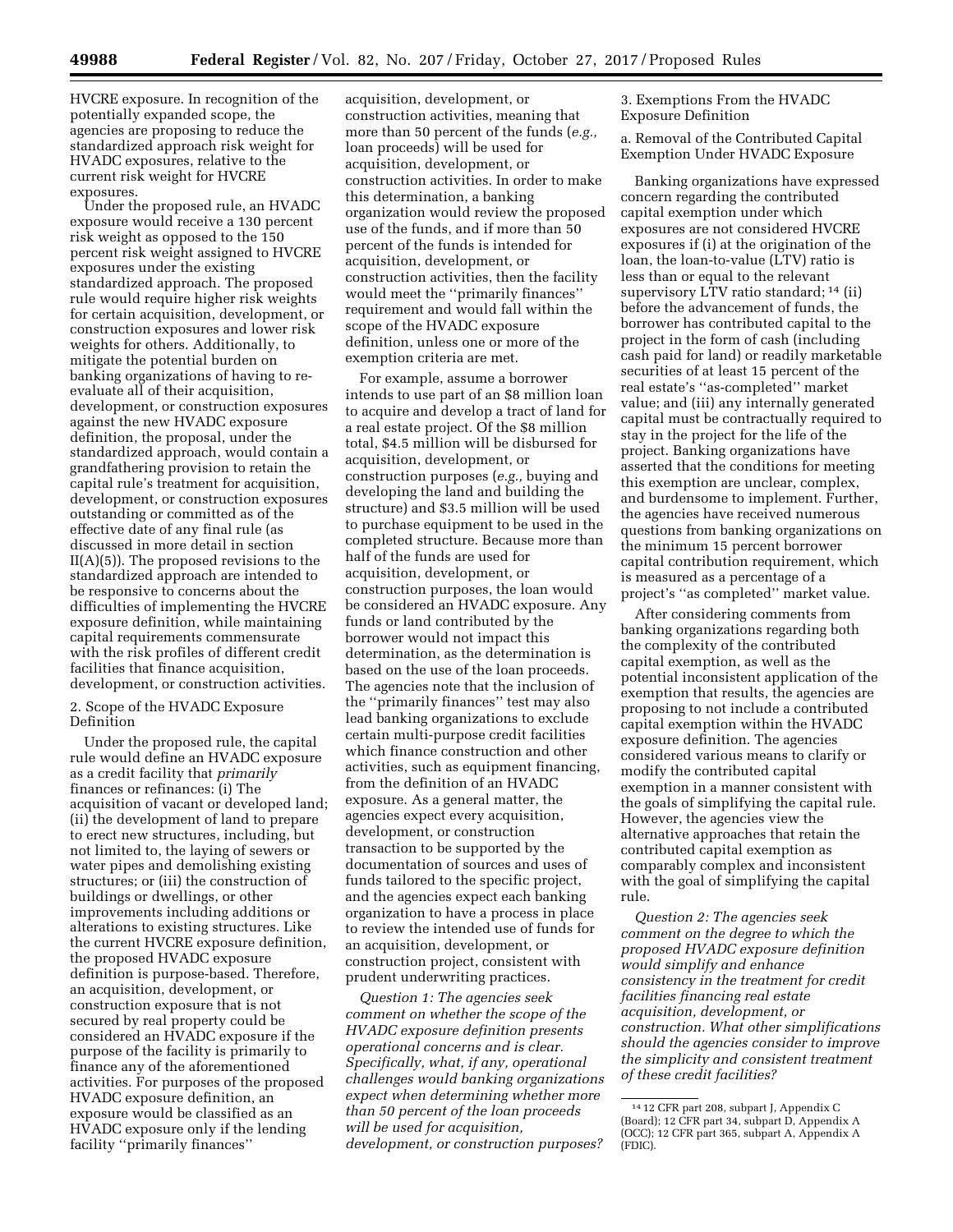b. One- to Four-Family Residential Properties

The proposed definition of an HVADC exposure would exempt credit facilities that finance the acquisition, development, or construction of one- to four-family residential properties, similar to the exemption in the HVCRE exposure definition. For purposes of both HVADC and HVCRE exposures, the financing of one- to four-family residential properties would include both loans to construct one- to fourfamily residential structures and loans that combine the land acquisition, development, or construction of one- to four-family structures, either with or without a sales contract, including lot development loans. Therefore, credit facilities financing the construction of one- to four-family residential structures for which no buyer has been identified would be included in the exemption for one- to four-family residential properties.

In response to questions about whether the term ''residential properties'' for these purposes includes the acquisition, development, or construction of condominiums or cooperatives, the agencies are clarifying that, generally, a loan that finances the acquisition, development, or construction of condominiums and cooperatives would not qualify for the one- to four-family residential properties exemption, except in the instance where the project contains fewer than five individual dwelling units. Thus, condominiums, cooperatives, and apartment buildings would generally be treated as multifamily properties and would not qualify for the one- to four-family residential properties exemption. If each unit in a project is separated from other units by a dividing wall that extends from ground to roof (*e.g.,* row houses or townhouses), then each unit would be considered a single family residential property and thus exempt from the HVADC exposure category. Further, the acquisition, development, or construction of multiple residential properties, each containing a one- to four-family dwelling unit (such as a loan to finance tract development), would qualify for the one- to four-family residential property exemption. Loans used solely to acquire undeveloped land would not, however, qualify for the oneto four-family residential property exemption.

*Question 3: The agencies request comment on whether the proposed exemption for one- to four-family residential properties in the HVADC exposure category is clear such that a* 

*banking organization could readily identify which residential loans would be exempt from the HVADC exposure category. What, if any, additional clarification would facilitate identifying one- to four-family residential properties for this purpose? The agencies also solicit comment on all aspects of the HVADC exposure category, including the proposed scope and exemptions.* 

## c. Community Development Projects

The HVCRE exposure definition exempts community development projects.15 The proposed HVADC exposure definition would continue to exempt community development projects. However, the agencies are proposing to simplify the definition by removing the reference to the broader statutory citations, 12 U.S.C. 24 (Eleventh) and 12 U.S.C. 338a. Under the proposed rule, all credit facilities financing the acquisition, development, or construction of real property projects for which the primary purpose is community development, as defined by the agencies' Community Reinvestment Act rules, would be exempt from the HVADC exposure category. In addition, the agencies are proposing to remove the exception to the exemption for activities that promote economic development by financing businesses or farms that meet the size eligibility standards of the Small Business Administration's (SBA) Development Company or Small Business Investment Company programs (13 CFR 121.301) or have gross annual revenues of \$1 million or less, unless they meet another exemption in the rule. Such loans are required to have a community development purpose under interagency guidance. The proposed simplified exemption for community development projects is not intended to substantively alter the scope of the exemption for community development projects set forth in the current HVCRE exposure definition.

*Question 4: The agencies seek comment on whether the proposed community development exemption is clear. What, if any, additional clarification would help banking organizations identify exposures that meet the community development exemption? Please describe any implementation challenges with the exemption.* 

d. Agricultural Exposures

The proposed HVADC exposure definition would exclude credit

facilities that finance the purchase or development of agricultural land and would not substantively modify the current exemption for agricultural land development set forth in the current HVCRE exposure definition.16 The agencies note that the term ''agricultural'' is broadly defined and would include, for example, timberland or fish farms. However, the term "agricultural," as it is used here, would not include manufacturing or processing plants related to agricultural products, such as a dairy processing plant.

#### 4. Permanent Loans

The proposed HVADC exposure definition would exclude an exposure that is considered to be a permanent loan. In response to banking organizations' requests for clarification of the term ''permanent financing'' as it is used in the current HVCRE exposure definition, the proposed HVADC exposure definition includes a definition of ''permanent loan.'' A permanent loan for purposes of the proposed HVADC exposure definition would mean a prudently underwritten loan 17 that has a clearly identified ongoing source of repayment sufficient to service amortizing principal and interest payments aside from the sale of the property. The proposed rule would not require that the current loan payments be amortizing in order for a loan to meet the definition of a permanent loan.

For many acquisition, development, or construction projects, the source of repayment will be derived from the property once the project is completed and tenants begin paying rent or the property otherwise begins to produce income. Additionally, the agencies recognize that for loans financing owner-occupied acquisition, development, or construction projects, the owner may have sufficient capacity at origination to repay the loan from ongoing operations, without relying on proceeds from the sale or lease of the

 $^{\rm 17}\mathrm{The}$  agencies are clarifying that a loan is expected to be prudently underwritten in order to meet the definition of a permanent loan. The Interagency Guidelines for Real Estate Lending Policies provide standards for banking organizations in developing such written policies, limits, and standards. 12 CFR part 208, subpart J, Appendix C (Board); 12 CFR part 34, subpart D, Appendix A (OCC); 12 CFR part 365, subpart A, Appendix A (FDIC). Banking organizations are required to adopt and maintain written policies that establish appropriate limits and standards for extensions of credit related to real estate. 12 CFR 208.51 (Board); 12 CFR 34.62 (OCC); 12 CFR 365.2 (FDIC).

<sup>15</sup> 12 CFR part 25 (national banks) (OCC); 12 CFR part 195 (federal savings associations) (OCC); 12 CFR part 228 (Board); 12 CFR part 345 (FDIC).

<sup>16</sup>The proposed rule would make a minor clarification to the definition of HVCRE exposure by changing the term ''non-agricultural'' to ''commercial or residential development.''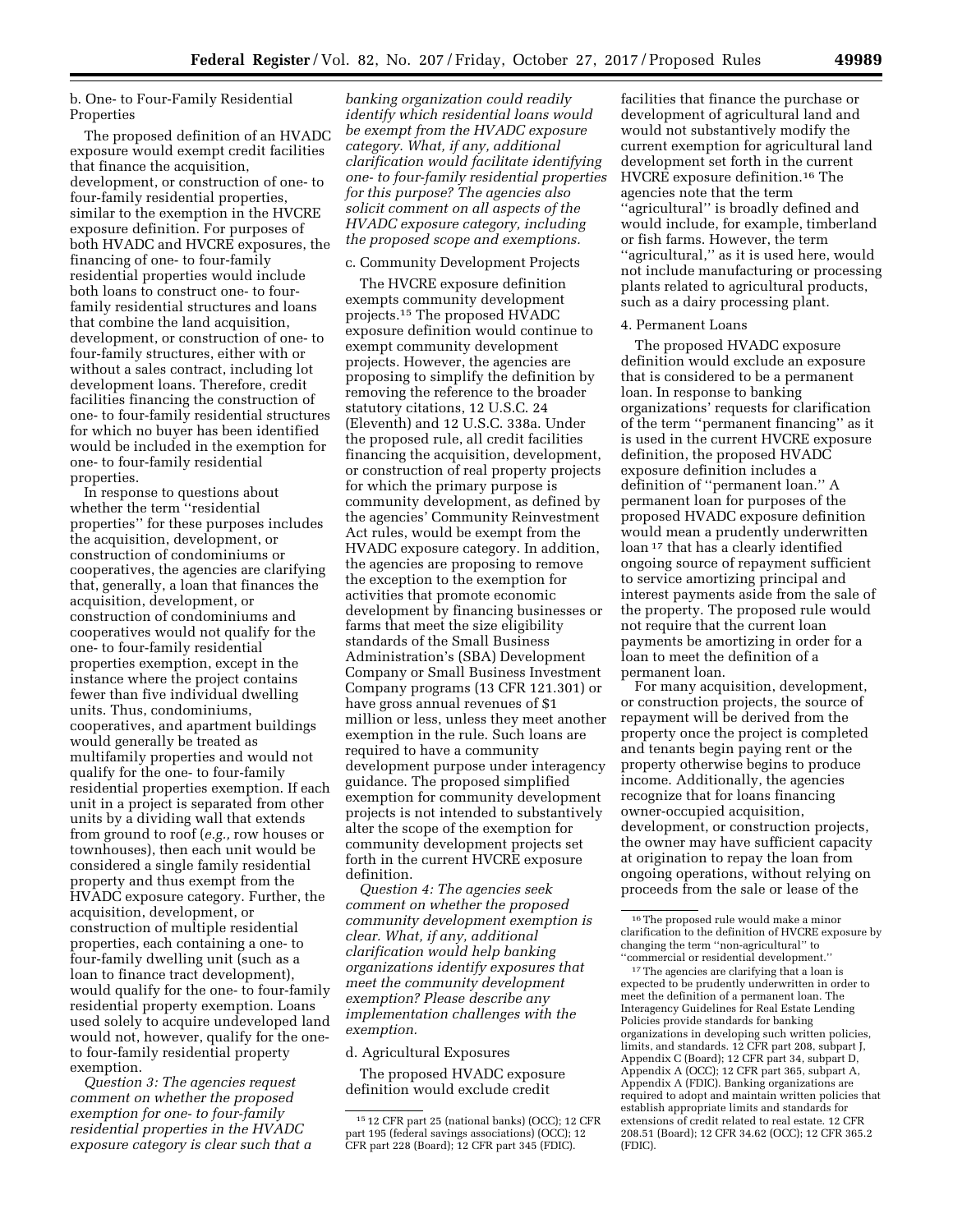property, in which case the loan would be considered a permanent loan and thus excluded from the HVADC exposure definition, assuming it was prudently underwritten. For example, a prudently underwritten loan to a company that obtains financing to construct an additional facility that does not rely on the lease income from the facility to repay the loan, and instead relies on cash flows from other sources to cover amortizing principal and interest payments, may be considered a permanent loan and excluded from HVADC.

The agencies are also clarifying that bridge loans generally would not qualify as permanent loans as the property is not generating sufficient revenue to make amortizing principal and interest payments. The agencies believe financing for bridge loans poses greater credit risk than permanent loans, and, therefore, should be subject to a higher risk weight.

Finally, even if a credit facility does not meet the definition of a permanent loan at origination, it could subsequently meet the definition as the property generates additional revenue sufficient to service amortizing principal and interest payments. In such a case, the facility may become exempt from the HVADC exposure category, provided the loan was prudently underwritten at origination.

*Question 5: The agencies seek comment on the clarity of the exemption for permanent loans in the proposed HVADC exposure definition and the ease with which banking organizations can determine whether an exposure qualifies for this exemption. What, if any, additional clarification would help banking organizations identify exposures that meet the permanent loan exemption?* 

#### 5. Risk Weight for HVADC Exposures

Currently, under the standardized approach, an HVCRE exposure receives a 150 percent risk weight. Under the proposed rule, an HVADC exposure would receive a 130 percent risk weight. The agencies believe the reduced risk weight for HVADC exposures is appropriate in recognition of the potentially broader scope of the definition, and that this change would not result in a significant change in the aggregate minimum capital required under the capital rule. Specifically, by including exposures regardless of the amount of the borrower's contributed equity, some exposures that would be included in the HVADC exposure category may, while remaining riskier than other commercial real estate loans, have risk-reducing qualities, such as

lower LTV ratios and higher borrowercontributed capital relative to exposures currently in the HVCRE exposures category.

However, to mitigate the potential burden on banking organizations of having to re-evaluate all of their acquisition, development, or construction exposures against the new HVADC exposure definition, the proposal, under the standardized approach, would contain a grandfathering provision for outstanding acquisition, development, or construction exposures. The proposal, under the standardized approach, would retain the capital rule's HVCRE exposure definition and exposure category treatment for all outstanding acquisition, development, or construction exposures as of the effective date of any final rule. Only new acquisition, development, or construction exposures originated on or after the effective date of a final rule would need to be evaluated against the new HVADC exposure definition. Therefore, a banking organization would maintain an exposure's risk weight as determined prior to the effective date of a final rule under the HVCRE exposure definition. For example, if an outstanding acquisition, development, or construction exposure is classified as an HVCRE exposure under the capital rule, then the exposure would continue to have a 150 percent risk weight until the exposure is converted to permanent financing or is sold or paid in full. For the purposes of this grandfathering provision, permanent financing refers to the existing HVCRE exposure definition, which relies on a banking organization's underwriting criteria for long-term mortgage loans. If an outstanding acquisition, development, or construction exposure is exempt from the HVCRE exposure category under the capital rule, then the exposure would continue to receive its applicable risk weight under the capital rule (*e.g.,* 100 percent risk weight), assuming the exposure is not past due.

Based upon data reported on the Consolidated Financial Statements for Holding Companies (FR Y–9C) and on Call Reports for insured depository institutions as of June 30, 2017, approximately 80 percent of banking organizations report holdings of acquisition, development, or construction exposures, excluding oneto four-family residential properties, and approximately 40 percent of banking organizations report some holdings of HVCRE exposures risk weighted at 150 percent. As highlighted above, the proposed treatment may result in a 130 percent risk weight for

certain future exposures that would have received either a 100 or a 150 percent risk weight under the capital rule's treatment. It may also result in certain loans that would have received a 150 percent risk weight under the current rule receiving a 100 percent risk weight under the proposed rule. At the individual banking organization level, a banking organization currently with a higher proportion of HVCRE exposures relative to its total acquisition, development, or construction exposures may see a decrease in its capital requirements on new acquisition, development, or construction loans going forward. Conversely, a banking organization that currently has a higher proportion of acquisition, development, or construction exposures deemed to be excluded from the HVCRE exposure definition may see an increase in its capital requirements on new acquisition, development, or construction loans to the extent those exposures do not otherwise qualify for the exemptions under the proposed HVADC exposure definition going forward. Because of the lack of granular data on acquisition, development, or construction loans in the regulatory reports and since agencies cannot predict how banking organizations may structure such exposures in the future, the agencies cannot estimate with precision the future impact of the proposed HVADC exposure definition at an individual banking organization level. The agencies further note that the proposed grandfathering provision, which may lessen regulatory compliance burden by preventing banking organizations from having to reevaluate their existing acquisition, development, or construction exposures under the new HVADC exposure definition, also would limit the potential impact of the treatment of acquisition, development, or construction exposures under the proposed HVADC exposures definition on banking organizations' regulatory capital.

Although the agencies anticipate that the proposed rule may lead to the assignment of higher risk weights to certain acquisition, development, or construction exposures going forward, the agencies believe that the simplified definition for HVADC exposures may lead to a reduced regulatory compliance burden in classifying acquisition, development, or construction exposures. The agencies also expect that the revised definition would result in increased consistency in the treatment of acquisition, development, or construction exposures. The agencies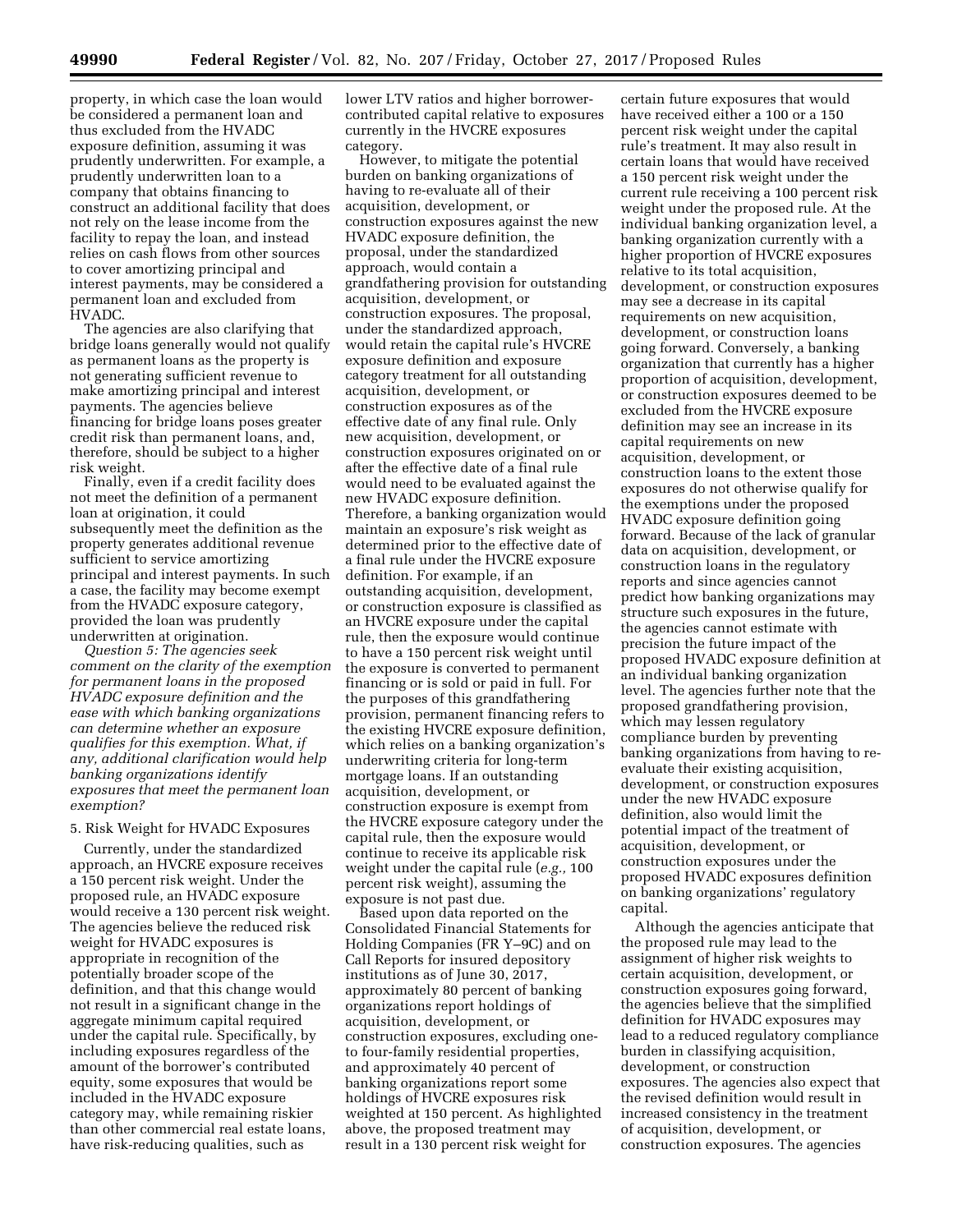believe that the proposed definition strikes an appropriate balance between risk-sensitivity and complexity.

*Question 6: The agencies seek comment on the agencies' goal of achieving an appropriate balance between the proposed calibration and expanded scope of application for HVADC exposures. The agencies are interested in any additional data on the impact of the proposed rule's capital treatment of HVCRE exposures and the new capital treatment of HVADC exposures on bank holding companies, savings and loan holding companies, and insured depository institutions, both in the aggregate and on an individual banking organization level.* 

*Question 7: What are the pros and cons of the grandfathering provision and does it sufficiently mitigate the compliance burden of having to reevaluate all acquisition, development, or construction exposures against the new HVADC exposure definition? Are there alternatives to the proposed grandfathering provision that the agencies should consider?* 

6. Retaining the HVCRE Exposure Definition Under the Advanced Approaches

As noted above, the agencies are not proposing to make substantive revisions to the advanced approaches as part of this rulemaking. The proposed introduction of the HVADC exposure category would apply only to the calculation of risk-weighted assets under the standardized approach.

The HVCRE exposure category was introduced in the standardized approach as part of the revisions to the capital rule to address the agencies' concern that such exposures had been insufficiently capitalized prior to and during the financial crisis of 2007–2008. Banking organizations have commented on and raised concerns about this exposure category and its corresponding 150 percent risk weight in the standardized approach since its introduction, and specifically during the 2017 EGRPRA process. Because concerns expressed by banking organizations regarding the HVCRE exposure definition emanated primarily from its implementation in the standardized approach, the agencies do not believe it is necessary to make corresponding changes to the definition in the advanced approaches. The advanced approaches do not rely on a single risk weight for HVCRE exposure, instead requiring banking organizations to categorize and assign risk parameters to these exposures, as well as subject them to higher capital requirements through an asset value correlation

factor. Thus, treatment of this exposure category in the advanced approaches diverges substantially from its treatment in the standardized approach, and the agencies are not proposing to replace the existing HVCRE exposure definition under the advanced approaches. Accordingly, advanced approaches banking organizations would continue to use the HVCRE exposure definition to calculate their advanced approaches risk-weighted assets, while using the HVADC exposure definition for the purpose of calculating their riskweighted assets under the standardized approach.

*Question 8: The agencies request comment on whether it would be appropriate to replace the HVCRE exposure definition, as it is used in the advanced approaches, with the proposed HVADC exposure definition. What, if any, challenges do advanced approaches banking organizations face as a result of the agencies maintaining the existing HVCRE exposure definition for purposes of the advanced approaches while also proposing to adopt the more expansive HVADC exposure definition for purposes of the standardized approach? What, if any, changes should the agencies consider to address these challenges?* 

## 7. Frequently Asked Questions (FAQs)

The agencies have previously issued FAQs to provide clarity on the existing HVCRE exposure definition. If the agencies adopt the proposal as final, they will consider whether to revise or rescind some or all of the HVCRE exposure-related FAQs. As the agencies are considering comments received on this proposal, the agencies would consider whether to issue any updated guidance related to the HVCRE exposure definition as it pertains to its use in the advanced approaches.18

*B. MSAs, Temporary Difference DTAs, and Investments in the Capital of Unconsolidated Financial Institutions* 

#### 1. Background

The capital rule currently requires that a banking organization deduct from common equity tier 1 capital the amounts of MSAs, temporary difference DTAs, and significant investments in

the capital of unconsolidated financial institutions in the form of common stock that individually exceed 10 percent of the banking organization's common equity tier 1 capital.19 In addition, any amount not deducted as a result of the individual 10 percent common equity tier 1 capital deduction threshold must be deducted from a banking organization's common equity tier 1 capital if that amount exceeds 15 percent of the banking organization's common equity tier 1 capital. Beginning January 1, 2018, any amount of these three items that a banking organization does not deduct from common equity tier 1 capital will be risk weighted at 250 percent (until that time, such items are risk weighted at 100 percent).20 21

The capital rule further requires deductions from regulatory capital if a banking organization holds (i) nonsignificant investments in the capital of an unconsolidated financial institution above a certain threshold 22 or (ii) significant investments in the capital of an unconsolidated financial institution that are not in the form of common stock. Specifically, the capital rule requires that a banking organization deduct from its regulatory capital any amount of the organization's nonsignificant investments in the capital of unconsolidated financial institutions that exceeds 10 percent of the banking organization's common equity tier 1 capital (the 10 percent threshold for non-significant investments) 23 in

<sup>18</sup> ''Frequently Asked Questions on the Regulatory Capital Rule,'' OCC Bulletin 2015–23 (April 6, 2016), *available at: [https://www.occ.gov/](https://www.occ.gov/news-issuances/bulletins/2015/bulletin-2015-23.html) [news-issuances/bulletins/2015/bulletin-2015-](https://www.occ.gov/news-issuances/bulletins/2015/bulletin-2015-23.html) [23.html](https://www.occ.gov/news-issuances/bulletins/2015/bulletin-2015-23.html)*. ''SR 15–6: Interagency Frequently Asked Questions (FAQs) on the Regulatory Capital Rules'' (April 5, 2015), *available at: [https://](https://www.federalreserve.gov/supervisionreg/srletters/sr1506.htm) [www.federalreserve.gov/supervisionreg/srletters/](https://www.federalreserve.gov/supervisionreg/srletters/sr1506.htm) [sr1506.htm](https://www.federalreserve.gov/supervisionreg/srletters/sr1506.htm)*; FDIC FIL 16–2015, *available at [https://](https://www.fdic.gov/news/news/financial/2015/fil15016.html) [www.fdic.gov/news/news/financial/2015/](https://www.fdic.gov/news/news/financial/2015/fil15016.html) [fil15016.html](https://www.fdic.gov/news/news/financial/2015/fil15016.html)*.

<sup>19</sup>A significant investment in the capital of an unconsolidated financial institution is defined as an investment in the capital of an unconsolidated financial institution where the banking organization owns more than 10 percent of the issued and outstanding common stock of the unconsolidated financial institution (significant investment in the capital of an unconsolidated financial institution). 12 CFR 217.2 (Board); 12 CFR 3.2 (OCC); 12 CFR 324.2 (FDIC).

<sup>20</sup>Beginning on January 1, 2018, the calculation of the aggregate 15 percent common equity tier 1 capital deduction threshold for these items will become stricter as any amount above 15 percent of common equity tier 1, less the amount of those items already deducted as a result of the 10 percent common equity tier 1 capital deduction threshold, will be deducted from a banking organization's common equity tier 1. 12 CFR 217.22(d) (Board); 12 CFR 3.22(d) (OCC); 12 CFR 324.22(d) (FDIC).

<sup>21</sup>See the agencies' notice of proposed rulemaking that was issued on August 25, 2017 (82 FR 40495).

 $\rm ^{22}A$  non-significant investment in the capital of an unconsolidated financial institution is defined as an investment in the capital of an unconsolidated financial institution where the institution owns 10 percent or less of the issued and outstanding common stock of the unconsolidated financial institution (non-significant investment in the capital of an unconsolidated financial institution). 12 CFR 217.2 (Board); 12 CFR 3.2 (OCC); 12 CFR 324.2 (FDIC).

<sup>23</sup> 12 CFR 217.22(c)(4) (Board); 12 CFR 3.22(c)(4) (OCC); 12 CFR 324.22(c)(4) (FDIC).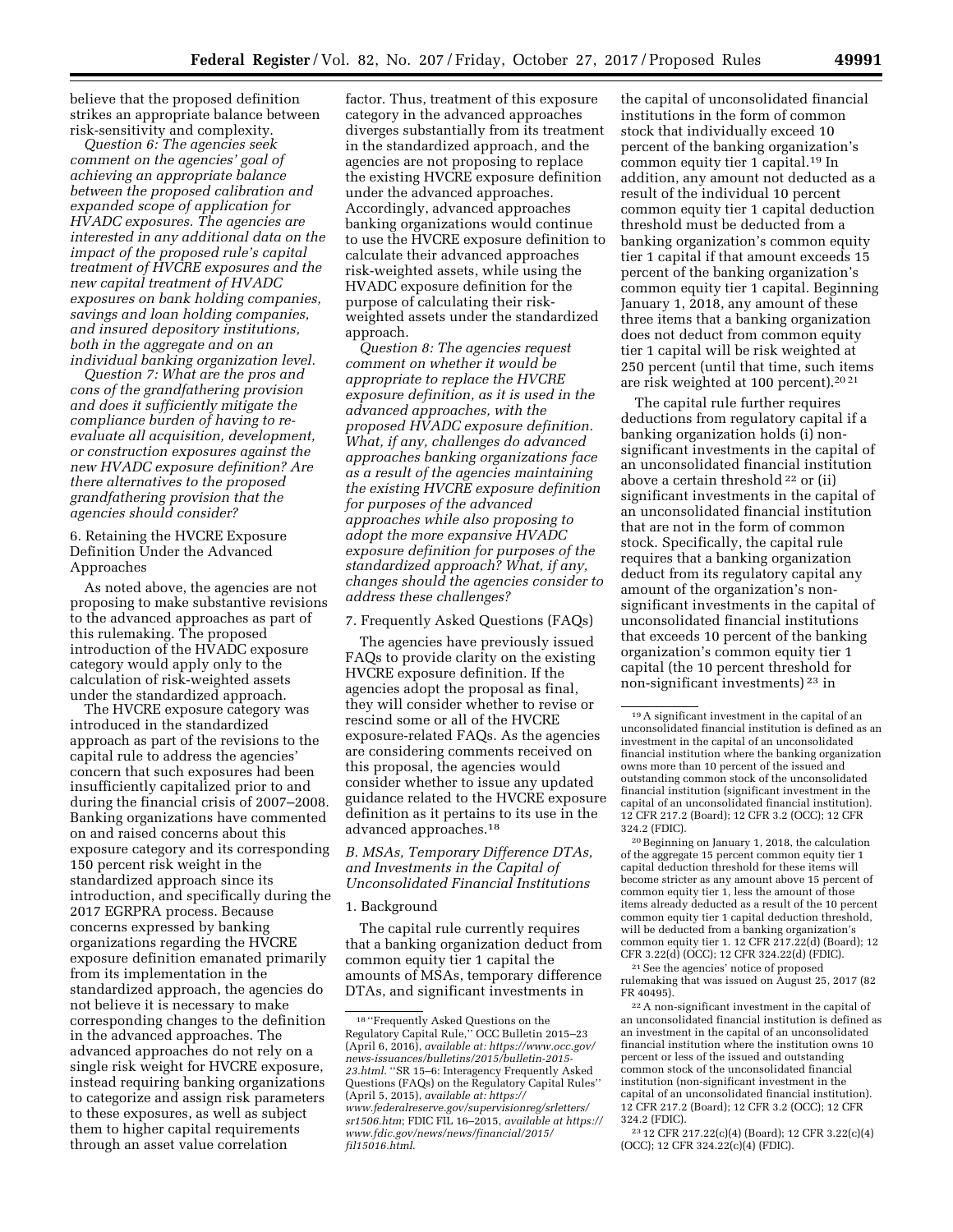accordance with the corresponding deduction approach of the capital rule.24 In addition, significant investments in the capital of unconsolidated financial institutions not in the form of common stock also must be deducted from regulatory capital in their entirety in accordance with the corresponding deduction approach.25

2. Simplifying the Capital Treatment for MSAs, Temporary Difference DTAs, and Investments in the Capital of Unconsolidated Financial Institutions

As highlighted in numerous questions and comments received by the agencies through both the EGRPRA process and their respective supervisory processes, community banking organizations have indicated that they find the deduction approach for MSAs, temporary difference DTAs, and investments in the capital of unconsolidated financial institutions to be complex and burdensome. In addition, two banking organization commenters asserted in the public comment period for the EGRPRA process that the revisions to the treatment of MSAs in the capital rule were unduly restrictive for community banks.26

The agencies are proposing changes applicable to MSAs, temporary difference DTAs, and investments in the capital of unconsolidated financial institutions to simplify their treatment while at the same time ensuring an appropriate regulatory capital treatment to address safety and soundness concerns. Specifically, and consistent with the agencies' statements in the 2017 EGRPRA report, the proposed rule would, for non-advanced approaches banking organizations, replace the capital rule's individual 10 percent common equity tier 1 capital deduction thresholds for MSAs, temporary difference DTAs, and significant investments in the capital of unconsolidated financial institutions in the form of common stock and eliminate the aggregate 15 percent common equity tier 1 capital deduction threshold for such items. The proposal would require that a non-advanced approaches banking organization deduct from common equity tier 1 capital any amounts of MSAs, temporary difference DTAs, and investments in the capital of unconsolidated financial institutions that, individually, exceed 25 percent of the banking organization's common

equity tier 1 capital (after certain deductions and adjustments) (the 25 percent common equity tier 1 capital deduction threshold). The agencies believe that this change would appropriately balance risk-sensitivity and complexity for non-advanced approaches banking organizations. The imposition of the 25 percent common equity tier 1 capital deduction threshold is expected to avoid, in a simple manner, unsafe and unsound concentration levels of MSAs, temporary difference DTAs, and investments in the capital of unconsolidated financial institutions.

Although the agencies expect that the proposed simplifications for the treatment of MSAs, temporary difference DTAs, and investments in the capital of unconsolidated financial institutions would reduce regulatory compliance burden, the agencies do not expect a significant impact on the capital ratios for most non-advanced approaches banking organizations as a result of these simplifications. Those non-advanced approaches banking organizations with relatively substantial holdings of MSAs or temporary difference DTAs could, however, experience a regulatory capital benefit as a result of the proposed simplifications.

a. MSAs and Temporary Difference DTAs

In addition to the proposed 25 percent common equity tier 1 capital deduction threshold, any amounts of MSAs or temporary difference DTAs that are not deducted would be risk weighted at 250 percent, consistent with the capital rule. The agencies note that some banking organizations suggested in the public comments associated with the revisions to the capital rule that the deductions for MSAs and temporary difference DTAs were unnecessarily burdensome, and urged the agencies to eliminate the requirements altogether and revert to the treatment for these items under the capital framework that was applicable before 2013. Additionally, through the EGRPRA comment process, two commenters suggested raising the deduction threshold for MSAs from 10 percent to 100 percent of common equity tier 1 capital.

The agencies have long limited the inclusion of intangible and higher-risk assets in regulatory capital due to the relatively high level of uncertainty regarding the ability of banking organizations to realize value from these assets, especially under adverse financial conditions. The agencies believe that it is therefore important to retain regulatory capital restrictions for

MSAs and temporary difference DTAs. Temporary difference DTAs are assets from which banking organizations may not be able to realize value, especially under adverse financial conditions. A banking organization's ability to realize its temporary difference DTAs is dependent on future taxable income; thus, the proposed limitation would continue to protect against the possibility that the banking organization would need to establish or increase valuation allowances for DTAs during periods of financial stress. In the case of MSAs, the proposed treatment for MSAs would continue to protect banking organizations from sudden fluctuations in the value of MSAs and from the potential inability of such banking organizations to quickly divest of MSAs at their full estimated value during periods of financial stress.

Under section 475 of the Federal Deposit Insurance Corporation Improvement Act of 1991 (FDICIA) (12 U.S.C. 1828 note), the amount of readily marketable purchased mortgage servicing assets (PMSAs) that an insured depository institution may include in regulatory capital cannot be more than 90 percent of the PMSAs' fair value. Section 475 of FDICIA provides the agencies with the authority to remove the 90 percent limitation on PMSAs, subject to a joint determination by the agencies that its removal would not have an adverse effect on the deposit insurance fund or the safety and soundness of insured depository institutions. The agencies determined that the treatment of MSAs (including PMSAs) under the capital rule was consistent with a determination that the 90 percent limitation could be removed because the treatment under the capital rule (that is, applying a 250 percent risk weight to any non-deducted MSAs) was more conservative than the FDICIA fair value limitation and a 100 percent risk weight, which was the risk weight applied to MSAs under the regulatory capital framework prior to 2013.27 Because the proposed rule would require that MSAs above the 25 percent common equity tier 1 capital deduction threshold be deducted from common equity tier 1 capital and would maintain the 250 percent risk weight for nondeducted MSAs (including PMSAs), the agencies believe that the treatment of MSAs under the proposed rule would be consistent with a determination that the 90 percent fair value limitation is not necessary.

<sup>24</sup> 12 CFR 217.22(c)(2) (Board); 12 CFR 3.22(c)(2) (OCC); 12 CFR 324.22(c)(2) (FDIC).

<sup>25</sup> 12 CFR 217.22(c)(5) (Board); 12 CFR 3.22(c)(5) (OCC); 12 CFR 324.22(c)(5) (FDIC).

<sup>26</sup> 82 FR 15908 (March 30, 2017).

<sup>27</sup> 78 FR 62018, 62069–70 (October 13, 2013) (FRB, OCC); 78 FR 55340, 55388–89 (September 10, 2013) (FDIC).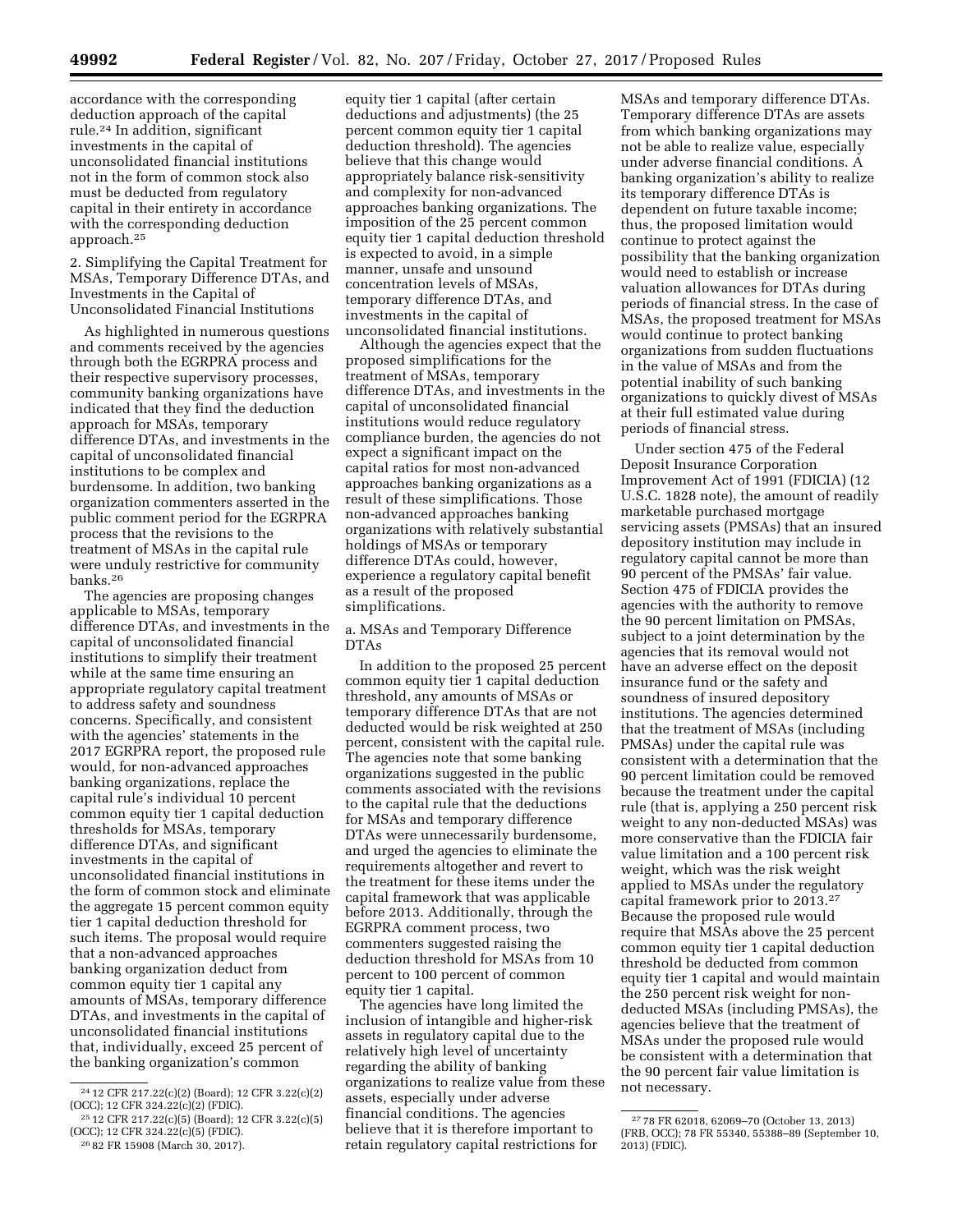b. Investments in the Capital of Unconsolidated Financial Institutions

As mentioned above, the proposal would impose the 25 percent common equity tier 1 capital deduction threshold on investments in the capital of unconsolidated financial institutions. A banking organization would make any required deduction under the corresponding deduction approach. This proposed treatment removes, for non-advanced approaches banking organizations, the distinctions among different categories of investments in the capital of unconsolidated financial institutions in the capital rule (namely non-significant investments in the capital of unconsolidated financial institutions, significant investment in the capital of unconsolidated financial institutions that are in the form of common stock, and significant investments in the capital of unconsolidated financial institutions that are not in the form of common stock). In order to avoid added complexity and regulatory burden, the agencies are not proposing a specific methodology dictating which specific investments a non-advanced approaches banking organization must deduct and which it must risk weight in cases where the firm is exceeding the 25 percent common equity tier 1 capital deduction threshold for investments in the capital of unconsolidated financial institutions. The agencies believe that they can address any safety and soundness concerns that arise from this flexible treatment through the supervisory process. The agencies believe the proposed treatment for investments in the capital of unconsolidated financial institutions would reduce complexity while maintaining appropriate incentives to reduce interconnectedness among banking organizations.

Under the proposed rule, nonadvanced approaches banking organizations would be required to risk weight any investments in the capital of unconsolidated financial institutions that are not deducted according to the relevant treatment for the exposure category of the investment. For example, the appropriate risk weight for equity exposures would generally be either 300 or 400 percent, depending on whether the equity exposures are publicly traded, unless such exposures are assigned a preferential risk weight of 100 percent, as described below.28

The capital rule allows banking organizations to apply a preferential risk weight of 100 percent to the aggregated

adjusted carrying value of equity exposures that do not exceed 10 percent of a banking organization's total capital (non-significant equity exposures). The application of this risk weight (i) requires a banking organization to follow an enumerated process for calculating adjusted carrying value and (ii) mandates the equity exposures that must be included first in determining whether the threshold has been reached. The capital rule currently excludes significant investments in the capital of unconsolidated financial institutions in the form of common stock from being eligible for a 100 percent risk weight. The proposal would eliminate this exclusion for non-advanced approaches banking organizations.<sup>29</sup> The agencies believe that this revised approach would appropriately balance simplicity and risk-sensitivity for non-advanced approaches banking organizations by applying a single definition of investments in the capital of unconsolidated financial institutions and consolidating the different deduction treatments for investments in the capital of unconsolidated financial institutions.

c. Regulatory Treatment for Advanced Approaches Banking Organizations

Advanced approaches banking organizations would continue to apply the capital rule's current treatment for MSAs, temporary difference DTAs, and investments in the capital of unconsolidated financial institutions.30 The agencies believe that the more complex capital deduction treatments in the capital rule are appropriate for advanced approaches banking organizations, because their size, complexity, and international exposure warrant a risk-sensitive treatment that more aggressively reduces potential interconnectedness among such firms. Accordingly, advanced approaches banking organizations would be required to continue applying the individual 10 percent common equity tier 1 capital deduction thresholds, as well as the aggregate 15 percent common equity tier 1 capital deduction threshold, for investments in MSAs,

temporary difference DTAs, and significant investments in unconsolidated financial institutions in the form of common stock when calculating their capital requirements under the capital rule. Advanced approaches banking organizations would also continue to apply the capital rule's treatment for non-significant investments in the capital of unconsolidated financial institutions and significant investments in the capital of unconsolidated financial institutions that are not in the form of common stock.

*Question 9: What impact would the agencies' proposed changes to the treatment of MSAs, temporary difference DTAs, and investments in the capital of unconsolidated financial institutions for non-advanced approaches banking organizations have on (i) risks to the safety and soundness of the banking system and (ii) regulatory burden on non-advanced approaches banking organizations? If possible, please provide relevant data to support comments.* 

*Question 10: What are the benefits and drawbacks of (i) the proposed elimination of the 250 percent risk weight for significant investments in the capital of unconsolidated financial institutions in the form of common stock and (ii) the proposed riskweighting methodology for investments in the capital of unconsolidated financial institutions when such investments are in the form of equity exposures?* 

*Question 11: What, if any, operational challenges does the proposed treatment of MSAs, temporary difference DTAs, and investments in the capital of unconsolidated financial institutions pose? What, if any, modifications should the agencies consider to address such challenges?* 

#### *C. Minority Interest*

#### 1. Background

The capital rule limits the amount of capital issued by consolidated subsidiaries and not owned by the parent banking organization (minority interest) that a banking organization may include in regulatory capital. For example, tier 1 minority interest is created when a consolidated subsidiary of the banking organization issues tier 1 capital to third parties. Given that minority interest is generally not available to absorb losses at the banking organization's consolidated level, the agencies strongly believe that inclusion of minority interest in a banking organization's regulatory capital should be limited. The restrictions in the

<sup>28</sup> 12 CFR 217.52 and 53 (Board); 12 CFR 3.52 and 53 (OCC); 12 CFR 324.52 and 53 (FDIC).

<sup>29</sup>Equity exposures that exceed, in the aggregate, 10 percent of a non-advanced approaches banking organization's total capital would then be assigned a risk weight based upon the approaches available in sections 52 and 53 of the capital rule. 12 CFR 217.52 and 53 (Board); 12 CFR 3.52 and 53 (OCC);

<sup>&</sup>lt;sup>30</sup> The agencies are making nonsubstantive changes to the definitions of *non-significant investment in the capital of an unconsolidated financial institution* and *significant investment in the capital of an unconsolidated financial institution* in section 2 of the capital rule in order to maintain the current treatment of these items for advanced approaches banking organizations.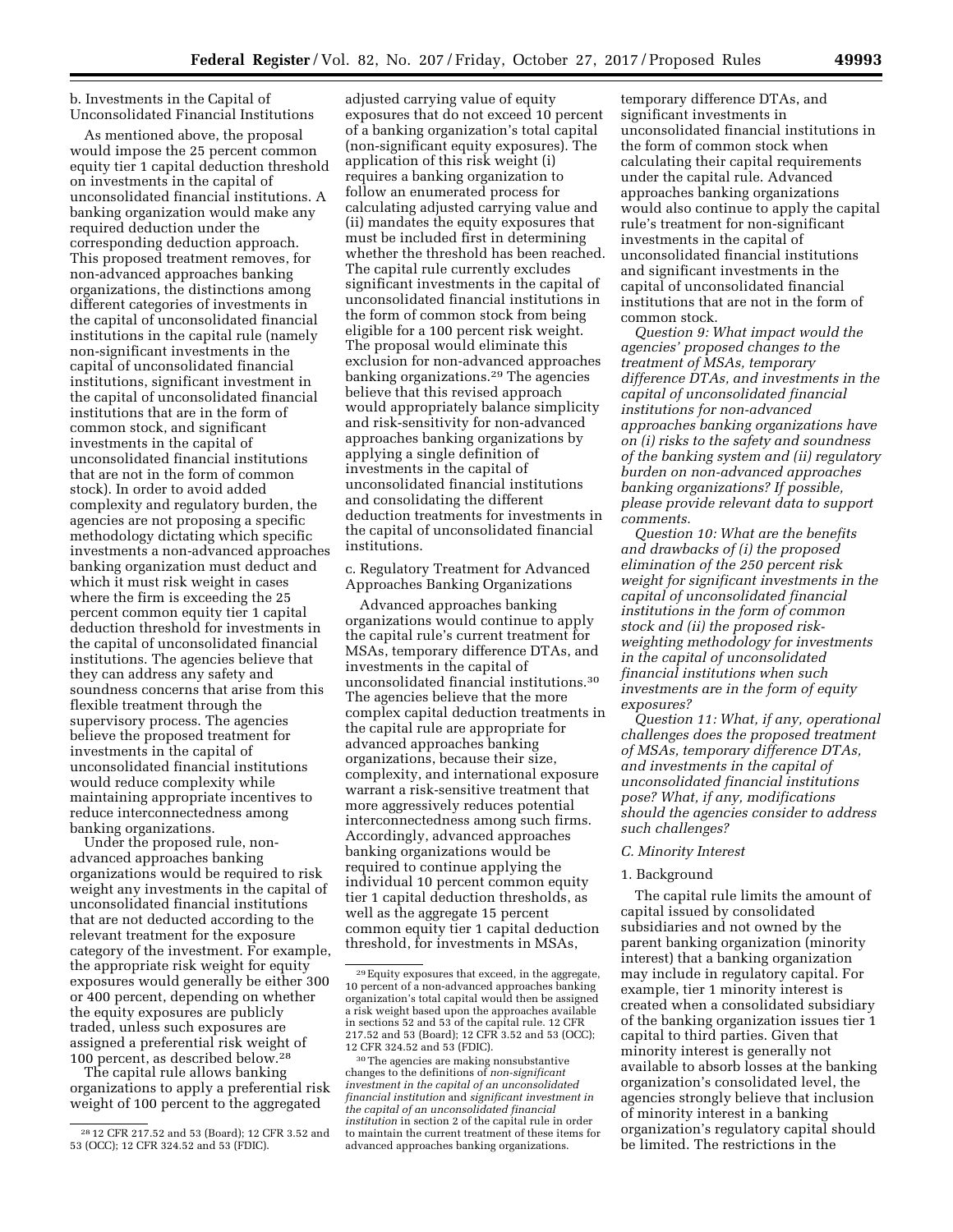capital rule relating to minority interest are currently based on the amount of capital held by the consolidated subsidiary relative to the amount of capital the subsidiary would need to hold to avoid any restrictions on capital distributions and discretionary bonus payments under the capital rule's capital conservation buffer framework. Many community banking organizations have asserted that the capital rule's current calculation of the minority interest limitation is complex and results in burdensome and confusing regulatory capital reporting instructions.

2. Simplifying the Regulatory Capital Limitations for Minority Interest

Under the proposal, the agencies would replace for non-advanced approaches banking organizations the existing calculations limiting the inclusion of minority interest in regulatory capital with a simpler calculation. Specifically, the proposed rule would allow non-advanced approaches banking organizations to include: (i) Common equity tier 1 minority interest up to 10 percent of the parent banking organization's common equity tier 1 capital; (ii) tier 1 minority interest up to 10 percent of the parent banking organization's tier 1 capital; and (iii) total capital minority interest up to 10 percent of the parent banking organization's total capital. In each case, the parent banking organization's regulatory capital for purposes of these limitations would be measured before the inclusion of any minority interest and after the deductions from and adjustments to the regulatory capital of the parent banking organization described in sections 22(a) and (b) of the capital rule.31 The agencies believe that removing the current complex calculation for the amount of includable minority interest reduces regulatory burden without reducing the safety and soundness of non-advanced approaches banking organizations because the proposed minority interest limitations are simpler to calculate and still appropriately restrictive. The agencies do not expect a significant impact on the capital ratios for most non-advanced approaches banking organizations as a result of these simplifications.

The agencies remain focused on ensuring that the capital requirements applied to banking organizations are appropriately tailored to an organization's size, complexity, and risk profile. Accordingly, the largest and most internationally active banking

organizations should be required to comply with stricter or more complex regulations, where appropriate, commensurate with their size, complexity, and risk profile. The agencies are therefore not proposing to change the more risk-sensitive minority interest calculation for advanced approaches banking organizations. Given the potential complexity in the capital structure of the largest and most systemically important institutions, the agencies believe that maintaining the more risk-sensitive approach for these firms better ensures they do not overstate capital ratios at the consolidated level as a result of overcapitalized subsidiaries, thereby protecting the safety and soundness of the banking sector.

*Question 12: What would be (i) the benefits and drawbacks and (ii) effects on regulatory burden of the agencies' proposed revisions to the quantitative limits for including minority interests in regulatory capital for non-advanced approaches banking organizations? The agencies solicit comment on all aspects of the proposed changes to the inclusion of minority interests in regulatory capital for non-advanced approaches banking organizations. If possible, please provide relevant data to support comments.* 

## **III. Technical Amendments to the Capital Rule**

The proposed rule would make certain technical corrections and clarifications to the capital rule. The agencies have identified typographical and technical errors in several provisions of the capital rule that warrant clarification or updating. The agencies are, therefore, proposing to revise the capital rule as described below. Most of the proposed corrections or technical changes are selfexplanatory. In addition, there are several incorrect or imprecise crossreferences that the agencies propose to change in an effort to better clarify the capital rule's requirements, as well as other changes to references necessary to implement the simplifications described previously in this preamble.

In section 1, the proposed rule would clarify that the capital adequacy standards do not apply to Federal branches and agencies of foreign banks that are regulated by the OCC. The OCC regulates Federal branches and agencies of foreign banks.32

In section 2, the proposed rule would correct an error in the definition of *investment in the capital of an unconsolidated financial institution* by

changing the word ''and'' to ''or.'' This would clarify that an instrument qualifying for the definition can be either recognized as capital for regulatory purposes by a primary supervisor of an unconsolidated financial institution or can be part of the equity under U.S. generally accepted accounting principles (GAAP) of an unconsolidated unregulated financial institution.

The proposed rule would add ''the European Stability Mechanism'' and ''the European Financial Stability Facility'' to the capital rule with respect to (i) the definition of *eligible guarantor*  in section 2, (ii) the list of entities eligible for a zero percent risk weight in section 32(b), (iii) the list of equity exposures eligible for a zero percent risk weight in section 52(b)(1), (iv) the list of entities eligible for assignment of a rating grade associated with a probability of default of less than 0.03 percent in section 131(d)(2), and (v) certain supranational entities and multilateral development bank debt positions eligible for assignment of a 0.0 percent specific risk weighting factor in section 210(b)(2)(ii). The proposed rule would also exclude such entities from the definition of (i) *corporate exposure*  in section 2, (ii) *private sector credit exposure* in section 11, and (iii) *corporate debt position* in section 202. The agencies are making this change because the European Stability Mechanism and the European Financial Stability Facility were in early stages of operation and excluded from the capital rule when it was finalized in 2013. The proposal would update the list of entities included or excluded, as applicable, for these purposes in the standardized approach and advanced approaches of the capital rule and the market risk capital rule.

The agencies are making technical amendments to section 11(a) of the capital rule, on the capital conservation buffer, to clarify the calculation of a banking organization's maximum payout amount for a specific calendar quarter. First, the proposal would clarify that the eligible retained income during a specific current calendar quarter is the banking organization's net income, calculated in accordance with the instructions for the Call Report or the FR Y–9C, as appropriate, for the four calendar quarters preceding the current calendar quarter. $3\overline{3}$  Second, the proposal would clarify that the key inputs for the calculation of a banking organization's capital conservation buffer during the current calendar quarter are the banking

<sup>31</sup> 12 CFR 217.22(a) and (b) (Board); 12 CFR 3.22(a) and (b) (OCC); 12 CFR 324.22(a) and (b)

<sup>32 12</sup> U.S.C. 3101-3111.

<sup>33</sup> 12 CFR 217.11(a)(2)(i); 12 CFR 3.11(a)(2)(i); and 12 CFR 324.11(a)(2)(i).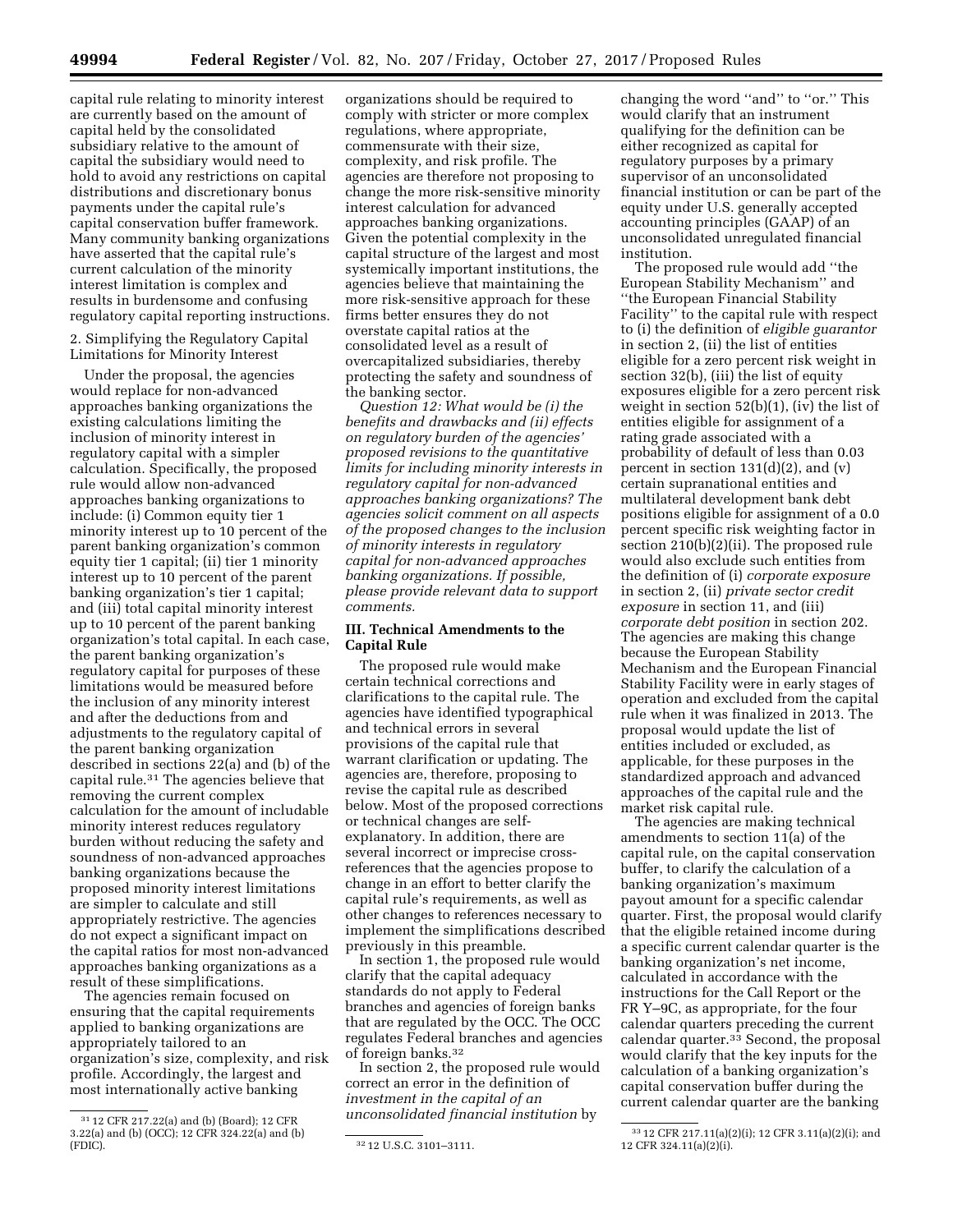organization's regulatory capital ratios as of the last day of the previous calendar quarter.34

In section 20(d)(5) for the Board's and OCC's capital rule, the proposed rule would provide that the reference to AOCI opt-out election is section 22(b)(2) instead of section 20(b)(2).

In section 20(c) of the capital rule, the OCC's and FDIC's regulations mistakenly provide that cash dividend payments on additional tier 1 capital instruments may not be subject to a ''limit'' imposed by the contractual terms governing the instrument. This requirement was intended to apply only to common equity tier 1 capital instruments, and not to additional tier 1 capital instruments. The proposed rule would harmonize the language of the agencies' capital rule in section 20(c) by removing this requirement for additional tier 1 instruments.

In a new section 20(f) of the Board's capital rule, for purposes of clarity and enforceability, the proposed rule would create a stand-alone requirement that a Board-regulated banking organization may not repurchase or redeem any common equity tier 1 capital, additional tier 1, or tier 2 capital instrument without the prior approval of the Board. This requirement already exists in the capital rule as a requirement for each definition of common equity tier 1, additional tier 1, and tier 2 capital instruments in sections 20(b)(iii),  $20(c)(iv)$ , and  $20(d)(x)$ , respectively.

In section 22(g) of the capital rule, the proposed rule would remove specific references to assets to exclude from risk weighting if already deducted from regulatory capital. The effect of this proposed change would be to exclude from standardized total risk-weighted assets and, as applicable, advanced approaches total risk-weighted assets any items deducted from capital, not only the items specifically enumerated.

In section  $22(h)$  of the capital rule, the proposed rule would replace inaccurate terminology with the properly defined terms ''investment in the capital of an unconsolidated financial institution'' and ''investment in the [AGENCY] regulated institution's own capital instrument,'' as described in section 2.

The proposed rule would revise, for purposes of clarity, the capital rule's sections 32(d)(2)(iii) and (iv), and create a new section 32(d)(2)(v). The revised section  $32(d)(2)(iii)$  would require banking organizations to ''assign a 20 percent risk weight to an exposure that is a self-liquidating, trade-related contingent item that arises from the

movement of goods and that has a maturity of three months or less to a foreign bank whose home country has a CRC of 0, 1, 2, or 3, or is an OECD member with no CRC.'' This requirement is currently embedded in section 32(d)(2)(iii) of the capital rule, together with rule text related to the risk weighting of exposures to a foreign bank whose home country is not a member of the OECD and does not have a CRC. This latter provision would become a stand-alone requirement in the revised section 32(d)(2)(iv) under the proposed rule. In addition, the proposed rule would reassign the current section  $32(d)(2)(iv)$  text as a new section  $32(d)(2)(v)$ .

In sections  $34(c)(1)$  and  $34(c)(2)(i)$  of the capital rule, the proposed rule would provide that the counterparty credit risk capital requirement references subpart D of the capital rule in its entirety rather than just section 32 of subpart D.

In sections  $35(b)(3)(ii)$ ,  $35(b)(4)(ii)$ , 35(c)(3)(ii), 35(c)(4)(ii), 36(c), 37(b)(2)(i), 38(e)(2), 42(j)(2)(ii)(A), 133(b)(3)(ii), and 133(c)(3)(ii) of the capital rule, the proposed rule would provide that the risk weight substitution references subpart D in its entirety rather than just section 32 of subpart D.

In section 61 of the capital rule, the proposed rule would clarify the requirement that a non-advanced approaches banking organization with \$50 billion or more in total consolidated assets would need to complete the disclosure requirements described in sections 62 and 63, unless it is a consolidated subsidiary of a bank holding company, savings and loan holding company, or depository institution that is subject to the disclosure requirements of section 62, or a subsidiary of a non-U.S. banking organization that is subject to comparable public disclosure requirements in its home jurisdiction.

Table 8 of section 63 of the capital rule describes information related to securitization exposures that banking organizations are required to disclose. The capital rule revised the risk-based capital treatment of these items, including the regulatory capital treatment of after-tax gain-on-sale resulting from a securitization and credit-enhancing interest-only strips that do not constitute after-tax gain-onsale. Because Table 8 does not properly reflect these revisions, the agencies propose to update line (i)(2) under quantitative disclosures to appropriately reflect these revisions.

In section 210(b)(2)(vii) of the Board's capital rule, the proposed rule would add references to U.S. intermediate

holding companies to clarify for these firms how to calculate capital requirements related to securitization positions under the Board's market risk capital rule depending on whether they are using the advanced approaches to calculate risk-weighted assets.

In table 4 of section 300 of the capital rule, the proposed rule would revise the title ''Transition adjustments'' to reference section 22(b)(1)(iii) rather than section 22(b)(2).

In section 300(c)(2) of the Board's capital rule, the proposed rule would clarify that the mergers and acquisitions that can potentially affect the inclusion of certain non-qualifying capital instruments in a Board-regulated banking organization's regulatory capital would have occurred after December 31, 2013.

As discussed, the 2013 revisions to the capital rule required banking organizations to increase both the quality and quantity of regulatory capital. As a result, some items that previously were included in the calculation of regulatory capital became excluded, and the amounts of required regulatory capital relative to certain exposure types increased. As part of the capital rule rulemaking, the agencies established transition provisions to phase in many of these requirements over several years in order to give banking organizations sufficient time to adjust and adapt to the requirements of the rule. Many of the transition provisions continue to be in effect, and include ongoing phase-ins to the calculation of capital.

During the development of this proposal, the agencies recognized the capital rule would automatically enact stricter treatments for items potentially impacted by this proposal on January 1, 2018, while the agencies are simultaneously working through the rulemaking process to provide burden relief to non-advanced approaches banking organizations for the very same items. To address this concern, in August 2017, the agencies invited public comment on a proposed rule to extend the current treatment under the transition provisions of the capital rule for certain regulatory capital deductions and risk weights and certain minority interest requirements.35 The comment

<sup>34</sup> 12 CFR 217.11(a)(3)(i); 12 CFR 3.11(a)(3)(i); and 12 CFR 324.11(a)(3)(i).

<sup>35</sup> 82 FR 40495 (August 25, 2017). Items impacted by the transition NPR include, for non-advanced approaches banking institutions, (i) MSAs; (ii) temporary difference DTAs; (iii) significant investments in the capital of unconsolidated financial institutions in the form of common stock; (iv) non-significant investments in the capital of unconsolidated financial institutions; (v) significant investments in the capital of unconsolidated financial institutions that are not in the form of Continued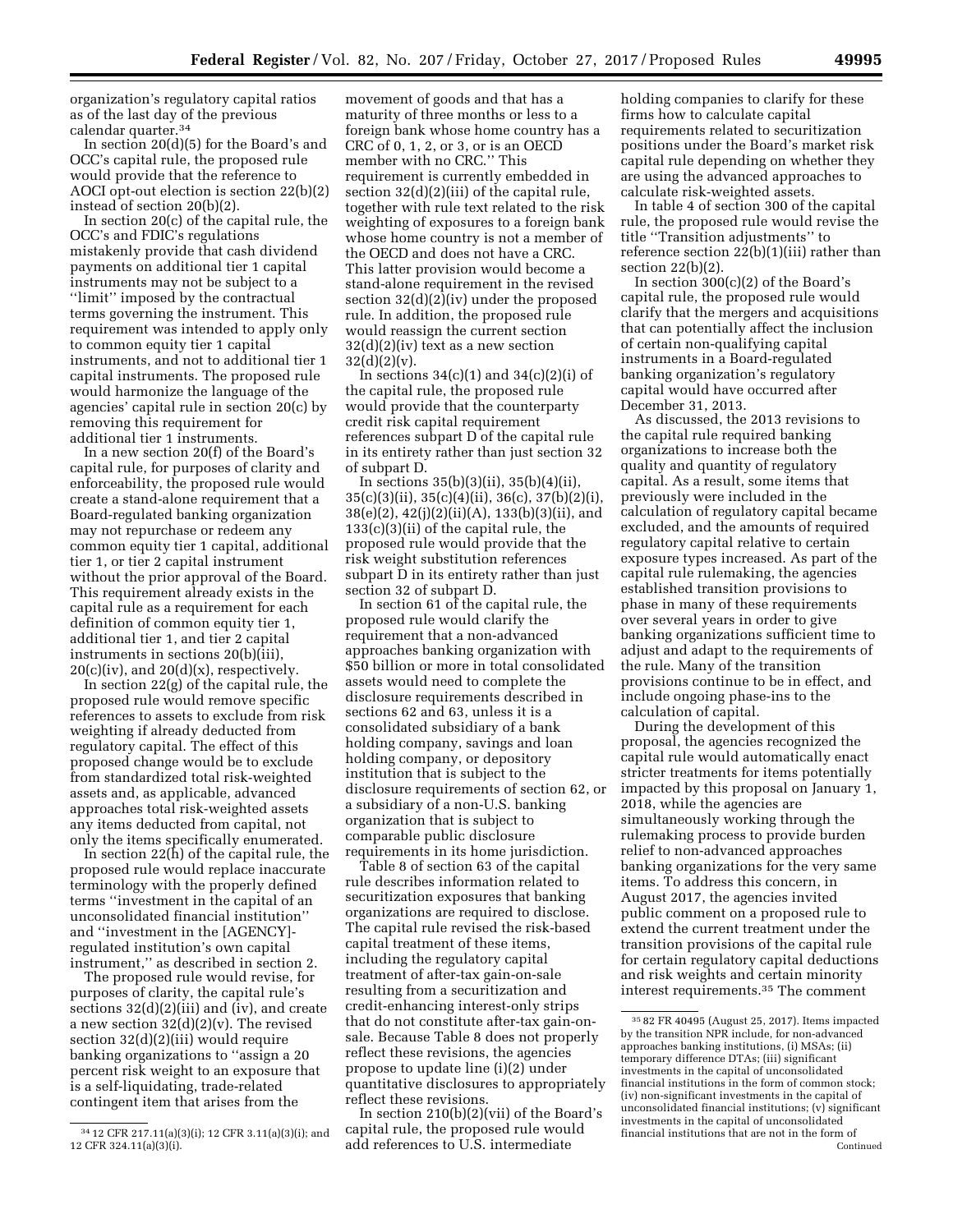period for the transitions NPR expired on September 25, 2017.

In the transitions NPR, the agencies explained that the proposed extension was intended to limit burden on banking organizations by maintaining the transitions in effect for 2017 while the agencies developed potential simplifications to the treatment of affected items under the capital rule. The current proposal reflects the simplifications referenced by the agencies in the transitions NPR. If the transition extensions proposed in the transitions NPR are finalized, the scheduled recalibrations under the transition provisions of the capital rule would be halted for the affected items and the treatment in effect for 2017 would continue until further action by the agencies. As described in the transitions NPR, the agencies expect that the transition extensions would cease to be appropriate upon completion of the agencies' simplifications rulemaking process.

If the transition extensions are not finalized, all the transition provisions currently in the capital rule would remain in effect, including a final, stricter recalibration to the treatment of items discussed in the transitions NPR beginning January 1, 2018, for all banking organizations covered by the agencies' capital rule. Thus, whether or not the transition extensions in the transitions NPR are implemented, the agencies believe that the transitions would cease to be appropriate upon the agencies' adoption of a final rule in conjunction with the rulemaking process for the proposed simplifications. Accordingly, in connection with this simplification proposal, the agencies propose to remove the transition provisions applicable to MSAs, temporary difference DTAs, investments in the capital of unconsolidated financial institutions, and minority interest, all of which are currently scheduled to end in 2018.

*Question 13: The agencies solicit comments on the proposed technical amendments to the capital rule. What, if any, potentially unintended consequences do the proposed changes pose and how should the agencies consider addressing such consequences? What, if any, additional technical amendments not already identified by the agencies in this proposed rule would be appropriate for the agencies to consider and why?* 

*Question 14: While the proposed rule addresses comments received during the EGRPRA review regarding the complexity of the risk based capital standards, the agencies seek comment on additional alternatives to simplify and streamline the regulatory capital rules. The agencies recognize the difficulties in achieving simplification of the risk based capital standards, particularly the burden related to their calculation and reporting, and the potential disparate impact to smaller and medium sized banks relative to their GSIB counterparts.* 

*Therefore, the agencies seek comment on whether they should consider a fundamental change to the manner in which banking organizations calculate and comply with minimum capital standards such as through the use of a simple U.S. GAAP based equity to assets ratio (leverage ratio) for non-GSIB banks. If so, what would be the appropriate definition and level for the ratio? Also, what relief should be realized upon implementation of this capital standard relative to changes in the call report and other reporting standards?* 

*Question 15: The agencies also seek comment on whether they should consider more comprehensive simplifications to the capital rule for small and medium-sized banking organizations by, for example, further simplifying risk-weighted assets and the definition of capital, or reducing the number of regulatory capital ratios, consistent with legal requirements. What specific simplifications should the agencies consider and why?* 

#### **IV. Abbreviations**

- ADC Acquisition, Development, or **Construction**
- BHC Bank Holding Company
- 
- CFR Code of Federal Regulations Country Risk Classification
- DTA Deferred Tax Asset
- EGRPRA Economic Growth and Regulatory Paperwork Reduction Act of 1996
- FAQ Frequently Asked Question
- FR Federal Register
- FDIC Federal Deposit Insurance Corporation
- FDICIA Federal Deposit Insurance
- Corporation Improvement Act of 1991<br>GAAP U.S. Generally Accepted Account U.S. Generally Accepted Accounting Principles
- GSIB Global Systemically Important Bank Holding Company
- HVADC High Volatility Acquisition, Construction, or Development
- HVCRE High Volatility Commercial Real Estate
- IHC U.S. Intermediate Holding Company
- LTV Loan-to-Value<br>MDB Multilateral D
- Multilateral Development Bank
- MSA Mortgage Servicing Asset<br>NPR Notice of Proposed Rulem
- Notice of Proposed Rulemaking

OCC Office of the Comptroller of the Currency

- OECD Organization for Economic Cooperation and Development
- OMB Office of Management and Budget
- PD Probability of Default
- PMSA Purchased Mortgage Servicing Asset
- PRA Paperwork Reduction Act
- RCDRIA Riegle Community Development and Regulatory Improvement Act of 1994
- RFA Regulatory Flexibility Act
- RIN Regulation Identifier Number
- SBA Small Business Administration
- SLHC Savings and Loan Holding Company SMB State Member Banks
- UMRA Unfunded Mandates Reform Act of 1995
- U.S.C. United States Code

#### **V. Regulatory Analyses**

#### *A. Paperwork Reduction Act*

Certain provisions of the proposed rule contain ''collection of information'' requirements within the meaning of the Paperwork Reduction Act (PRA) of 1995 (44 U.S.C. 3501–3521). In accordance with the requirements of the PRA, the agencies may not conduct or sponsor, and the respondent is not required to respond to, an information collection unless it displays a currently-valid Office of Management and Budget (OMB) control number. The revised disclosure requirements are found in section \_.63 of the proposed rule. The OMB control number for the OCC is 1557–0318, Board is 7100–0313, and FDIC is 3064–0153. These information collections will be extended for three years, with revision. The information collection requirements contained in this proposed rulemaking have been submitted by the OCC and FDIC to OMB for review and approval under section 3507(d) of the PRA (44 U.S.C. 3507(d)) and section 1320.11 of the OMB's implementing regulations (5 CFR 1320). The Board reviewed the proposed rule under the authority delegated to the Board by OMB.

Comments are invited on:

a. Whether the collections of information are necessary for the proper performance of the Board's functions, including whether the information has practical utility;

b. The accuracy or the estimate of the burden of the information collections, including the validity of the methodology and assumptions used;

c. Ways to enhance the quality, utility, and clarity of the information to be collected;

d. Ways to minimize the burden of the information collections on respondents, including through the use of automated collection techniques or other forms of information technology; and

e. Estimates of capital or startup costs and costs of operation, maintenance,

common stock; and (vi) common equity tier 1 minority interest, tier 1 minority interest, and total capital minority interest exceeding the limitations on minority interest in the capital rule.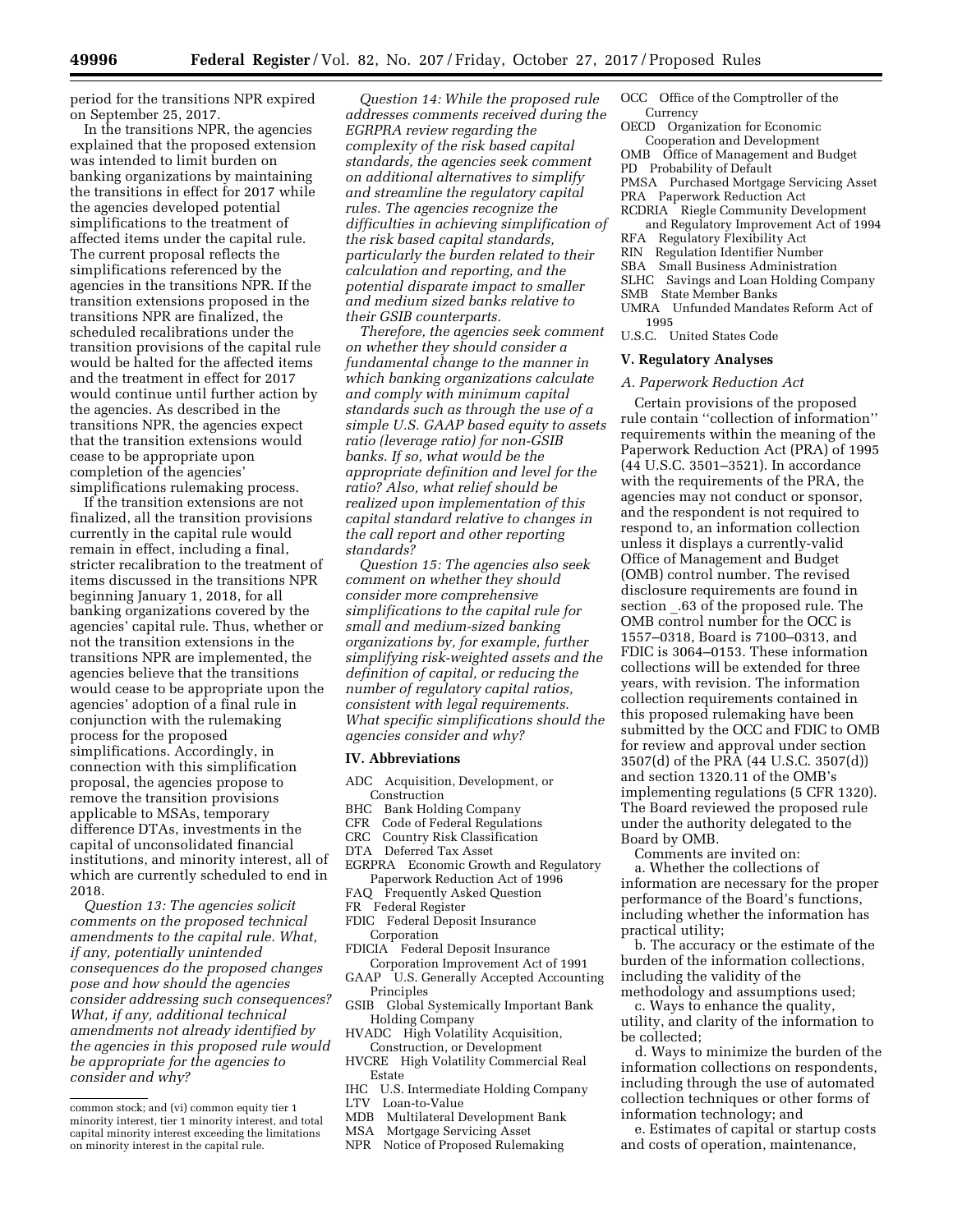and purchase of services to provide information.

All comments will become a matter of public record. Comments on aspects of this notice that may affect reporting, recordkeeping, or disclosure requirements and burden estimates should be sent to the addresses listed in the **ADDRESSES** section of this document. A copy of the comments may also be submitted to the OMB desk officer by mail to U.S. Office of Management and Budget, 725 17th Street NW., #10235, Washington, DC 20503; facsimile to (202) 395–6974; or email to *[oira](mailto:oira_submission@omb.eop.gov)*\_ *[submission@omb.eop.gov](mailto:oira_submission@omb.eop.gov)*, Attention, Federal Banking Agency Desk Officer.

Proposed Information Collection

*Title of Information Collection:*  Recordkeeping and Disclosure Requirements Associated with Capital Adequacy.

*Frequency:* Quarterly, annual.

*Affected Public:* Businesses or other for-profit.

*Respondents:* 

*OCC:* National banks, state member banks, state nonmember banks, and state and Federal savings associations.

*Board:* State member banks (SMBs), bank holding companies (BHCs), U.S. intermediate holding companies (IHCs), savings and loan holding companies (SLHCs), and global systemically important bank holding companies (GSIBs).

*FDIC:* State nonmember banks, state savings associations, and certain subsidiaries of those entities.

*Current Actions:* Section \_.63 of the proposed rule would (1) replace the standardized approach's treatment of high volatility commercial real estate (HVCRE) exposures with a simpler treatment for most high volatility acquisition, development, or construction (HVADC) exposures and (2) break out the disclosures in Table 8 to include (i) after-tax gain-on-sale on a securitization that has been deducted from common equity tier 1 capital and (ii) credit-enhancing interest-only strip that is assigned a 1,250 percent risk weight. There are no changes in burden associated with the proposed rulemaking. However, in order to be consistent across the agencies, the agencies are applying a conforming methodology for calculating the burden estimates. The agencies believe that any changes to the information collections associated with the proposed rule are the result of the conforming methodology and not the result of the proposed rule changes.

# PRA Burden Estimates

OCC

*OMB control number:* 1557–0318. *Estimated number of respondents:* 

1,365.

*Estimated average hours per response:* 

Minimum Capital Ratios

Recordkeeping (Ongoing)—16.

Standardized Approach

Recordkeeping (Initial setup)—122. Recordkeeping (Ongoing)—20. Disclosure (Initial setup)—226.25. Disclosure (Ongoing quarterly)— 131.25.

Advanced Approach

Recordkeeping (Initial setup)—460. Recordkeeping (Ongoing)—540.77. Recordkeeping (Ongoing quarterly)— 20.

Disclosure (Initial setup)—280. Disclosure (Ongoing)—5.78.

Disclosure (Ongoing quarterly)—35. *Estimated annual burden hours:* 1,088 hours initial setup, 64,513 hours for ongoing.

#### Board

*Agency form number:* FR Q. *OMB control number:* 7100–0313. *Estimated number of respondents:*  1,431.

*Estimated average hours per response:* 

Minimum Capital Ratios

Recordkeeping (Ongoing)—16.

Standardized Approach

Recordkeeping (Initial setup)—122. Recordkeeping (Ongoing)—20. Disclosure (Initial setup)—226.25. Disclosure (Ongoing quarterly)— 131.25.

Advanced Approach

Recordkeeping (Initial setup)—460. Recordkeeping (Ongoing)—540.77. Recordkeeping (Ongoing quarterly)— 20.

Disclosure (Initial setup)—280. Disclosure (Ongoing)—5.78. Disclosure (Ongoing quarterly)—35. Disclosure (Table 13 quarterly)—5.

Risk-based Capital Surcharge for GSIBs

Recordkeeping (Ongoing)—0.5. *Estimated annual burden hours:* 1,088 hours initial setup, 78,183 hours for ongoing.

## FDIC

*OMB control number:* 3064–0153. *Estimated annual burden hours:* 1,088 hours initial setup, 138,391 hours for ongoing. Notably, the FDIC's estimated annual burden hours remain unchanged from its last OMB submission. A

breakdown of the burden associated with the current information collection for 3064–0153 is contained in the FDIC's notice published on July 26, 2017 (82 FR 34668).

The proposed rule will also require changes to the Consolidated Reports of Condition and Income (Call Reports) (FFIEC 031, FFIEC 041, and FFIEC 051; OMB No. 1557–0081, 7100–0036, and 3064–0052), Consolidated Financial Statements for Holding Companies (FR Y–9C; OMB No. 7100–0128), and Capital Assessments and Stress Testing (FR Y–14A and Q; OMB No. 7100– 0341), which will be addressed in a separate **Federal Register** notice.

#### *B. Regulatory Flexibility Act Analysis*

*OCC:* The Regulatory Flexibility Act, 5 U.S.C. 601 *et seq.,* (RFA), requires an agency, in connection with a proposed rule, to prepare an Initial Regulatory Flexibility Analysis describing the impact of the rule on small entities (defined by the Small Business Administration (SBA) for purposes of the RFA to include commercial banks and savings institutions with total assets of \$550 million or less and trust companies with total assets of \$38.5 million or less) or to certify that the proposed rule would not have a significant economic impact on a substantial number of small entities.

As of June 30, 2017, the OCC supervises 907 small entities.<sup>36</sup>

The rule would apply to all OCCsupervised entities that are not subject to the advanced approaches risk-based capital rules, and thus potentially affects a substantial number of small entities. The OCC has determined that 153 such entities engage in affected activities to an extent that they would be impacted directly by the proposed rule. Although a substantial number of small entities would be impacted by the proposed rule, the OCC does not find that this impact is economically significant. To determine whether a proposed rule would have a significant effect, the OCC considers whether projected cost increases associated with the proposed rule are greater than or equal to either 5 percent of a small bank's total annual salaries and benefits or 2.5 percent of an OCC-supervised small entity's total non-interest expense. The value of the change in capital

<sup>36</sup>The OCC calculated the number of small entities using the SBA's size thresholds for commercial banks and savings institutions, and trust companies, which are \$550 million and \$38.5 million, respectively. Consistent with the General Principles of Affiliation, 13 CFR 121.103(a), the OCC counted the assets of affiliated financial institutions when determining whether to classify a national bank or Federal savings association as a small entity.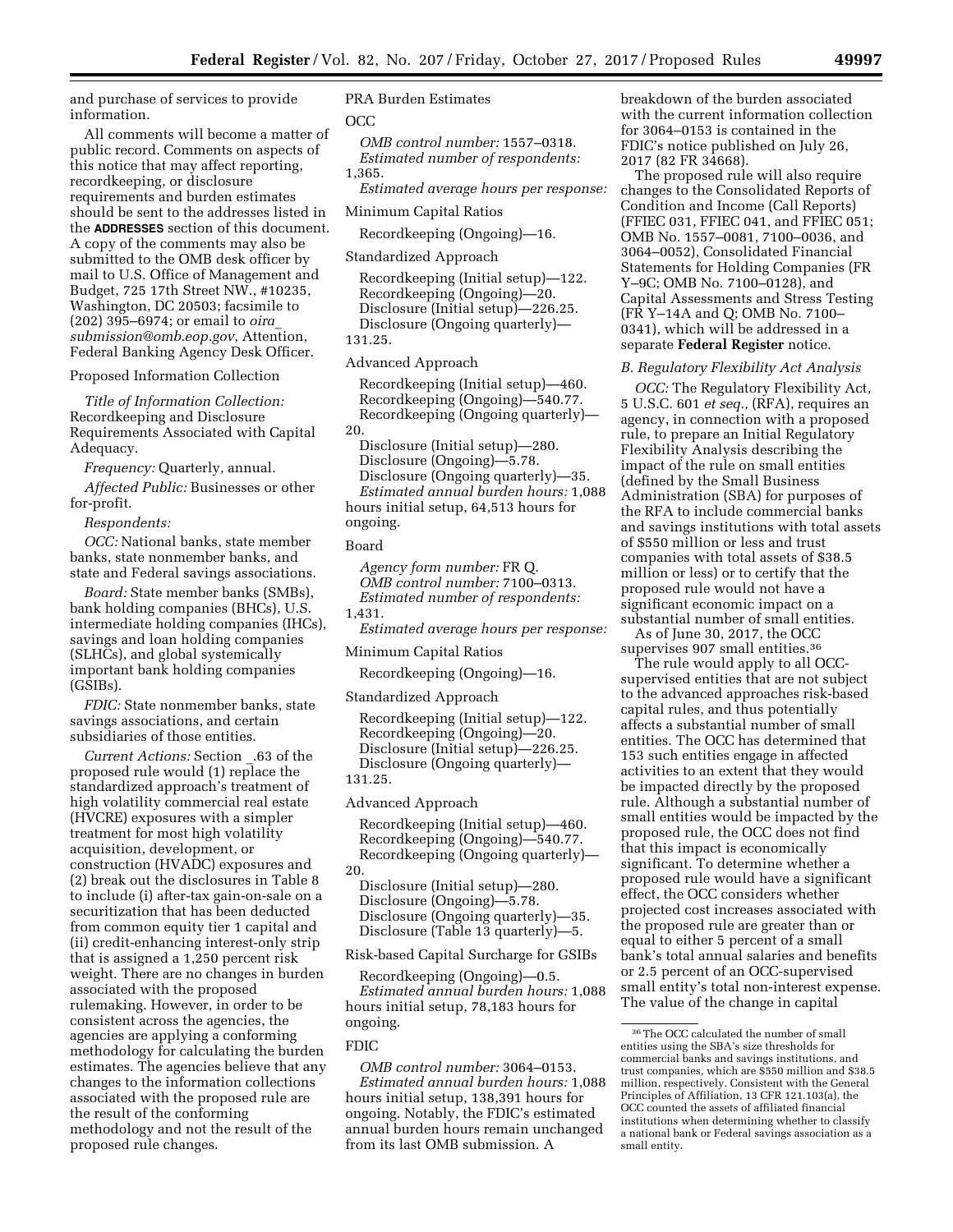exceeded these thresholds for 1 of the 907 OCC-supervised small entities.

Therefore, the OCC certifies that the proposed rule would not have a significant economic impact on a substantial number of OCC-supervised small entities.

*Board:* The Board is providing an initial regulatory flexibility analysis with respect to this proposed rule. As discussed in the **SUPPLEMENTARY INFORMATION**, the proposal would revise the treatment of certain assets under the capital rule and would also make various corrections and clarifications to the capital rule to address issues that have been identified since the rule was issued. The Regulatory Flexibility Act, 5 U.S.C. 601 *et seq.* (RFA), generally requires that an agency prepare and make available an initial regulatory flexibility analysis in connection with a notice of proposed rulemaking. Under regulations issued by the Small Business Administration, a small entity includes a bank, bank holding company, or savings and loan holding company with assets of \$550 million or less (small banking organization).37 As of June 30, 2017, there were approximately 3,451 small bank holding companies, 224 small savings and loan holding companies, and 566 small state member banks.

Aspects of the proposed rule would apply to all state member banks, as well as all bank holding companies and savings and loan holding companies that are subject to the Board's regulatory capital rule. Certain portions of the proposed rule would not apply to state member banks, bank holding companies, and savings and loan holding companies that are subject to the advanced approaches. In general, the Board's capital rule only applies to bank holding companies and savings and loan holding companies that are not subject to the Board's Small Bank Holding Company Policy Statement, which applies to bank holding companies and savings and loan holding companies with less than \$1 billion in total assets that also meet certain additional criteria.38 Thus, most bank holding companies and savings and loan holding companies that would be subject to the proposed rule exceed the \$550 million asset threshold at which a banking organization would qualify as a small banking organization.

Given that the proposed rule does not impact the recordkeeping and reporting requirements that affected small banking organizations are currently subject to, there would be no change to the information that small banking organizations must track and report. The agencies anticipate updating the relevant reporting forms at a later date to the extent necessary to align with the capital rule.

For purposes of the standardized approach, the proposal would replace the exposure category HVCRE with the exposure category HVADC. HVADC exposure is expected to generally cover a broader range of exposures than HVCRE exposure. However, the proposal would assign a 130 percent risk weight to HVADC exposures, as opposed to the 150 percent risk weight currently assigned to HVCRE exposures. Based upon data reported on the FR Y– 9C and on Call Report information, as of June 30, 2017, about 80 percent of small state member banks, small bank holding companies, and small savings and loan holding companies report holdings of acquisition, development, or construction exposures, excluding oneto four-family residential properties, and about 30 percent of state member banks, small bank holding companies, and small savings and loan holding companies report some holdings of HVCRE exposures risk weighted at 150 percent. The Board expects that the expanded scope and reduced riskweight of HVADC exposure relative to HVCRE exposure would result in roughly equivalent capital requirements under the proposal as currently provided by the capital rule.

For non-advanced approaches banking organizations, the proposal would revise the capital deductions for MSAs, temporary difference DTAs, and investments in the capital of unconsolidated financial institutions by raising the threshold at which such items must be deducted and simplifying the number and interaction of required deductions. The Board expects that the proposal would result in slightly lower capital requirements compared to the capital rule for a few small banking organizations that currently deduct MSAs, temporary difference DTAs, and/ or investments in the capital of unconsolidated financial institutions. Because so few banking organizations are currently subject to these deductions, the number of affected banking organizations appears to be minimal.

Also for non-advanced approaches banking organizations, the proposal would simplify the requirements related to the inclusion of minority interest of

subsidiaries in capital. The Board expects that the proposal would generally result in more minority interest being includable in capital than is permitted under the current rule. However, only a few small banking organizations currently include minority interest in capital and minority interest represents a significant portion of capital for very few banking organizations. As a result, the impact of this portion of the proposal is not expected to be significant.

The remaining proposed revisions to the capital rule consist of technical corrections and clarifications that have been identified since the rule was issued. None of these revisions constitutes a significant change to the capital rule and the impact of these revisions on banking organizations is expected to be immaterial.

The Board does not believe that the proposed rule duplicates, overlaps, or conflicts with any other Federal rules. In addition, there are no significant alternatives to the proposed rule other than retention of the current rule. In light of the foregoing, the Board does not believe that the proposed rule, if adopted in final form, would have a significant economic impact on a substantial number of small entities. Nonetheless, the Board seeks comment on whether the proposed rule would impose undue burdens on, or have unintended consequences for, small organizations, and whether there are ways such potential burdens or consequences could be minimized in a manner consistent with the purpose of the proposed rule. A final regulatory flexibility analysis will be conducted after consideration of comments received during the public comment period.

*FDIC:* The Regulatory Flexibility Act (RFA) generally requires that, in connection with a notice of proposed rulemaking, an agency prepare and make available for public comment an initial regulatory flexibility analysis describing the impact of the proposed rule on small entities.39 The Small Business Administration has defined ''small entities'' to include banking organizations with total assets of less than or equal to \$550 million.40 The FDIC is providing an initial regulatory flexibility analysis with respect to this proposed rule.

The FDIC supervises 3,717 depository institutions,41 of which, 2,990 are

<sup>37</sup>*See* 13 CFR 121.201. Effective July 14, 2014, the Small Business Administration revised the size standards for banking organizations to \$550 million in assets from \$500 million in assets. 79 FR 33647 (June 12, 2014).

<sup>38</sup>*See* 12 CFR 217.1(c)(1)(ii) and (iii); 12 CFR part 225, appendix C; 12 CFR 238.9.

<sup>39</sup> 5 U.S.C. 601 *et seq.* 

<sup>40</sup> 13 CFR 121.201 (as amended, effective December 2, 2014).

<sup>41</sup>FDIC-supervised institutions are set forth in 12 U.S.C.  $1813(q)(2)$ .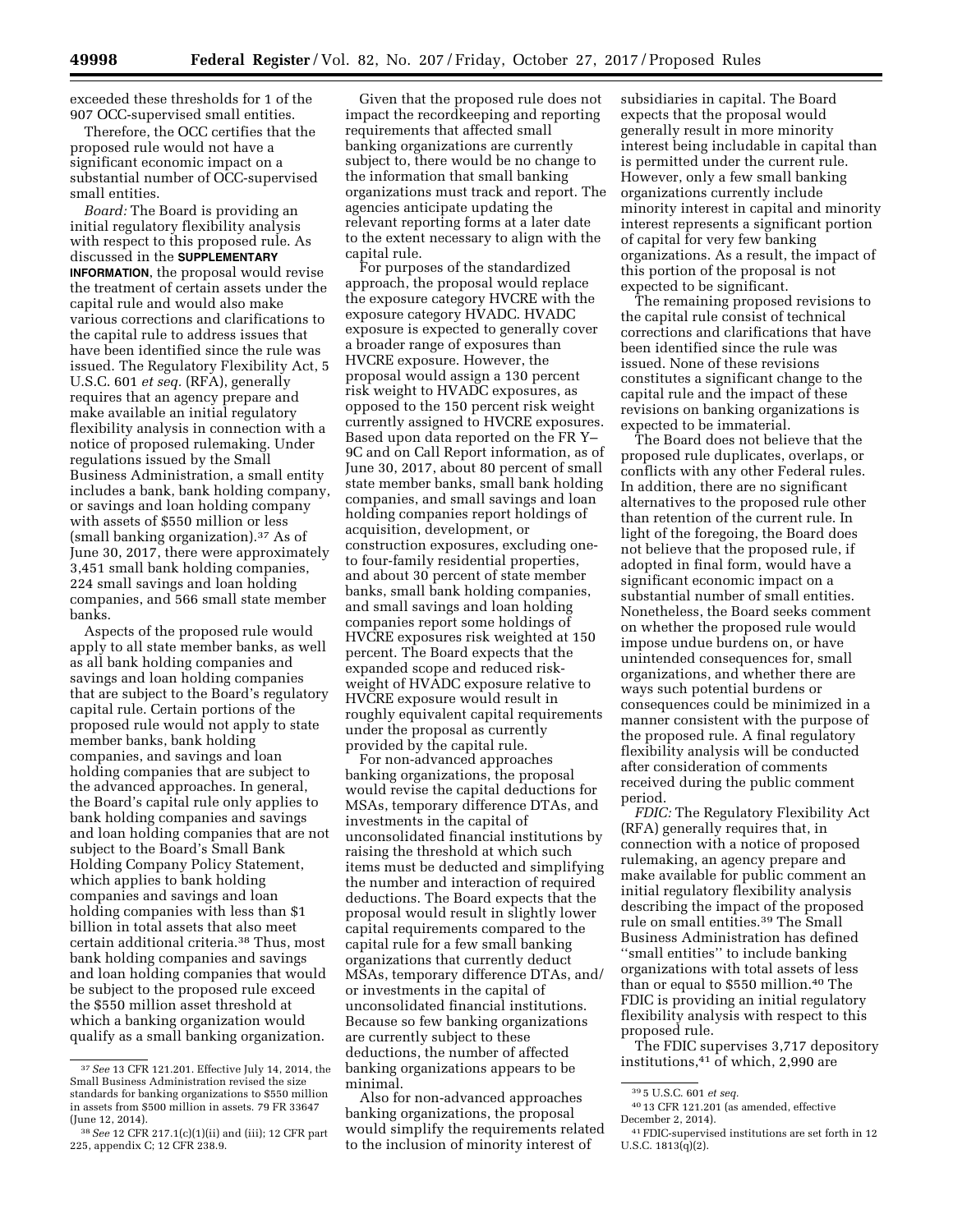defined as small banking entities by the terms of the RFA.42 This proposed rule would replace the existing HVCRE exposure category with a new HVADC exposure category that would receive a 130 percent risk weight. The proposed rule also would remove the individual and aggregate deduction thresholds and replace them with individual, higher deduction thresholds for: (i) MSAs; (ii) temporary differences DTAs; and (iii) investments in the capital of unconsolidated financial institutions. Finally, the proposed rule would amend the methodology that determines the amount of minority interest that is includable in regulatory capital. According to Call Report data as of June 30, 2017, 2,589 FDIC-supervised small banking entities reported some amount of acquisition, development or construction loans, MSAs, DTAs, deductions related to investments in

unconsolidated financial institutions, or minority interests that could be affected

# by this rule making. HVADC

According to Call Report data as of June 30, 2017, there were 2,338 FDICsupervised small banking entities that reported approximately \$14.4 billion of acquisition, development or construction loans excluding one- to four-family residential projects (nonresidential ADC loans). Of these entities, 817 FDIC-supervised small banking entities reported that approximately \$3.6 billion of these non-residential ADC loans would meet the current definition of an HVCRE exposure and would qualify for the 150 percent risk weight. We assume that the remainder of the non-residential ADC loans received a 100 percent risk weight as a result of meeting one or more of the currently available exemptions from the current definition of HVCRE. These exemptions relate to either the amount of contributed capital or because the exposure is an agricultural or farm loan, community development loan, or permanent financing. The FDIC is unable to determine the mix of exemptions from the HVCRE definition that FDIC-supervised small banking entities rely upon when assigning the 100 percent risk weight because of limitations in the Call Report data.

Under the proposed rule some future non-residential ADC loans made by a small banking entity that are currently reported as an HVCRE exposure may receive a 100 percent risk weight or a 130 percent risk-weight treatment instead of the 150 percent risk-weight treatment under the current rule.

Concurrently, some future nonresidential ADC loans made by a small banking entity may receive a 130 percent risk-weight treatment instead of the 100 percent risk-weight treatment under the contributed capital exemption. These loans also may continue to receive a 100 percent risk weight if they qualify under other exemptions of the proposed rule as an agricultural or farm loan, community development loan, a permanent loan as that term is clarified in the proposal, or a loan that is not ''primarily'' to finance non-residential ADC as defined in the proposal. As with the current rule, all acquisition, development, or construction loans related to one- to four-family residential properties would continue to receive a 100 percent risk weight.

In the absence of Call Report information about the eligibility of current non-residential ADC loans for the various proposed exemptions or how the structure of future nonresidential ADC loans will compare to current non-residential ADC loans, the FDIC estimates the maximum amount of capital that could be required under the proposed rule if it were applied to FDICsupervised small banking entities' current portfolio of non-residential ADC loans (that is, ignoring the grandfathering provision and assuming FDIC-supervised small banking entities make no adjustments to their loan structures in response to the rule) and assuming that no non-residential ADC loans qualify for the exemptions as agricultural or farm loans, community development loans, or permanent loans, or are excluded due to the ''primarily finances'' test. Assuming that all currently held acquisition, development, or construction exposures excluding one- to four-family exposures, currently risk weighted at 100 percent will be risk-weighted at 130 percent (rather than remaining at 100 percent under potentially available exemptions), and that all HVCRE exposures risk weighted at 150 percent will be risk weighted at 130 percent (rather than 100 percent under potentially available exemptions), the FDIC estimates that there could be a maximum increase in risk weighted assets of approximately \$2.6 billion, or less than one percent of the aggregate risk weighted assets for the 2,338 FDIC-supervised small banking entities. The FDIC believes that even this relatively small change to aggregate risk weighted assets is overstated because it is likely that a significant amount of small bank lending would meet one or more of the qualifying

exemptions.43 As such, the FDIC believes that any change in capital requirements under the proposed HVADC treatment compared to the current HVCRE treatment would be modest.

#### Threshold Deductions

The proposed rule would change the regulatory capital treatment of MSAs, temporary difference DTAs, and investments in the capital of unconsolidated financial institutions for FDIC-supervised small banking entities. It does so by removing the individual and aggregate deduction thresholds for these assets and by adopting a single 25 percent common equity tier 1 capital deduction threshold for each type of asset. According to June 30, 2017 Call Report data, at least 1,618 FDICsupervised small banking entities reported holding some MSAs, DTAs, and deductions due to investments in the capital of unconsolidated financial institutions. Only 45 small institutions reported deductions for holdings across these different assets. The FDIC estimates that the proposed rule would pose an immediate aggregated net benefit of \$45.5 million in the form of an increase in tier 1 capital to those institutions that currently have to calculate a deduction. The FDIC expects that the proposed rule would yield future benefits to affected FDICsupervised small banking entities by reducing the likelihood of a regulatory capital deduction due to holding these asset types. In particular, the proposal would remove a significant capital constraint on FDIC-supervised small banking entities that specialize in mortgage servicing. The proposed increase in threshold deduction makes it less likely that a small banking entity would exit or reduce its activity in the mortgage servicing market.

#### Minority Interest

The proposed rule would remove the capital rule's limitation on the inclusion of minority interest in regulatory capital. It does so by allowing FDICsupervised small banking entities to

<sup>42</sup>FDIC Call Report, June 30, 2017.

<sup>43</sup>For example, for as of June 30, 2017 Call Report data, for the 2,338 FDIC-supervised small banking entities included in this analysis, approximately 24% of all non-ADC commercial real estate loans were secured by Farmland and approximately 36% were secured by Owner Occupied Nonfarm, Nonresidential properties (a proxy in this analysis for permanent loans as defined in the HVADC definition). If the proportion of non-ADC lending related to these exposure categories were to be assumed consistent with the amount of nonresidential ADC lending to these exposure categories, then as much as 60% of all nonresidential ADC loans would be excluded from the definition of HVADC solely based upon the agricultural and permanent loan exemptions alone.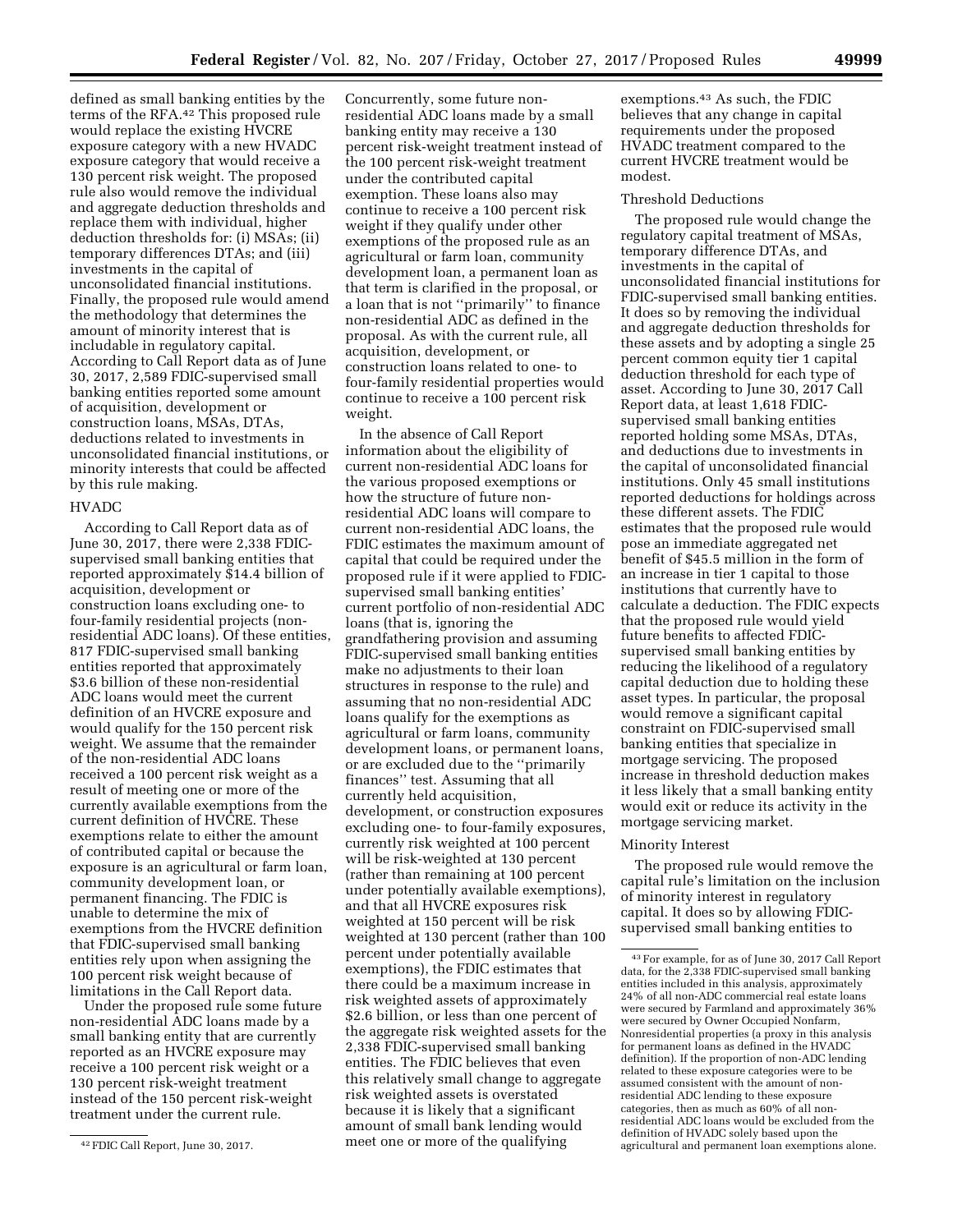include minority interest up to 10 percent of the parent banking organization's common equity tier 1, tier 1, or total capital, not including the minority interest. The FDIC estimates that 16 FDIC-supervised small banking entities would be affected by the proposed inclusion of minority interest in regulatory capital calculations. The FDIC estimates that these FDICsupervised small banking entities will likely experience a net aggregated benefit of \$2.5 million in the form of an increase in tier 1 capital due to the inclusion of minority interest. The FDIC expects that the proposed rule would yield future benefits for affected FDICsupervised small banking entities by reducing the likelihood that minority interest would not be included in a small banking entity's regulatory capital.

#### Compliance Costs

Finally, FDIC-supervised small banking entities are likely to incur some implementation costs in order to comply with the proposed rule. These costs would encompass changes to their systems designed to calculate, manage, and report risk-weighted assets and regulatory capital. Given the limited nature of the changes necessary to comply with the proposed rule, the implementation costs are expected to be minimal. Additionally, the FDIC believes that the proposed changes would help reduce some of the compliance costs associated with these regulations in the long-term by making them easier to apply.

The proposed rule does not impact the recordkeeping and reporting requirements that affect FDICsupervised small banking entities and there would be no change to the information that FDIC-supervised small banking entities must track and report. The FDIC anticipates updating the relevant reporting forms at a later date to the extent necessary to align with the capital rule.

Question 1. For FDIC-supervised small banking entities, would the proposed rule reduce the compliance costs associated with the capital rules? If so, how?

#### Conclusion

The threshold-deduction and minority-interest provisions of the proposed rule would increase the amount of eligible regulatory capital for a limited number of FDIC-supervised small banking entities currently subject to deductions or limitations on these items, as described above. The HVADC provisions of the proposed rules would affect far more FDIC-supervised small

banking entities, with effects that will vary across institutions and are difficult to estimate. Risk weights for some new ADC exposures will be reduced from 150 percent under the current HVCRE treatment, to 130 percent or 100 percent under the proposed rule if certain exemptions apply. Risk weights for other new ADC exposures will either remain at the currently required 100 percent (if available exemptions apply) or increase to 130 percent. However, the Call Reports do not provide data about the volumes of ADC loans currently eligible for HVCRE exemptions for agriculture, community development or permanent financing, or that would be eligible going forward under the proposed clarification of the permanent financing exemption or the proposed ''primarily finances'' test. As a result, the net effect on regulatory capital requirements of the proposed HVADC treatment is difficult to estimate with any precision. As noted earlier, however, the FDIC's upper bound estimate (that ignores the grandfathering provision and gives no credit for all the HVADC exemptions previously described) is that risk-weighted assets of the FDIC-supervised small banking entities affected by the rule would increase less than one percent. This upper bound estimate gives some comfort that the actual regulatory capital effects of the proposed HVADC treatment are likely to be modest. The FDIC welcomes comments or data from the institutions it supervises that would enhance our ability to more precisely estimate the net effects of the proposed rule on regulatory capital ratios.

The FDIC does not believe that the proposed rule duplicates, overlaps, or conflicts with any other Federal rules. In addition, there does not appear to be any significant alternatives to the proposed rule other than retention of the current rule. In light of the foregoing discussion, the FDIC does not believe that the proposed rule, if adopted in final form, would have a significant economic impact on a substantial number of small entities. Nonetheless, the FDIC seeks comment on whether the proposed rule would impose undue burdens on, or have unintended consequences for, small organizations, and whether there are ways such potential burdens or consequences could be minimized in a manner consistent with the purpose of the proposed rule. A final regulatory flexibility analysis will be conducted after consideration of comments received during the public comment period.

## *C. Plain Language*

Section 722 of the Gramm-Leach-Bliley Act requires the Federal banking agencies to use plain language in all proposed and final rules published after January 1, 2000. The agencies have sought to present the proposed rule in a simple and straightforward manner, and invite comment on the use of plain language. For example:

• Have the agencies organized the material to suit your needs? If not, how could they present the proposed rule more clearly?

• Are the requirements in the proposed rule clearly stated? If not, how could the proposed rule be more clearly stated?

• Do the regulations contain technical language or jargon that is not clear? If so, which language requires clarification?

• Would a different format (grouping and order of sections, use of headings, paragraphing) make the regulation easier to understand? If so, what changes would achieve that?

• Would more, but shorter, sections be better? If so, which sections should be changed?

• What other changes can the agencies incorporate to make the regulation easier to understand?

## *D. OCC Unfunded Mandates Reform Act of 1995 Determination*

The OCC analyzed the proposed rule under the factors set forth in the Unfunded Mandates Reform Act of 1995 (UMRA) (2 U.S.C. 1532). Under this analysis, the OCC considered whether the proposed rule includes a Federal mandate that may result in the expenditure by State, local, and Tribal governments, in the aggregate, or by the private sector, of \$100 million or more in any one year (adjusted for inflation). The OCC has determined that this proposed rule would not result in expenditures by State, local, and Tribal governments, or the private sector, of \$100 million or more in any one year.44 Accordingly, the OCC has not prepared

<sup>44</sup>The OCC estimates that proposed rule would lead to an aggregate increase in reported regulatory capital of \$4.7 billion for national banks and Federal savings associations compared to the amount they would report if they were required to continue to apply the capital requirements. The OCC estimates that this increase in reported regulatory capital—which could allow banking organizations to increase their leverage and thus increase their tax deductions for interest paid on debt—would have a total aggregate value of approximately \$112.8 million per year across all directly impacted OCC-supervised entities (that is, national banks and federal savings associations not subject to the advanced approaches risk-based capital rule).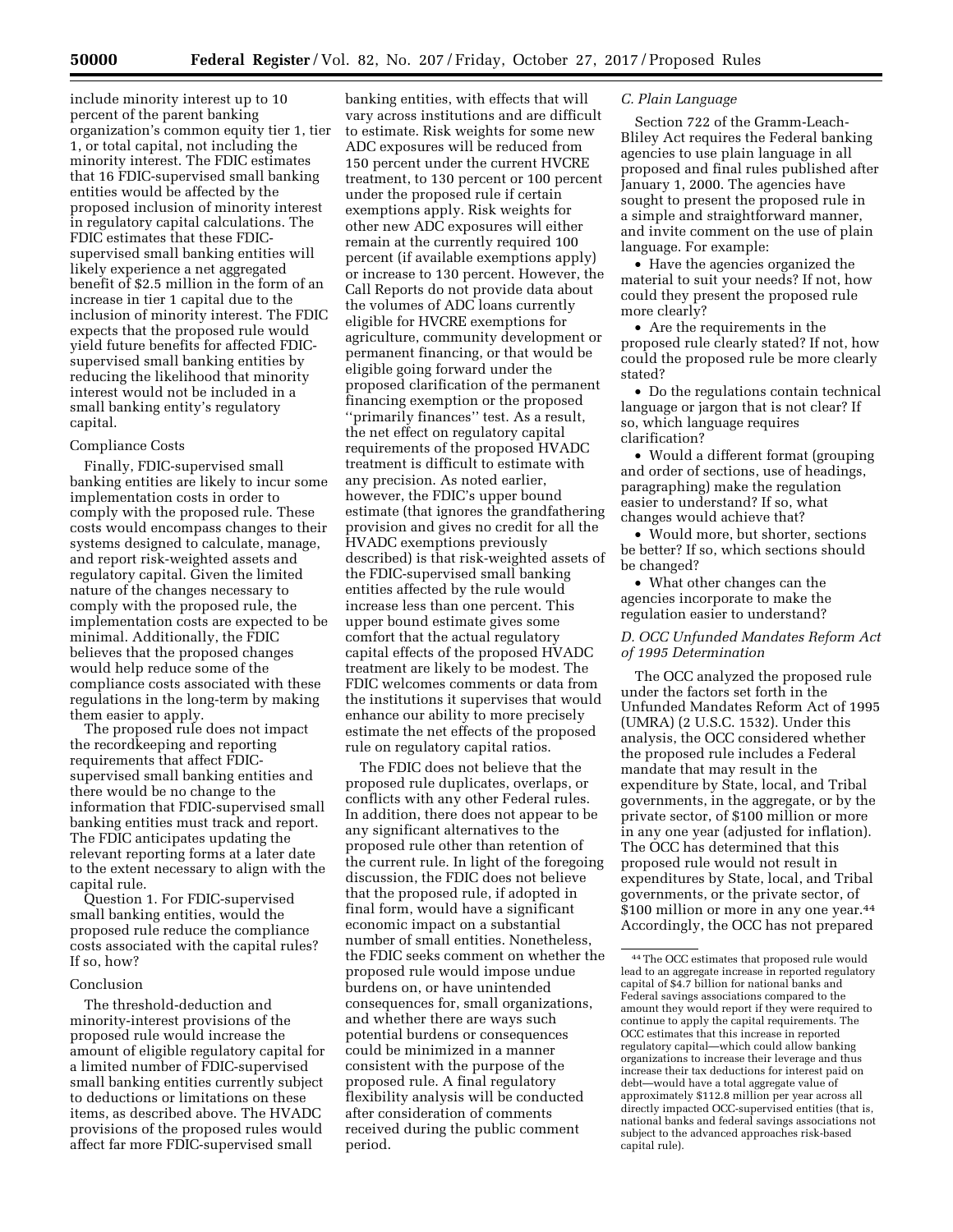a written statement to accompany this proposal.

## *E. Riegle Community Development and Regulatory Improvement Act of 1994*

The Riegle Community Development and Regulatory Improvement Act of 1994 (RCDRIA) requires that each Federal banking agency, in determining the effective date and administrative compliance requirements for new regulations that impose additional reporting, disclosure, or other requirements on insured depository institutions, consider, consistent with principles of safety and soundness and the public interest, any administrative burdens that such regulations would place on depository institutions, including small depository institutions, and customers of depository institutions, as well as the benefits of such regulations. In addition, new regulations and amendments to regulations that impose additional reporting, disclosures, or other new requirements on insured depository institutions generally must take effect on the first day of a calendar quarter that begins on or after the date on which the regulations are published in final form.45

The agencies note that comment on these matters has been solicited in other sections of this **SUPPLEMENTARY INFORMATION** section, and that the requirements of RCDRIA will be considered as part of the overall rulemaking process. In addition, the agencies also invite any other comments that further will inform the agencies' consideration of RCDRIA.

## **List of Subjects**

#### *12 CFR Part 3*

Administrative practice and procedure, Capital, National banks, Risk.

## *12 CFR Part 217*

Administrative practice and procedure, Banks, Banking, Capital, Federal Reserve System, Holding companies.

#### *12 CFR Part 324*

Administrative practice and procedure, Banks, Banking, Capital adequacy, Savings associations, State non-member banks.

# **Office of the Comptroller of the Currency**

For the reasons set out in the joint preamble, the OCC proposes to amend 12 CFR part 3 as follows.

## **PART 3—CAPITAL ADEQUACY STANDARDS**

# **Subpart A—General Provisions**

■ 1. The authority citation for part 3 continues to read as follows:

**Authority:** 12 U.S.C. 93a, 161, 1462, 1462a, 1463, 1464, 1818, 1828(n), 1828 note, 1831n note, 1835, 3907, 3909, and 5412(b)(2)(B).

■ 2. Section 3.1 is amended by revising paragraph (a) to read as follows:

## **§ 3.1 Purpose, applicability, reservation of authority, and timing.**

(a) *Purpose.* This part establishes minimum capital requirements and overall capital adequacy standards for national banks and Federal savings associations. This part does not apply to Federal branches and agencies of foreign banks. This part includes methodologies for calculating minimum capital requirements, public disclosure requirements related to the capital requirements, and transition provisions for the application of this part.

\* \* \* \* \* ■ 3. Section 3.2 is amended by revising the definitions of ''corporate exposure,'' ''eligible guarantor,'' ''high volatility commercial real estate (HVCRE) exposure,'' and ''International Lending Supervision Act,'' ''Investment in the capital of an unconsolidated financial institution,'' and ''Significant investment in the capital of an unconsolidated financial institution''; and adding in alphabetical order the definitions of ''high volatility acquisition, development, or construction (HVADC) exposure.'' and ''Nonsignificant investment in the capital of an unconsolidated financial institution,'' to read as follows:

#### **§ 3.2 Definitions.**

\* \* \* \* \* *Corporate exposure* means an exposure to a company that is not:

(1) An exposure to a sovereign, the Bank for International Settlements, the European Central Bank, the European Commission, the International Monetary Fund, the European Stability Mechanism, the European Financial Stability Facility, a multi-lateral development bank (MDB), a depository institution, a foreign bank, a credit union, or a public sector entity (PSE);

- (2) An exposure to a GSE;
- (3) A residential mortgage exposure;
- (4) A pre-sold construction loan;
- (5) A statutory multifamily mortgage;

(6) A high volatility acquisition, development, or construction (HVADC) exposure or a *high volatility commercial real estate (HVCRE) exposure*;

(7) A cleared transaction;

- (8) A default fund contribution; (9) A securitization exposure;
- (10) An equity exposure; or
- (11) An unsettled transaction.
- (12) A policy loan; or
- (13) A separate account.
- \* \* \* \* \*

*Eligible guarantor* means: (1) A sovereign, the Bank for International Settlements, the International Monetary Fund, the European Central Bank, the European Commission, a Federal Home Loan Bank, Federal Agricultural Mortgage Corporation (Farmer Mac), the European Stability Mechanism, the European Financial Stability Facility, a multilateral development bank (MDB), a depository institution, a bank holding company, a savings and loan holding company, a credit union, a foreign bank, or a qualifying central counterparty; or

(2) An entity (other than a special purpose entity):

(i) That at the time the guarantee is issued or anytime thereafter, has issued and outstanding an unsecured debt security without credit enhancement that is investment grade;

(ii) Whose creditworthiness is not positively correlated with the credit risk of the exposures for which it has provided guarantees; and

(iii) That is not an insurance company engaged predominately in the business of providing credit protection (such as a monoline bond insurer or re-insurer).

\* \* \* \* \* *High volatility acquisition, development, or construction (HVADC) exposure* means a credit facility that is originated on or after [effective date] and that:

(1) Primarily finances or refinances the:

(i) Acquisition of vacant or developed land;

(ii) Development of land to prepare to erect new structures including, but not limited to, the laying of sewers or water pipes and demolishing existing structures; or

(iii) Construction of buildings, dwellings, or other improvements including additions or alterations to existing structures; and

(2) Is not a credit facility that finances or refinances:

(i) One- to four-family residential properties;

(ii) Real property projects that would have the primary purpose of ''community development'' as defined under 12 CFR part 25 (national banks) and 12 CFR part 195 (Federal savings associations); or

(iii) The purchase or development of agricultural land, including, but not

<sup>45</sup> 12 U.S.C. 4802.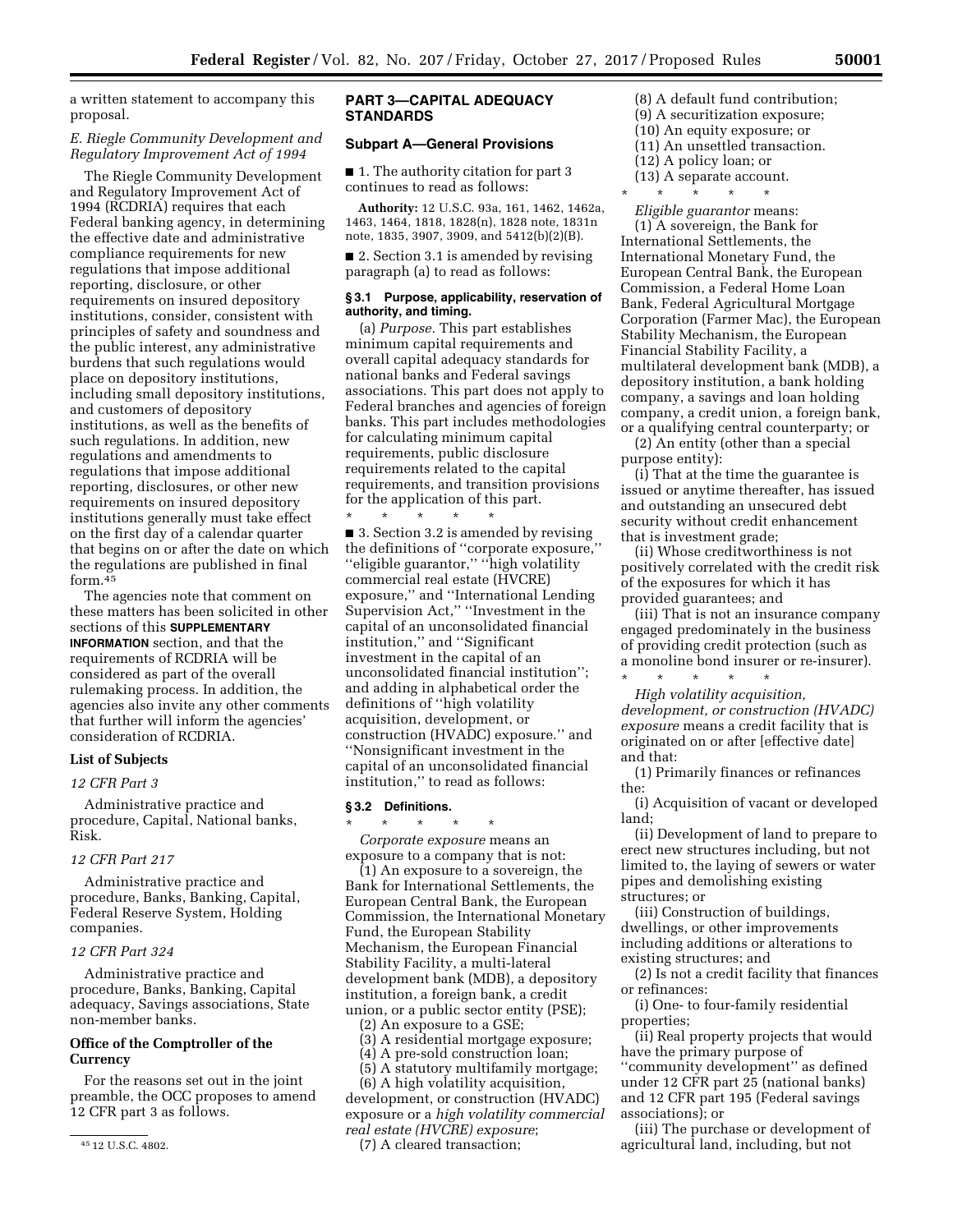limited to, all land used or usable for agricultural purposes (such as crop and livestock production), provided that the valuation of the agricultural land is based on its value for agricultural purposes and the valuation does not take into consideration any potential use of the land for commercial or residential development; and

(3) Is not a permanent loan. A permanent loan for purposes of this definition means a prudently underwritten loan that has a clearly identified ongoing source of repayment sufficient to service amortizing principal and interest payments aside from the sale of the property. For purposes of this section, a permanent loan does not include a loan that finances or refinances a stabilization period or unsold lots or units of for-sale projects.

*High volatility commercial real estate (HVCRE) exposure,* for purposes of Subpart D, means a credit facility that is either outstanding or committed prior to [effective date] and, prior to conversion to permanent financing, finances or has financed the acquisition, development, or construction (ADC) of real property, unless the facility finances:

(1) One- to four-family residential properties;

(2) Real property that:

(i) Would qualify as an investment in community development under 12 U.S.C. 338a or 12 U.S.C. 24 (Eleventh), as applicable, or as a ''qualified investment'' under 12 CFR part 25 (national bank), 12 CFR part 195 (Federal savings association) and

(ii) Is not an ADC loan to any entity described in 12 CFR 25.12(g)(3) (national banks) and 12 CFR 195.12(g)(3) (Federal savings associations), unless it is otherwise described in paragraph (1), (2)(i), (3) or (4) of this definition;

(3) The purchase or development of agricultural land, which includes all land known to be used or usable for agricultural purposes (such as crop and livestock production), provided that the valuation of the agricultural land is based on its value for agricultural purposes and the valuation does not take into consideration any potential use of the land for non-agricultural commercial development or residential development; or

(4) Commercial real estate projects in which:

(i) The loan-to-value ratio is less than or equal to the applicable maximum supervisory loan-to-value ratio in the Board's real estate lending standards at 12 CFR part 34, subpart D (national

banks) and 12 CFR part 160, subparts A and B (Federal savings associations);

(ii) The borrower has contributed capital to the project in the form of cash or unencumbered readily marketable assets (or has paid development expenses out-of-pocket) of at least 15 percent of the real estate's appraised ''as completed'' value; and

(iii) The borrower contributed the amount of capital required by paragraph (4)(ii) of this definition before the Board-regulated institution advances funds under the credit facility, and the capital contributed by the borrower, or internally generated by the project, is contractually required to remain in the project throughout the life of the project. The life of a project concludes only when the credit facility is converted to permanent financing or is sold or paid in full. Permanent financing may be provided by the Board-regulated institution that provided the ADC facility as long as the permanent financing is subject to the Boardregulated institution's underwriting criteria for long-term mortgage loans. \* \* \* \* \*

*International Lending Supervision Act*  means the International Lending Supervision Act of 1983 (12 U.S.C. 3901 *et seq.*).

\* \* \* \* \* *Investment in the capital of an unconsolidated financial institution*  means a net long position calculated in accordance with § 3.22(h) in an instrument that is recognized as capital for regulatory purposes by the primary supervisor of an unconsolidated regulated financial institution or is an instrument that is part of the GAAP equity of an unconsolidated unregulated financial institution, including direct, indirect, and synthetic exposures to capital instruments, excluding underwriting positions held by the national bank or Federal savings association for five or fewer business days.

\* \* \* \* \* *Non-significant investment in the capital of an unconsolidated financial institution* means an investment by an advanced approaches national bank or Federal savings association in the capital of an unconsolidated financial institution where the advanced approaches national bank or Federal savings association owns 10 percent or less of the issued and outstanding common stock of the unconsolidated financial institution.

\* \* \* \* \* *Significant investment in the capital of an unconsolidated financial institution* means an investment by an

advanced approaches national bank or Federal savings association in the capital of an unconsolidated financial institution where the advanced approaches national bank or Federal savings association owns more than 10 percent of the issued and outstanding common stock of the unconsolidated financial institution.

■ 4. Section 3.10 is amended by revising paragraph (c)(4)(ii)(H) to read as follows:

#### **§ 3.10 Minimum capital requirements.**

\* \* \* \* \*

\* \* \* \* \*

- (c) \* \* \*
- $(4) * * * *$
- $\overrightarrow{iii}$  \* \* \*

(H) The credit equivalent amount of all off-balance sheet exposures of the national bank or Federal savings association, excluding repo-style transactions, repurchase or reverse repurchase or securities borrowing or lending transactions that qualify for sales treatment under U.S. GAAP, and derivative transactions, determined using the applicable credit conversion factor under § 3.33(b), provided, however, that the minimum credit conversion factor that may be assigned to an off-balance sheet exposure under this paragraph is 10 percent; and

\* \* \* \* \* ■ 5. Section 3.11 is amended by revising paragraphs (a)(2)(i), (a)(2)(iv), (a)(3)(i), and Table 1 to read as follows:

#### **§ 3.11 Capital conservation buffer and countercyclical capital buffer amount.**

- \* \* \* \* \* (a) \* \* \*
- $(2)^* * * *$

(i) *Eligible retained income.* The eligible retained income of a national bank or Federal savings association is the national bank's or Federal savings association's net income, calculated in accordance with the instructions to the Call Report, for the four calendar quarters preceding the current calendar quarter, net of any distributions and associated tax effects not already reflected in net income.

\* \* \* \* \* (iv) *Private sector credit exposure.*  Private sector credit exposure means an exposure to a company or an individual that is not an exposure to a sovereign, the Bank for International Settlements, the European Central Bank, the European Commission, the European Stability Mechanism, the European Financial Stability Facility, the International Monetary Fund, a MDB, a PSE, or a GSE.

(3) *Calculation of capital conservation buffer.* (i) A national bank's or Federal savings association's capital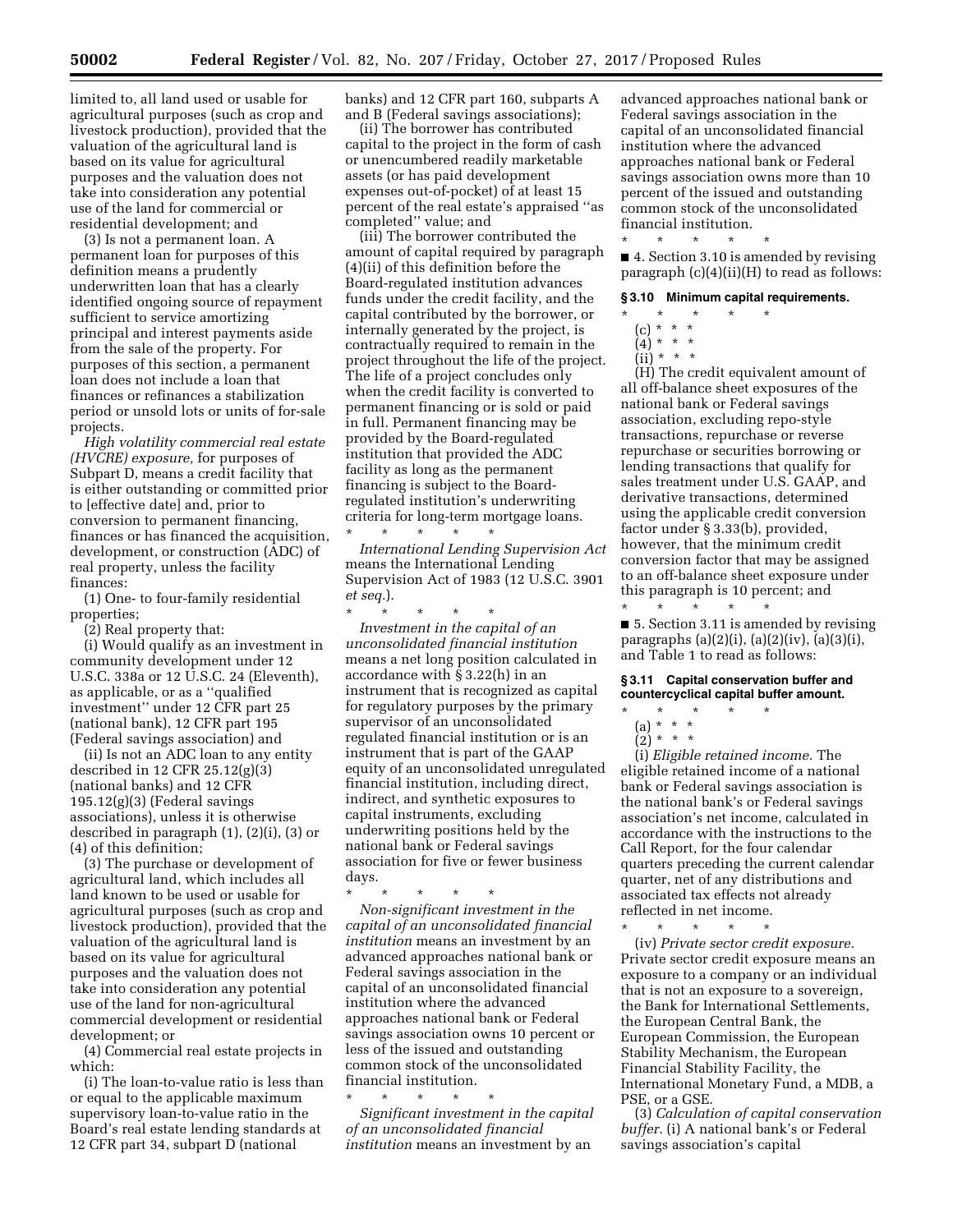conservation buffer is equal to the lowest of the following ratios, calculated as of the last day of the previous calendar quarter:

(A) The national bank or Federal savings association's common equity tier 1 capital ratio minus the national bank or Federal savings association's

minimum common equity tier 1 capital ratio requirement under § 3.10;

(B) The national bank or Federal savings association's tier 1 capital ratio minus the national bank or Federal savings association's minimum tier 1 capital ratio requirement under § 3.10; and

(C) The national bank or Federal savings association's total capital ratio minus the national bank or Federal savings association's minimum total capital ratio requirement under § 3.10; or

\* \* \* \* \*

#### TABLE 1 TO § 3.11—CALCULATION OF MAXIMUM PAYOUT AMOUNT

| Capital conservation buffer                                                                                                                                                                                                                                                                                                   | Maximum payout ratio                   |
|-------------------------------------------------------------------------------------------------------------------------------------------------------------------------------------------------------------------------------------------------------------------------------------------------------------------------------|----------------------------------------|
| Greater than 2.5 percent plus 100 percent of the national bank's or Federal savings association's applicable coun-<br>tercyclical capital buffer amount.                                                                                                                                                                      | No payout ratio limitation<br>applies. |
| Less than or equal to 2.5 percent plus 100 percent of the national bank's or Federal savings association's applica-<br>ble countercyclical capital buffer amount, and greater than 1.875 percent plus 75 percent of the national bank's<br>or Federal savings association's applicable countercyclical capital buffer amount. | 60 percent.                            |
| Less than or equal to 1.875 percent plus 75 percent of the national bank's or Federal savings association's appli-<br>cable countercyclical capital buffer amount, and greater than 1.25 percent plus 50 percent of the national bank's<br>or Federal savings association's applicable countercyclical capital buffer amount. | 40 percent.                            |
| Less than or equal to 1.25 percent plus 50 percent of the national bank's or Federal savings association's applica-<br>ble countercyclical capital buffer amount, and greater than 0.625 percent plus 25 percent of the national bank's<br>or Federal savings association's applicable countercyclical capital buffer amount. | 20 percent.                            |
| Less than or equal to 0.625 percent plus 25 percent of the national bank's or Federal savings association's appli-<br>cable countercyclical capital buffer amount.                                                                                                                                                            | 0 percent.                             |

\* \* \* \* \* ■ 6. Section 3.20 is amended by revising paragraphs  $(b)(4)$ ,  $(c)(1)(viii)$ ,  $(c)(2)$ ,  $(d)(2)$ , and  $(5)$  as follows:

#### **§ 3.20 Capital components and eligibility criteria for regulatory capital instruments.**   $\star$   $\quad$   $\star$   $\quad$   $\star$

(b) \* \* \* \*

(4) Any common equity tier 1 minority interest, subject to the limitations in § 3.21.

- \* \* \* \* \*
- (c) \* \* \*
- $(1) * * * *$

(viii) Any cash dividend payments on the instrument are paid out of the national bank's or Federal savings association's net income or retained earnings.

\* \* \* \* \*

(2) Tier 1 minority interest, subject to the limitations in § 3.21, that is not included in the national bank's or Federal savings association's common equity tier 1 capital.

- \* \* \* \* \*
	- (d) \* \* \*

(2) Total capital minority interest, subject to the limitations set forth in § 3.21, that is not included in the national bank's or Federal savings association's tier 1 capital.

\* \* \* \* \*

(5) For a national bank or Federal savings association that makes an AOCI opt-out election (as defined in paragraph (b)(2) of § 3.22), 45 percent of pretax net unrealized gains on availablefor-sale preferred stock classified as an

equity security under GAAP and available-for-sale equity exposures. \* \* \* \* \*

■ 7. Section 3.21 is revised to read as follows:

## **§ 3.21 Minority interest.**

(a) (1) *Applicability.* For purposes of § 3.20, a national bank or Federal savings association that is not an advanced approaches national bank or Federal savings association is subject to the minority interest limitations in this paragraph (a) if a consolidated subsidiary of the national bank or Federal savings association has issued regulatory capital that is not owned by the national bank or Federal savings association.

(2) *Common equity tier 1 minority interest includable in the common equity tier 1 capital of the national bank or Federal savings association.* The amount of common equity tier 1 minority interest that a national bank or Federal savings association may include in common equity tier 1 capital must be no greater than 10 percent of the sum of all common equity tier 1 capital elements of the national bank or Federal savings association (not including the common equity tier 1 minority interest itself), less any common equity tier 1 capital regulatory adjustments and deductions in accordance with § 3.22 (a) and (b).

(3) *Tier 1 minority interest includable in the tier 1 capital of the national bank or Federal savings association.* The amount of tier 1 minority interest that a national bank or Federal savings association may include in tier 1 capital must be no greater than 10 percent of the sum of all tier 1 capital elements of the national bank or Federal savings association (not including the tier 1 minority interest itself), less any tier 1 capital regulatory adjustments and deductions in accordance with § 3.22 (a) and (b).

(4) *Total capital minority interest includable in the total capital of the national bank or Federal savings association.* The amount of total capital minority interest that a national bank or Federal savings association may include in total capital must be no greater than 10 percent of the sum of all total capital elements of the national bank or Federal savings association (not including the total capital minority interest itself), less any total capital regulatory adjustments and deductions in accordance with § 3.22 (a) and (b).

(b) (1) *Applicability.* For purposes of § 3.20, an advanced approaches national bank or Federal savings association is subject to the minority interest limitations in this paragraph (b) if:

(i) A consolidated subsidiary of the advanced approaches national bank or Federal savings association has issued regulatory capital that is not owned by the national bank or Federal savings association; and

(ii) For each relevant regulatory capital ratio of the consolidated subsidiary, the ratio exceeds the sum of the subsidiary's minimum regulatory capital requirements plus its capital conservation buffer.

(2) *Difference in capital adequacy standards at the subsidiary level.* For purposes of the minority interest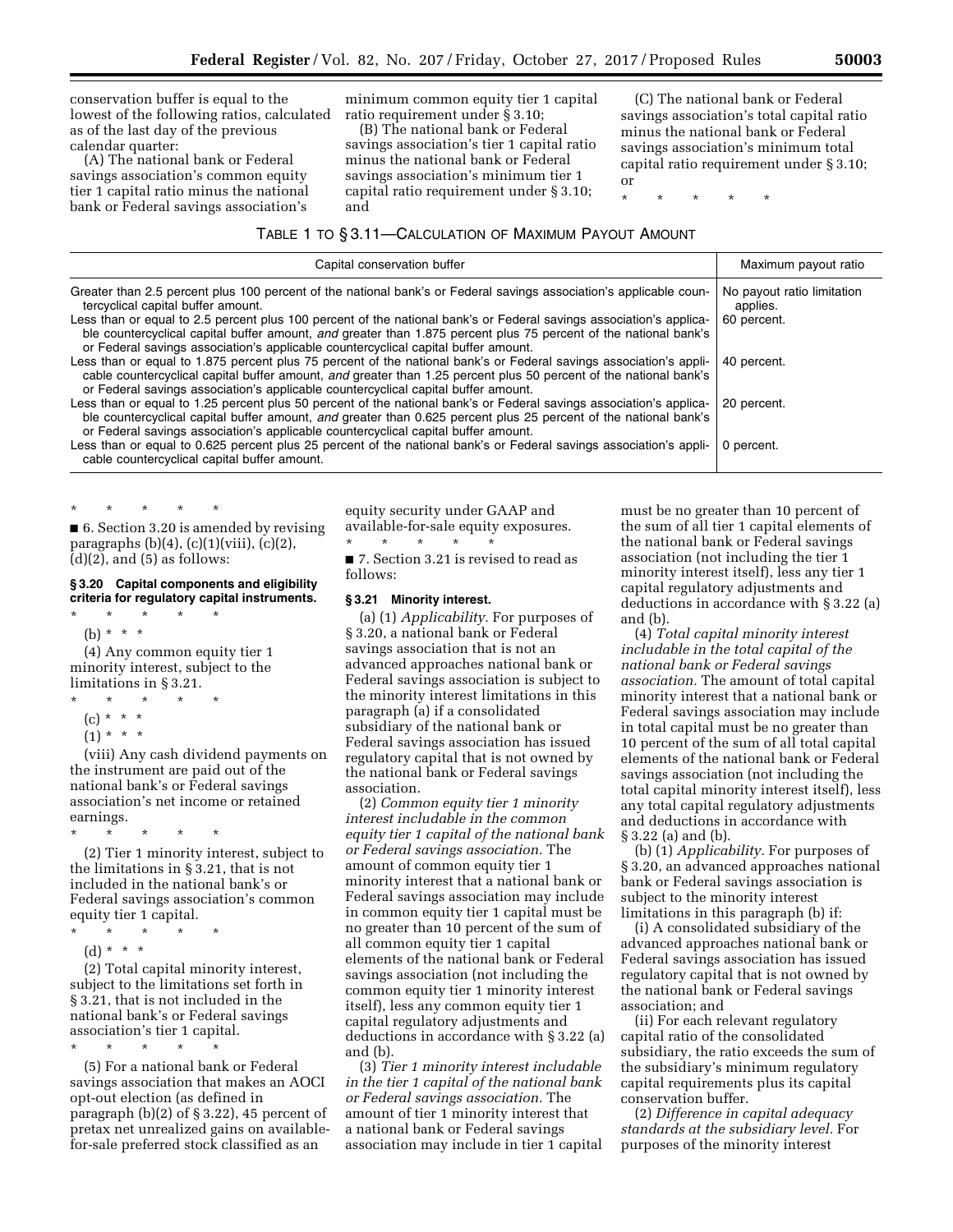calculations in this section, if the consolidated subsidiary issuing the capital is not subject to capital adequacy standards similar to those of the advanced approaches national bank or Federal savings association, the advanced approaches national bank or Federal savings association must assume that the capital adequacy standards of the advanced approaches national bank or Federal savings association apply to the subsidiary.

(3) *Common equity tier 1 minority interest includable in the common equity tier 1 capital of the national bank or Federal savings association.* For each consolidated subsidiary of an advanced approaches national bank or Federal savings association, the amount of common equity tier 1 minority interest the advanced approaches national bank or Federal savings association may include in common equity tier 1 capital is equal to:

(i) The common equity tier 1 minority interest of the subsidiary; minus

(ii) The percentage of the subsidiary's common equity tier 1 capital that is not owned by the advanced approaches national bank or Federal savings association, multiplied by the difference between the common equity tier 1 capital of the subsidiary and the lower of:

(A) The amount of common equity tier 1 capital the subsidiary must hold, or would be required to hold pursuant to paragraph (b) of this section, to avoid restrictions on distributions and discretionary bonus payments under § 3.11 or equivalent standards established by the subsidiary's home country supervisor; or

(B)(*1*) The standardized total riskweighted assets of the advanced approaches national bank or Federal savings association that relate to the subsidiary multiplied by

(*2*) The common equity tier 1 capital ratio the subsidiary must maintain to avoid restrictions on distributions and discretionary bonus payments under § 3.11 or equivalent standards established by the subsidiary's home country supervisor.

(4) *Tier 1 minority interest includable in the tier 1 capital of the advanced approaches national bank or Federal savings association.* For each consolidated subsidiary of the advanced approaches national bank or Federal savings association, the amount of tier 1 minority interest the advanced approaches national bank or Federal savings association may include in tier 1 capital is equal to:

(i) The tier 1 minority interest of the subsidiary; minus

(ii) The percentage of the subsidiary's tier 1 capital that is not owned by the advanced approaches national bank or Federal savings association multiplied by the difference between the tier 1 capital of the subsidiary and the lower of:

(A) The amount of tier 1 capital the subsidiary must hold, or would be required to hold pursuant to paragraph (b) of this section, to avoid restrictions on distributions and discretionary bonus payments under § 3.11 or equivalent standards established by the subsidiary's home country supervisor, or

(B)(*1*) The standardized total riskweighted assets of the advanced approaches national bank or Federal savings association that relate to the subsidiary multiplied by

(*2*) The tier 1 capital ratio the subsidiary must maintain to avoid restrictions on distributions and discretionary bonus payments under § 3.11 or equivalent standards established by the subsidiary's home country supervisor.

(5) *Total capital minority interest includable in the total capital of the national bank or Federal savings association.* For each consolidated subsidiary of the advanced approaches national bank or Federal savings association, the amount of total capital minority interest the advanced approaches national bank or Federal savings association may include in total capital is equal to:

(i) The total capital minority interest of the subsidiary; minus

(ii) The percentage of the subsidiary's total capital that is not owned by the advanced approaches national bank or Federal savings association multiplied by the difference between the total capital of the subsidiary and the lower of:

(A) The amount of total capital the subsidiary must hold, or would be required to hold pursuant to paragraph (b) of this section, to avoid restrictions on distributions and discretionary bonus payments under § 3.11 or equivalent standards established by the subsidiary's home country supervisor, or

(B)(*1*) The standardized total riskweighted assets of the advanced approaches national bank or Federal savings association that relate to the subsidiary multiplied by

(*2*) The total capital ratio the subsidiary must maintain to avoid restrictions on distributions and discretionary bonus payments under § 3.11 or equivalent standards established by the subsidiary's home country supervisor.

■ 8. Section 3.22 is amended by revising paragraphs  $(a)(1)$ ,  $(c)$ ,  $(d)$ ,  $(g)$ , and  $(h)$  to read as follows:

## **§ 3.22 Regulatory capital adjustments and deductions.**

 $(a) * * * *$ 

(1)(i) Goodwill, net of associated deferred tax liabilities (DTLs) in accordance with paragraph (e) of this section; and

(ii) For an advanced approaches national bank or Federal savings association, goodwill that is embedded in the valuation of a significant investment in the capital of an unconsolidated financial institution in the form of common stock (and that is reflected in the consolidated financial statements of the advanced approaches national bank or Federal savings association), in accordance with paragraph (d) of this section;

\* \* \* \* \* (c) *Deductions from regulatory capital related to investments in capital instruments* 23—

(1) *Investment in the national bank's or Federal savings association's own capital instruments.* A national bank or Federal savings association must deduct an investment in the national bank's or Federal savings association's own capital instruments as follows:

(i) A national bank or Federal savings association must deduct an investment in the national bank's or Federal savings association's own common stock instruments from its common equity tier 1 capital elements to the extent such instruments are not excluded from regulatory capital under § 3.20(b)(1);

(ii) A national bank or Federal savings association must deduct an investment in the national bank's or Federal savings association's own additional tier 1 capital instruments from its additional tier 1 capital elements; and

(iii) A national bank or Federal savings association must deduct an investment in the national bank's or Federal savings association's own tier 2 capital instruments from its tier 2 capital elements.

(2) *Corresponding deduction approach.* For purposes of subpart C of this part, the corresponding deduction approach is the methodology used for the deductions from regulatory capital related to reciprocal cross holdings (as described in paragraph (c)(3) of this section), investments in the capital of unconsolidated financial institutions for a national bank or Federal savings

<sup>23</sup>The national bank or Federal savings association must calculate amounts deducted under paragraphs (c) through (f) of this section after it calculates the amount of ALLL includable in tier 2 capital under § 3.20(d)(3).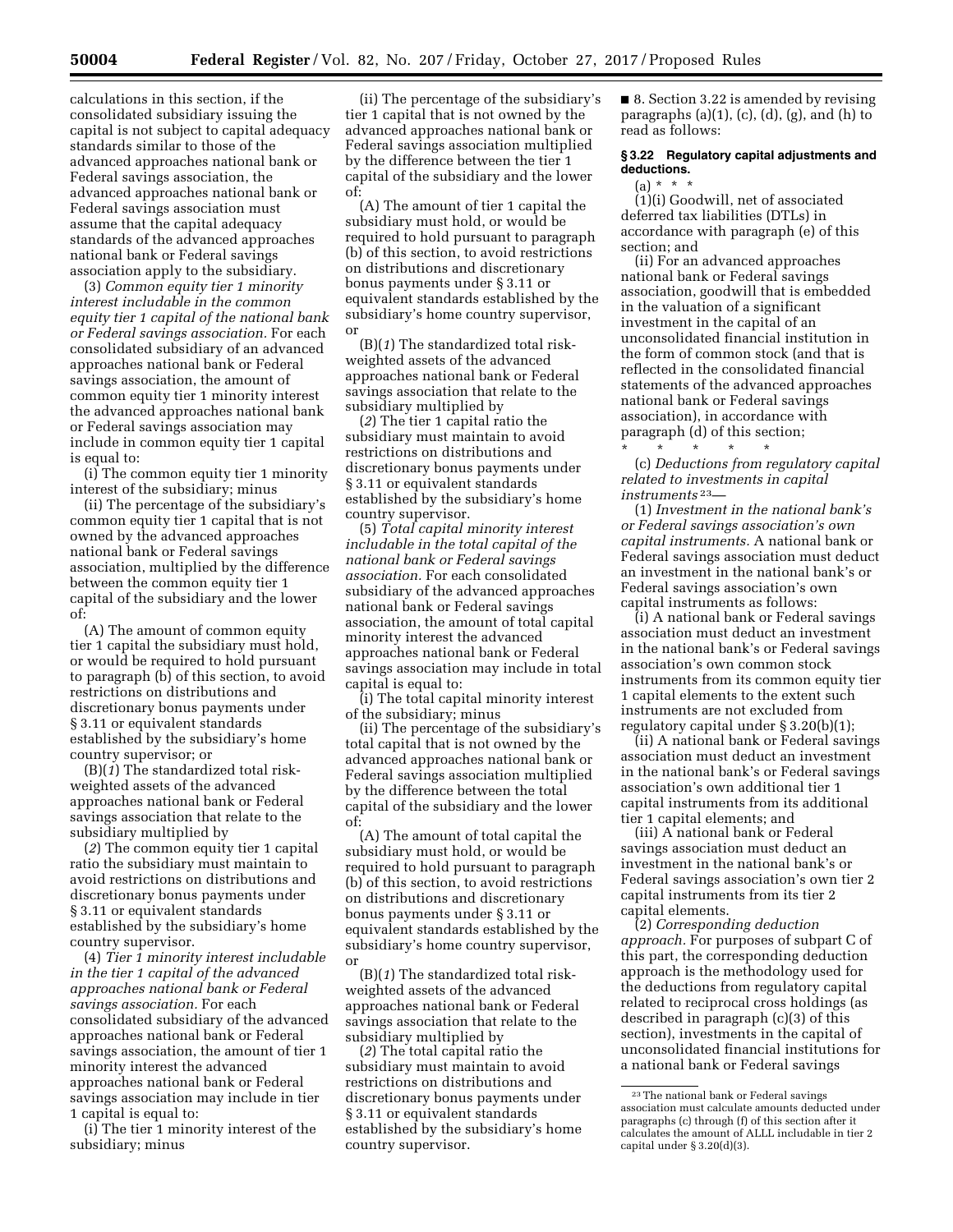association that is not an advanced approaches national bank or Federal savings association (as described in paragraph (c)(4) of this section), nonsignificant investments in the capital of unconsolidated financial institutions for an advanced approaches national bank or Federal savings association (as described in paragraph (c)(5) of this section), and non-common stock significant investments in the capital of unconsolidated financial institutions for an advanced approaches national bank or Federal savings association (as described in paragraph (c)(6) of this section). Under the corresponding deduction approach, a national bank or Federal savings association must make deductions from the component of capital for which the underlying instrument would qualify if it were issued by the national bank or Federal savings association itself, as described in paragraphs (c)(2)(i)–(iii) of this section. If the national bank or Federal savings association does not have a sufficient amount of a specific component of capital to effect the required deduction, the shortfall must be deducted according to paragraph (f) of this section.

(i) If an investment is in the form of an instrument issued by a financial institution that is not a regulated financial institution, the national bank or Federal savings association must treat the instrument as:

(A) A common equity tier 1 capital instrument if it is common stock or represents the most subordinated claim in liquidation of the financial institution; and

(B) An additional tier 1 capital instrument if it is subordinated to all creditors of the financial institution and is senior in liquidation only to common shareholders.

(ii) If an investment is in the form of an instrument issued by a regulated financial institution and the instrument does not meet the criteria for common equity tier 1, additional tier 1 or tier 2 capital instruments under § 3.20, the national bank or Federal savings association must treat the instrument as:

(A) A common equity tier 1 capital instrument if it is common stock included in GAAP equity or represents the most subordinated claim in liquidation of the financial institution;

(B) An additional tier 1 capital instrument if it is included in GAAP equity, subordinated to all creditors of the financial institution, and senior in a receivership, insolvency, liquidation, or similar proceeding only to common shareholders; and

(C) A tier 2 capital instrument if it is not included in GAAP equity but

considered regulatory capital by the primary supervisor of the financial institution.

(iii) If an investment is in the form of a non-qualifying capital instrument (as defined in § 3.300(c)), the national bank or Federal savings association must treat the instrument as:

(A) An additional tier 1 capital instrument if such instrument was included in the issuer's tier 1 capital prior to May 19, 2010; or

(B) A tier 2 capital instrument if such instrument was included in the issuer's tier 2 capital (but not includable in tier 1 capital) prior to May 19, 2010.

(3) *Reciprocal cross holdings in the capital of financial institutions.* A national bank or Federal savings association must deduct investments in the capital of other financial institutions it holds reciprocally, where such reciprocal cross holdings result from a formal or informal arrangement to swap, exchange, or otherwise intend to hold each other's capital instruments, by applying the corresponding deduction approach.

(4) *Investments in the capital of unconsolidated financial institutions.* A national bank or Federal savings association that is not an advanced approaches national bank or Federal savings association must deduct its investments in the capital of unconsolidated financial institutions (as defined in § 3.2) that exceed 25 percent of the sum of the national bank's or Federal savings association's common equity tier 1 capital elements minus all deductions from and adjustments to common equity tier 1 capital elements required under paragraphs (a) through (c)(3) of this section by applying the corresponding deduction approach.24 The deductions described in this section are net of associated DTLs in accordance with paragraph (e) of this section. In addition, a national bank or Federal savings association that underwrites a failed underwriting, with the prior written approval of the OCC, for the period of time stipulated by the OCC, is not required to deduct an investment in the capital of an unconsolidated financial institution pursuant to this paragraph (c) to the extent the

investment is related to the failed underwriting.25

(5) *Non-significant investments in the capital of unconsolidated financial institutions.* (i) An advanced approaches national bank or Federal savings association must deduct its nonsignificant investments in the capital of unconsolidated financial institutions (as defined in § 3.2) that, in the aggregate, exceed 10 percent of the sum of the advanced approaches national bank's or Federal savings association's common equity tier 1 capital elements minus all deductions from and adjustments to common equity tier 1 capital elements required under paragraphs (a) through (c)(3) of this section (the 10 percent threshold for non-significant investments) by applying the corresponding deduction approach.26 The deductions described in this section are net of associated DTLs in accordance with paragraph (e) of this section. In addition, an advanced approaches national bank or Federal savings association that underwrites a failed underwriting, with the prior written approval of the OCC, for the period of time stipulated by the OCC, is not required to deduct a non-significant investment in the capital of an unconsolidated financial institution pursuant to this paragraph (c) to the extent the investment is related to the failed underwriting.27

(ii) The amount to be deducted under this section from a specific capital component is equal to:

(A) The advanced approaches national bank's or Federal savings association's non-significant investments in the capital of unconsolidated financial institutions exceeding the 10 percent threshold for non-significant investments, multiplied by

(B) The ratio of the advanced approaches national bank's or Federal

<sup>24</sup>With the prior written approval of the OCC, for the period of time stipulated by the OCC, a national bank or Federal savings association that is not an advanced approaches national bank or Federal savings association is not required to deduct an investment in the capital of an unconsolidated financial institution pursuant to this paragraph if the financial institution is in distress and if such investment is made for the purpose of providing financial support to the financial institution, as determined by the OCC.

<sup>25</sup>Any investments in the capital of unconsolidated financial institutions that do not exceed the 25 percent threshold for investments in the capital of unconsolidated financial institutions under this section must be assigned the appropriate risk weight under subparts D or F of this part, as applicable.

<sup>&</sup>lt;sup>26</sup> With the prior written approval of the OCC, for the period of time stipulated by the OCC, an advanced approaches national bank or Federal savings association is not required to deduct a nonsignificant investment in the capital of an unconsolidated financial institution pursuant to this paragraph if the financial institution is in distress and if such investment is made for the purpose of providing financial support to the financial institution, as determined by the OCC.

<sup>27</sup>Any non-significant investments in the capital of unconsolidated financial institutions that do not exceed the 10 percent threshold for non-significant investments under this section must be assigned the appropriate risk weight under subparts D, E, or F of this part, as applicable.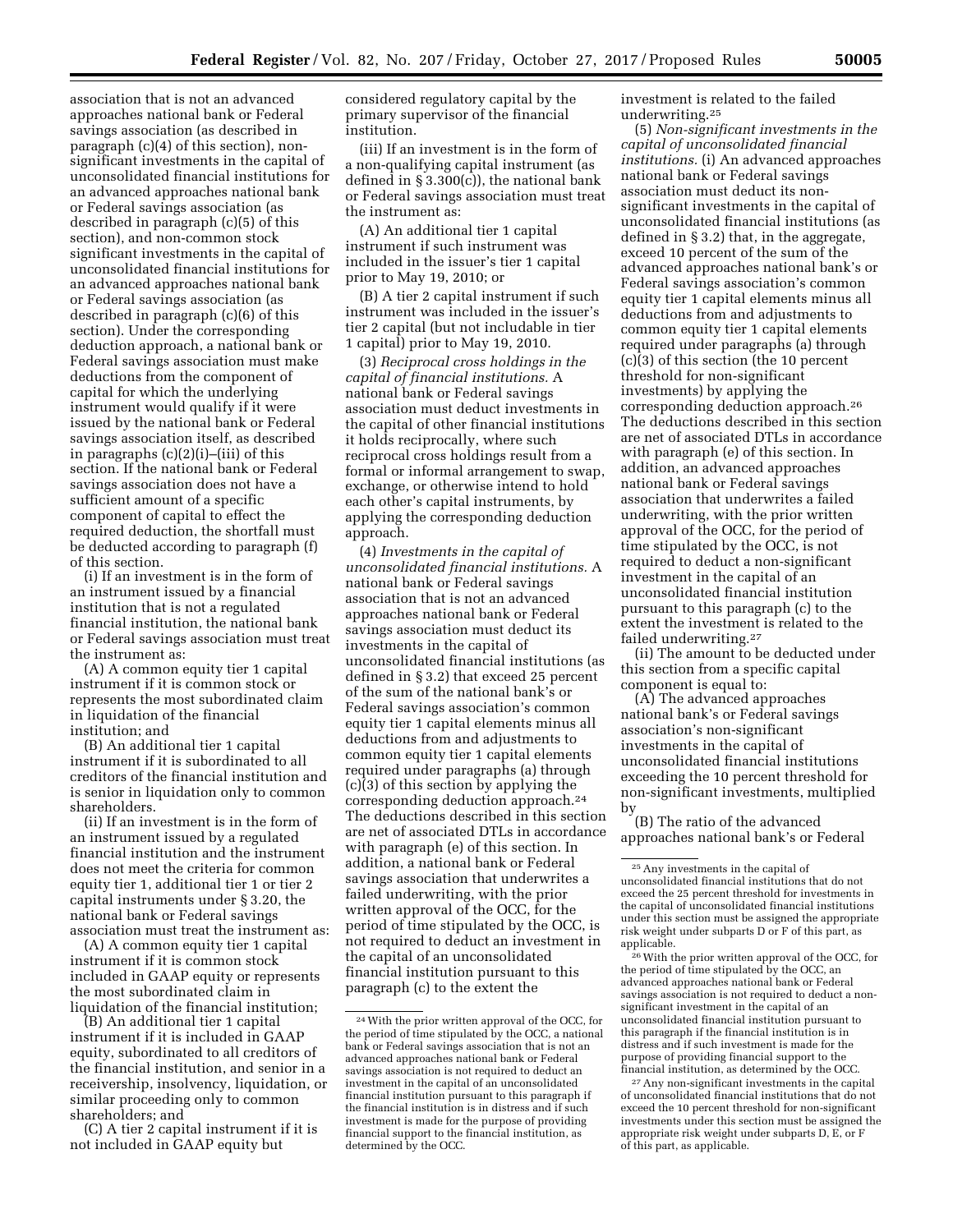savings association's non-significant investments in the capital of unconsolidated financial institutions in the form of such capital component to the advanced approaches national bank's or Federal savings association's total non-significant investments in unconsolidated financial institutions.

(6) *Significant investments in the capital of unconsolidated financial institutions that are not in the form of common stock.* An advanced approaches national bank or Federal savings association must deduct its significant investments in the capital of unconsolidated financial institutions that are not in the form of common stock by applying the corresponding deduction approach.28 The deductions described in this section are net of associated DTLs in accordance with paragraph (e) of this section. In addition, with the prior written approval of the OCC, for the period of time stipulated by the OCC, an advanced approaches national bank or Federal savings association that underwrites a failed underwriting is not required to deduct a significant investment in the capital of an unconsolidated financial institution pursuant to this paragraph (c) if such investment is related to such failed underwriting.

(d) *MSAs and certain DTAs subject to common equity tier 1 capital deduction thresholds.* 

(1) A national bank or Federal savings association that is not an advanced approaches national bank or Federal savings association must make deductions from regulatory capital as described in this paragraph (d)(1).

(i) The national bank or Federal savings association must deduct from common equity tier 1 capital elements the amount of each of the items set forth in this paragraph (d)(1) that, individually, exceeds 25 percent of the sum of the national bank's or Federal savings association's common equity tier 1 capital elements, less adjustments to and deductions from common equity tier 1 capital required under paragraphs (a) through (c)(3) of this section (the 25 percent common equity tier 1 capital deduction threshold).29

(ii) The national bank or Federal savings association must deduct from common equity tier 1 capital elements the amount of DTAs arising from temporary differences that the national bank or Federal savings association could not realize through net operating loss carrybacks, net of any related valuation allowances and net of DTLs, in accordance with paragraph (e) of this section. A national bank or Federal savings association is not required to deduct from the sum of its common equity tier 1 capital elements DTAs (net of any related valuation allowances and net of DTLs, in accordance with § 3.22(e)) arising from timing differences that the national bank or Federal savings association could realize through net operating loss carrybacks. The national bank or Federal savings association must risk weight these assets at 100 percent. For a national bank or Federal savings association that is a member of a consolidated group for tax purposes, the amount of DTAs that could be realized through net operating loss carrybacks may not exceed the amount that the national bank or Federal savings association could reasonably expect to have refunded by its parent holding company.

(iii) The national bank or Federal savings association must deduct from common equity tier 1 capital elements the amount of MSAs net of associated DTLs, in accordance with paragraph (e) of this section.

(iv) For purposes of calculating the amount of DTAs subject to deduction pursuant to paragraph (d)(1) of this section, a national bank or Federal savings association may exclude DTAs and DTLs relating to adjustments made to common equity tier 1 capital under paragraph (b) of this section. A national bank or Federal savings association that elects to exclude DTAs relating to adjustments under paragraph (b) of this section also must exclude DTLs and must do so consistently in all future calculations. A national bank or Federal savings association may change its exclusion preference only after obtaining the prior approval of the OCC.

(2) An advanced approaches national bank or Federal savings association must make deductions from regulatory capital as described in this paragraph  $(d)(2)$ .

(i) An advanced approaches national bank or Federal savings association must deduct from common equity tier 1 capital elements the amount of each of the items set forth in this paragraph

(d)(2) that, individually, exceeds 10 percent of the sum of the advanced approaches national bank's or Federal savings association's common equity tier 1 capital elements, less adjustments to and deductions from common equity tier 1 capital required under paragraphs (a) through (c) of this section (the 10 percent common equity tier 1 capital deduction threshold).

(A) DTAs arising from temporary differences that the advanced approaches national bank or Federal savings association could not realize through net operating loss carrybacks, net of any related valuation allowances and net of DTLs, in accordance with paragraph (e) of this section. An advanced approaches national bank or Federal savings association is not required to deduct from the sum of its common equity tier 1 capital elements DTAs (net of any related valuation allowances and net of DTLs, in accordance with § 3.22(e)) arising from timing differences that the advanced approaches national bank or Federal savings association could realize through net operating loss carrybacks. The advanced approaches national bank or Federal savings association must risk weight these assets at 100 percent. For a national bank or Federal savings association that is a member of a consolidated group for tax purposes, the amount of DTAs that could be realized through net operating loss carrybacks may not exceed the amount that the national bank or Federal savings association could reasonably expect to have refunded by its parent holding company.

(B) MSAs net of associated DTLs, in accordance with paragraph (e) of this section.

(C) Significant investments in the capital of unconsolidated financial institutions in the form of common stock, net of associated DTLs in accordance with paragraph (e) of this section.30 Significant investments in the capital of unconsolidated financial institutions in the form of common stock subject to the 10 percent common equity tier 1 capital deduction threshold may be reduced by any goodwill embedded in the valuation of such investments deducted by the advanced approaches national bank or Federal savings association pursuant to

<sup>28</sup>With prior written approval of the OCC, for the period of time stipulated by the OCC, an advanced approaches national bank or Federal savings association is not required to deduct a significant investment in the capital instrument of an unconsolidated financial institution in distress which is not in the form of common stock pursuant to this section if such investment is made for the purpose of providing financial support to the financial institution as determined by the OCC.

 $29$  The amount of the items in paragraph (d)(1) of this section that is not deducted from common equity tier 1 capital must be included in the risk-

weighted assets of the national bank or Federal savings association and assigned a 250 percent risk weight.

<sup>30</sup>With the prior written approval of the OCC, for the period of time stipulated by the OCC, an advanced approaches national bank or Federal savings association is not required to deduct a significant investment in the capital instrument of an unconsolidated financial institution in distress in the form of common stock pursuant to this section if such investment is made for the purpose of providing financial support to the financial institution as determined by the OCC.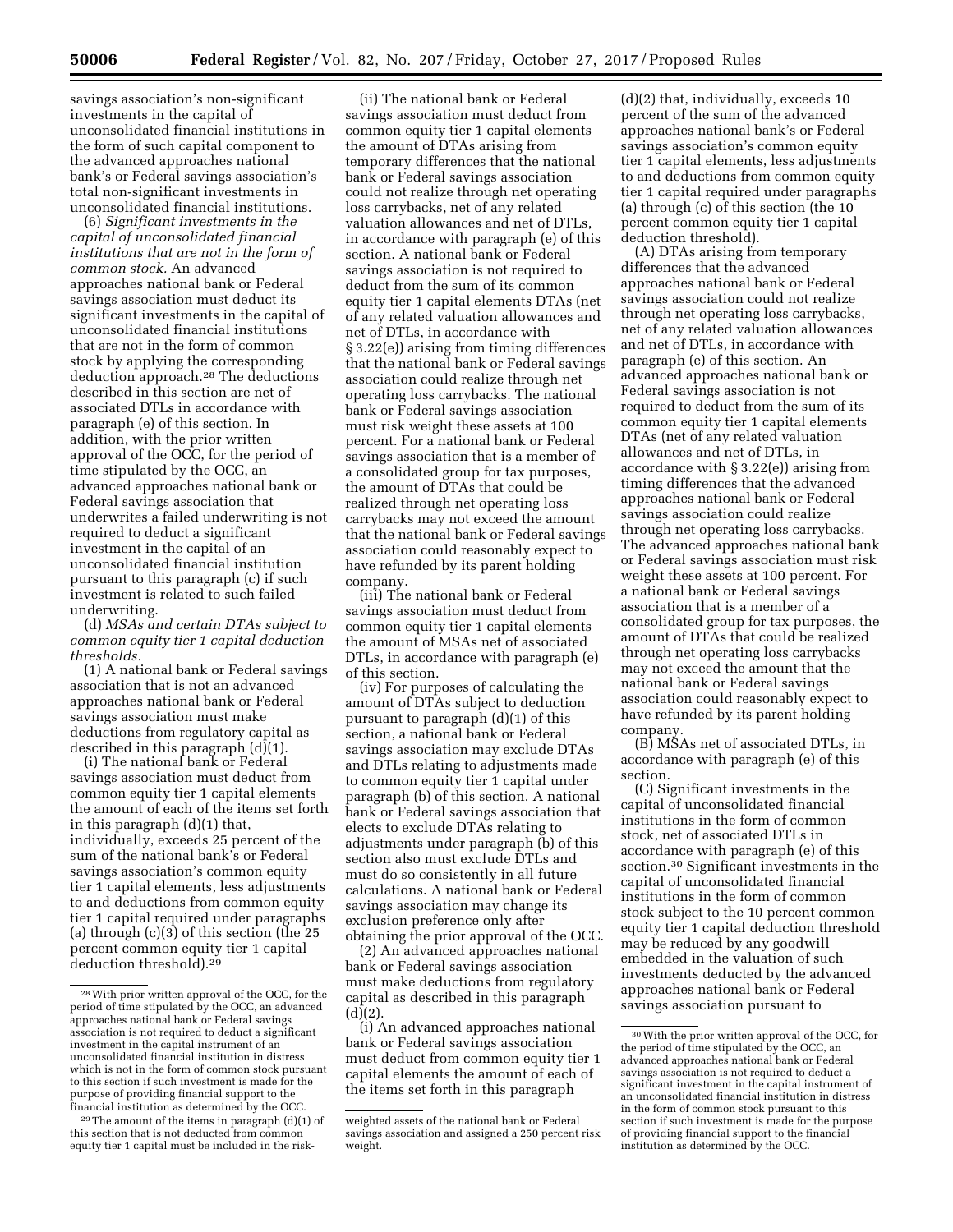paragraph (a)(1) of this section. In addition, with the prior written approval of the OCC, for the period of time stipulated by the OCC, an advanced approaches national bank or Federal savings association that underwrites a failed underwriting is not required to deduct a significant investment in the capital of an unconsolidated financial institution in the form of common stock pursuant to this paragraph (d)(2) if such investment is related to such failed underwriting.

(ii) An advanced approaches national bank or Federal savings association must deduct from common equity tier 1 capital elements the items listed in paragraph (d)(2)(i) of this section that are not deducted as a result of the application of the 10 percent common equity tier 1 capital deduction threshold, and that, in aggregate, exceed 17.65 percent of the sum of the advanced approaches national bank's or Federal savings association's common equity tier 1 capital elements, minus adjustments to and deductions from common equity tier 1 capital required under paragraphs (a) through (c) of this section, minus the items listed in paragraph (d)(2)(i) of this section (the 15 percent common equity tier 1 capital deduction threshold). Any goodwill that has been deducted under paragraph (a)(1) of this section can be excluded from the significant investments in the capital of unconsolidated financial institutions in the form of common stock.31

(iii) For purposes of calculating the amount of DTAs subject to the 10 and 15 percent common equity tier 1 capital deduction thresholds, an advanced approaches national bank or Federal savings association may exclude DTAs and DTLs relating to adjustments made to common equity tier 1 capital under paragraph (b) of this section. An advanced approaches national bank or Federal savings association that elects to exclude DTAs relating to adjustments under paragraph (b) of this section also must exclude DTLs and must do so consistently in all future calculations. An advanced approaches national bank or Federal savings association may change its exclusion preference only after obtaining the prior approval of the OCC.

\* \* \* \* \* (g) *Treatment of assets that are deducted.* A national bank or Federal savings association must exclude from standardized total risk-weighted assets and, as applicable, advanced approaches total risk-weighted assets any item that is required to be deducted from regulatory capital.

(h) *Net long position.* (1) For purposes of calculating an investment in the national bank's or Federal savings association's own capital instrument and an investment in the capital of an unconsolidated financial institution under this section, the net long position is the gross long position in the underlying instrument determined in accordance with paragraph (h)(2) of this section, as adjusted to recognize a short position in the same instrument calculated in accordance with paragraph (h)(3) of this section.

(2) *Gross long position.* The gross long position is determined as follows:

(i) For an equity exposure that is held directly, the adjusted carrying value as that term is defined in § 3.51(b);

(ii) For an exposure that is held directly and is not an equity exposure or a securitization exposure, the exposure amount as that term is defined in § 3.2;

(iii) For an indirect exposure, the national bank's or Federal savings association's carrying value of the investment in the investment fund, provided that, alternatively:

(A) A national bank or Federal savings association may, with the prior approval of the Board, use a conservative estimate of the amount of its investment in the national bank's or Federal savings association's own capital instruments or its investment in the capital of an unconsolidated financial institution held through a position in an index; or

(B) A national bank or Federal savings association may calculate the gross long position for investments in the national bank's or Federal savings association's own capital instruments or investments in the capital of an unconsolidated financial institution by multiplying the national bank's or Federal savings association's carrying value of its investment in the investment fund by either:

(*1*) The highest stated investment limit (in percent) for investments in the national bank's or Federal savings association's own capital instruments or investments in the capital of unconsolidated financial institutions as stated in the prospectus, partnership agreement, or similar contract defining permissible investments of the investment fund; or

(*2*) The investment fund's actual holdings of investments in the national bank's or Federal savings association's own capital instruments or investments in the capital of unconsolidated financial institutions.

(iv) For a synthetic exposure, the amount of the national bank's or Federal savings association's loss on the exposure if the reference capital instrument were to have a value of zero.

(3) *Adjustments to reflect a short position.* In order to adjust the gross long position to recognize a short position in the same instrument, the following criteria must be met:

(i) The maturity of the short position must match the maturity of the long position, or the short position has a residual maturity of at least one year (maturity requirement); or

(ii) For a position that is a trading asset or trading liability (whether on- or off-balance sheet) as reported on the national bank's or Federal savings association 's Call Report, if the national bank or Federal savings association has a contractual right or obligation to sell the long position at a specific point in time and the counterparty to the contract has an obligation to purchase the long position if the national bank or Federal savings association exercises its right to sell, this point in time may be treated as the maturity of the long position such that the maturity of the long position and short position are deemed to match for purposes of the maturity requirement, even if the maturity of the short position is less than one year; and

(iii) For an investment in the national bank's or Federal savings association's own capital instrument under paragraph (c)(1) of this section or an investment in the capital of an unconsolidated financial institution under paragraphs (c) and (d):

(A) A national bank or Federal savings association may only net a short position against a long position in an investment in the national bank's or Federal savings association's own capital instrument under paragraph (c) of this section if the short position involves no counterparty credit risk.

(B) A gross long position in an investment in the national bank's or Federal savings association's own capital instrument or an investment in the capital of an unconsolidated financial institution resulting from a position in an index may be netted against a short position in the same index. Long and short positions in the same index without maturity dates are considered to have matching maturities.

(C) A short position in an index that is hedging a long cash or synthetic position in an investment in the national bank's or Federal savings association's own capital instrument or an investment in the capital of an

<sup>31</sup>The amount of the items in paragraph (d)(2) of this section that is not deducted from common equity tier 1 capital pursuant to this section must be included in the risk-weighted assets of the advanced approaches national bank or Federal savings association and assigned a 250 percent risk weight.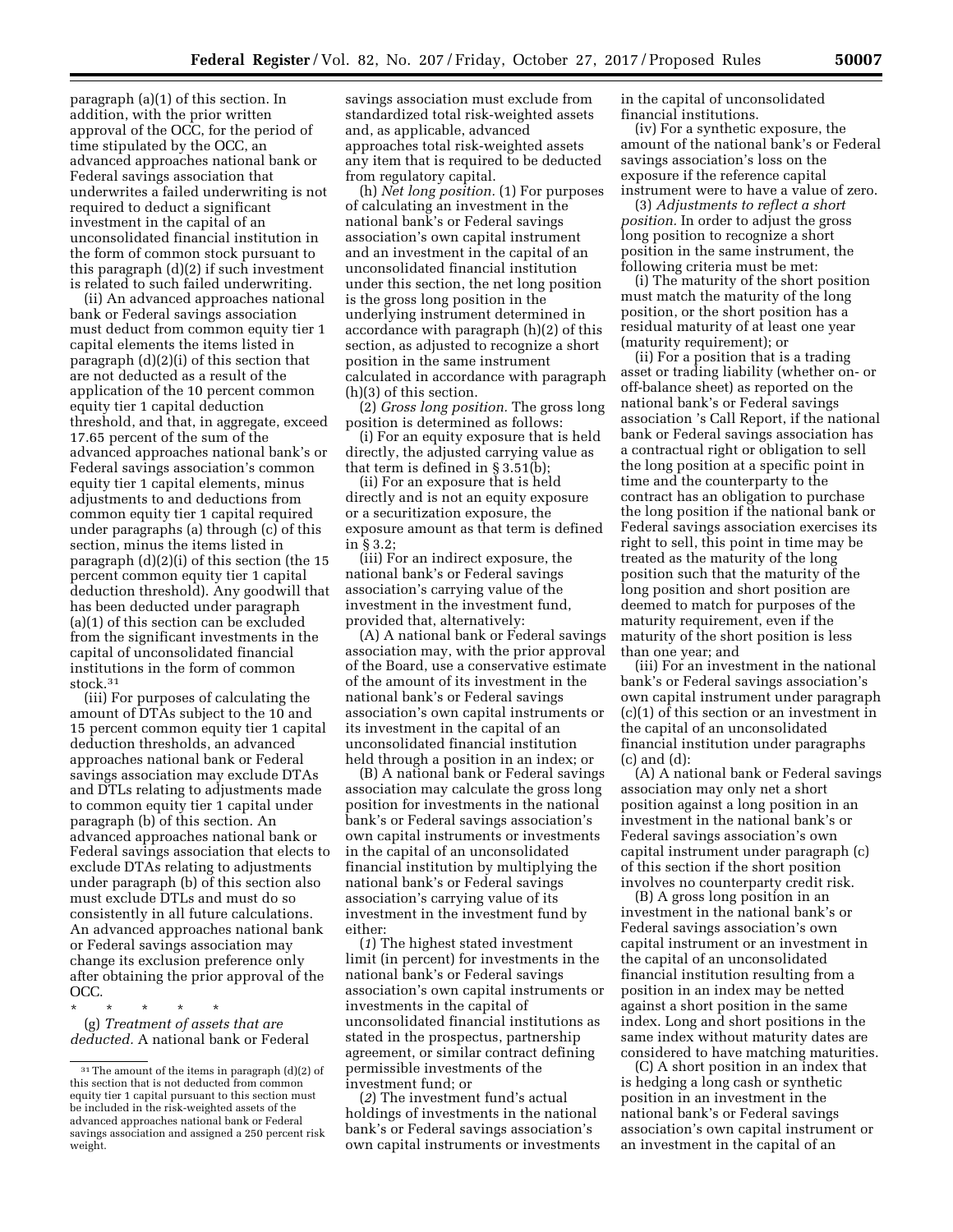unconsolidated financial institution can be decomposed to provide recognition of the hedge. More specifically, the portion of the index that is composed of the same underlying instrument that is being hedged may be used to offset the long position if both the long position being hedged and the short position in the index are reported as a trading asset or trading liability (whether on- or offbalance sheet) on the national bank's or Federal savings association's Call Report, and the hedge is deemed effective by the national bank's or Federal savings association 's internal control processes, which have not been found to be inadequate by the OCC. ■ 9. Section 3.32 is amended by revising

paragraphs (b), (d)(2), (d)(3)(ii), (j), (k), (l) to read as follows:

## **§ 3.32 General risk weights.**  \* \* \* \* \*

(b) *Certain supranational entities and multilateral development banks (MDBs).*  A national bank or Federal savings association must assign a zero percent risk weight to an exposure to the Bank for International Settlements, the European Central Bank, the European Commission, the International Monetary Fund, the European Stability Mechanism, the European Financial Stability Facility, or an MDB. \* \* \* \* \*

(d) \* \* \*

(2) *Exposures to foreign banks.* (i) Except as otherwise provided under paragraphs  $(d)(2)(iii)$ ,  $(d)(2)(v)$  and  $(d)(3)$ of this section, a national bank or Federal savings association must assign a risk weight to an exposure to a foreign bank, in accordance with Table 2 to § 3.32, based on the CRC that corresponds to the foreign bank's home country or the OECD membership status of the foreign bank's home country if there is no CRC applicable to the foreign bank's home country.

TABLE 2 TO § 3.32—RISK WEIGHTS FOR EXPOSURES TO FOREIGN BANKS

|                         | Risk weight<br>(in percent) |
|-------------------------|-----------------------------|
| CRC:                    |                             |
| $0 - 1$                 | 20                          |
| っ                       | 50                          |
| я                       | 100                         |
| 4–7                     | 150                         |
| OECD Member with No CRC | 20                          |
| Non-OECD Member with No |                             |
| CRC.                    | 100                         |
| Sovereign Default       | 150                         |

(ii) A national bank or Federal savings association must assign a 20 percent risk weight to an exposure to a foreign bank

whose home country is a member of the OECD and does not have a CRC.

(iii) A national bank or Federal savings association must assign a 20 percent risk-weight to an exposure that is a self-liquidating, trade-related contingent item that arises from the movement of goods and that has a maturity of three months or less to a foreign bank whose home country has a CRC of 0, 1, 2, or 3, or is an OECD member with no CRC.

(iv) A national bank or Federal savings association must assign a 100 percent risk weight to an exposure to a foreign bank whose home country is not a member of the OECD and does not have a CRC, with the exception of selfliquidating, trade-related contingent items that arise from the movement of goods, and that have a maturity of three months or less, which may be assigned a 20 percent risk weight.

(v) A national bank or Federal savings association must assign a 150 percent risk weight to an exposure to a foreign bank immediately upon determining that an event of sovereign default has occurred in the bank's home country, or if an event of sovereign default has occurred in the foreign bank's home country during the previous five years.  $(3) * * * *$ 

(ii) A significant investment in the capital of an unconsolidated financial institution in the form of common stock pursuant to  $\S 3.22(d)(2)(1)(c);$ 

\* \* \* \* \* (j)(1) *High volatility acquisition, development, or construction (HVADC) exposures.* A national bank or Federal savings association must assign a 130 percent risk weight to an HVADC exposure.

(2) *High-volatility commercial real estate (HVCRE) exposures.* A national bank or Federal savings association must assign a 150 percent risk weight to an HVCRE exposure.

(k) *Past due exposures.* Except for an exposure to a sovereign entity or a residential mortgage exposure or a policy loan, if an exposure is 90 days or more past due or on nonaccrual:

(1) A national bank or Federal savings association must assign a 150 percent risk weight to the portion of the exposure that is not guaranteed or that is unsecured;

(2) A national bank or Federal savings association may assign a risk weight to the guaranteed portion of a past due exposure based on the risk weight that applies under § 3.36 if the guarantee or credit derivative meets the requirements of that section; and

(3) A national bank or Federal savings association may assign a risk weight to

the collateralized portion of a past due exposure based on the risk weight that applies under § 3.37 if the collateral meets the requirements of that section.

(l) *Other assets.* (1)(i) A national bank or Federal savings association must assign a zero percent risk weight to cash owned and held in all offices of subsidiary depository institutions or in transit, and to gold bullion held in a subsidiary depository institution's own vaults, or held in another depository institution's vaults on an allocated basis, to the extent the gold bullion assets are offset by gold bullion liabilities.

(ii) A national bank or Federal savings association must assign a zero percent risk weight to cash owned and held in all offices of the national bank or Federal savings association or in transit; to gold bullion held in the national bank's or Federal savings association's own vaults or held in another depository institution's vaults on an allocated basis, to the extent the gold bullion assets are offset by gold bullion liabilities; and to exposures that arise from the settlement of cash transactions (such as equities, fixed income, spot foreign exchange and spot commodities) with a central counterparty where there is no assumption of ongoing counterparty credit risk by the central counterparty after settlement of the trade and associated default fund contributions.

(2) A national bank or Federal savings association must assign a 20 percent risk weight to cash items in the process of collection.

(3) A national bank or Federal savings association must assign a 100 percent risk weight to DTAs arising from temporary differences that the national bank or Federal savings association could realize through net operating loss carrybacks.

(4) A national bank or Federal savings association must assign a 250 percent risk weight to the portion of each of the following items to the extent it is not deducted from common equity tier 1 capital pursuant to § 3.22(d):

(i) MSAs; and

(ii) DTAs arising from temporary differences that the national bank or Federal savings association could not realize through net operating loss carrybacks.

(5) A national bank or Federal savings association must assign a 100 percent risk weight to all assets not specifically assigned a different risk weight under this subpart and that are not deducted from tier 1 or tier 2 capital pursuant to § 3.22.

(6) Notwithstanding the requirements of this section, a national bank or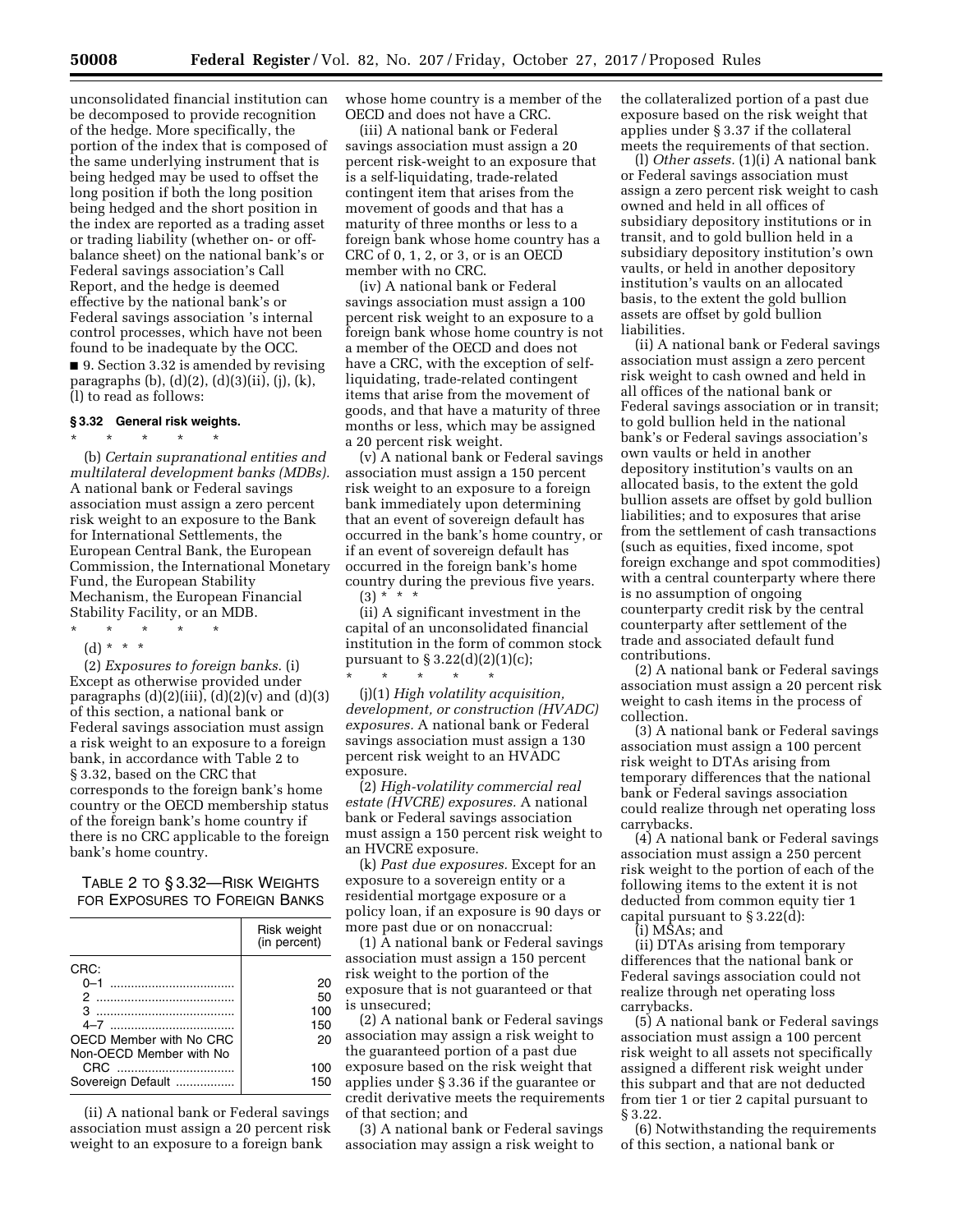Federal savings association may assign an asset that is not included in one of the categories provided in this section to the risk weight category applicable under the capital rules applicable to bank holding companies and savings and loan holding companies at 12 CFR part 217, provided that all of the following conditions apply:

(i) The national bank or Federal savings association is not authorized to hold the asset under applicable law other than debt previously contracted or similar authority; and

(ii) The risks associated with the asset are substantially similar to the risks of assets that are otherwise assigned to a risk weight category of less than 100 percent under this subpart. \* \* \* \* \*

■ 10. Section 3.34 is amended by revising paragraph (c) to read as follows:

#### **§ 3.34 OTC derivative contracts.**  \* \* \* \* \*

(c) *Counterparty credit risk for OTC credit derivatives.* (1) *Protection purchasers.* A national bank or Federal savings association that purchases an OTC credit derivative that is recognized under § 3.36 as a credit risk mitigant for an exposure that is not a covered position under subpart F is not required to compute a separate counterparty credit risk capital requirement under this subpart D provided that the national bank or Federal savings association does so consistently for all such credit derivatives. The national bank or Federal savings association must either include all or exclude all such credit derivatives that are subject to a qualifying master netting agreement from any measure used to determine counterparty credit risk exposure to all relevant counterparties for risk-based capital purposes.

(2) *Protection providers.* (i) A national bank or Federal savings association that is the protection provider under an OTC credit derivative must treat the OTC credit derivative as an exposure to the underlying reference asset. The national bank or Federal savings association is not required to compute a counterparty credit risk capital requirement for the OTC credit derivative under this subpart D, provided that this treatment is applied consistently for all such OTC credit derivatives. The national bank or Federal savings association must either include all or exclude all such OTC credit derivatives that are subject to a qualifying master netting agreement from any measure used to determine counterparty credit risk exposure.

(ii) The provisions of this paragraph (c)(2) apply to all relevant counterparties for risk-based capital

purposes unless the national bank or Federal savings association is treating the OTC credit derivative as a covered position under subpart F, in which case the national bank or Federal savings association must compute a supplemental counterparty credit risk capital requirement under this section.

\* \* \* \* \* ■ 11. Section 3.35 is amended by revising paragraph (b)(3)(ii), (b)(4)(ii),  $(c)(3)(ii)$ , and  $(c)(4)(ii)$  to read as follows:

#### **§ 3.35 Cleared transactions.**

- \* \* \* \* \*
	- (b) \* \* \*
	- $(3) * * * *$

(ii) For a cleared transaction with a CCP that is not a QCCP, a clearing member client national bank or Federal savings association must apply the risk weight appropriate for the CCP according to this subpart D.

# \* \* \* \* \*

(4) \* \* \*

(ii) A clearing member client national bank or Federal savings association must calculate a risk-weighted asset amount for any collateral provided to a CCP, clearing member, or custodian in connection with a cleared transaction in accordance with the requirements under this subpart D.

 $(c) * * * *$ 

 $(3) * * * *$ 

(ii) For a cleared transaction with a CCP that is not a QCCP, a clearing member national bank or Federal savings association must apply the risk weight appropriate for the CCP according to this subpart D.

\* \* \* \* \* (4) \* \* \*

\* \* \* \* \*

(ii) A clearing member national bank or Federal savings association must calculate a risk-weighted asset amount for any collateral provided to a CCP, clearing member, or a custodian in connection with a cleared transaction in accordance with requirements under this subpart D.

\* \* \* \* \* ■ 12. Section 3.36 is amend by revising paragraph (c) to read as follows:

#### **§ 3.36 Guarantees and credit derivatives: Substitution treatment.**

(c) *Substitution approach*—(1) *Full coverage.* If an eligible guarantee or eligible credit derivative meets the conditions in paragraphs (a) and (b) of this section and the protection amount (P) of the guarantee or credit derivative is greater than or equal to the exposure amount of the hedged exposure, a national bank or Federal savings association may recognize the guarantee or credit derivative in determining the risk-weighted asset amount for the hedged exposure by substituting the risk weight applicable to the guarantor or credit derivative protection provider under this subpart D for the risk weight assigned to the exposure.

(2) *Partial coverage.* If an eligible guarantee or eligible credit derivative meets the conditions in paragraphs (a) and (b) of this section and the protection amount (P) of the guarantee or credit derivative is less than the exposure amount of the hedged exposure, the national bank or Federal savings association must treat the hedged exposure as two separate exposures (protected and unprotected) in order to recognize the credit risk mitigation benefit of the guarantee or credit derivative.

(i) The national bank or Federal savings association may calculate the risk-weighted asset amount for the protected exposure under this subpart D, where the applicable risk weight is the risk weight applicable to the guarantor or credit derivative protection provider.

(ii) The national bank or Federal savings association must calculate the risk-weighted asset amount for the unprotected exposure under this subpart D, where the applicable risk weight is that of the unprotected portion of the hedged exposure.

(iii) The treatment provided in this section is applicable when the credit risk of an exposure is covered on a partial pro rata basis and may be applicable when an adjustment is made to the effective notional amount of the guarantee or credit derivative under paragraphs (d), (e), or (f) of this section. \* \* \* \* \*

■ 13. Section 3.37 is amended by revising paragraph (b)(2)(i) and the paragraph headings for paragraphs (b) and (b)(2) are being reprinted for reader reference to read as follows:

## **§ 3.37 Collateralized transactions.**

\* \* \* \* \*

(b) *The simple approach.* \* \* \* (2) *Risk weight substitution.* (i) A national bank or Federal savings association may apply a risk weight to the portion of an exposure that is secured by the fair value of financial collateral (that meets the requirements of paragraph (b)(1) of this section) based on the risk weight assigned to the collateral under this subpart D. For repurchase agreements, reverse repurchase agreements, and securities lending and borrowing transactions, the collateral is the instruments, gold, and cash the national bank or Federal savings association has borrowed,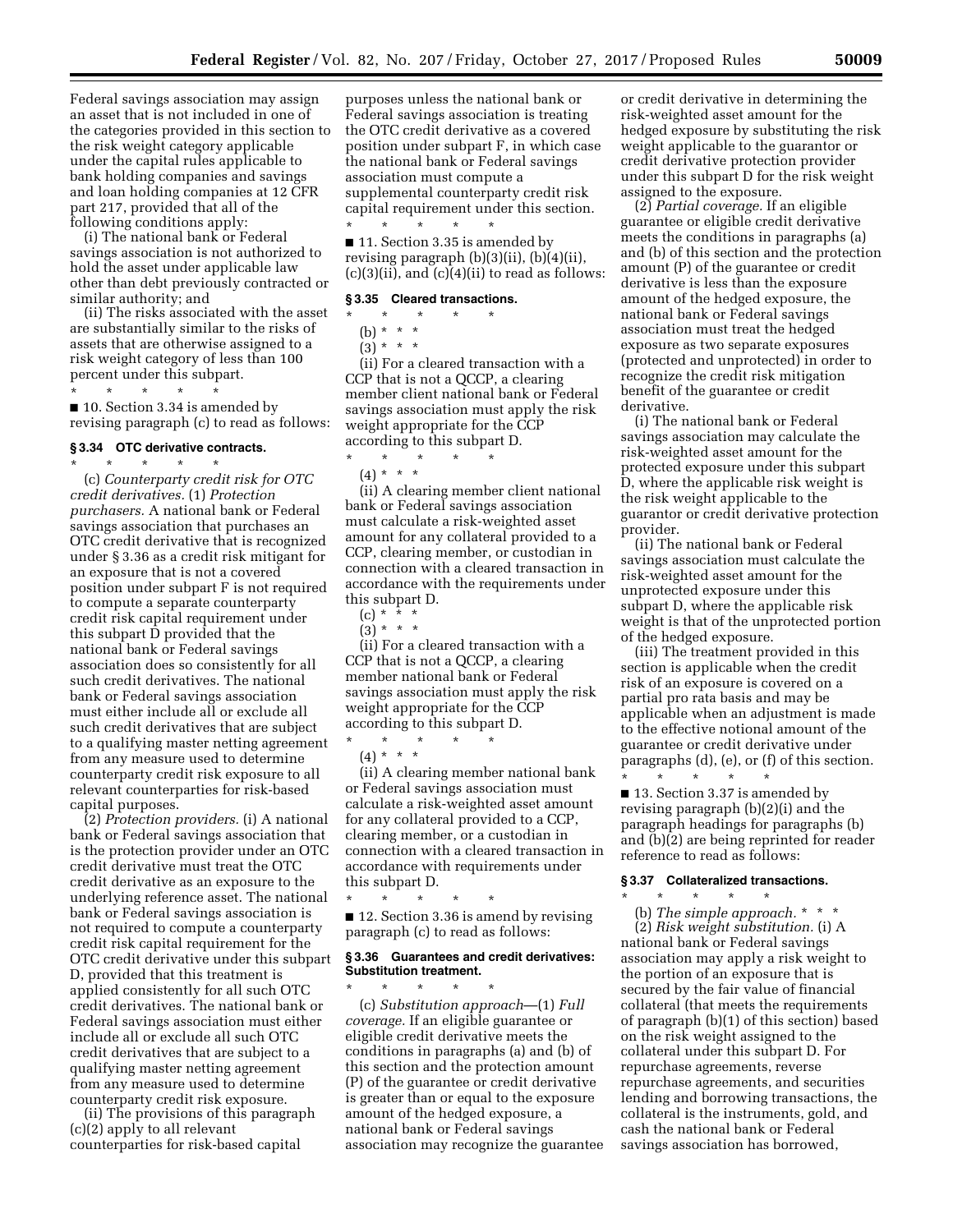purchased subject to resale, or taken as collateral from the counterparty under the transaction. Except as provided in paragraph (b)(3) of this section, the risk weight assigned to the collateralized portion of the exposure may not be less than 20 percent.

■ 14. Section 3.38 is amended by revising paragraph (e)(2) to read as follows:

#### **§ 3.38 Unsettled transactions.**

\* \* \* \* \* (e) \* \* \*

 $\star$   $\star$ 

(2) From the business day after the national bank or Federal savings association has made its delivery until five business days after the counterparty delivery is due, the national bank or Federal savings association must calculate the risk-weighted asset amount for the transaction by treating the current fair value of the deliverables owed to the national bank or Federal savings association as an exposure to the counterparty and using the applicable counterparty risk weight under this subpart D.

\* \* \* \* \* ■ 15. Section 3.42 is amended by revising paragraph (j)(2)(ii)(A) to read as follows:

#### **§ 3.42 Risk-weighted assets for securitization exposures.**

\* \* \* \* \*

- (j) \* \* \*
- (2) \* \* \*  $(ii) * * * *$
- 

(A) If the national bank or Federal savings association purchases credit protection from a counterparty that is not a securitization SPE, the national bank or Federal savings association must determine the risk weight for the exposure according to this subpart D. \* \* \* \* \*

■ 16. Section 3.52 is amended by revising paragraphs (b)(1) and (4) to read as follows:

## **§ 3.52 Simple risk-weight approach (SRWA).**

\* \* \* \* \*

(b) \* \* \*

(1) *Zero percent risk weight equity exposures.* An equity exposure to a sovereign, the Bank for International Settlements, the European Central Bank, the European Commission, the International Monetary Fund, the European Stability Mechanism, the European Financial Stability Facility, an MDB, and any other entity whose credit exposures receive a zero percent risk weight under § 3.32 may be assigned a zero percent risk weight. \* \* \* \* \*

(4) *250 percent risk weight equity exposures.* Significant investments in the capital of unconsolidated financial institutions in the form of common stock that are not deducted from capital pursuant to § 3.22(d)(2) are assigned a 250 percent risk weight. \* \* \* \* \*

■ 17. Section 3.61 is amended to read as follows:

#### **§ 3.61 Purpose and scope.**

Sections 3.61 through 3.63 of this subpart establish public disclosure requirements related to the capital requirements described in subpart B of this part for a national bank or Federal savings association with total consolidated assets of \$50 billion or more as reported on the national bank's or Federal savings association's most recent year-end Call Report that is not an advanced approaches national bank or Federal savings association making public disclosures pursuant to § 3.172. An advanced approaches national bank or Federal savings association that has

not received approval from the OCC to exit parallel run pursuant to § 3.121(d) is subject to the disclosure requirements described in §§ 3.62 and 3.63. A national bank or Federal savings association with total consolidated assets of \$50 billion or more as reported on the national bank's or Federal savings association's most recent yearend Call Report that is not an advanced approaches national bank or Federal savings association making public disclosures subject to § 3.172 must comply with § 3.62 unless it is a consolidated subsidiary of a bank holding company, savings and loan holding company, or depository institution that is subject to the disclosure requirements of § 3.62 or a subsidiary of a non-U.S. banking organization that is subject to comparable public disclosure requirements in its home jurisdiction. For purposes of this section, total consolidated assets are determined based on the average of the national bank's or Federal savings association 's total consolidated assets in the four most recent quarters as reported on the Call Report or the average of the national bank or Federal savings association's total consolidated assets in the most recent consecutive quarters as reported quarterly on the national bank's or Federal savings association 's Call Report if the national bank or Federal savings association has not filed such a report for each of the most recent four quarters.

■ 18. Section 3.63 is amended by revising Table 3 and Table 8 to read as follows:

**§ 3.63 Disclosures by national bank or Federal savings associations described in § 3.61.** 

\* \* \* \* \*

| TABLE 3 TO § 3.63-CAPITAL ADEQUACY |                                                                                                                                                                                 |  |
|------------------------------------|---------------------------------------------------------------------------------------------------------------------------------------------------------------------------------|--|
| Qualitative disclosures            | (a) A summary discussion of the national bank's or Federal savings association's approach to assessing the<br>adequacy of its capital to support current and future activities. |  |
| Quantitative disclosures           | (b) Risk-weighted assets for:                                                                                                                                                   |  |
|                                    | (1) Exposures to sovereign entities;                                                                                                                                            |  |
|                                    | (2) Exposures to certain supranational entities and MDBs;                                                                                                                       |  |
|                                    | (3) Exposures to depository institutions, foreign banks, and credit unions;                                                                                                     |  |
|                                    | (4) Exposures to PSEs;                                                                                                                                                          |  |
|                                    | (5) Corporate exposures;                                                                                                                                                        |  |
|                                    | (6) Residential mortgage exposures;                                                                                                                                             |  |
|                                    | (7) Statutory multifamily mortgages and pre-sold construction loans;                                                                                                            |  |
|                                    | (8) HVADC exposures and HVCRE exposures;                                                                                                                                        |  |
|                                    | (9) Past due loans;                                                                                                                                                             |  |
|                                    | (10) Other assets;                                                                                                                                                              |  |
|                                    | (11) Cleared transactions;                                                                                                                                                      |  |
|                                    | (12) Default fund contributions;                                                                                                                                                |  |
|                                    | (13) Unsettled transactions;                                                                                                                                                    |  |
|                                    | (14) Securitization exposures; and                                                                                                                                              |  |
|                                    | (15) Equity exposures.                                                                                                                                                          |  |
|                                    | (c) Standardized market risk-weighted assets as calculated under subpart F of this part.                                                                                        |  |
|                                    | (d) Common equity tier 1, tier 1 and total risk-based capital ratios:                                                                                                           |  |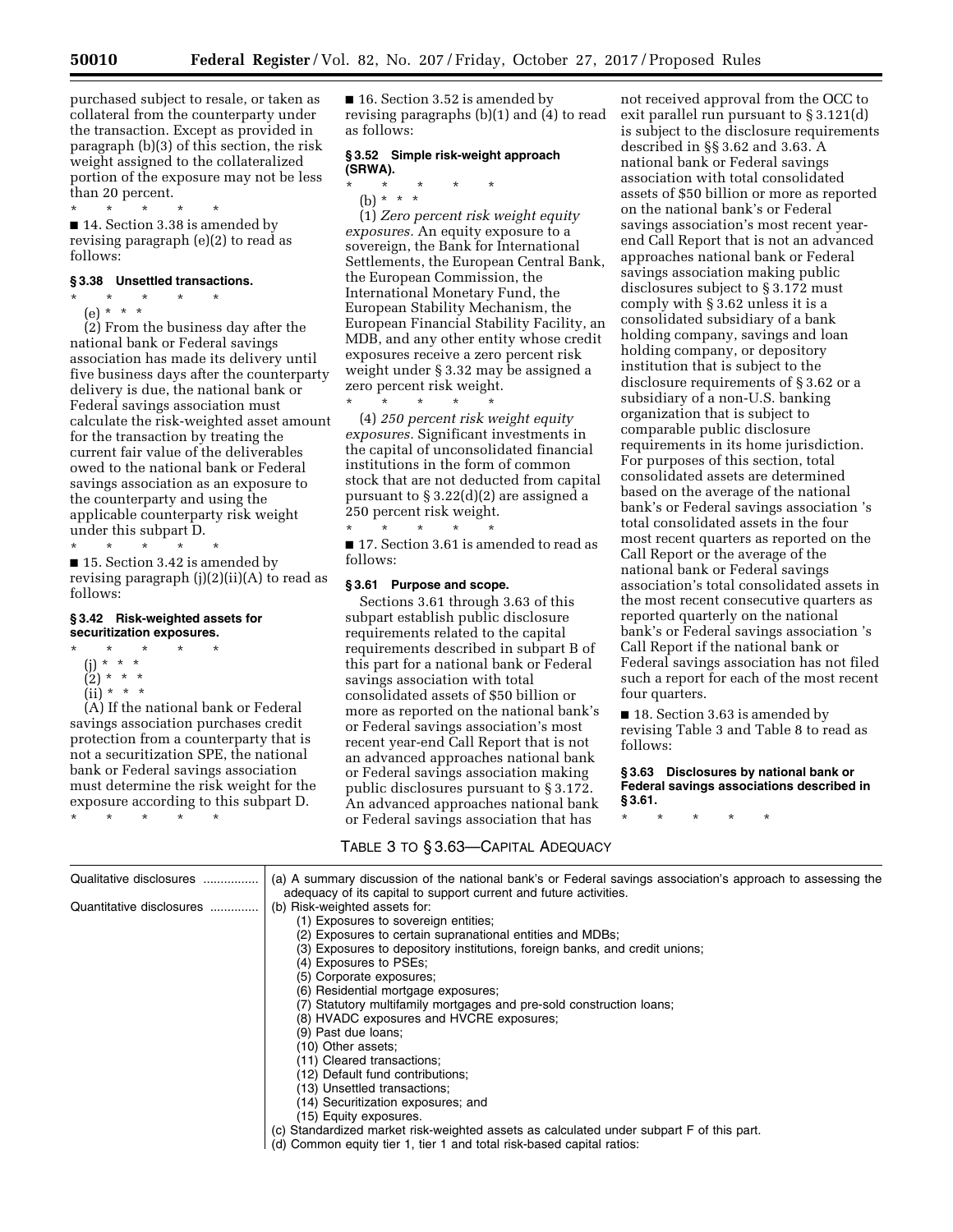# TABLE 3 TO § 3.63—CAPITAL ADEQUACY—Continued

| (1) For the top consolidated group; and<br>(2) For each depository institution subsidiary.<br>Total standardized risk-weighted assets. |
|----------------------------------------------------------------------------------------------------------------------------------------|
|----------------------------------------------------------------------------------------------------------------------------------------|

TABLE 8 TO § 3.63—SECURITIZATION

\* \* \* \* \*

| Qualitative Disclosures  | (a) The general qualitative disclosure requirement with respect to a securitization (including synthetic<br>securitizations), including a discussion of:                                                                                                                                            |
|--------------------------|-----------------------------------------------------------------------------------------------------------------------------------------------------------------------------------------------------------------------------------------------------------------------------------------------------|
|                          | (1) The national bank's or Federal savings association 's objectives for securitizing assets, including the<br>extent to which these activities transfer credit risk of the underlying exposures away from the national                                                                             |
|                          | bank or Federal savings association to other entities and including the type of risks assumed and re-<br>tained with resecuritization activity; 1                                                                                                                                                   |
|                          | (2) The nature of the risks (e.g. liquidity risk) inherent in the securitized assets;                                                                                                                                                                                                               |
|                          | (3) The roles played by the national bank or Federal savings association in the securitization process <sup>2</sup><br>and an indication of the extent of the national bank's or Federal savings association 's involvement in                                                                      |
|                          | each of them;                                                                                                                                                                                                                                                                                       |
|                          | (4) The processes in place to monitor changes in the credit and market risk of securitization exposures<br>including how those processes differ for resecuritization exposures;                                                                                                                     |
|                          | (5) The national bank's or Federal savings association's policy for mitigating the credit risk retained<br>through securitization and resecuritization exposures; and                                                                                                                               |
|                          | (6) The risk-based capital approaches that the national bank or Federal savings association follows for                                                                                                                                                                                             |
|                          | its securitization exposures including the type of securitization exposure to which each approach ap-<br>plies.                                                                                                                                                                                     |
|                          | (b) $A$ list of:                                                                                                                                                                                                                                                                                    |
|                          | (1) The type of securitization SPEs that the national bank or Federal savings association, as sponsor,<br>uses to securitize third-party exposures. The national bank or Federal savings association must indi-<br>cate whether it has exposure to these SPEs, either on- or off-balance sheet; and |
|                          | (2) Affiliated entities:                                                                                                                                                                                                                                                                            |
|                          | (i) That the national bank or Federal savings association manages or advises; and                                                                                                                                                                                                                   |
|                          | (ii) That invest either in the securitization exposures that the national bank or Federal savings associa-<br>tion has securitized or in securitization SPEs that the national bank or Federal savings association                                                                                  |
|                          | sponsors. <sup>3</sup><br>(c) Summary of the national bank's or Federal savings association's accounting policies for securitization ac-                                                                                                                                                            |
|                          | tivities, including:                                                                                                                                                                                                                                                                                |
|                          | (1) Whether the transactions are treated as sales or financings;                                                                                                                                                                                                                                    |
|                          | (2) Recognition of gain-on-sale;<br>(3) Methods and key assumptions applied in valuing retained or purchased interests;                                                                                                                                                                             |
|                          | (4) Changes in methods and key assumptions from the previous period for valuing retained interests and<br>impact of the changes;                                                                                                                                                                    |
|                          | (5) Treatment of synthetic securitizations;<br>(6) How exposures intended to be securitized are valued and whether they are recorded under subpart                                                                                                                                                  |
|                          | D of this part; and                                                                                                                                                                                                                                                                                 |
|                          | (7) Policies for recognizing liabilities on the balance sheet for arrangements that could require the na-                                                                                                                                                                                           |
|                          | tional bank or Federal savings association to provide financial support for securitized assets.<br>(d) An explanation of significant changes to any quantitative information since the last reporting period.                                                                                       |
| Quantitative Disclosures | (e) The total outstanding exposures securitized by the national bank or Federal savings association in                                                                                                                                                                                              |
|                          | securitizations that meet the operational criteria provided in §3.41 (categorized into traditional and syn-                                                                                                                                                                                         |
|                          | thetic securitizations), by exposure type, separately for securitizations of third-party exposures for which<br>the bank acts only as sponsor. <sup>4</sup>                                                                                                                                         |
|                          | (f) For exposures securitized by the national bank or Federal savings association in securitizations that meet<br>the operational criteria in $\S 3.41$ :                                                                                                                                           |
|                          | (1) Amount of securitized assets that are impaired/past due categorized by exposure type; <sup>5</sup> and                                                                                                                                                                                          |
|                          | (2) Losses recognized by the national bank or Federal savings association during the current period cat-<br>egorized by exposure type. <sup>6</sup>                                                                                                                                                 |
|                          | (g) The total amount of outstanding exposures intended to be securitized categorized by exposure type.                                                                                                                                                                                              |
|                          | (h) Aggregate amount of:                                                                                                                                                                                                                                                                            |
|                          | (1) On-balance sheet securitization exposures retained or purchased categorized by exposure type; and<br>(2) Off-balance sheet securitization exposures categorized by exposure type.                                                                                                               |
|                          | (i)(1) Aggregate amount of securitization exposures retained or purchased and the associated capital require-                                                                                                                                                                                       |
|                          | ments for these exposures, categorized between securitization and resecuritization exposures, further cat-<br>egorized into a meaningful number of risk weight bands and by risk-based capital approach (e.g., SSFA);                                                                               |
|                          | and<br>(2) Aggregate amount disclosed separately by type of underlying exposure in the pool of any:                                                                                                                                                                                                 |
|                          | (i) After-tax gain-on-sale on a securitization that has been deducted from common equity tier 1 capital;<br>and                                                                                                                                                                                     |
|                          | (ii) Credit-enhancing interest-only strip that is assigned a 1,250 percent risk weight.                                                                                                                                                                                                             |
|                          | (i) Summary of current year's securitization activity, including the amount of exposures securitized (by expo-<br>sure type), and recognized gain or loss on sale by exposure type.                                                                                                                 |
|                          | (k) Aggregate amount of resecuritization exposures retained or purchased categorized according to:                                                                                                                                                                                                  |
|                          | (1) Exposures to which credit risk mitigation is applied and those not applied; and                                                                                                                                                                                                                 |

▀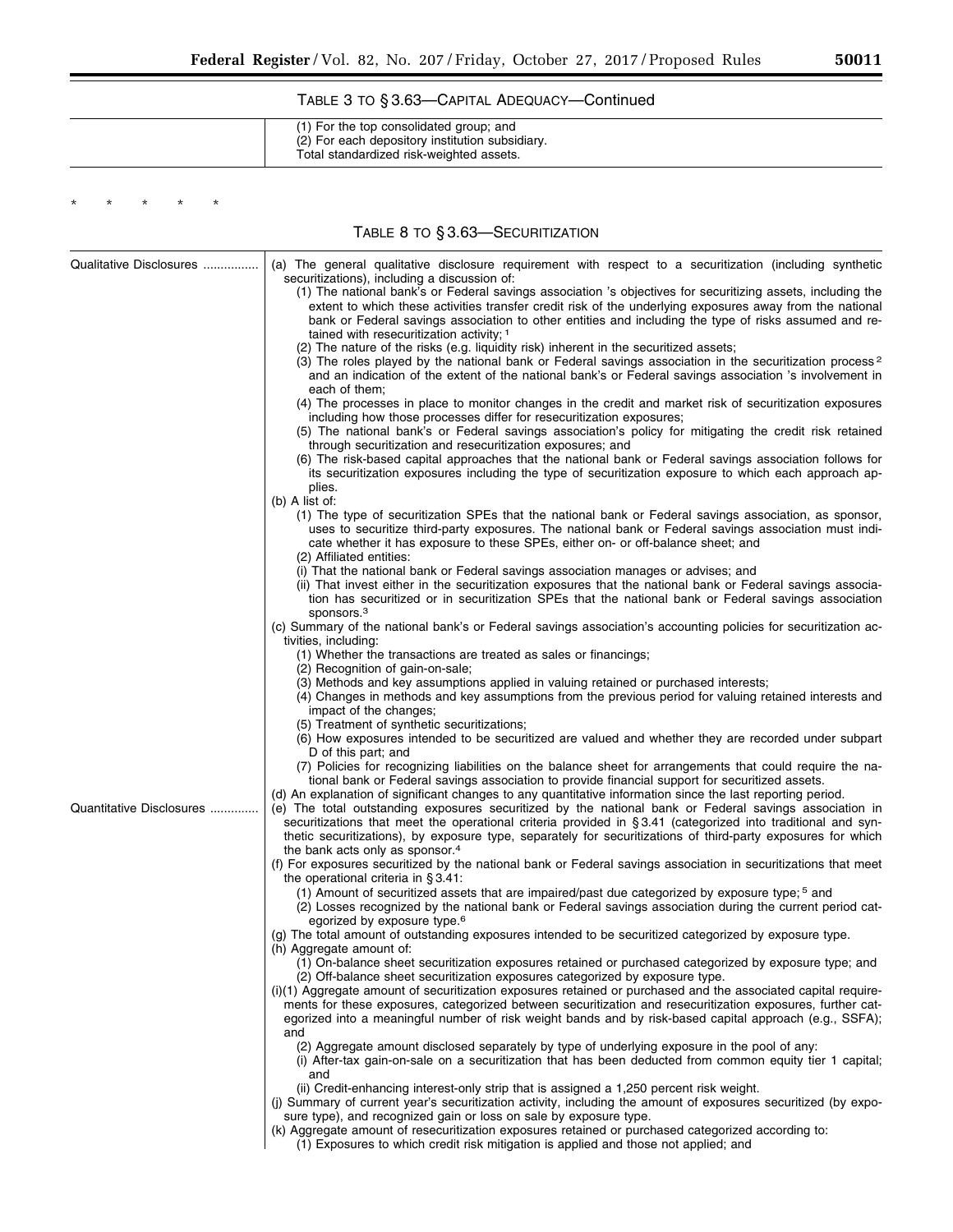# TABLE 8 TO § 3.63—SECURITIZATION—Continued

| (2) Exposures to guarantors categorized according to guarantor creditworthiness categories or guarantor<br>name. |
|------------------------------------------------------------------------------------------------------------------|
|                                                                                                                  |

<sup>1</sup>The national bank or Federal savings association should describe the structure of resecuritizations in which it participates; this description should be provided for the main categories of resecuritization products in w <sup>2</sup>For example, these roles may include originator, investor, servicer, provider of credit enhancement, sponsor, liquidity provider, or swap pro-<br>vider.

<sup>3</sup> Such affiliated entities may include, for example, money market funds, to be listed individually, and personal and private trusts, to be noted collectively.

collectively.<br>4 "Exposures securitized" include underlying exposures originated by the national bank or Federal savings association, whether generated by them or purchased, and recognized in the balance sheet, from third parties, and third-party exposures included in sponsored transactions. Securitization transactions (including underlying exposures originally on the national bank's or Federal savings association's balance sheet and underlying exposures acquired by the national bank or Federal savings association from third-party entities) in which the originating bank does not retain any securitization exposure should be shown separately but need only be reported for the year of inception. National banks and Fed-<br>eral savings associations are required to disclose exposures regardless of whet eral savings associations are required to disclose exposures regardless of whether there is a capital charge under this part.<br><sup>5</sup> Include credit-related other than temporary impairment (OTTI).

<sup>6</sup> For example, charge-offs/allowances (if the assets remain on the national bank's or Federal savings association's balance sheet) or credit-related OTTI of interest-only strips and other retained residual interests, as well as recognition of liabilities for probable future financial support required of the national bank or Federal savings association with respect to securitized assets.

\* \* \* \* \* ■ 19. Section 3.101 is amended by adding to paragraph (b) in alphabetical order the definition of ''High volatility commercial real estate *(HVCRE)* 

*exposure*'' to read as follows:

# **§ 3.101 Definitions.**

- \* \* \* \* \*
- (b) \* \* \*

*High volatility commercial real estate (HVCRE) exposure,* for purposes of Subpart E, means a credit facility that, prior to conversion to permanent financing, finances or has financed the acquisition, development, or construction (ADC) of real property, unless the facility finances:

(1) One- to four-family residential properties;

(2) Real property that:

(i) Would qualify as an investment in community development under 12 U.S.C. 338a or 12 U.S.C. 24 (Eleventh), as applicable, or as a ''qualified investment'' under 12 CFR part 25 (national banks) and 195 (Federal savings associations), and

(ii) Is not an ADC loan to any entity described in 12 CFR 25.12(g)(3) (national banks) and 12 CFR  $195.12(g)(3)$  (Federal savings associations), unless it is otherwise described in paragraph (1), (2)(i), (3) or (4) of this definition;

(3) The purchase or development of agricultural land, which includes all land known to be used or usable for agricultural purposes (such as crop and livestock production), provided that the valuation of the agricultural land is based on its value for agricultural purposes and the valuation does not take into consideration any potential use of the land for non-agricultural commercial development or residential development; or

(4) Commercial real estate projects in which:

(i) The loan-to-value ratio is less than or equal to the applicable maximum supervisory loan-to-value ratio in the OCC's real estate lending standards at 12 CFR part 34, subpart D (national banks) and 12 CFR part 160 (Federal savings associations);

(ii) The borrower has contributed capital to the project in the form of cash or unencumbered readily marketable assets (or has paid development expenses out-of-pocket) of at least 15 percent of the real estate's appraised ''as completed'' value; and

(iii) The borrower contributed the amount of capital required by paragraph (4)(ii) of this definition before the national bank or Federal savings association advances funds under the credit facility, and the capital contributed by the borrower, or internally generated by the project, is contractually required to remain in the project throughout the life of the project. The life of a project concludes only when the credit facility is converted to permanent financing or is sold or paid in full. Permanent financing may be provided by the national bank or Federal savings association that provided the ADC facility as long as the permanent financing is subject to the national bank's or Federal savings association 's underwriting criteria for long-term mortgage loans. \* \* \* \* \*

■ 20. Section 3.131 is amended by revising paragraph (d)(2) to read as follows:

#### **§ 3.131 Mechanics for calculating total wholesale and retail risk-weighted assets.**  \* \* \* \* \*

(d) \* \* \* (2) *Floor on PD assignment.* The PD for each wholesale obligor or retail segment may not be less than 0.03 percent, except for exposures to or directly and unconditionally guaranteed by a sovereign entity, the Bank for

International Settlements, the International Monetary Fund, the European Commission, the European Central Bank, the European Stability Mechanism, the European Financial Stability Facility, or a multilateral development bank, to which the national bank or Federal savings association assigns a rating grade associated with a PD of less than 0.03 percent.

\* \* \* \* \* ■ 21. Section 3.133 is amended by revising paragraphs (b)(3)(ii) and (c)(3)(ii) to read as follows:

#### **§ 3.133 Cleared transactions.**

\* \* \* \* \* (b) *Clearing member client national banks or Federal savings associations*  \* \* \* \* \*

(3) \* \* \*

(ii) For a cleared transaction with a CCP that is not a QCCP, a clearing member client national bank or Federal savings association must apply the risk weight applicable to the CCP under subpart D of this part.

- \* \* \* \* \* (c) \* \* \*
	- $(3) * * * *$

(ii) For a cleared transaction with a CCP that is not a QCCP, a clearing member national bank or Federal savings association must apply the risk weight applicable to the CCP according to subpart D of this part. \* \* \* \* \*

■ 22. Section 3.152 is amended by revising paragraph (b)(5) and (6) to read as follows:

#### **§ 3.152 Simple risk weight approach (SRWA).**

\* \* \* \* \* (b) \* \* \*

(5) *300 percent risk weight equity exposures.* A publicly traded equity exposure (other than an equity exposure described in paragraph (b)(7) of this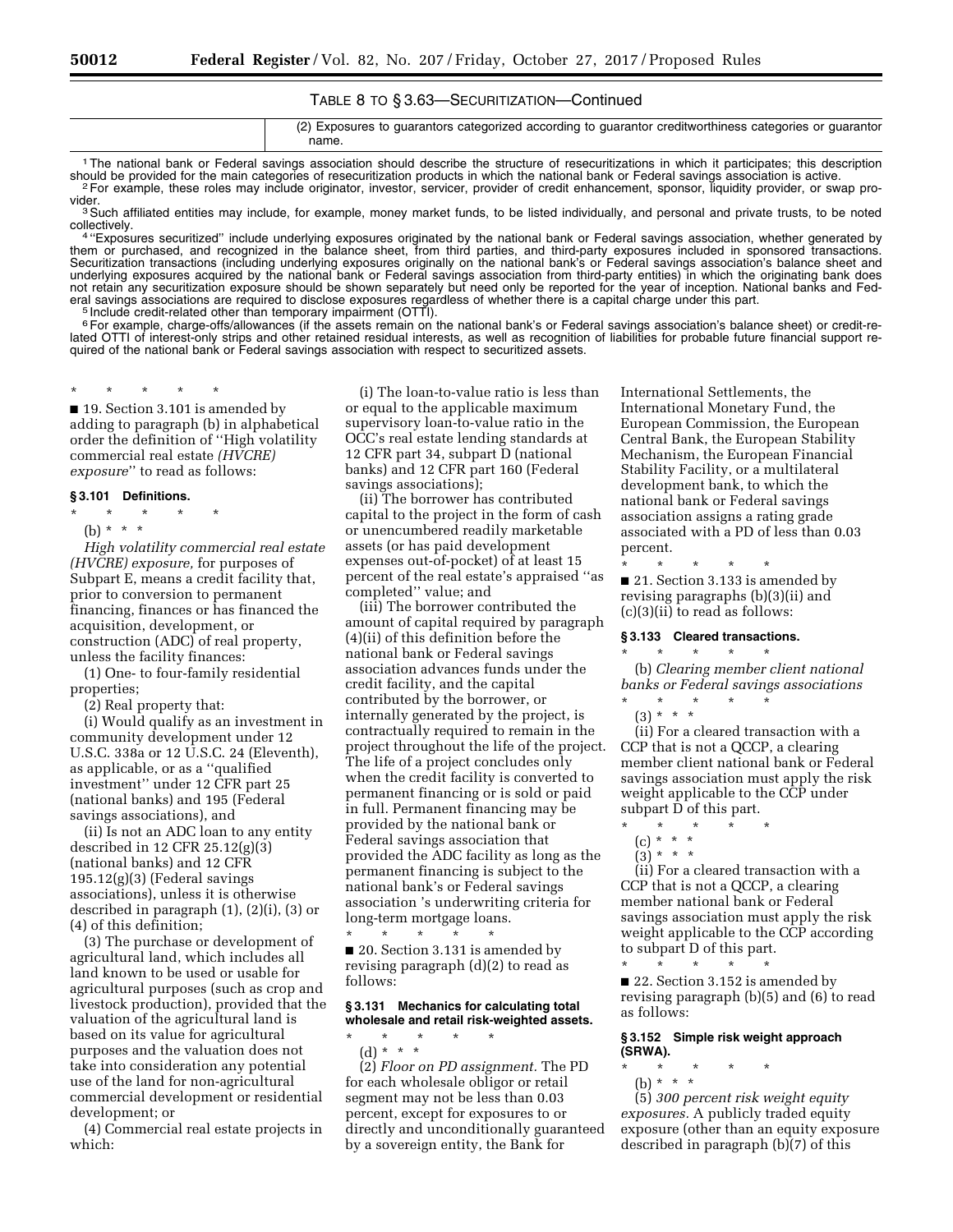section and including the ineffective portion of a hedge pair) is assigned a 300 percent risk weight.

(6) *400 percent risk weight equity exposures.* An equity exposure (other than an equity exposure described in paragraph (b)(7) of this section) that is not publicly traded is assigned a 400 percent risk weight.

\* \* \* \* \* ■ 23. Section 3.202 is amended by revising the definition of ''Corporate debt position'' in paragraph (b) to read as follows:

# **§ 3.202 Definitions.**

 $*$  \*

(b) \* \* \*

*Corporate debt position* means a debt position that is an exposure to a company that is not a sovereign entity, the Bank for International Settlements, the European Central Bank, the European Commission, the International Monetary Fund, the European Stability Mechanism, the European Financial Stability Facility, a multilateral development bank, a depository institution, a foreign bank, a credit union, a public sector entity, a GSE, or a securitization.

\* \* \* \* \*

■ 24. Section 3.210 is amended by revising paragraph (b)(2)(ii) to read as follows:

#### **§ 3.210 Standardized measurement method for specific risk.**

\* \* \* \* \* (b) \* \* \*  $(2)^*$  \* \*

(ii) *Certain supranational entity and multilateral development bank debt positions.* A national bank or Federal savings association may assign a 0.0 percent specific risk-weighting factor to a debt position that is an exposure to the Bank for International Settlements, the European Central Bank, the European Commission, the International Monetary Fund, the European Stability Mechanism, the European Financial Stability Facility, or an MDB.

\* \* \* \* \*

■ 25. Section 3.300 is amended by revising paragraphs (b) and (d) to read as follows:

## **§ 3.300 Transitions.**

\* \* \* \* \* (b) *Regulatory capital adjustments and deductions.* Beginning January 1, 2014 for an advanced approaches national bank or Federal savings association, and beginning January 1, 2015 for a national bank or Federal savings association that is not an advanced approaches national bank or Federal savings association, and in each case through December 31, 2017, a national bank or Federal savings association must make the capital adjustments and deductions in § 3.22 in accordance with the transition requirements in this paragraph (b). Beginning January 1, 2018, a national bank or Federal savings association must make all regulatory capital adjustments and deductions in accordance with § 3.22.

(1) *Transition deductions from common equity tier 1 capital.* Beginning January 1, 2014 for an advanced approaches national bank or Federal savings association, and beginning January 1, 2015 for a national bank or Federal savings association that is not an advanced approaches national bank or Federal savings association, and in each case through December 31, 2017, a national bank or Federal savings association must make the deductions required under  $\S 3.22(a)(1)–(7)$  from common equity tier 1 or tier 1 capital elements in accordance with the percentages set forth in Table 2 and Table 3 to § 3.300.

(i) A national bank or Federal savings association must deduct the following items from common equity tier 1 and additional tier 1 capital in accordance with the percentages set forth in Table 2 to § 3.300: Goodwill (§ 3.22(a)(1)), DTAs that arise from net operating loss and tax credit carryforwards (§ 3.22(a)(3)), a gain-on-sale in connection with a securitization exposure (§ 3.22(a)(4)), defined benefit pension fund assets (§ 3.22(a)(5)), expected credit loss that exceeds eligible credit reserves (for advanced approaches national banks and Federal savings associations that have completed the parallel run process and that have received notifications from the OCC pursuant to § 3.121(d) of subpart E) and financial subsidiaries (§ 3.22(a)(7)), and nonincludable subsidiaries of a Federal savings association  $(S \cdot 3.22(a)(8)).$ 

TABLE 2 TO § 3.300

| Transition period | <b>Transition deductions</b><br>under $\S 3.22(a)(1)$ and<br>Percentage of the<br>deductions from<br>common equity<br>tier 1 capital | <b>Transition deductions</b><br>under $$3.22(a)(3)–(6)$                 |                                                        |
|-------------------|--------------------------------------------------------------------------------------------------------------------------------------|-------------------------------------------------------------------------|--------------------------------------------------------|
|                   |                                                                                                                                      | Percentage of the<br>deductions from<br>common equity<br>tier 1 capital | Percentage of the<br>deductions from<br>tier 1 capital |
|                   | 100<br>100<br>100<br>100<br>100                                                                                                      | 20<br>40<br>60<br>80<br>100                                             | 80<br>60<br>40<br>20                                   |

(ii) A national bank or Federal savings association must deduct from common equity tier 1 capital any intangible assets other than goodwill and MSAs in

accordance with the percentages set forth in Table 3 to § 3.300.

(iii) A national bank or Federal savings association must apply a 100 percent risk-weight to the aggregate

amount of intangible assets other than goodwill and MSAs that are not required to be deducted from common equity tier 1 capital under this section.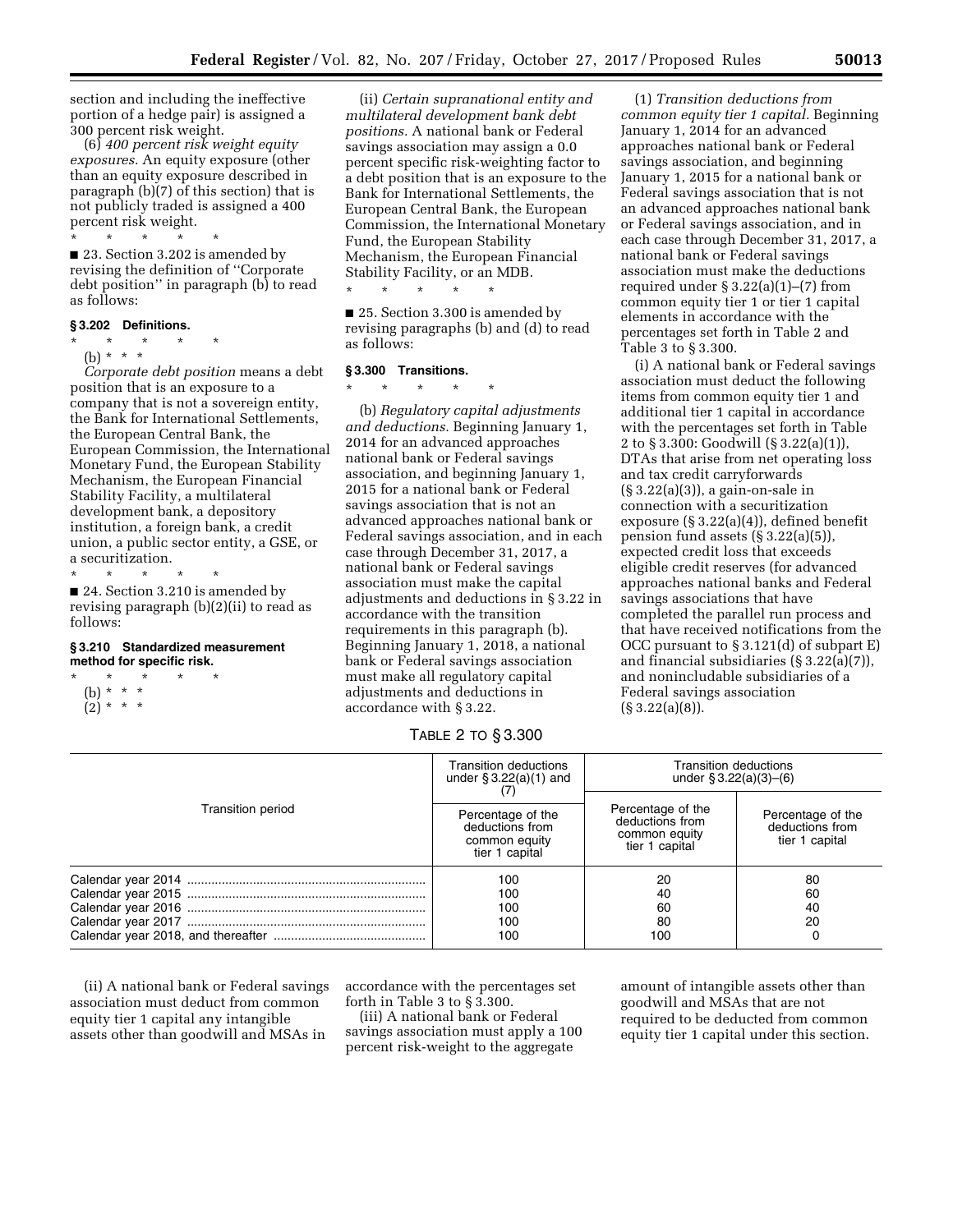| TABLE 3 TO § 3.300 |  |  |
|--------------------|--|--|
|--------------------|--|--|

| <b>Transition period</b> | Transition deductions<br>under $\S 3.22(a)(2)$<br>percentage of the<br>deductions from<br>common equity<br>tier 1 capital |
|--------------------------|---------------------------------------------------------------------------------------------------------------------------|
|                          | 20                                                                                                                        |
|                          | 40                                                                                                                        |
|                          | 60                                                                                                                        |
|                          | 80                                                                                                                        |
|                          | 100                                                                                                                       |

(2) *Transition adjustments to common equity tier 1 capital.* Beginning January 1, 2014 for an advanced approaches national bank or Federal savings association, and beginning January 1, 2015 for a national bank or Federal savings association that is not an advanced approaches national bank or Federal savings association, and in each case through December 31, 2017, a national bank or Federal savings

association must allocate the regulatory adjustments related to changes in the fair value of liabilities due to changes in the national bank's or Federal savings association's own credit risk  $(\S 3.22(b)(1)(iii))$  between common equity tier 1 capital and tier 1 capital in accordance with the percentages set forth in Table 4 to § 3.300.

(i) If the aggregate amount of the adjustment is positive, the national bank

TABLE 4 TO § 3.300

or Federal savings association must allocate the deduction between common equity tier 1 and tier 1 capital in accordance with Table 4 to § 3.300.

(ii) If the aggregate amount of the adjustment is negative, the national bank or Federal savings association must add back the adjustment to common equity tier 1 capital or to tier 1 capital, in accordance with Table 4 to § 3.300.

| Transition period | Transition adjustments under § 3.22(b)(1)(iii)                                |                                                              |
|-------------------|-------------------------------------------------------------------------------|--------------------------------------------------------------|
|                   | Percentage of the<br>adjustment applied to<br>common equity<br>tier 1 capital | Percentage of the<br>adjustment applied to<br>tier 1 capital |
|                   | 20<br>-46<br>-60<br>80<br>100                                                 | 80<br>60<br>40<br>20                                         |

(3) *Transition adjustments to AOCI for an advanced approaches national bank or Federal savings association and a national bank or Federal savings association that has not made an AOCI opt-out election under § 3.22(b)(2).*  Beginning January 1, 2014 for an advanced approaches national bank or Federal savings association, and beginning January 1, 2015 for a national bank or Federal savings association that is not an advanced approaches national bank or Federal savings association that has not made an AOCI opt-out election under § 3.22(b)(2), and in each case through December 31, 2017, a national bank or Federal savings association must adjust common equity tier 1 capital with respect to the transition AOCI adjustment amount (transition AOCI adjustment amount):

(i) The transition AOCI adjustment amount is the aggregate amount of a

national bank's or Federal savings association's:

(A) Unrealized gains on available-forsale securities that are preferred stock classified as an equity security under GAAP or available-for-sale equity exposures, plus

(B) Net unrealized gains or losses on available-for-sale securities that are not preferred stock classified as an equity security under GAAP or available-forsale equity exposures, plus

(C) Any amounts recorded in AOCI attributed to defined benefit postretirement plans resulting from the initial and subsequent application of the relevant GAAP standards that pertain to such plans (excluding, at the national bank's or Federal savings association's option, the portion relating to pension assets deducted under section 22(a)(5)), plus

(D) Accumulated net gains or losses on cash flow hedges related to items that are reported on the balance sheet at fair value included in AOCI, plus

(E) Net unrealized gains or losses on held-to-maturity securities that are included in AOCI.

(ii) A national bank or Federal savings association must make the following adjustment to its common equity tier 1 capital:

(A) If the transition AOCI adjustment amount is positive, the appropriate amount must be deducted from common equity tier 1 capital in accordance with Table 5 to § 3.300.

(B) If the transition AOCI adjustment amount is negative, the appropriate amount must be added back to common equity tier 1 capital in accordance with Table 5 to § 3.300.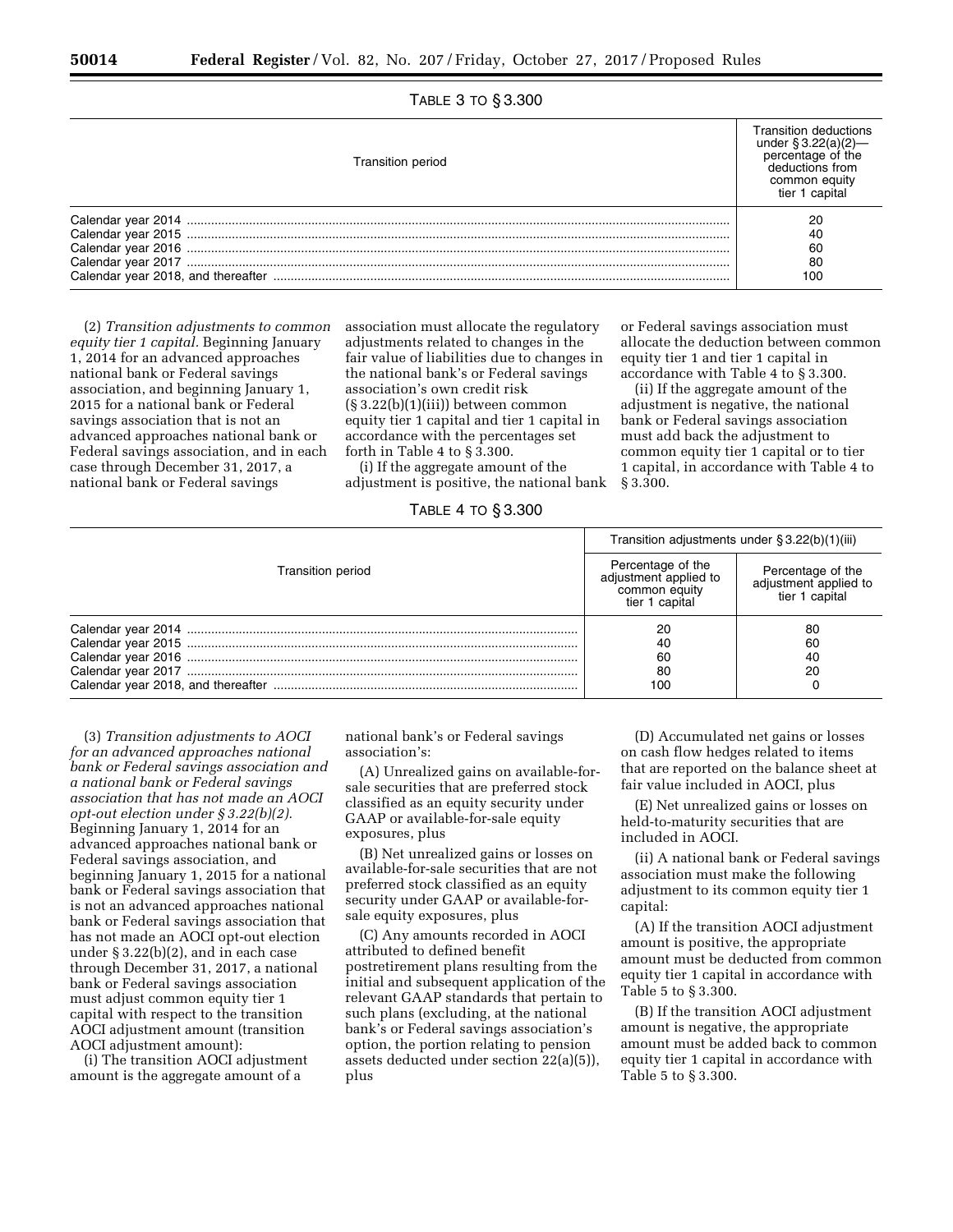# TABLE 5 TO § 3.300

| <b>Transition period</b> | Percentage of the<br>transition AOCI<br>adiustment amount to<br>be applied to common<br>equity tier 1 capital |
|--------------------------|---------------------------------------------------------------------------------------------------------------|
|                          | 80                                                                                                            |
|                          | 60                                                                                                            |
|                          | 40                                                                                                            |
|                          | 20                                                                                                            |
|                          |                                                                                                               |

(iii) A national bank or Federal savings association may include in tier 2 capital the percentage of unrealized

gains on available-for-sale preferred stock classified as an equity security under GAAP and available-for-sale

equity exposures as set forth in Table 6 to § 3.300.

| <b>IADLE U IU NO.OUU</b>                                                                                                  |                                                                                                                                                                                                                                |
|---------------------------------------------------------------------------------------------------------------------------|--------------------------------------------------------------------------------------------------------------------------------------------------------------------------------------------------------------------------------|
| <b>Transition period</b>                                                                                                  | Percentage of<br>unrealized gains on<br>available-for-sale<br>preferred stock<br>classified as an<br>equity security under<br>GAAP and available-<br>for-sale equity<br>exposures that may<br>be included in<br>tier 2 capital |
| Calendar year 2016<br>Calendar year 2016<br>Calendar year 2017<br>Calendar year 2017<br>Calendar year 2018 and thereafter | 36<br>27<br>18                                                                                                                                                                                                                 |

\* \* \* \* \* (d) *Minority interest*—(1) [Reserved] (2) *Non-qualifying minority interest.*  Beginning January 1, 2014 for an advanced approaches national bank or Federal savings association, and beginning January 1, 2015 for a national bank or Federal savings association that is not an advanced approaches national bank or Federal savings association, and in each case through December 31, 2017, a national bank or federal savings association may include in tier 1 capital or total capital the percentage of the tier

1 minority interest and total capital minority interest outstanding as of January 1, 2014 that does not meet the criteria for additional tier 1 or tier 2 capital instruments in § 3.20 (nonqualifying minority interest), as set forth in Table 10 to § 3.300.

# TABLE 10 TO § 3.300

| Transition period | Percentage of the<br>amount of surplus or<br>non-qualifying minority<br>interest that can be<br>included in regulatory<br>capital during the<br>transition period |
|-------------------|-------------------------------------------------------------------------------------------------------------------------------------------------------------------|
|                   | 80                                                                                                                                                                |
|                   | 60                                                                                                                                                                |
|                   | 40                                                                                                                                                                |
|                   | 20                                                                                                                                                                |
|                   |                                                                                                                                                                   |

# TABLE 6 TO § 3.300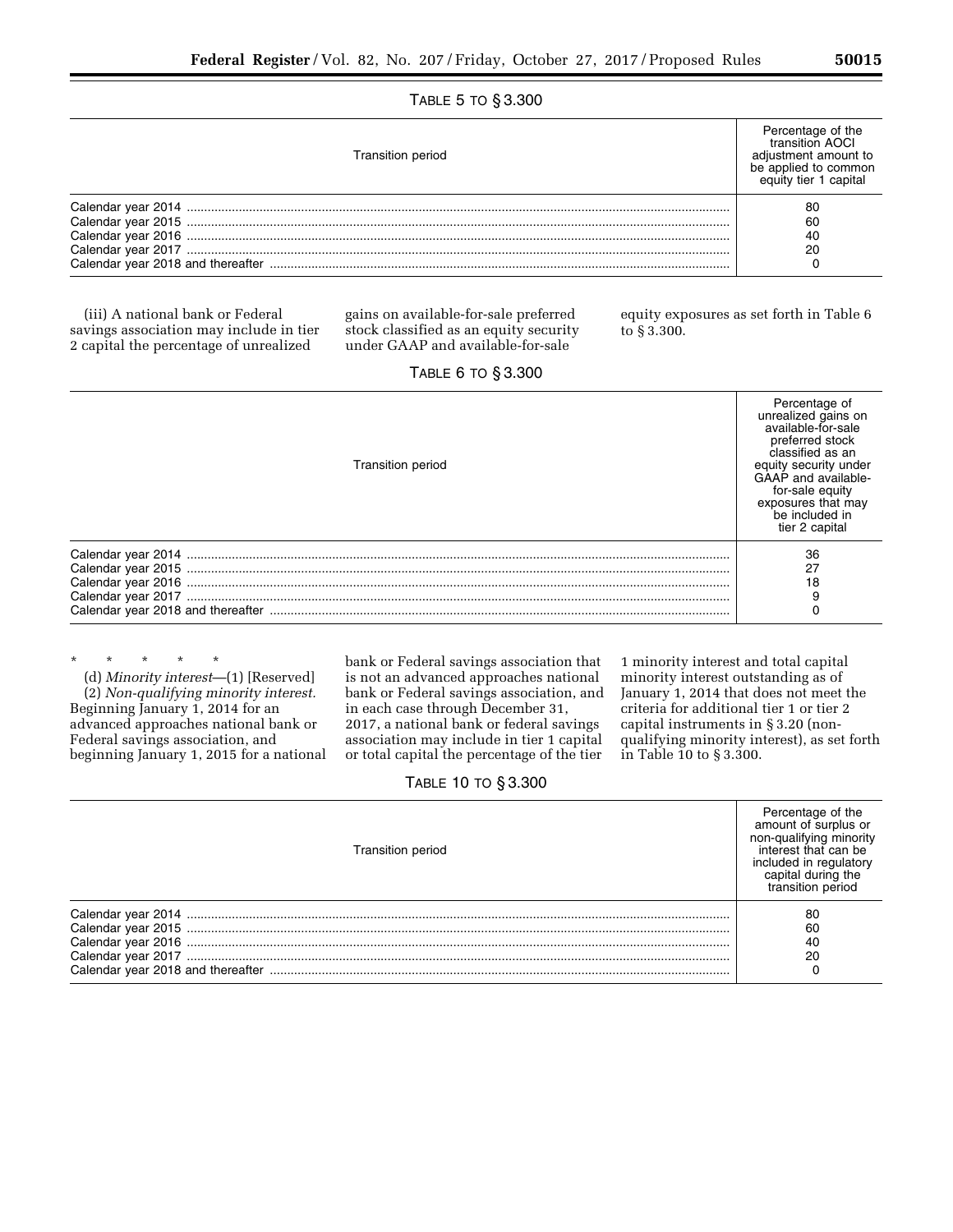\* \* \* \* \*

## **Board of Governors of the Federal Reserve System**

For the reasons set out in the joint preamble, part 217 of chapter II of title 12 of the Code of Federal Regulations is proposed to be amended as follows:

## **PART 217—CAPITAL ADEQUACY OF BANK HOLDING COMPANIES, SAVINGS AND LOAN HOLDING COMPANIES, AND STATE MEMBER BANKS (REGULATION Q)**

#### **Subpart A—General Provisions**

■ 26. The authority citation for part 217 continues to read as follows:

**Authority:** 12 U.S.C. 248(a), 321–338a, 481–486, 1462a, 1467a, 1818, 1828, 1831n, 1831o, 1831p–l, 1831w, 1835, 1844(b), 1851, 3904, 3906–3909, 4808, 5365, 5368, 5371.

 $\blacksquare$  27. Section 217.2 is amended by (1) Removing the definitions of ''corporate exposure," "eligible guarantor," "high volatility commercial real estate (HVCRE),'' ''investment in the capital of an unconsolidated financial institution,'' ''non-significant investment in the capital of an unconsolidated financial institution,'' and ''significant investment in the capital of an unconsolidated financial institution,'' and (2) Adding the definitions of ''corporate exposure,'' ''eligible guarantor,'' ''high volatility acquisition, development, or construction (HVADC),'' ''high volatility commercial real estate (HVCRE),'' ''International Lending Supervision Act,'' ''investment in the capital of an unconsolidated financial institution,'' ''non-significant investment in the capital of an unconsolidated financial institution,'' and ''significant investment in the capital of an unconsolidated financial institution'' as follows:

#### **§ 217.2 Definitions.**

\* \* \* \* \*

*Corporate exposure* means an exposure to a company that is not:

(1) An exposure to a sovereign, the Bank for International Settlements, the European Central Bank, the European Commission, the International Monetary Fund, the European Stability Mechanism, the European Financial Stability Facility, a multi-lateral development bank (MDB), a depository institution, a foreign bank, a credit union, or a public sector entity (PSE);

- (2) An exposure to a GSE;
- (3) A residential mortgage exposure;
- (4) A pre-sold construction loan;

(5) A statutory multifamily mortgage;

(6) A high volatility acquisition, development, or construction (HVADC) exposure or a *high volatility commercial real estate (HVCRE) exposure;*  (7) A cleared transaction; (8) A default fund contribution;

- (9) A securitization exposure; (10) An equity exposure; or (11) An unsettled transaction.
- (12) A policy loan; or
- (13) A separate account. \* \* \* \* \*

*Eligible guarantor* means: (1) A sovereign, the Bank for International Settlements, the International Monetary Fund, the European Central Bank, the European Commission, a Federal Home Loan Bank, Federal Agricultural Mortgage Corporation (Farmer Mac), the European Stability Mechanism, the European Financial Stability Facility, a multilateral development bank (MDB), a depository institution, a bank holding company, a savings and loan holding company, a credit union, a foreign bank, or a qualifying central counterparty; or

(2) An entity (other than a special purpose entity):

(i) That at the time the guarantee is issued or anytime thereafter, has issued and outstanding an unsecured debt security without credit enhancement that is investment grade;

(ii) Whose creditworthiness is not positively correlated with the credit risk of the exposures for which it has provided guarantees; and

(iii) That is not an insurance company engaged predominately in the business of providing credit protection (such as a monoline bond insurer or re-insurer).

\* \* \* \* \* *High volatility acquisition, development, or construction (HVADC) exposure* means a credit facility that is originated on or after [effective date] and that:

(1) Primarily finances or refinances the:

(i) Acquisition of vacant or developed land;

(ii) Development of land to prepare to erect new structures including, but not limited to, the laying of sewers or water pipes and demolishing existing structures; or

(iii) Construction of buildings, dwellings, or other improvements including additions or alterations to existing structures; and

(2) Is not a credit facility that finances or refinances:

(i) One- to four-family residential properties;

(ii) Real property projects that would have the primary purpose of ''community development'' as defined under [12 CFR part 25 (national bank), 12 CFR part 195 (Federal savings

association) (OCC); 12 CFR part 228 (Board); 12 CFR part 345 (FDIC)]; or

(iii) The purchase or development of agricultural land, including, but not limited to, all land used or usable for agricultural purposes (such as crop and livestock production), provided that the valuation of the agricultural land is based on its value for agricultural purposes and the valuation does not take into consideration any potential use of the land for commercial or residential development; and

(3) Is not a permanent loan. A permanent loan for purposes of this definition means a prudently underwritten loan that has a clearly identified ongoing source of repayment sufficient to service amortizing principal and interest payments aside from the sale of the property. For purposes of this section, a permanent loan does not include a loan that finances or refinances a stabilization period or unsold lots or units of for-sale projects.

*High volatility commercial real estate (HVCRE) exposure,* for purposes of Subpart D, means a credit facility that is either outstanding or committed prior to [effective date] and, prior to conversion to permanent financing, finances or has financed the acquisition, development, or construction (ADC) of real property, unless the facility finances:

(1) One- to four-family residential properties;

(2) Real property that:

(i) Would qualify as an investment in community development under 12 U.S.C. 338a or 12 U.S.C. 24 (Eleventh), as applicable, or as a ''qualified investment'' under 12 CFR part 228, and

(ii) Is not an ADC loan to any entity described in 12 CFR 208.22(a)(3) or  $228.12(g)(3)$ , unless it is otherwise described in paragraph (1), (2)(i), (3) or (4) of this definition;

(3) The purchase or development of agricultural land, which includes all land known to be used or usable for agricultural purposes (such as crop and livestock production), provided that the valuation of the agricultural land is based on its value for agricultural purposes and the valuation does not take into consideration any potential use of the land for non-agricultural commercial development or residential development; or

(4) Commercial real estate projects in which:

(i) The loan-to-value ratio is less than or equal to the applicable maximum supervisory loan-to-value ratio in the Board's real estate lending standards at 12 CFR part 208, appendix C;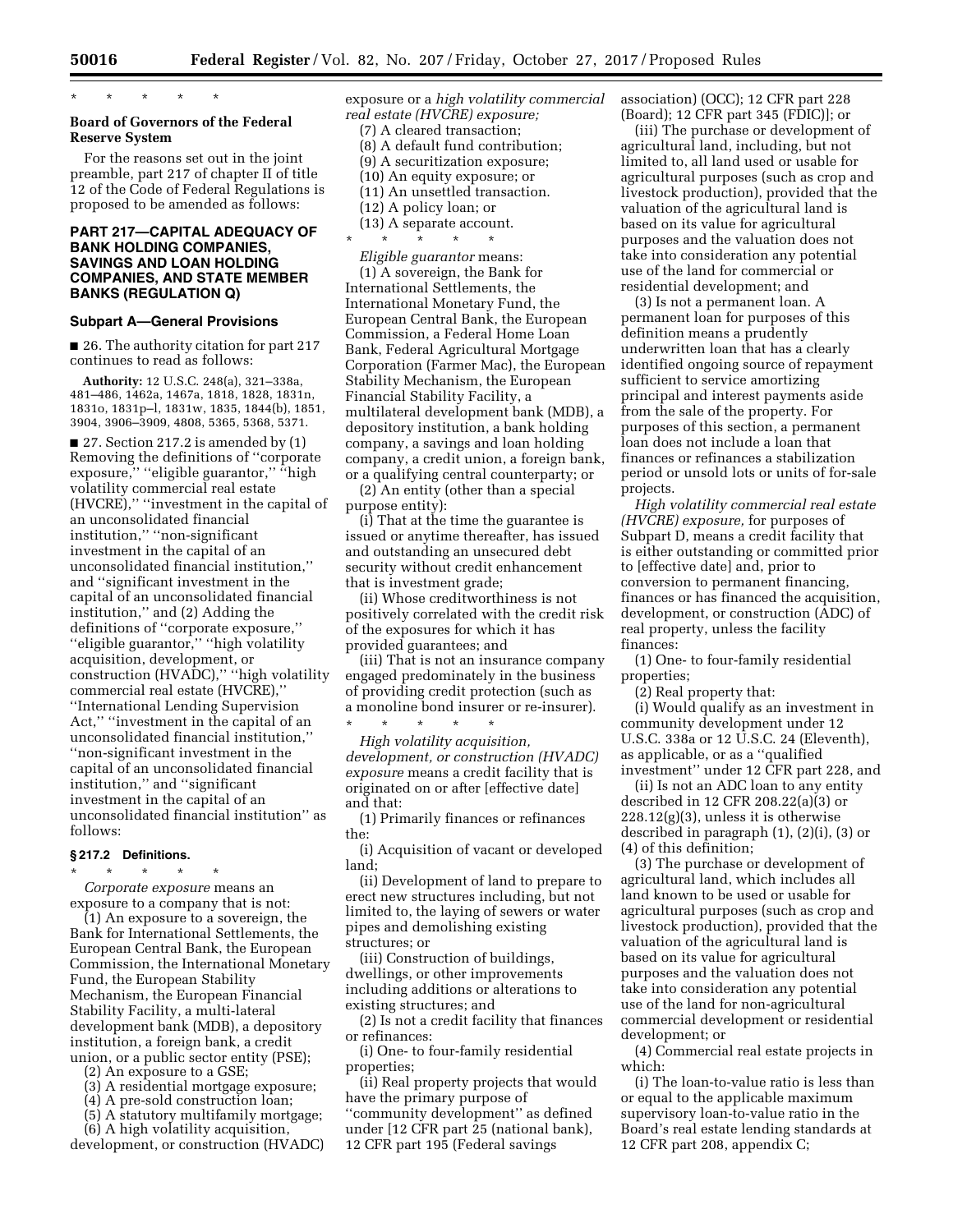(ii) The borrower has contributed capital to the project in the form of cash or unencumbered readily marketable assets (or has paid development expenses out-of-pocket) of at least 15 percent of the real estate's appraised ''as completed'' value; and

(iii) The borrower contributed the amount of capital required by paragraph (4)(ii) of this definition before the Board-regulated institution advances funds under the credit facility, and the capital contributed by the borrower, or internally generated by the project, is contractually required to remain in the project throughout the life of the project. The life of a project concludes only when the credit facility is converted to permanent financing or is sold or paid in full. Permanent financing may be provided by the Board-regulated institution that provided the ADC facility as long as the permanent financing is subject to the Boardregulated institution's underwriting criteria for long-term mortgage loans.

\* \* \* \* \* *International Lending Supervision Act*  means the International Lending Supervision Act of 1983 (12 U.S.C. 3901 *et seq.*).

\* \* \* \* \* *Investment in the capital of an unconsolidated financial institution*  means a net long position calculated in accordance with  $\bar{\S}$  217.22(h) in an instrument that is recognized as capital for regulatory purposes by the primary supervisor of an unconsolidated regulated financial institution or is an instrument that is part of the GAAP equity of an unconsolidated unregulated financial institution, including direct, indirect, and synthetic exposures to capital instruments, excluding underwriting positions held by the Board-regulated institution for five or fewer business days.

\* \* \* \* \* *Non-significant investment in the capital of an unconsolidated financial* 

*institution* means an investment by an advanced approaches Board-regulated institution in the capital of an unconsolidated financial institution where the advanced approaches Boardregulated institution owns 10 percent or less of the issued and outstanding common stock of the unconsolidated financial institution.

\* \* \* \* \*

*Significant investment in the capital of an unconsolidated financial institution* means an investment by an advanced approaches Board-regulated institution in the capital of an unconsolidated financial institution where the advanced approaches Boardregulated institution owns more than 10 percent of the issued and outstanding common stock of the unconsolidated financial institution.

\* \* \* \* \* ■ 28. Section 217.10 is amended by revising paragraph (c)(4)(ii)(H) to read as follows:

## **§ 217.10 Minimum capital requirements.**

(c) \* \* \*  $(4)^*$  \* \* \*

\* \* \* \* \*

 $(ii) * * * *$ 

(H) The credit equivalent amount of all off-balance sheet exposures of the Board-regulated institution, excluding repo-style transactions, repurchase or reverse repurchase or securities borrowing or lending transactions that qualify for sales treatment under U.S. GAAP, and derivative transactions, determined using the applicable credit conversion factor under § 217.33(b), provided, however, that the minimum credit conversion factor that may be assigned to an off-balance sheet exposure under this paragraph is 10 percent; and

\* \* \* \* \* ■ 29. Section 217.11 is amended by revising paragraphs  $(a)(2)(i)$ ,  $(a)(2)(iv)$ , (a)(3)(i), and revise Table 1 to read as follows:

**§ 217.11 Capital conservation buffer, countercyclical capital buffer amount, and GSIB surcharge.** 

- \* \* \* \* \*
	- $(a) * * * *$
	- $(2) * * * *$

(i) *Eligible retained income.* The eligible retained income of a Boardregulated institution is the Boardregulated institution's net income, calculated in accordance with the instructions to the Call Report or the FR Y–9C, as applicable, for the four calendar quarters preceding the current calendar quarter, net of any distributions and associated tax effects not already reflected in net income.

\* \* \* \* \*

(iv) *Private sector credit exposure.*  Private sector credit exposure means an exposure to a company or an individual that is not an exposure to a sovereign, the Bank for International Settlements, the European Central Bank, the European Commission, the European Stability Mechanism, the European Financial Stability Facility, the International Monetary Fund, a MDB, a PSE, or a GSE.

(3) \* \* \* (i) A Board-regulated institution's capital conservation buffer is equal to the lowest of the following ratios, calculated as of the last day of the previous calendar quarter:

(A) The Board-regulated institution's common equity tier 1 capital ratio minus the Board-regulated institution's minimum common equity tier 1 capital ratio requirement under § 217.10;

(B) The Board-regulated institution's tier 1 capital ratio minus the Boardregulated institution's minimum tier 1 capital ratio requirement under § 217.10; and

(C) The Board-regulated institution's total capital ratio minus the Boardregulated institution's minimum total capital ratio requirement under § 217.10; or

## TABLE 1 TO § 217.11—CALCULATION OF MAXIMUM PAYOUT AMOUNT

| Capital conservation buffer                                                                                                                                                                                                                                                                                                                                                                                                                                                                                                                                                                                                                                                     | Maximum payout ratio                                  |
|---------------------------------------------------------------------------------------------------------------------------------------------------------------------------------------------------------------------------------------------------------------------------------------------------------------------------------------------------------------------------------------------------------------------------------------------------------------------------------------------------------------------------------------------------------------------------------------------------------------------------------------------------------------------------------|-------------------------------------------------------|
| Greater than 2.5 percent plus 100 percent of the Board-regulated institution's applicable countercyclical capital<br>buffer amount and 100 percent of the Board-regulated institution's applicable GSIB surcharge.<br>Less than or equal to 2.5 percent plus 100 percent of the Board-regulated institution's applicable countercyclical<br>capital buffer amount and 100 percent of the Board-regulated institution's applicable GSIB surcharge, and great-<br>er than 1.875 percent plus 75 percent of the Board-regulated institution's applicable countercyclical capital buff-<br>er amount and 75 percent of the Board-regulated institution's applicable GSIB surcharge. | No payout ratio limitation<br>applies.<br>60 percent. |
| Less than or equal to 1.875 percent plus 75 percent of the Board-regulated institution's applicable countercyclical<br>capital buffer amount and 75 percent of the Board-regulated institution's applicable GSIB surcharge, and greater<br>than 1.25 percent plus 50 percent of the Board-regulated institution's applicable countercyclical capital buffer<br>amount and 50 percent of the Board-regulated institution's applicable GSIB surcharge.                                                                                                                                                                                                                            | 40 percent.                                           |
| Less than or equal to 1.25 percent plus 50 percent of the Board-regulated institution's applicable countercyclical<br>capital buffer amount and 50 percent of the Board-regulated institution's applicable GSIB surcharge, and greater<br>than 0.625 percent plus 25 percent of the Board-regulated institution's applicable countercyclical capital buffer<br>amount and 25 percent of the Board-regulated institution's applicable GSIB surcharge.                                                                                                                                                                                                                            | 20 percent.                                           |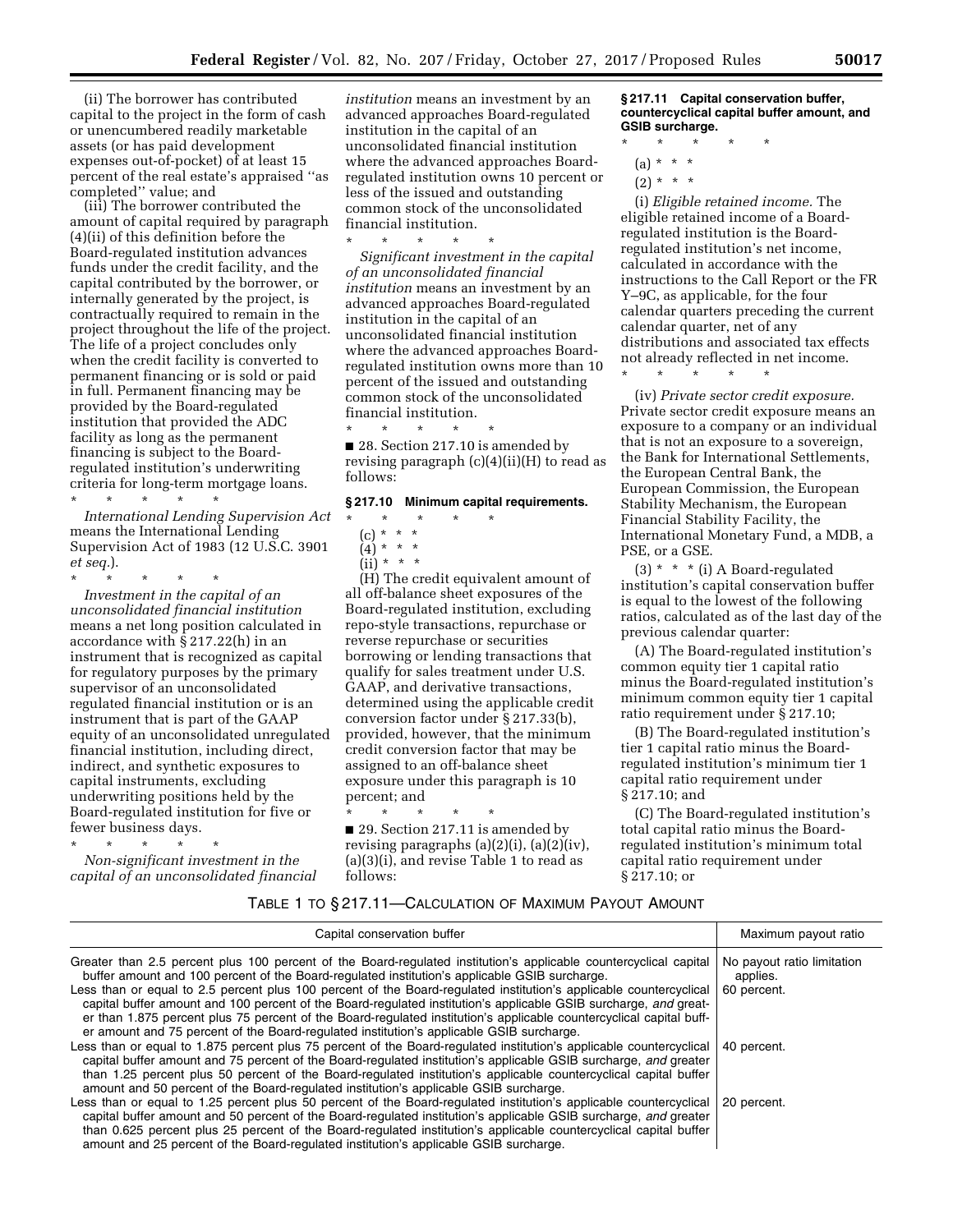# TABLE 1 TO § 217.11—CALCULATION OF MAXIMUM PAYOUT AMOUNT—Continued

| Capital conservation buffer                                                                                                                                                                                                              | Maximum payout ratio |
|------------------------------------------------------------------------------------------------------------------------------------------------------------------------------------------------------------------------------------------|----------------------|
| Less than or equal to 0.625 percent plus 25 percent of the Board-regulated institution's applicable countercyclical   0 percent.<br>capital buffer amount and 25 percent of the Board-regulated institution's applicable GSIB surcharge. |                      |

\* \* \* \* \*

■ 30. Section 217.20 is amended by revising paragraphs  $(b)(4)$ ,  $(c)(2)$ ,  $(d)(2)$ , (5) and adding a new paragraph (f) to read as follows:

#### **§ 217.20 Capital components and eligibility criteria for regulatory capital instruments.**

\* \* \* \* \*

(b) \* \* \* (4) Any common equity tier 1 minority interest, subject to the limitations in § 217.21.

\* \* \* \* \*

(c) \* \* \* (2) Tier 1 minority interest, subject to the limitations in § 217.21, that is not included in the Board-regulated institution's common equity tier 1 capital.

- \* \* \* \* \*
- (d) \* \* \*

(2) Total capital minority interest, subject to the limitations set forth in § 217.21, that is not included in the Board-regulated institution's tier 1 capital.

\* \* \* \* \* (5) For a Board-regulated institution that makes an AOCI opt-out election (as defined in paragraph (b)(2) of § 217.22), 45 percent of pretax net unrealized gains on available-for-sale preferred stock classified as an equity security under GAAP and available-for-sale equity exposures.

\* \* \* \* \*

(f) A Board-regulated institution may not repurchase or redeem any common equity tier 1 capital, additional tier 1, or tier 2 capital instrument without the prior approval of the Board.

■ 31. Section 217.21 is revised to reads as follows:

### **§ 217.21 Minority interest.**

(a)(1) *Applicability.* For purposes of § 217.20, a Board-regulated institution that is not an advanced approaches Board-regulated institution is subject to the minority interest limitations in this paragraph (a) if a consolidated subsidiary of the Board-regulated institution has issued regulatory capital that is not owned by the Boardregulated institution.

(2) *Common equity tier 1 minority interest includable in the common equity tier 1 capital of the Boardregulated institution.* The amount of

common equity tier 1 minority interest that a Board-regulated institution may include in common equity tier 1 capital must be no greater than 10 percent of the sum of all common equity tier 1 capital elements of the Board-regulated institution (not including the common equity tier 1 minority interest itself), less any common equity tier 1 capital regulatory adjustments and deductions in accordance with § 217.22 (a) and (b).

(3) *Tier 1 minority interest includable in the tier 1 capital of the Boardregulated institution.* The amount of tier 1 minority interest that a Boardregulated institution may include in tier 1 capital must be no greater than 10 percent of the sum of all tier 1 capital elements of the Board-regulated institution (not including the tier 1 minority interest itself), less any tier 1 capital regulatory adjustments and deductions in accordance with § 217.22 (a) and (b).

(4) *Total capital minority interest includable in the total capital of the Board-regulated institution.* The amount of total capital minority interest that a Board-regulated institution may include in total capital must be no greater than 10 percent of the sum of all total capital elements of the Board-regulated institution (not including the total capital minority interest itself), less any total capital regulatory adjustments and deductions in accordance with § 217.22 (a) and (b).

(b)(1) *Applicability.* For purposes of § 217.20, an advanced approaches Board-regulated institution is subject to the minority interest limitations in this paragraph (b) if:

(i) A consolidated subsidiary of the advanced approaches Board-regulated institution has issued regulatory capital that is not owned by the Boardregulated institution; and

(ii) For each relevant regulatory capital ratio of the consolidated subsidiary, the ratio exceeds the sum of the subsidiary's minimum regulatory capital requirements plus its capital conservation buffer.

(2) *Difference in capital adequacy standards at the subsidiary level.* For purposes of the minority interest calculations in this section, if the consolidated subsidiary issuing the capital is not subject to capital adequacy standards similar to those of the advanced approaches Board-regulated

institution, the advanced approaches Board-regulated institution must assume that the capital adequacy standards of the advanced approaches Boardregulated institution apply to the subsidiary.

(3) *Common equity tier 1 minority interest includable in the common equity tier 1 capital of the Boardregulated institution.* For each consolidated subsidiary of an advanced approaches Board-regulated institution, the amount of common equity tier 1 minority interest the advanced approaches Board-regulated institution may include in common equity tier 1 capital is equal to:

(i) The common equity tier 1 minority interest of the subsidiary; minus

(ii) The percentage of the subsidiary's common equity tier 1 capital that is not owned by the advanced approaches Board-regulated institution, multiplied by the difference between the common equity tier 1 capital of the subsidiary and the lower of:

(A) The amount of common equity tier 1 capital the subsidiary must hold, or would be required to hold pursuant to paragraph (b) of this section, to avoid restrictions on distributions and discretionary bonus payments under § 217.11 or equivalent standards established by the subsidiary's home country supervisor; or

(B)(*1*) The standardized total riskweighted assets of the advanced approaches Board-regulated institution that relate to the subsidiary multiplied by

(*2*) The common equity tier 1 capital ratio the subsidiary must maintain to avoid restrictions on distributions and discretionary bonus payments under § 217.11 or equivalent standards established by the subsidiary's home country supervisor.

(4) *Tier 1 minority interest includable in the tier 1 capital of the advanced approaches Board-regulated institution.*  For each consolidated subsidiary of the advanced approaches Board-regulated institution, the amount of tier 1 minority interest the advanced approaches Board-regulated institution may include in tier 1 capital is equal to:

(i) The tier 1 minority interest of the subsidiary; minus

(ii) The percentage of the subsidiary's tier 1 capital that is not owned by the advanced approaches Board-regulated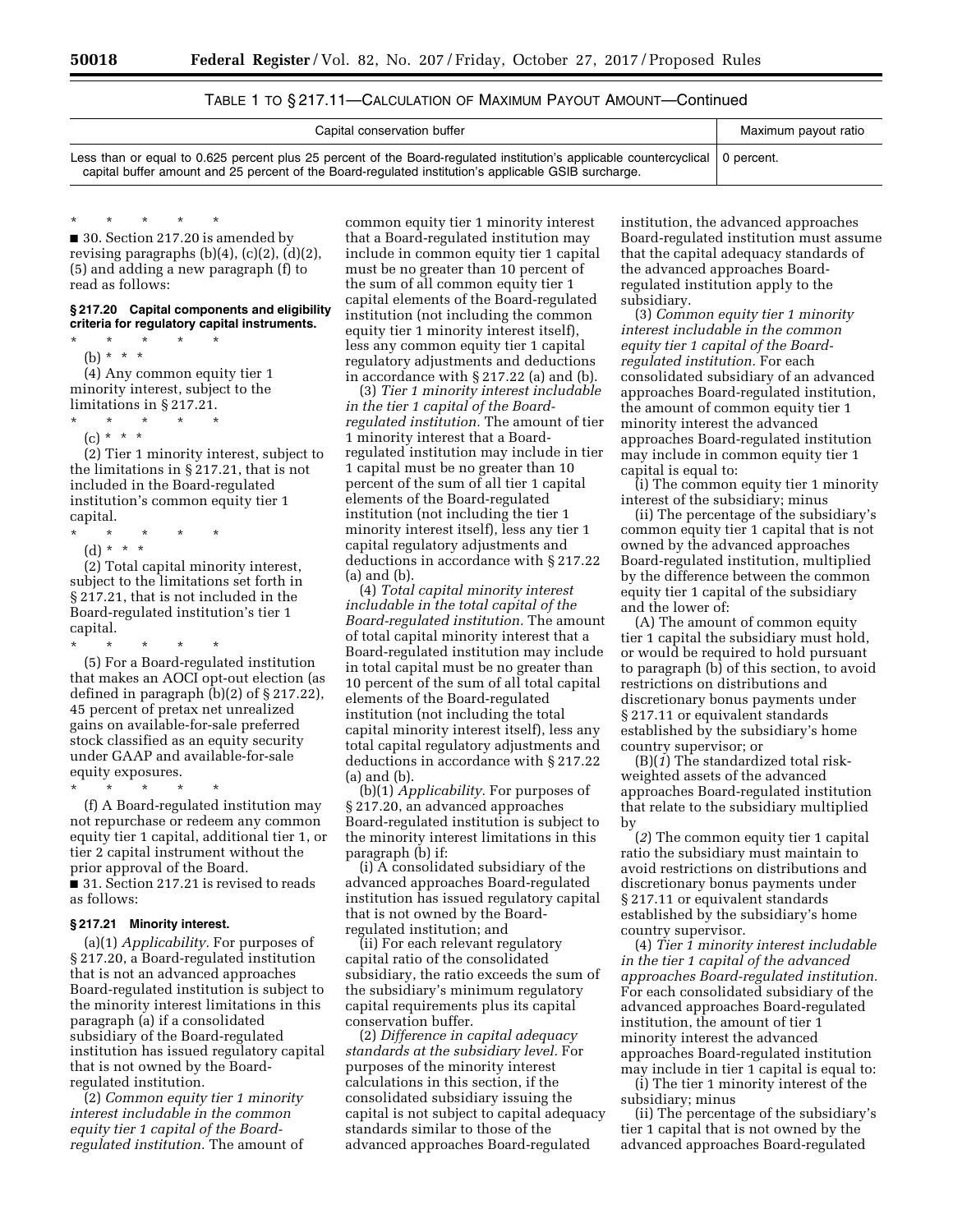institution multiplied by the difference between the tier 1 capital of the subsidiary and the lower of:

(A) The amount of tier 1 capital the subsidiary must hold, or would be required to hold pursuant to paragraph (b) of this section, to avoid restrictions on distributions and discretionary bonus payments under § 217.11 or equivalent standards established by the subsidiary's home country supervisor, or

(B)(*1*) The standardized total riskweighted assets of the advanced approaches Board-regulated institution that relate to the subsidiary multiplied by

(*2*) The tier 1 capital ratio the subsidiary must maintain to avoid restrictions on distributions and discretionary bonus payments under § 217.11 or equivalent standards established by the subsidiary's home country supervisor.

(5) *Total capital minority interest includable in the total capital of the Board-regulated institution.* For each consolidated subsidiary of the advanced approaches Board-regulated institution, the amount of total capital minority interest the advanced approaches Boardregulated institution may include in total capital is equal to:

(i) The total capital minority interest of the subsidiary; minus

(ii) The percentage of the subsidiary's total capital that is not owned by the advanced approaches Board-regulated institution multiplied by the difference between the total capital of the subsidiary and the lower of:

(A) The amount of total capital the subsidiary must hold, or would be required to hold pursuant to paragraph (b) of this section, to avoid restrictions on distributions and discretionary bonus payments under § 217.11 or equivalent standards established by the subsidiary's home country supervisor, or

(B)(*1*) The standardized total riskweighted assets of the advanced approaches Board-regulated institution that relate to the subsidiary multiplied by

(*2*) The total capital ratio the subsidiary must maintain to avoid restrictions on distributions and discretionary bonus payments under § 217.11 or equivalent standards established by the subsidiary's home country supervisor.

■ 32. Section 217.22 is amended by revising paragraphs (a)(1)(i), paragraphs (c), (d), (g), and (h) to read as follows:

## **§ 217.22 Regulatory capital adjustments and deductions.**

 $(1) * * * *$ 

(i) Goodwill, net of associated deferred tax liabilities (DTLs) in accordance with paragraph (e) of this section; and

(ii) For an advanced approaches Board-regulated institution, goodwill that is embedded in the valuation of a significant investment in the capital of an unconsolidated financial institution in the form of common stock (and that is reflected in the consolidated financial statements of the advanced approaches Board-regulated institution), in accordance with paragraph (d) of this section;

\* \* \* \* \*

(c) *Deductions from regulatory capital related to investments in capital instruments* 23

(1) *Investment in the Board-regulated institution's own capital instruments.* A Board-regulated institution must deduct an investment in the Board-regulated institution's own capital instruments as follows:

(i) A Board-regulated institution must deduct an investment in the Boardregulated institution's own common stock instruments from its common equity tier 1 capital elements to the extent such instruments are not excluded from regulatory capital under § 217.20(b)(1);

(ii) A Board-regulated institution must deduct an investment in the Boardregulated institution's own additional tier 1 capital instruments from its additional tier 1 capital elements; and

(iii) A Board-regulated institution must deduct an investment in the Board-regulated institution's own tier 2 capital instruments from its tier 2 capital elements.

(2) *Corresponding deduction approach.* For purposes of subpart C of this part, the corresponding deduction approach is the methodology used for the deductions from regulatory capital related to reciprocal cross holdings (as described in paragraph (c)(3) of this section), investments in the capital of unconsolidated financial institutions for a Board-regulated institution that is not an advanced approaches Boardregulated institution (as described in paragraph (c)(4) of this section), nonsignificant investments in the capital of unconsolidated financial institutions for an advanced approaches Boardregulated institution (as described in paragraph (c)(5) of this section), and non-common stock significant

investments in the capital of unconsolidated financial institutions for an advanced approaches Boardregulated institution (as described in paragraph (c)(6) of this section). Under the corresponding deduction approach, a Board-regulated institution must make deductions from the component of capital for which the underlying instrument would qualify if it were issued by the Board-regulated institution itself, as described in paragraphs (c)(2)(i)–(iii) of this section. If the Board-regulated institution does not have a sufficient amount of a specific component of capital to effect the required deduction, the shortfall must be deducted according to paragraph (f) of this section.

(i) If an investment is in the form of an instrument issued by a financial institution that is not a regulated financial institution, the Boardregulated institution must treat the instrument as:

(A) A common equity tier 1 capital instrument if it is common stock or represents the most subordinated claim in liquidation of the financial institution; and

(B) An additional tier 1 capital instrument if it is subordinated to all creditors of the financial institution and is senior in liquidation only to common shareholders.

(ii) If an investment is in the form of an instrument issued by a regulated financial institution and the instrument does not meet the criteria for common equity tier 1, additional tier 1 or tier 2 capital instruments under § 217.20, the Board-regulated institution must treat the instrument as:

(A) A common equity tier 1 capital instrument if it is common stock included in GAAP equity or represents the most subordinated claim in liquidation of the financial institution;

(B) An additional tier 1 capital instrument if it is included in GAAP equity, subordinated to all creditors of the financial institution, and senior in a receivership, insolvency, liquidation, or similar proceeding only to common shareholders; and

(C) A tier 2 capital instrument if it is not included in GAAP equity but considered regulatory capital by the primary supervisor of the financial institution.

(iii) If an investment is in the form of a non-qualifying capital instrument (as defined in § 217.300(c)), the Boardregulated institution must treat the instrument as:

(A) An additional tier 1 capital instrument if such instrument was included in the issuer's tier 1 capital prior to May 19, 2010; or

 $(a) * * * *$ 

<sup>23</sup>The Board-regulated institution must calculate amounts deducted under paragraphs (c) through (f) of this section after it calculates the amount of ALLL includable in tier 2 capital under § 217.20(d)(3).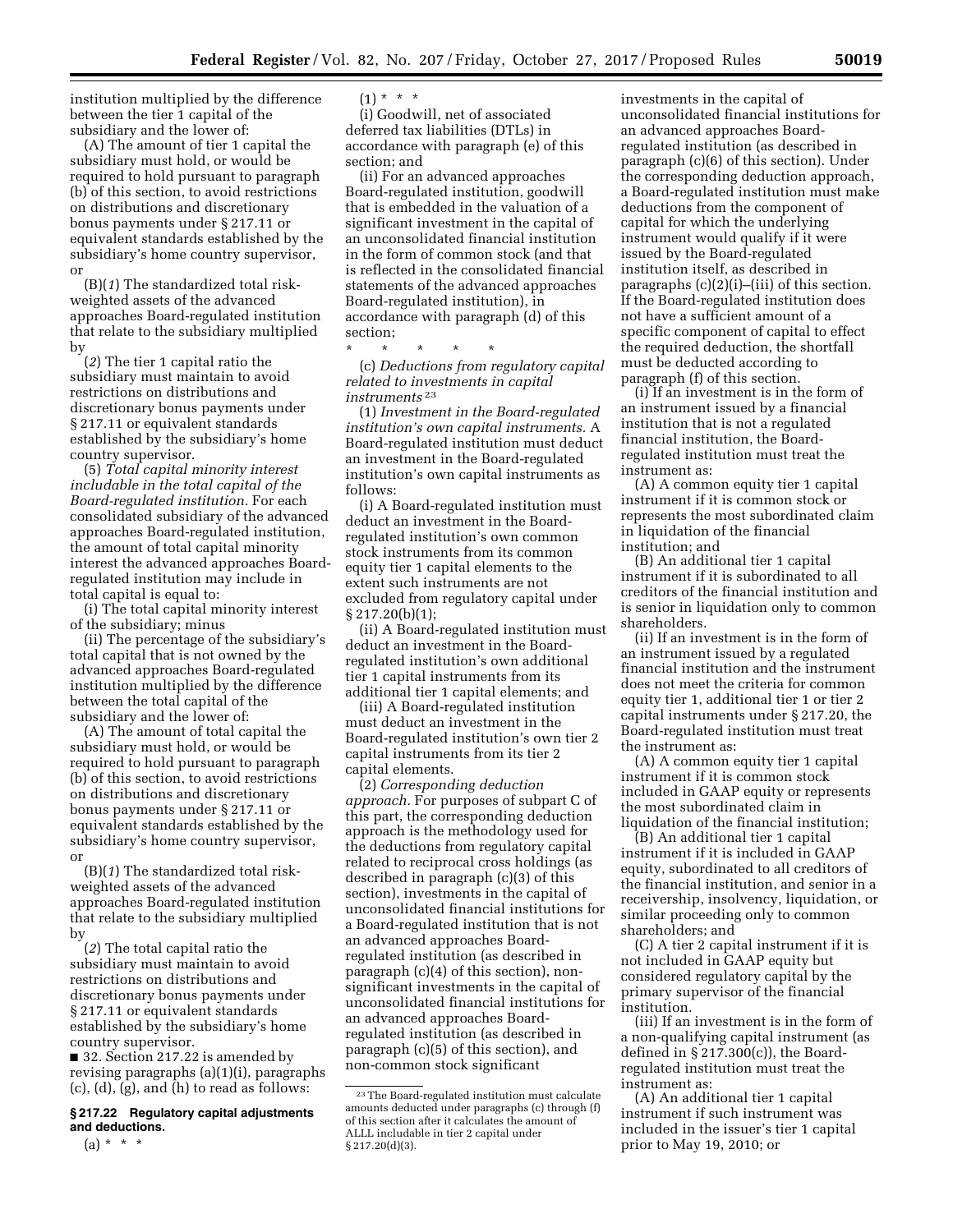(B) A tier 2 capital instrument if such instrument was included in the issuer's tier 2 capital (but not includable in tier 1 capital) prior to May 19, 2010.

(3) *Reciprocal cross holdings in the capital of financial institutions.* A Board-regulated institution must deduct investments in the capital of other financial institutions it holds reciprocally, where such reciprocal cross holdings result from a formal or informal arrangement to swap, exchange, or otherwise intend to hold each other's capital instruments, by applying the corresponding deduction approach.

(4) *Investments in the capital of unconsolidated financial institutions.* A Board-regulated institution that is not an advanced approaches Boardregulated institution must deduct its investments in the capital of unconsolidated financial institutions (as defined in § 217.2) that exceed 25 percent of the sum of the Boardregulated institution's common equity tier 1 capital elements minus all deductions from and adjustments to common equity tier 1 capital elements required under paragraphs (a) through  $(c)(3)$  of this section by applying the corresponding deduction approach.24 The deductions described in this section are net of associated DTLs in accordance with paragraph (e) of this section. In addition, a Board-regulated institution that underwrites a failed underwriting, with the prior written approval of the Board, for the period of time stipulated by the Board, is not required to deduct an investment in the capital of an unconsolidated financial institution pursuant to this paragraph (c) to the extent the investment is related to the failed underwriting.25

(5) *Non-significant investments in the capital of unconsolidated financial institutions.* (i) An advanced approaches Board-regulated institution must deduct its non-significant investments in the capital of unconsolidated financial institutions (as defined in § 217.2) that, in the aggregate, exceed 10 percent of the sum of the advanced approaches

Board-regulated institution's common equity tier 1 capital elements minus all deductions from and adjustments to common equity tier 1 capital elements required under paragraphs (a) through  $(c)$  $(3)$  of this section (the 10 percent threshold for non-significant investments) by applying the corresponding deduction approach.26 The deductions described in this section are net of associated DTLs in accordance with paragraph (e) of this section. In addition, an advanced approaches Board-regulated institution that underwrites a failed underwriting, with the prior written approval of the Board, for the period of time stipulated by the Board, is not required to deduct a nonsignificant investment in the capital of an unconsolidated financial institution pursuant to this paragraph (c) to the extent the investment is related to the failed underwriting.27

(ii) The amount to be deducted under this section from a specific capital component is equal to:

(A) The advanced approaches Boardregulated institution's non-significant investments in the capital of unconsolidated financial institutions exceeding the 10 percent threshold for non-significant investments, multiplied by

(B) The ratio of the advanced approaches Board-regulated institution's non-significant investments in the capital of unconsolidated financial institutions in the form of such capital component to the advanced approaches Board-regulated institution's total nonsignificant investments in unconsolidated financial institutions.

(6) *Significant investments in the capital of unconsolidated financial institutions that are not in the form of common stock.* An advanced approaches Board-regulated institution must deduct its significant investments in the capital of unconsolidated financial institutions that are not in the form of common stock by applying the corresponding deduction approach.28

27Any non-significant investments in the capital of unconsolidated financial institutions that do not exceed the 10 percent threshold for non-significant investments under this section must be assigned the appropriate risk weight under subparts D, E, or F of this part, as applicable.

28With prior written approval of the Board, for the period of time stipulated by the Board, an advanced approaches Board-regulated institution is

The deductions described in this section are net of associated DTLs in accordance with paragraph (e) of this section. In addition, with the prior written approval of the Board, for the period of time stipulated by the Board, an advanced approaches Board-regulated institution that underwrites a failed underwriting is not required to deduct a significant investment in the capital of an unconsolidated financial institution pursuant to this paragraph (c) if such investment is related to such failed underwriting.

(d) *MSAs and certain DTAs subject to common equity tier 1 capital deduction thresholds.* 

(1) A Board-regulated institution that is not an advanced approaches Boardregulated institution must make deductions from regulatory capital as described in this paragraph (d)(1).

(i) The Board-regulated institution must deduct from common equity tier 1 capital elements the amount of each of the items set forth in this paragraph (d)(1) that, individually, exceeds 25 percent of the sum of the Boardregulated institution's common equity tier 1 capital elements, less adjustments to and deductions from common equity tier 1 capital required under paragraphs (a) through (c)(3) of this section (the 25 percent common equity tier 1 capital deduction threshold).29

(ii) The Board-regulated institution must deduct from common equity tier 1 capital elements the amount of DTAs arising from temporary differences that the Board-regulated institution could not realize through net operating loss carrybacks, net of any related valuation allowances and net of DTLs, in accordance with paragraph (e) of this section. A Board-regulated institution is not required to deduct from the sum of its common equity tier 1 capital elements DTAs (net of any related valuation allowances and net of DTLs, in accordance with § 217.22(e)) arising from timing differences that the Boardregulated institution could realize through net operating loss carrybacks. The Board-regulated institution must risk weight these assets at 100 percent. For a state member bank that is a member of a consolidated group for tax purposes, the amount of DTAs that

<sup>24</sup>With the prior written approval of the Board, for the period of time stipulated by the Board, a Board-regulated institution that is not an advanced approaches Board-regulated institution is not required to deduct an investment in the capital of an unconsolidated financial institution pursuant to this paragraph if the financial institution is in distress and if such investment is made for the purpose of providing financial support to the financial institution, as determined by the Board.

<sup>25</sup>Any investments in the capital of unconsolidated financial institutions that do not exceed the 25 percent threshold for investments in the capital of unconsolidated financial institutions under this section must be assigned the appropriate risk weight under subparts D or F of this part, as applicable.

<sup>26</sup>With the prior written approval of the Board, for the period of time stipulated by the Board, an advanced approaches Board-regulated institution is not required to deduct a non-significant investment in the capital of an unconsolidated financial institution pursuant to this paragraph if the financial institution is in distress and if such investment is made for the purpose of providing financial support to the financial institution, as determined by the Board.

not required to deduct a significant investment in the capital instrument of an unconsolidated financial institution in distress which is not in the form of common stock pursuant to this section if such investment is made for the purpose of providing financial support to the financial institution as determined by the Board.

<sup>29</sup>The amount of the items in paragraph (d)(1) of this section that is not deducted from common equity tier 1 capital must be included in the riskweighted assets of the Board-regulated institution and assigned a 250 percent risk weight.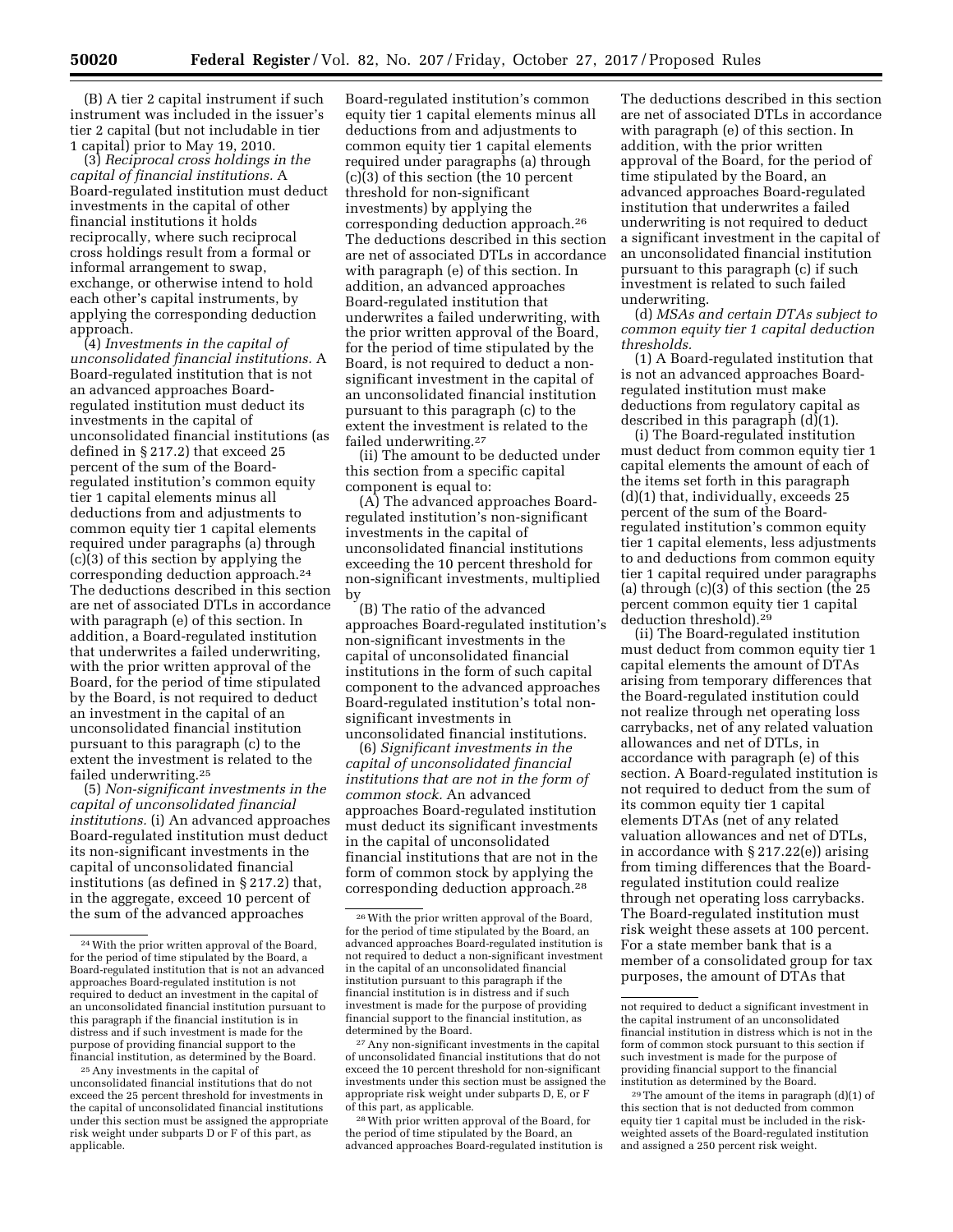could be realized through net operating loss carrybacks may not exceed the amount that the state member bank could reasonably expect to have refunded by its parent holding company.

(iii) The Board-regulated institution must deduct from common equity tier 1 capital elements the amount of MSAs net of associated DTLs, in accordance with paragraph (e) of this section.

(iv) For purposes of calculating the amount of DTAs subject to deduction pursuant to paragraph (d)(1) of this section, a Board-regulated institution may exclude DTAs and DTLs relating to adjustments made to common equity tier 1 capital under paragraph (b) of this section. A Board-regulated institution that elects to exclude DTAs relating to adjustments under paragraph (b) of this section also must exclude DTLs and must do so consistently in all future calculations. A Board-regulated institution may change its exclusion preference only after obtaining the prior approval of the Board.

(2) An advanced approaches Boardregulated institution must make deductions from regulatory capital as described in this paragraph (d)(2).

(i) An advanced approaches Boardregulated institution must deduct from common equity tier 1 capital elements the amount of each of the items set forth in this paragraph (d)(2) that, individually, exceeds 10 percent of the sum of the advanced approaches Boardregulated institution's common equity tier 1 capital elements, less adjustments to and deductions from common equity tier 1 capital required under paragraphs (a) through (c) of this section (the 10 percent common equity tier 1 capital deduction threshold).

(A) DTAs arising from temporary differences that the advanced approaches Board-regulated institution could not realize through net operating loss carrybacks, net of any related valuation allowances and net of DTLs, in accordance with paragraph (e) of this section. An advanced approaches Board-regulated institution is not required to deduct from the sum of its common equity tier 1 capital elements DTAs (net of any related valuation allowances and net of DTLs, in accordance with § 217.22(e)) arising from timing differences that the advanced approaches Board-regulated institution could realize through net operating loss carrybacks. The advanced approaches Board-regulated institution must risk weight these assets at 100 percent. For a state member bank that is a member of a consolidated group for tax purposes, the amount of DTAs that could be realized through net operating

loss carrybacks may not exceed the amount that the state member bank could reasonably expect to have refunded by its parent holding company.

(B) MSAs net of associated DTLs, in accordance with paragraph (e) of this section.

(C) Significant investments in the capital of unconsolidated financial institutions in the form of common stock, net of associated DTLs in accordance with paragraph (e) of this section.30 Significant investments in the capital of unconsolidated financial institutions in the form of common stock subject to the 10 percent common equity tier 1 capital deduction threshold may be reduced by any goodwill embedded in the valuation of such investments deducted by the advanced approaches Board-regulated institution pursuant to paragraph (a)(1) of this section. In addition, with the prior written approval of the Board, for the period of time stipulated by the Board, an advanced approaches Boardregulated institution that underwrites a failed underwriting is not required to deduct a significant investment in the capital of an unconsolidated financial institution in the form of common stock pursuant to this paragraph (d)(2) if such investment is related to such failed underwriting.

(ii) An advanced approaches Boardregulated institution must deduct from common equity tier 1 capital elements the items listed in paragraph (d)(2)(i) of this section that are not deducted as a result of the application of the 10 percent common equity tier 1 capital deduction threshold, and that, in aggregate, exceed 17.65 percent of the sum of the advanced approaches Boardregulated institution's common equity tier 1 capital elements, minus adjustments to and deductions from common equity tier 1 capital required under paragraphs (a) through (c) of this section, minus the items listed in paragraph (d)(2)(i) of this section (the 15 percent common equity tier 1 capital deduction threshold). Any goodwill that has been deducted under paragraph (a)(1) of this section can be excluded from the significant investments in the capital of unconsolidated financial

institutions in the form of common stock.31

(iii) For purposes of calculating the amount of DTAs subject to the 10 and 15 percent common equity tier 1 capital deduction thresholds, an advanced approaches Board-regulated institution may exclude DTAs and DTLs relating to adjustments made to common equity tier 1 capital under paragraph (b) of this section. An advanced approaches Board-regulated institution that elects to exclude DTAs relating to adjustments under paragraph (b) of this section also must exclude DTLs and must do so consistently in all future calculations. An advanced approaches Boardregulated institution may change its exclusion preference only after obtaining the prior approval of the Board.

\* \* \* \* \*

(g) *Treatment of assets that are deducted.* A Board-regulated institution must exclude from standardized total risk-weighted assets and, as applicable, advanced approaches total riskweighted assets any item that is required to be deducted from regulatory capital.

(h) *Net long position.* (1) For purposes of calculating an investment in the Board-regulated institution's own capital instrument and an investment in the capital of an unconsolidated financial institution under this section, the net long position is the gross long position in the underlying instrument determined in accordance with paragraph (h)(2) of this section, as adjusted to recognize a short position in the same instrument calculated in accordance with paragraph (h)(3) of this section.

(2) *Gross long position.* The gross long position is determined as follows:

(i) For an equity exposure that is held directly, the adjusted carrying value as that term is defined in § 217.51(b);

(ii) For an exposure that is held directly and is not an equity exposure or a securitization exposure, the exposure amount as that term is defined in § 217.2;

(iii) For an indirect exposure, the Board-regulated institution's carrying value of the investment in the investment fund, provided that, alternatively:

(A) A Board-regulated institution may, with the prior approval of the Board, use a conservative estimate of the amount of its investment in the Board-

<sup>30</sup>With the prior written approval of the Board, for the period of time stipulated by the Board, an advanced approaches Board-regulated institution is not required to deduct a significant investment in the capital instrument of an unconsolidated financial institution in distress in the form of common stock pursuant to this section if such investment is made for the purpose of providing financial support to the financial institution as determined by the Board.

<sup>31</sup>The amount of the items in paragraph (d)(2) of this section that is not deducted from common equity tier 1 capital pursuant to this section must be included in the risk-weighted assets of the advanced approaches Board-regulated institution and assigned a 250 percent risk weight.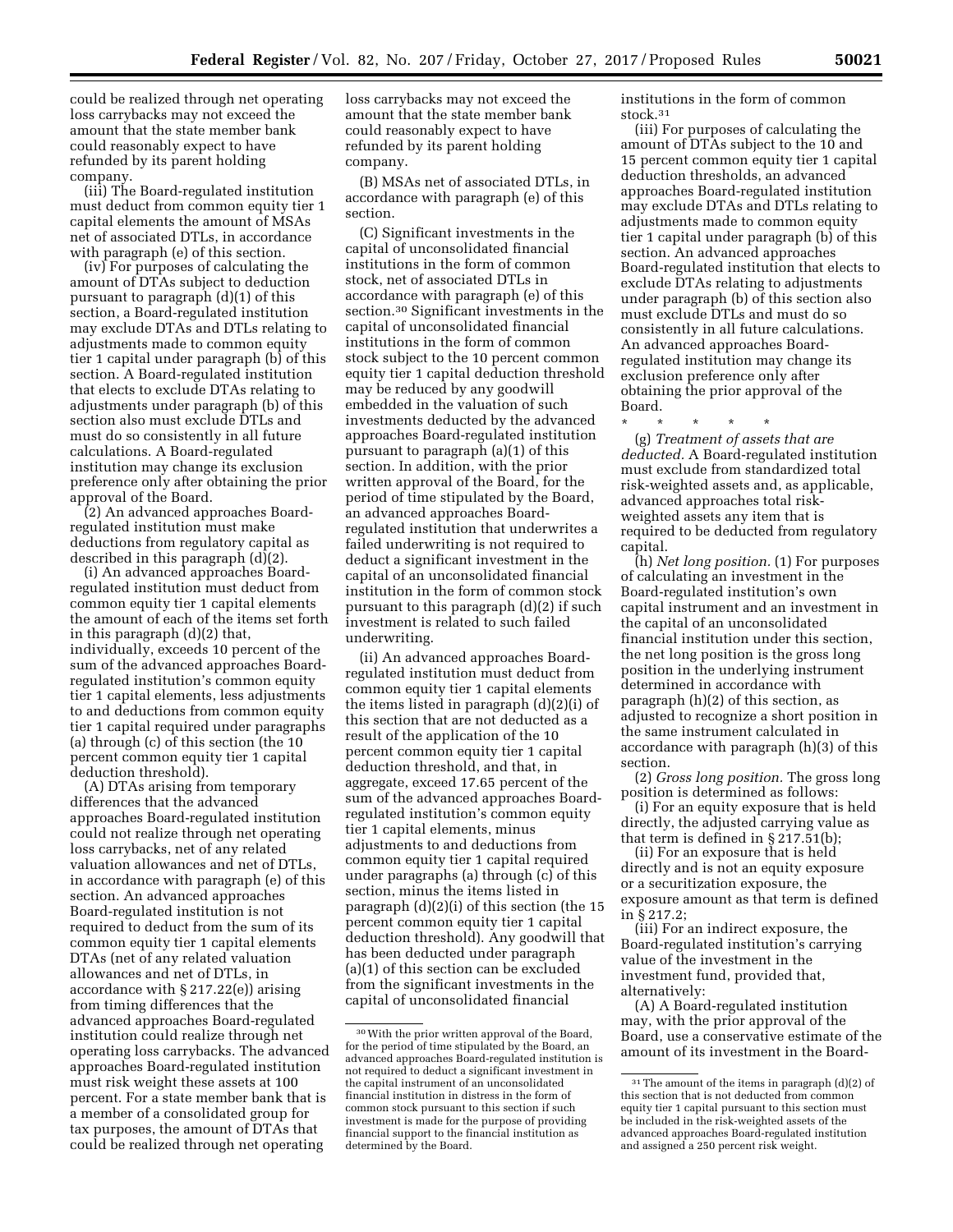regulated institution's own capital instruments or its investment in the capital of an unconsolidated financial institution held through a position in an index; or

(B) A Board-regulated institution may calculate the gross long position for investments in the Board-regulated institution's own capital instruments or investments in the capital of an unconsolidated financial institution by multiplying the Board-regulated institution's carrying value of its investment in the investment fund by either:

(*1*) The highest stated investment limit (in percent) for investments in the Board-regulated institution's own capital instruments or investments in the capital of unconsolidated financial institutions as stated in the prospectus, partnership agreement, or similar contract defining permissible investments of the investment fund; or

(*2*) The investment fund's actual holdings of investments in the Boardregulated institution's own capital instruments or investments in the capital of unconsolidated financial institutions.

(iv) For a synthetic exposure, the amount of the Board-regulated institution's loss on the exposure if the reference capital instrument were to have a value of zero.

(3) *Adjustments to reflect a short position.* In order to adjust the gross long position to recognize a short position in the same instrument, the following criteria must be met:

(i) The maturity of the short position must match the maturity of the long position, or the short position has a residual maturity of at least one year (maturity requirement); or

(ii) For a position that is a trading asset or trading liability (whether on- or off-balance sheet) as reported on the Board-regulated institution's Call Report, for a state member bank, or FR Y–9C, for a bank holding company or savings and loan holding company, as applicable, if the Board-regulated institution has a contractual right or obligation to sell the long position at a specific point in time and the counterparty to the contract has an obligation to purchase the long position if the Board-regulated institution exercises its right to sell, this point in time may be treated as the maturity of the long position such that the maturity of the long position and short position are deemed to match for purposes of the maturity requirement, even if the maturity of the short position is less than one year; and

(iii) For an investment in the Boardregulated institution's own capital

instrument under paragraph (c)(1) of this section or an investment in the capital of an unconsolidated financial institution under paragraphs (c) and (d):

(A) A Board-regulated institution may only net a short position against a long position in an investment in the Boardregulated institution's own capital instrument under paragraph (c) of this section if the short position involves no counterparty credit risk.

(B) A gross long position in an investment in the Board-regulated institution's own capital instrument or an investment in the capital of an unconsolidated financial institution resulting from a position in an index may be netted against a short position in the same index. Long and short positions in the same index without maturity dates are considered to have matching maturities.

(C) A short position in an index that is hedging a long cash or synthetic position in an investment in the Boardregulated institution's own capital instrument or an investment in the capital of an unconsolidated financial institution can be decomposed to provide recognition of the hedge. More specifically, the portion of the index that is composed of the same underlying instrument that is being hedged may be used to offset the long position if both the long position being hedged and the short position in the index are reported as a trading asset or trading liability (whether on- or off-balance sheet) on the Board-regulated institution's Call Report, for a state member bank, or FR Y–9C, for a bank holding company or savings and loan holding company, as applicable, and the hedge is deemed effective by the Board-regulated institution's internal control processes, which have not been found to be inadequate by the Board. ■ 33. Section 217.32 is amended by revising paragraphs (b), (d)(2), (d)(3)(ii),  $(i)$ ,  $(k)$ ,  $(l)$  to read as follows:

#### **§ 217.32 General risk weights.**

\* \* \* \* \* (b) *Certain supranational entities and multilateral development banks (MDBs).*  A Board-regulated institution must assign a zero percent risk weight to an exposure to the Bank for International Settlements, the European Central Bank, the European Commission, the International Monetary Fund, the European Stability Mechanism, the European Financial Stability Facility, or an MDB.

\* \* \* \* \* (d) *\* \* \** 

(2) *Exposures to foreign banks.* (i) Except as otherwise provided under paragraphs  $(d)(2)(iii)$ ,  $(d)(2)(v)$  and  $(d)(3)$ 

of this section, a Board-regulated institution must assign a risk weight to an exposure to a foreign bank, in accordance with Table 2 to § 217.32, based on the CRC that corresponds to the foreign bank's home country or the OECD membership status of the foreign bank's home country if there is no CRC applicable to the foreign bank's home country.

TABLE 2 TO § 217.32—RISK WEIGHTS FOR EXPOSURES TO FOREIGN BANKS

|                         | Risk weight<br>(in percent) |
|-------------------------|-----------------------------|
| CRC:                    |                             |
| $0 - 1$                 | 20                          |
| 2                       | 50                          |
| я                       | 100                         |
| 4–7                     | 150                         |
| OECD Member with No CRC | 20                          |
| Non-OECD Member with No |                             |
| CRC                     | 100                         |
| Sovereign Default       | 150                         |

(ii) A Board-regulated institution must assign a 20 percent risk weight to an exposure to a foreign bank whose home country is a member of the OECD and does not have a CRC.

(iii) A Board-regulated institution must assign a 20 percent risk-weight to an exposure that is a self-liquidating, trade-related contingent item that arises from the movement of goods and that has a maturity of three months or less to a foreign bank whose home country has a CRC of 0, 1, 2, or 3, or is an OECD member with no CRC.

(iv) A Board-regulated institution must assign a 100 percent risk weight to an exposure to a foreign bank whose home country is not a member of the OECD and does not have a CRC, with the exception of self-liquidating, traderelated contingent items that arise from the movement of goods, and that have a maturity of three months or less, which may be assigned a 20 percent risk weight.

(v) A Board-regulated institution must assign a 150 percent risk weight to an exposure to a foreign bank immediately upon determining that an event of sovereign default has occurred in the bank's home country, or if an event of sovereign default has occurred in the foreign bank's home country during the previous five years.

 $(3) * * * *$ 

(ii) A significant investment in the capital of an unconsolidated financial institution in the form of common stock pursuant to § 217.22(d)(2)(1)(c); (iii) and (iv) \* \* \*

\* \* \* \* \* (j)(1) *High volatility acquisition, development, or construction (HVADC)*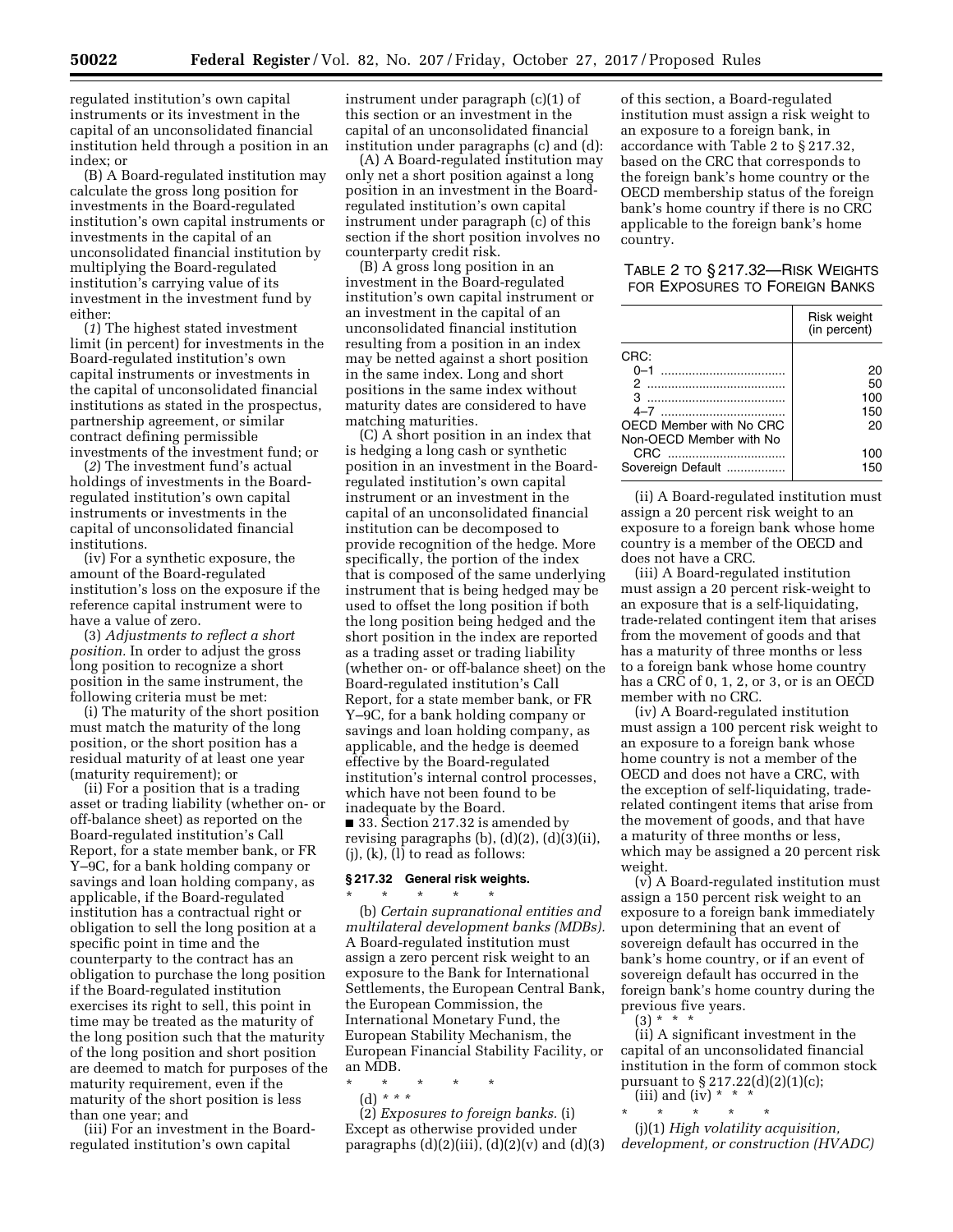*exposures.* A Board-regulated institution institution could realize through net must assign a 130 percent risk weight to an HVADC exposure.

(2) *High-volatility commercial real estate (HVCRE) exposures.* A Boardregulated institution must assign a 150 percent risk weight to an HVCRE exposure.

(k) Past due exposures. Except for an exposure to a sovereign entity or a residential mortgage exposure or a policy loan, if an exposure is 90 days or more past due or on nonaccrual:

(1) A Board-regulated institution must assign a 150 percent risk weight to the portion of the exposure that is not guaranteed or that is unsecured;

(2) A Board-regulated institution may assign a risk weight to the guaranteed portion of a past due exposure based on the risk weight that applies under § 217.36 if the guarantee or credit derivative meets the requirements of that section; and

(3) A Board-regulated institution may assign a risk weight to the collateralized portion of a past due exposure based on the risk weight that applies under § 217.37 if the collateral meets the requirements of that section.

(l) Other assets. (1)(i) A bank holding company or savings and loan holding company must assign a zero percent risk weight to cash owned and held in all offices of subsidiary depository institutions or in transit, and to gold bullion held in a subsidiary depository institution's own vaults, or held in another depository institution's vaults on an allocated basis, to the extent the gold bullion assets are offset by gold bullion liabilities.

(ii) A state member bank must assign a zero percent risk weight to cash owned and held in all offices of the state member bank or in transit; to gold bullion held in the state member bank's own vaults or held in another depository institution's vaults on an allocated basis, to the extent the gold bullion assets are offset by gold bullion liabilities; and to exposures that arise from the settlement of cash transactions (such as equities, fixed income, spot foreign exchange and spot commodities) with a central counterparty where there is no assumption of ongoing counterparty credit risk by the central counterparty after settlement of the trade and associated default fund contributions.

(2) A Board-regulated institution must assign a 20 percent risk weight to cash items in the process of collection.

(3) A Board-regulated institution must assign a 100 percent risk weight to DTAs arising from temporary differences that the Board-regulated

operating loss carrybacks.

(4) A Board-regulated institution must assign a 250 percent risk weight to the portion of each of the following items to the extent it is not deducted from common equity tier 1 capital pursuant to § 217.22(d):

(i) MSAs; and

(ii) DTAs arising from temporary differences that the Board-regulated institution could not realize through net operating loss carrybacks.

(5) A Board-regulated institution must assign a 100 percent risk weight to all assets not specifically assigned a different risk weight under this subpart and that are not deducted from tier 1 or tier 2 capital pursuant to § 217.22.

(6) Notwithstanding the requirements of this section, a state member bank may assign an asset that is not included in one of the categories provided in this section to the risk weight category applicable under the capital rules applicable to bank holding companies and savings and loan holding companies under this part, provided that all of the following conditions apply:

(i) The Board-regulated institution is not authorized to hold the asset under applicable law other than debt previously contracted or similar authority; and

(ii) The risks associated with the asset are substantially similar to the risks of assets that are otherwise assigned to a risk weight category of less than 100 percent under this subpart.

\* \* \* \* \* ■ 34. Section 217.34 is amended by revising paragraph (c) to read as follows:

## **§ 217.34 OTC derivative contracts.**

\* \* \* \* \* (c) *Counterparty credit risk for OTC credit derivatives.* (1) *Protection purchasers.* A Board-regulated institution that purchases an OTC credit derivative that is recognized under § 217.36 as a credit risk mitigant for an exposure that is not a covered position under subpart F is not required to compute a separate counterparty credit risk capital requirement under this subpart D provided that the Boardregulated institution does so consistently for all such credit derivatives. The Board-regulated institution must either include all or exclude all such credit derivatives that are subject to a qualifying master netting agreement from any measure used to determine counterparty credit risk exposure to all relevant counterparties for risk-based capital purposes.

(2) *Protection providers.* (i) A Boardregulated institution that is the

protection provider under an OTC credit derivative must treat the OTC credit derivative as an exposure to the underlying reference asset. The Boardregulated institution is not required to compute a counterparty credit risk capital requirement for the OTC credit derivative under this subpart D, provided that this treatment is applied consistently for all such OTC credit derivatives. The Board-regulated institution must either include all or exclude all such OTC credit derivatives that are subject to a qualifying master netting agreement from any measure used to determine counterparty credit risk exposure.

(ii) The provisions of this paragraph (c)(2) apply to all relevant counterparties for risk-based capital purposes unless the Board-regulated institution is treating the OTC credit derivative as a covered position under subpart F, in which case the Boardregulated institution must compute a supplemental counterparty credit risk capital requirement under this section. \* \* \* \* \*

■ 35. Section 217.35 is amended by revising paragraph (b)(3)(ii), (b)(4)(ii),  $(c)(3)(ii)$ , and  $(c)(4)(ii)$  to read as follows:

#### **§ 217.35 Cleared transactions.**

- \* \* \* \* \*
	- (b) \* \* \*
	- $(3) * * * *$

(ii) For a cleared transaction with a CCP that is not a QCCP, a clearing member client Board-regulated institution must apply the risk weight appropriate for the CCP according to this subpart D.

 $(4) *$ 

(ii) A clearing member client Boardregulated institution must calculate a risk-weighted asset amount for any collateral provided to a CCP, clearing member, or custodian in connection with a cleared transaction in accordance with the requirements under this subpart D.

- (c) \* \* \*
- (3) \* \* \*

(ii) For a cleared transaction with a CCP that is not a QCCP, a clearing member Board-regulated institution must apply the risk weight appropriate for the CCP according to this subpart D. (4) \* \* \*

(ii) A clearing member Boardregulated institution must calculate a risk-weighted asset amount for any collateral provided to a CCP, clearing member, or a custodian in connection with a cleared transaction in accordance with requirements under this subpart D.

\* \* \* \* \* ■ 36. Section 217.36 is amend by revising paragraph (c) to read as follows: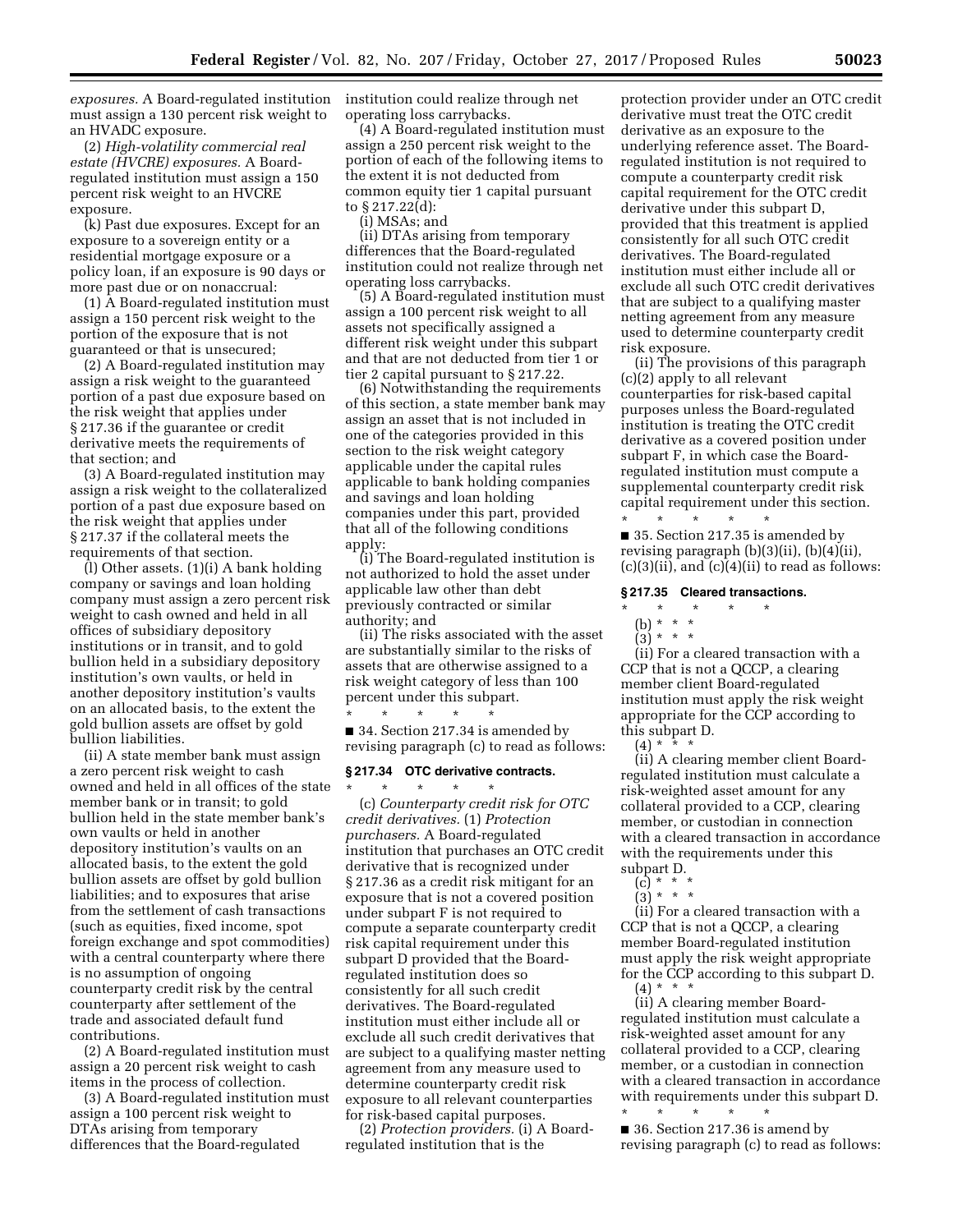## **§ 217.36 Guarantees and credit derivatives: Substitution treatment.**

\* \* \* \* \* (c) *Substitution approach*—(1) *Full coverage.* If an eligible guarantee or eligible credit derivative meets the conditions in paragraphs (a) and (b) of this section and the protection amount (P) of the guarantee or credit derivative is greater than or equal to the exposure amount of the hedged exposure, a Board-regulated institution may recognize the guarantee or credit derivative in determining the riskweighted asset amount for the hedged exposure by substituting the risk weight applicable to the guarantor or credit derivative protection provider under this subpart D for the risk weight assigned to the exposure.

(2) *Partial coverage.* If an eligible guarantee or eligible credit derivative meets the conditions in paragraphs (a) and (b) of this section and the protection amount (P) of the guarantee or credit derivative is less than the exposure amount of the hedged exposure, the Board-regulated institution must treat the hedged exposure as two separate exposures (protected and unprotected) in order to recognize the credit risk mitigation benefit of the guarantee or credit derivative.

(i) The Board-regulated institution may calculate the risk-weighted asset amount for the protected exposure under this subpart D, where the applicable risk weight is the risk weight applicable to the guarantor or credit derivative protection provider.

(ii) The Board-regulated institution must calculate the risk-weighted asset amount for the unprotected exposure under this subpart D, where the applicable risk weight is that of the unprotected portion of the hedged exposure.

(iii) The treatment provided in this section is applicable when the credit risk of an exposure is covered on a partial pro rata basis and may be applicable when an adjustment is made to the effective notional amount of the guarantee or credit derivative under paragraphs (d), (e), or (f) of this section. \* \* \* \* \*

■ 37. Section 217.37 is amended by revising paragraph (b)(2)(i) to read as follows:

### **§ 217.37 Collateralized transactions.**

\* \* \* \* \*

(b) \* \* \*  $\left(2\right)$  \* \* \* (i) A Board-regulated institution may apply a risk weight to the portion of an exposure that is secured by the fair value of financial collateral (that meets the requirements of paragraph (b)(1) of this section) based

on the risk weight assigned to the collateral under this subpart D. For repurchase agreements, reverse repurchase agreements, and securities lending and borrowing transactions, the collateral is the instruments, gold, and cash the Board-regulated institution has borrowed, purchased subject to resale, or taken as collateral from the counterparty under the transaction. Except as provided in paragraph (b)(3) of this section, the risk weight assigned to the collateralized portion of the exposure may not be less than 20 percent.

\* \* \* \* \* ■ 38. Section 217.38 is amended by revising paragraph (e)(2) to read as follows:

## **§ 217.38 Unsettled transactions.**

# \* \* \* \* \*

(e) \* \* \* (2) From the business day after the Board-regulated institution has made its delivery until five business days after the counterparty delivery is due, the Board-regulated institution must calculate the risk-weighted asset amount for the transaction by treating the current fair value of the deliverables owed to the Board-regulated institution as an exposure to the counterparty and using the applicable counterparty risk weight under this subpart D.

\* \* \* \* \* ■ 39. Section 217.42 is amended by revising paragraph  $(j)(2)(ii)(A)$  to read as follows:

## **§ 217.42 Risk-weighted assets for securitization exposures.**

- \* \* \* \* \*
- (j) \* \* \*
- $(2) * * * *$

 $(ii) * * * *$ (A) If the Board-regulated institution

purchases credit protection from a counterparty that is not a securitization SPE, the Board-regulated institution must determine the risk weight for the exposure according to this subpart D. \* \* \* \* \*

■ 40. Section 217.52 is amended by revising paragraphs (b)(1) and (4) to read as follows:

### **§ 217.52 Simple risk-weight approach (SRWA).**

\* \* \* \* \*

(b) \* \* \* (1) *Zero percent risk weight equity exposures.* An equity exposure to a sovereign, the Bank for International Settlements, the European Central Bank, the European Commission, the International Monetary Fund, the European Stability Mechanism, the European Financial Stability Facility, an MDB, and any other entity whose credit exposures receive a zero percent risk weight under § 217.32 may be assigned a zero percent risk weight.

\* \* \* \* \*

(4) *250 percent risk weight equity exposures.* Significant investments in the capital of unconsolidated financial institutions in the form of common stock that are not deducted from capital pursuant to § 217.22(d)(2) are assigned a 250 percent risk weight.

(5) through (7) (ii) \* \* \*

\* \* \* \* \*

■ 41. Section 217.61 is revised to read as follows:

#### **§ 217.61 Purpose and scope.**

Sections 217.61 through 217.63 of this subpart establish public disclosure requirements related to the capital requirements described in subpart B of this part for a Board-regulated institution with total consolidated assets of \$50 billion or more as reported on the Board-regulated institution's most recent year-end Call Report, for a state member bank, or FR Y–9C, for a bank holding company or savings and loan holding company, as applicable that is not an advanced approaches Boardregulated institution making public disclosures pursuant to § 217.172. An advanced approaches Board-regulated institution that has not received approval from the Board to exit parallel run pursuant to § 217.121(d) is subject to the disclosure requirements described in §§ 217.62 and 217.63. A Boardregulated institution with total consolidated assets of \$50 billion or more as reported on the Board-regulated institution's most recent year-end Call Report, for a state member bank, or FR Y–9C, for a bank holding company or savings and loan holding company, as applicable, that is not an advanced approaches Board-regulated institution making public disclosures subject to § 217.172 must comply with § 217.62 unless it is a consolidated subsidiary of a bank holding company, savings and loan holding company, or depository institution that is subject to the disclosure requirements of § 217.62 or a subsidiary of a non-U.S. banking organization that is subject to comparable public disclosure requirements in its home jurisdiction. For purposes of this section, total consolidated assets are determined based on the average of the Boardregulated institution's total consolidated assets in the four most recent quarters as reported on the Call Report, for a state member bank, or FR Y–9C, for a bank holding company or savings and loan holding company, as applicable; or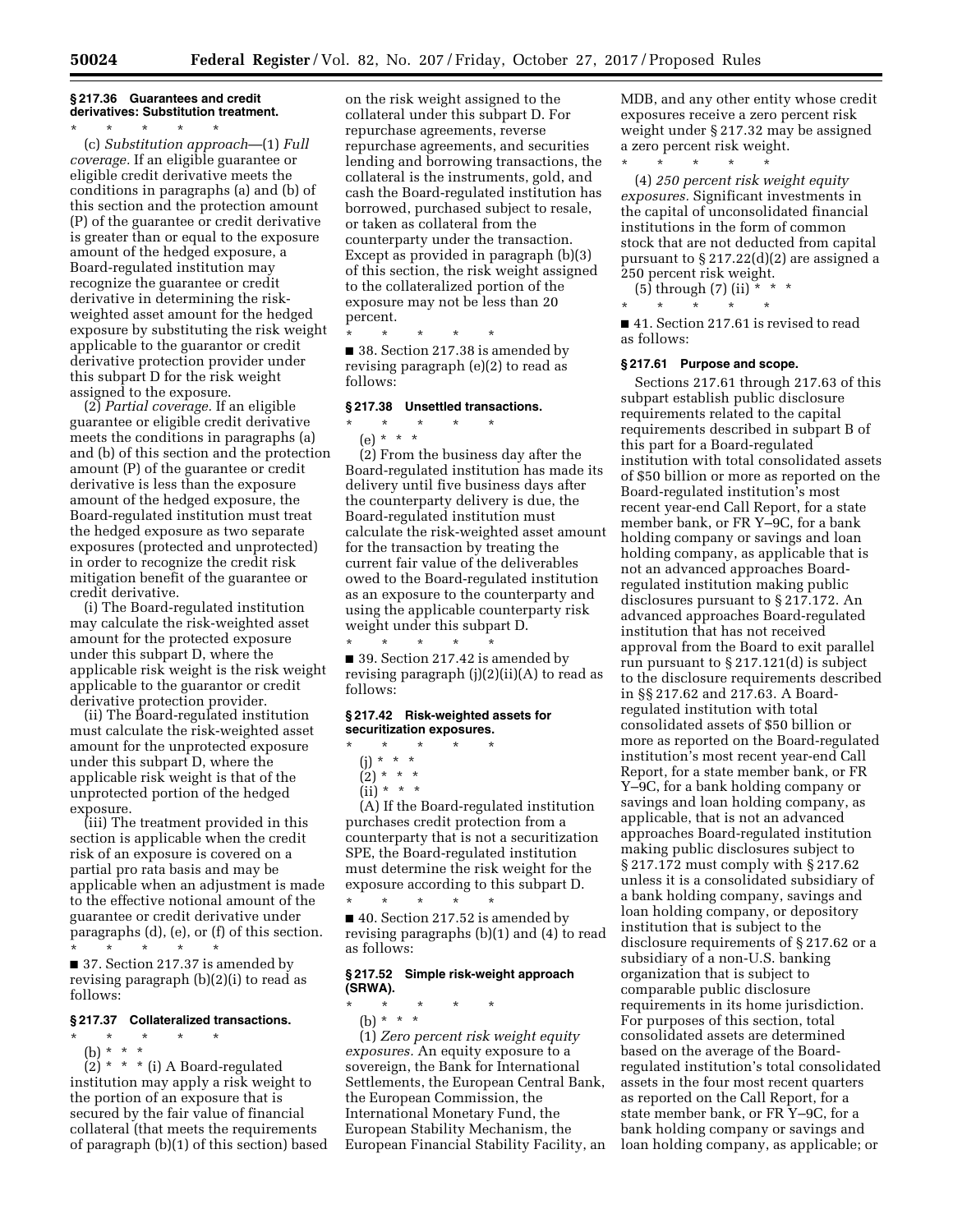the average of the Board-regulated institution's total consolidated assets in the most recent consecutive quarters as reported quarterly on the Boardregulated institution's Call Report, for a state member bank, or FR Y–9C, for a

bank holding company or savings and loan holding company, as applicable if the Board-regulated institution has not filed such a report for each of the most recent four quarters.

\* \* \* \* \*

■ 42. Section 217.63 is amended by revising Tables 3 and 8 to read as follows:

**§ 217.63 Disclosures by Board-regulated institutions described in § 217.61.** 

\* \* \* \* \*

TABLE 3 TO § 217.63—CAPITAL ADEQUACY

| Qualitative disclosures  | (a) A summary discussion of the Board-regulated institution's approach to assessing the adequacy of its                                                                                                                                                                                                                                                                                                                                                                                                                                                                                                                                                                                                                                                                                                                                                                                                                                                                                                                        |
|--------------------------|--------------------------------------------------------------------------------------------------------------------------------------------------------------------------------------------------------------------------------------------------------------------------------------------------------------------------------------------------------------------------------------------------------------------------------------------------------------------------------------------------------------------------------------------------------------------------------------------------------------------------------------------------------------------------------------------------------------------------------------------------------------------------------------------------------------------------------------------------------------------------------------------------------------------------------------------------------------------------------------------------------------------------------|
| Quantitative disclosures | capital to support current and future activities.<br>(b) Risk-weighted assets for:<br>(1) Exposures to sovereign entities;<br>(2) Exposures to certain supranational entities and MDBs;<br>(3) Exposures to depository institutions, foreign banks, and credit unions;<br>(4) Exposures to PSEs;<br>(5) Corporate exposures;<br>(6) Residential mortgage exposures;<br>(7) Statutory multifamily mortgages and pre-sold construction loans;<br>(8) HVADC exposures and HVCRE exposures;<br>(9) Past due loans;<br>(10) Other assets;<br>(11) Cleared transactions;<br>(12) Default fund contributions;<br>(13) Unsettled transactions;<br>(14) Securitization exposures; and<br>(15) Equity exposures<br>Standardized market risk-weighted assets as calculated under subpart F of this part.<br>(C)<br>(d) Common equity tier 1, tier 1 and total risk-based capital ratios:<br>(1) For the top consolidated group; and<br>(2) For each depository institution subsidiary.<br>Total standardized risk-weighted assets.<br>(e) |

\* \* \* \* \*

# TABLE 8 TO § 217.63—SECURITIZATION

| Qualitative Disclosures  | (a) The general qualitative disclosure requirement with respect to a securitization (including synthetic<br>securitizations), including a discussion of:                                                                                                                                                                                                                                                                                                                   |
|--------------------------|----------------------------------------------------------------------------------------------------------------------------------------------------------------------------------------------------------------------------------------------------------------------------------------------------------------------------------------------------------------------------------------------------------------------------------------------------------------------------|
|                          | (1) The Board-regulated institution's objectives for securitizing assets, including the extent to which these<br>activities transfer credit risk of the underlying exposures away from the Board-regulated institution to<br>other entities and including the type of risks assumed and retained with resecuritization activity; 1                                                                                                                                         |
|                          | (2) The nature of the risks $(e.g.$ liquidity risk) inherent in the securitized assets;<br>(3) The roles played by the Board-regulated institution in the securitization process <sup>2</sup> and an indication of<br>the extent of the Board-regulated institution's involvement in each of them;                                                                                                                                                                         |
|                          | (4) The processes in place to monitor changes in the credit and market risk of securitization exposures<br>including how those processes differ for resecuritization exposures;<br>(5) The Board-regulated institution's policy for mitigating the credit risk retained through securitization                                                                                                                                                                             |
|                          | and resecuritization exposures; and<br>(6) The risk-based capital approaches that the Board-regulated institution follows for its securitization ex-<br>posures including the type of securitization exposure to which each approach applies.                                                                                                                                                                                                                              |
|                          | $(b)$ A list of:                                                                                                                                                                                                                                                                                                                                                                                                                                                           |
|                          | (1) The type of securitization SPEs that the Board-regulated institution, as sponsor, uses to securitize<br>third-party exposures. The Board-regulated institution must indicate whether it has exposure to these<br>SPEs, either on- or off-balance sheet; and                                                                                                                                                                                                            |
|                          | (2) Affiliated entities:<br>(i) That the Board-regulated institution manages or advises; and<br>(ii) That invest either in the securitization exposures that the Board-regulated institution has securitized<br>or in securitization SPEs that the Board-regulated institution sponsors. <sup>3</sup>                                                                                                                                                                      |
|                          | (c) Summary of the Board-regulated institution's accounting policies for securitization activities, including:<br>(1) Whether the transactions are treated as sales or financings;<br>(2) Recognition of gain-on-sale;                                                                                                                                                                                                                                                     |
|                          | (3) Methods and key assumptions applied in valuing retained or purchased interests;<br>(4) Changes in methods and key assumptions from the previous period for valuing retained interests and<br>impact of the changes;                                                                                                                                                                                                                                                    |
|                          | (5) Treatment of synthetic securitizations;<br>(6) How exposures intended to be securitized are valued and whether they are recorded under subpart<br>D of this part; and                                                                                                                                                                                                                                                                                                  |
|                          | (7) Policies for recognizing liabilities on the balance sheet for arrangements that could require the Board-<br>regulated institution to provide financial support for securitized assets.                                                                                                                                                                                                                                                                                 |
| Quantitative Disclosures | (d) An explanation of significant changes to any quantitative information since the last reporting period.<br>(e) The total outstanding exposures securitized by the Board-regulated institution in securitizations that meet<br>the operational criteria provided in §217.41 (categorized into traditional and synthetic securitizations), by<br>exposure type, separately for securitizations of third-party exposures for which the bank acts only as spon-<br>sor. $4$ |
|                          | (f) For exposures securitized by the Board-regulated institution in securitizations that meet the operational<br>criteria in $§$ 217.41:                                                                                                                                                                                                                                                                                                                                   |

۰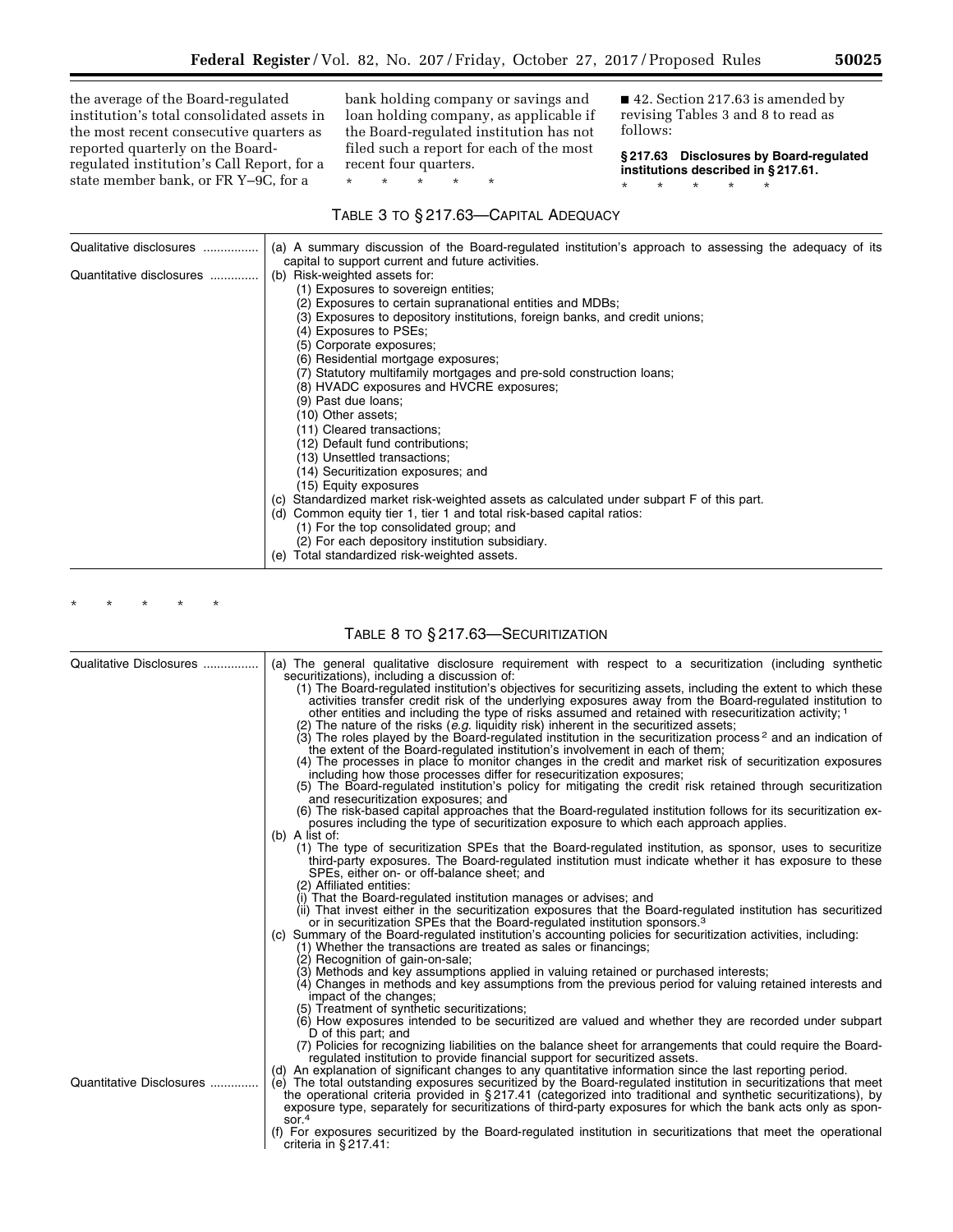| (1) Amount of securitized assets that are impaired/past due categorized by exposure type; $5$ and<br>(2) Losses recognized by the Board-regulated institution during the current period categorized by expo-<br>sure type. <sup>6</sup>                                                                                                       |
|-----------------------------------------------------------------------------------------------------------------------------------------------------------------------------------------------------------------------------------------------------------------------------------------------------------------------------------------------|
| The total amount of outstanding exposures intended to be securitized categorized by exposure type.<br>Aggregate amount of:<br>(h)                                                                                                                                                                                                             |
| (1) On-balance sheet securitization exposures retained or purchased categorized by exposure type; and<br>(2) Off-balance sheet securitization exposures categorized by exposure type.                                                                                                                                                         |
| (i) (1) Aggregate amount of securitization exposures retained or purchased and the associated capital<br>requirements for these exposures, categorized between securitization and resecuritization exposures,<br>further categorized into a meaningful number of risk weight bands and by risk-based capital approach<br>$(e.g., SSFA)$ ; and |
| (2) Aggregate amount disclosed separately by type of underlying exposure in the pool of any:<br>(i) After-tax gain-on-sale on a securitization that has been deducted from common equity tier 1 capital;<br>and                                                                                                                               |
| (ii) Credit-enhancing interest-only strip that is assigned a 1,250 percent risk weight.<br>(i) Summary of current year's securitization activity, including the amount of exposures securitized (by expo-<br>sure type), and recognized gain or loss on sale by exposure type.                                                                |
| (k) Aggregate amount of resecuritization exposures retained or purchased categorized according to:<br>(1) Exposures to which credit risk mitigation is applied and those not applied; and<br>(2) Exposures to guarantors categorized according to guarantor creditworthiness categories or guarantor<br>name.                                 |
| I The Reard requisted institution should describe the structure of resequritizations in which it participates; this description should be provided                                                                                                                                                                                            |

## TABLE 8 TO § 217.63—SECURITIZATION—Continued

Ine Board-regulated institution should describe the structure of resecuritizations in which it participates; this description should be provided<br>for the main categories of resecuritization products in which the Board-regul <sup>2</sup>For example, these roles may include originator, investor, servicer, provider of credit enhancement, sponsor, liquidity provider, or swap pro-<br>vider.

<sup>3</sup> Such affiliated entities may include, for example, money market funds, to be listed individually, and personal and private trusts, to be noted collectively.

4 "Exposures securitized" include underlying exposures originated by the bank, whether generated by them or purchased, and recognized in the balance sheet, from third parties, and third-party exposures included in sponsored transactions. Securitization transactions (including underlying exposures originally on the bank's balance sheet and underlying exposures acquired by the bank from third-party entities) in which the originating bank does not retain any securitization exposure should be shown separately but need only be reported for the year of inception. Banks are required to disclose exposures regardless of whether there is a capital charge under this part.<br><sup>5</sup> Include credit-related other than temporary impairment (OTTI).

<sup>6</sup> For example, charge-offs/allowances (if the assets remain on the bank's balance sheet) or credit-related OTTI of interest-only strips and other retained residual interests, as well as recognition of liabilities for probable future financial support required of the bank with respect to securitized assets.

\* \* \* \* \* ■ 43. Section 217.101 paragraph (b) is amended by adding a definition for ''*high volatility commercial real estate (HVCRE) exposure*'' to read as follows:

# **§ 217.101 Definitions.**

\* \* \* \* \*

(b) \* \* \*

*High volatility commercial real estate (HVCRE) exposure,* for purposes of Subpart E, means a credit facility that, prior to conversion to permanent financing, finances or has financed the acquisition, development, or construction (ADC) of real property, unless the facility finances:

(1) One- to four-family residential properties;

(2) Real property that:

(i) Would qualify as an investment in community development under 12 U.S.C. 338a or 12 U.S.C. 24 (Eleventh), as applicable, or as a ''qualified investment'' under 12 CFR part 228, and

(ii) Is not an ADC loan to any entity described in 12 CFR 208.22(a)(3) or 228.12(g)(3), unless it is otherwise described in paragraph (1), (2)(i), (3) or (4) of this definition;

(3) The purchase or development of agricultural land, which includes all land known to be used or usable for agricultural purposes (such as crop and livestock production), provided that the valuation of the agricultural land is

based on its value for agricultural purposes and the valuation does not take into consideration any potential use of the land for non-agricultural commercial development or residential development; or

(4) Commercial real estate projects in which:

(i) The loan-to-value ratio is less than or equal to the applicable maximum supervisory loan-to-value ratio in the Board's real estate lending standards at 12 CFR part 208, appendix C;

(ii) The borrower has contributed capital to the project in the form of cash or unencumbered readily marketable assets (or has paid development expenses out-of-pocket) of at least 15 percent of the real estate's appraised ''as completed'' value; and

(iii) The borrower contributed the amount of capital required by paragraph (4)(ii) of this definition before the Board-regulated institution advances funds under the credit facility, and the capital contributed by the borrower, or internally generated by the project, is contractually required to remain in the project throughout the life of the project. The life of a project concludes only when the credit facility is converted to permanent financing or is sold or paid in full. Permanent financing may be provided by the Board-regulated institution that provided the ADC

facility as long as the permanent financing is subject to the Boardregulated institution's underwriting criteria for long-term mortgage loans.

■ 44. Section 217.131 is amended by revising paragraph (d)(2) to read as follows:

\* \* \* \* \*

**§ 217.131 Mechanics for calculating total wholesale and retail risk-weighted assets.** 

\* \* \* \* \*

(d) \* \* \*

(2) *Floor on PD assignment.* The PD for each wholesale obligor or retail segment may not be less than 0.03 percent, except for exposures to or directly and unconditionally guaranteed by a sovereign entity, the Bank for International Settlements, the International Monetary Fund, the European Commission, the European Central Bank, the European Stability Mechanism, the European Financial Stability Facility, or a multilateral development bank, to which the Boardregulated institution assigns a rating grade associated with a PD of less than 0.03 percent.

\* \* \* \* \*

■ 45. Section 217.133 is amended by revising paragraphs (b)(3)(ii) and (c)(3)(ii) to read as follows: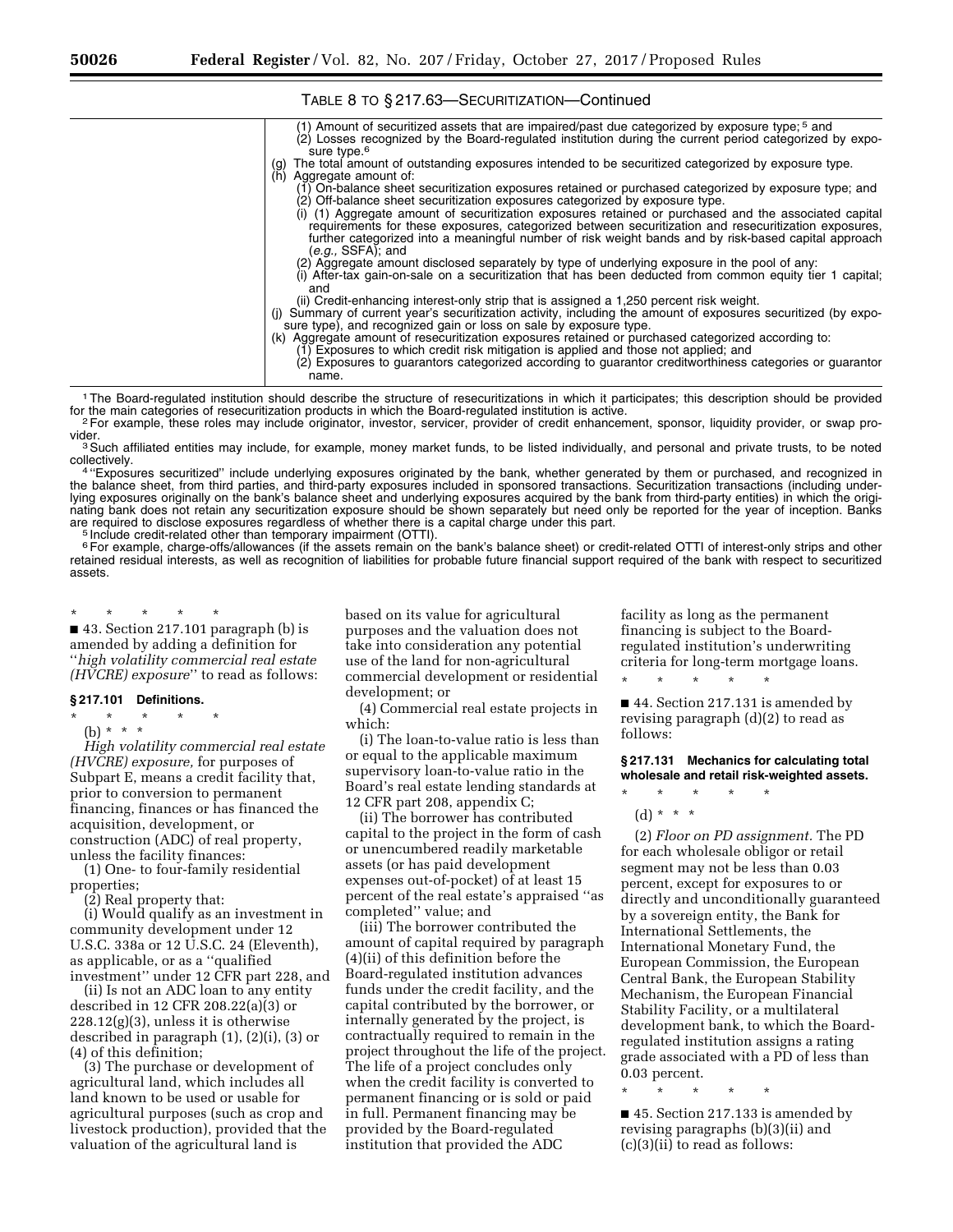## **§ 217.133 Cleared transactions.**

- $\star$   $\star$   $\star$
- (b) \* \* \*  $(3) * * * *$

(ii) For a cleared transaction with a CCP that is not a QCCP, a clearing member client Board-regulated institution must apply the risk weight applicable to the CCP under subpart D of this part.

- 
- \* \* \* \* \*
	- (c) \* \* \*  $(3) * * * *$

(ii) For a cleared transaction with a CCP that is not a QCCP, a clearing member Board-regulated institution must apply the risk weight applicable to the CCP according to subpart D of this part.

\* \* \* \* \* ■ 46. Section 217.152 is amended by revising paragraph (b)(5) and (6) to read as follows:

#### **§ 217.152 Simple risk weight approach (SRWA).**

- \* \* \* \* \*
	- (b) \* \* \*

(5) *300 percent risk weight equity exposures.* A publicly traded equity exposure (other than an equity exposure described in paragraph (b)(7) of this section and including the ineffective portion of a hedge pair) is assigned a 300 percent risk weight.

(6) *400 percent risk weight equity exposures.* An equity exposure (other than an equity exposure described in paragraph (b)(7) of this section) that is not publicly traded is assigned a 400 percent risk weight.

 $\star$   $\star$ 

■ 47. Section 217.202, paragraph (b) is amended by revising the definition of ''Corporate debt position'' to read as follows:

#### **§ 217.202 Definitions.**

\* \* \* \* \*

(b) \* \* \*

*Corporate debt position* means a debt position that is an exposure to a company that is not a sovereign entity, the Bank for International Settlements, the European Central Bank, the European Commission, the International Monetary Fund, the European Stability Mechanism, the European Financial Stability Facility, a multilateral development bank, a depository institution, a foreign bank, a credit union, a public sector entity, a GSE, or a securitization.

\* \* \* \* \* ■ 48. Section 217.210 is amended by revising paragraphs (b)(2)(ii) and  $(b)(2)(vii)(A)$  to read as follows:

#### **§ 217.210 Standardized measurement method for specific risk.**

- \* \* \* \* \*
- (b) \* \* \* \*  $(2)^* * * *$ 
	-

(ii) *Certain supranational entity and multilateral development bank debt positions.* A Board-regulated institution may assign a 0.0 percent specific riskweighting factor to a debt position that is an exposure to the Bank for International Settlements, the European Central Bank, the European Commission, the International Monetary Fund, the European Stability Mechanism, the European Financial Stability Facility, or an MDB.

\* \* \* \* \* (vii) \* \* \* (A) General requirements. (*1*) A Board-regulated institution that is not an advanced approaches Boardregulated institution or is a U.S. intermediate holding company that is required to be established or designated pursuant to 12 CFR 252.153 and that is not calculating risk-weighted assets according to Subpart E must assign a specific risk-weighting factor to a securitization position using either the simplified supervisory formula approach (SSFA) in paragraph (b)(2)(vii)(C) of this section (and § 217.211) or assign a specific riskweighting factor of 100 percent to the position.

(*2*) A Board-regulated institution that is an advanced approaches Boardregulated institution or is a U.S. intermediate holding company that is required to be established or designated pursuant to 12 CFR 252.153 and that is calculating risk-weighted assets according to Subpart E must calculate a specific risk add-on for a securitization position in accordance with paragraph (b)(2)(vii)(B) of this section if the Boardregulated institution and the securitization position each qualifies to use the SFA in § 217.143. A Boardregulated institution that is an advanced approaches Board-regulated institution or is a U.S. intermediate holding company that is required to be established or designated pursuant to 12 CFR 252.153 and that is calculating riskweighted assets according to Subpart E with a securitization position that does not qualify for the SFA under paragraph  $(b)(2)(vii)(B)$  of this section may assign a specific risk-weighting factor to the securitization position using the SSFA in accordance with paragraph (b)(2)(vii)(C) of this section or assign a specific risk-weighting factor of 100 percent to the position.

(*3*) A Board-regulated institution must treat a short securitization position as if

it is a long securitization position solely for calculation purposes when using the SFA in paragraph (b)(2)(vii)(B) of this section or the SSFA in paragraph  $(b)(2)(vii)(C)$  of this section. \* \* \* \* \*

■ 49. Section 217.300 is amended by revising paragraphs (b), (c)(2), (3), and (d) to read as follows:

## **§ 217.300 Transitions.**  \* \* \* \* \*

(b) *Regulatory capital adjustments and deductions.* Beginning January 1, 2014 for an advanced approaches Boardregulated institution, and beginning January 1, 2015 for a Board-regulated institution that is not an advanced approaches Board-regulated institution, and in each case through December 31, 2017, a Board-regulated institution must make the capital adjustments and deductions in § 217.22 in accordance with the transition requirements in this paragraph (b). Beginning January 1, 2018, a Board-regulated institution must make all regulatory capital adjustments and deductions in accordance with § 217.22.

(1) *Transition deductions from common equity tier 1 capital.* Beginning January 1, 2014 for an advanced approaches Board-regulated institution, and beginning January 1, 2015 for a Board-regulated institution that is not an advanced approaches Boardregulated institution, and in each case through December 31, 2017, a Boardregulated institution, must make the deductions required under § 217.22(a)(1)–(7) from common equity tier 1 or tier 1 capital elements in accordance with the percentages set forth in Table 2 and Table 3 to § 217.300.

(i) A Board-regulated institution must deduct the following items from common equity tier 1 and additional tier 1 capital in accordance with the percentages set forth in Table 2 to § 217.300: Goodwill (§ 217.22(a)(1)), DTAs that arise from net operating loss and tax credit carryforwards (§ 217.22(a)(3)), a gain-on-sale in connection with a securitization exposure (§ 217.22(a)(4)), defined benefit pension fund assets (§ 217.22(a)(5)), expected credit loss that exceeds eligible credit reserves (for advanced approaches Board-regulated institutions that have completed the parallel run process and that have received notifications from the Board pursuant to § 217.121(d) of subpart E) (§ 217.22(a)(6)), and financial subsidiaries (§ 217.22(a)(7)).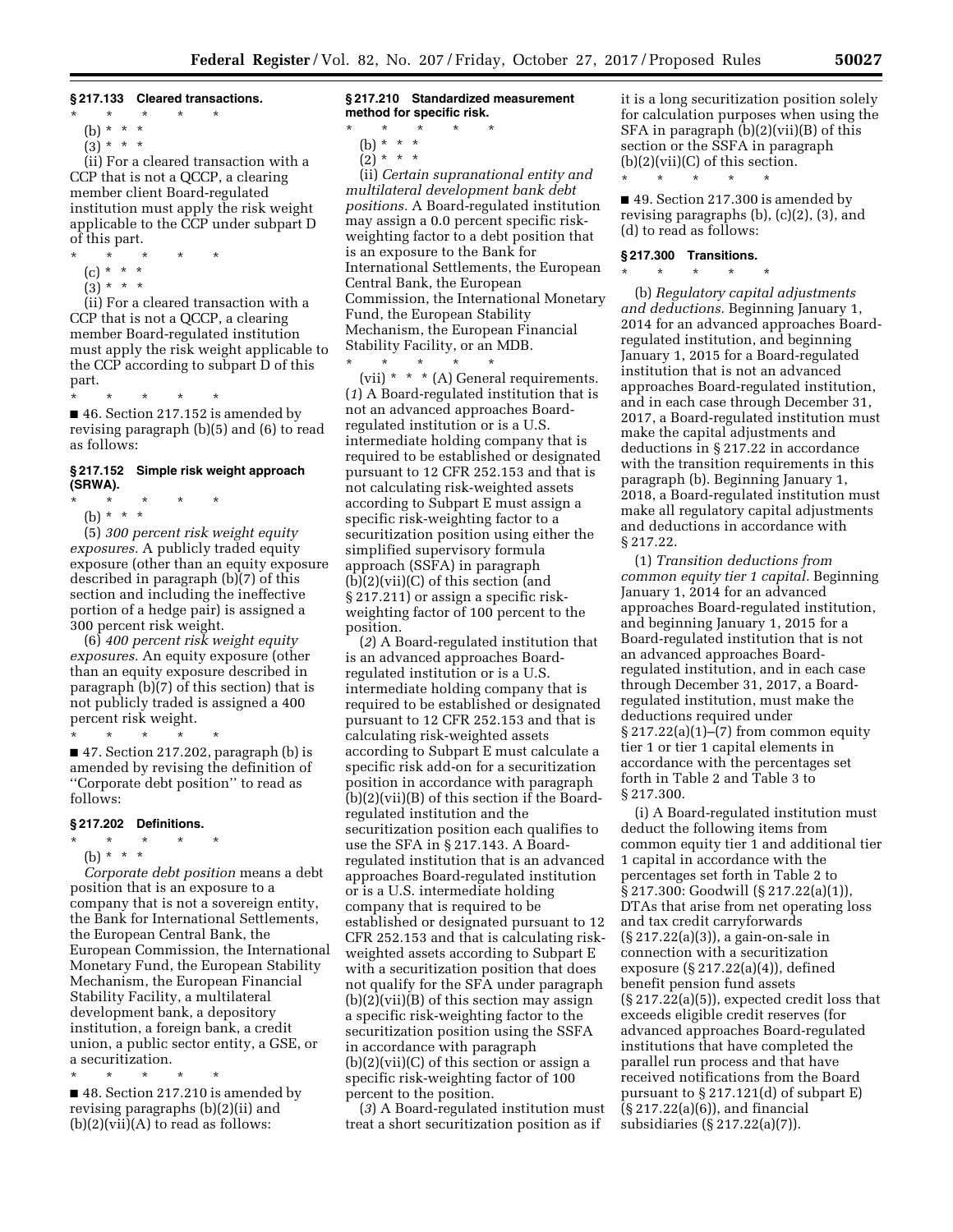|                   | <b>Transition deductions</b><br>under $\S 217.22(a)(1)$                 | Transition deductions under $\S 217.22(a)(3)$ –(6) |                                                        |
|-------------------|-------------------------------------------------------------------------|----------------------------------------------------|--------------------------------------------------------|
|                   | and $(7)$                                                               | Percentage of the                                  |                                                        |
| Transition period | Percentage of the<br>deductions from<br>common equity tier 1<br>capital | deductions from<br>common equity tier 1<br>capital | Percentage of the<br>deductions from tier<br>1 capital |
|                   | 100<br>100<br>100<br>100<br>100                                         | 20<br>40<br>60<br>80<br>100                        | 80<br>60<br>40<br>20<br>0                              |

## TABLE 2 TO § 217.300

(ii) A Board-regulated institution must deduct from common equity tier 1 capital any intangible assets other than goodwill and MSAs in accordance with

the percentages set forth in Table 3 to § 217.300.

(iii) A Board-regulated institution must apply a 100 percent risk-weight to the aggregate amount of intangible

TABLE 3 TO § 217.300 Transition period **Transition** deductions under § 217.22(a)(2) percentage of the deductions from common equity tier 1 capital Calendar year 2014 ............................................................................................................................................................. 20

| Calendar year 2016  | SC |
|---------------------|----|
| Calendar year 2017  | ዓር |
| Calendar year 2018, |    |
| and thereafter      |    |
|                     |    |

(2) *Transition adjustments to common equity tier 1 capital.* Beginning January 1, 2014 for an advanced approaches Board-regulated institution, and beginning January 1, 2015 for a Boardregulated institution that is not an advanced approaches Board-regulated institution, and in each case through December 31, 2017, a Board-regulated institution, must allocate the regulatory

adjustments related to changes in the fair value of liabilities due to changes in the Board-regulated institution's own credit risk (§ 217.22(b)(1)(iii)) between common equity tier 1 capital and tier 1 capital in accordance with the percentages set forth in Table 4 to § 217.300.

(i) If the aggregate amount of the adjustment is positive, the Board-

TABLE 4 TO § 217.300

regulated institution must allocate the deduction between common equity tier 1 and tier 1 capital in accordance with Table 4 to § 217.300.

assets other than goodwill and MSAs that are not required to be deducted from common equity tier 1 capital under

this section.

(ii) If the aggregate amount of the adjustment is negative, the Boardregulated institution must add back the adjustment to common equity tier 1 capital or to tier 1 capital, in accordance with Table 4 to § 217.300.

|                          | Transition adjustments under $\S 217.22(b)(1)(iii)$                           |                                                              |
|--------------------------|-------------------------------------------------------------------------------|--------------------------------------------------------------|
| <b>Transition period</b> | Percentage of the<br>adjustment applied to<br>common equity tier<br>1 capital | Percentage of the<br>adjustment applied to<br>tier 1 capital |
|                          | 20                                                                            | 80                                                           |
|                          | 40                                                                            | 60                                                           |
|                          | 60                                                                            | 40                                                           |
|                          | 80                                                                            | 20                                                           |
|                          | 100                                                                           |                                                              |

(3) *Transition adjustments to AOCI for an advanced approaches Boardregulated institution and a Boardregulated institution that has not made*  *an AOCI opt-out election under § 217.22(b)(2).* Beginning January 1, 2014 for an advanced approaches Boardregulated institution, and beginning

January 1, 2015 for a Board-regulated institution that is not an advanced approaches Board-regulated institution that has not made an AOCI opt-out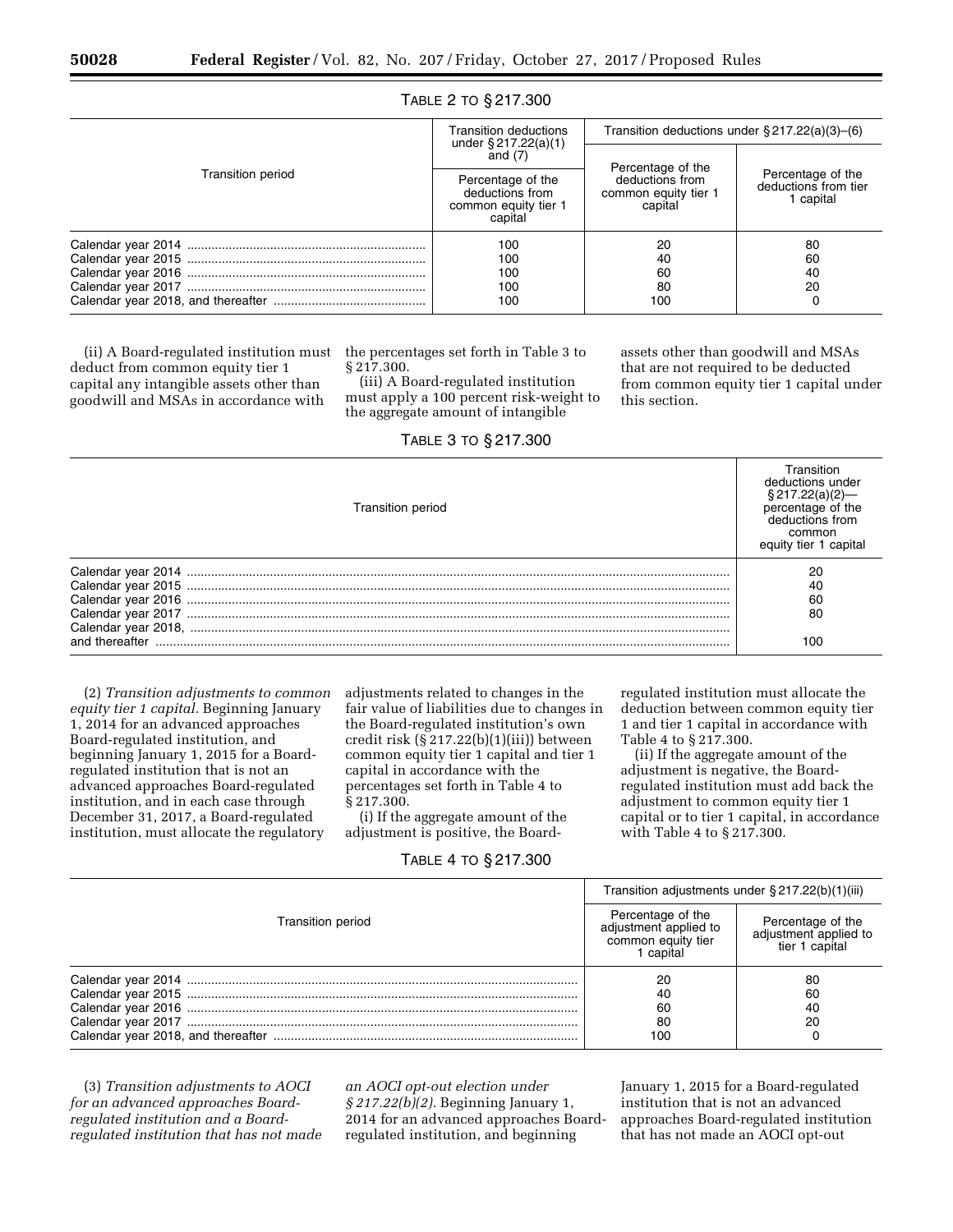election under § 217.22(b)(2), and in each case through December 31, 2017, a Board-regulated institution must adjust common equity tier 1 capital with respect to the transition AOCI adjustment amount (transition AOCI adjustment amount):

(i) The transition AOCI adjustment amount is the aggregate amount of a Board-regulated institution's:

(A) Unrealized gains on available-forsale securities that are preferred stock classified as an equity security under GAAP or available-for-sale equity exposures, plus

(B) Net unrealized gains or losses on available-for-sale securities that are not preferred stock classified as an equity security under GAAP or available-forsale equity exposures, plus

(C) Any amounts recorded in AOCI attributed to defined benefit postretirement plans resulting from the initial and subsequent application of the relevant GAAP standards that pertain to such plans (excluding, at the Boardregulated institution's option, the portion relating to pension assets deducted under section 22(a)(5)), plus

(D) Accumulated net gains or losses on cash flow hedges related to items that are reported on the balance sheet at fair value included in AOCI, plus

TABLE 5 TO § 217.300

(E) Net unrealized gains or losses on held-to-maturity securities that are included in AOCI.

(ii) A Board-regulated institution must make the following adjustment to its common equity tier 1 capital:

(A) If the transition AOCI adjustment amount is positive, the appropriate amount must be deducted from common equity tier 1 capital in accordance with Table 5 to § 217.300.

(B) If the transition AOCI adjustment amount is negative, the appropriate amount must be added back to common equity tier 1 capital in accordance with Table 5 to § 217.300.

| <b>Transition period</b> | Percentage of the<br>transition AOCI<br>adjustment amount to be<br>applied to common<br>eauity<br>tier 1 capital |
|--------------------------|------------------------------------------------------------------------------------------------------------------|
|                          | 80                                                                                                               |
|                          | 60                                                                                                               |
|                          | 40                                                                                                               |
|                          | 20                                                                                                               |
|                          |                                                                                                                  |

(iii) A Board-regulated institution may include in tier 2 capital the percentage of unrealized gains on available-for-sale

preferred stock classified as an equity security under GAAP and available-forsale equity exposures as set forth in Table 6 to § 217.300.

| TABLE 6 TO § 217.300 |  |  |
|----------------------|--|--|
|                      |  |  |

| <b>Transition period</b> | Percentage of<br>unrealized gains on<br>available-for-sale<br>preferred stock classified<br>as an equity security<br>under GAAP and<br>available-for-sale<br>equity exposures that<br>may be included in<br>tier 2 capital |
|--------------------------|----------------------------------------------------------------------------------------------------------------------------------------------------------------------------------------------------------------------------|
|                          | 36                                                                                                                                                                                                                         |
|                          | 27                                                                                                                                                                                                                         |
|                          | 18                                                                                                                                                                                                                         |
|                          |                                                                                                                                                                                                                            |
|                          |                                                                                                                                                                                                                            |

\* \* \* \* \*  $(c) * *$ 

(2) *Mergers and acquisitions.* (i) A depository institution holding company of \$15 billion or more that acquires after December 31, 2013 either a depository institution holding company with total consolidated assets of less than \$15 billion as of December 31, 2009 (depository institution holding company under \$15 billion) or a depository

institution holding company that is a 2010 MHC, may include in regulatory capital the non-qualifying capital instruments issued by the acquired organization up to the applicable percentages set forth in Table 8 to § 217.300.

(ii) If a depository institution holding company under \$15 billion acquires after December 31, 2013 a depository institution holding company under \$15

billion or a 2010 MHC, and the resulting organization has total consolidated assets of \$15 billion or more as reported on the resulting organization's FR Y–9C for the period in which the transaction occurred, the resulting organization may include in regulatory capital nonqualifying instruments of the resulting organization up to the applicable percentages set forth in Table 8 to § 217.300.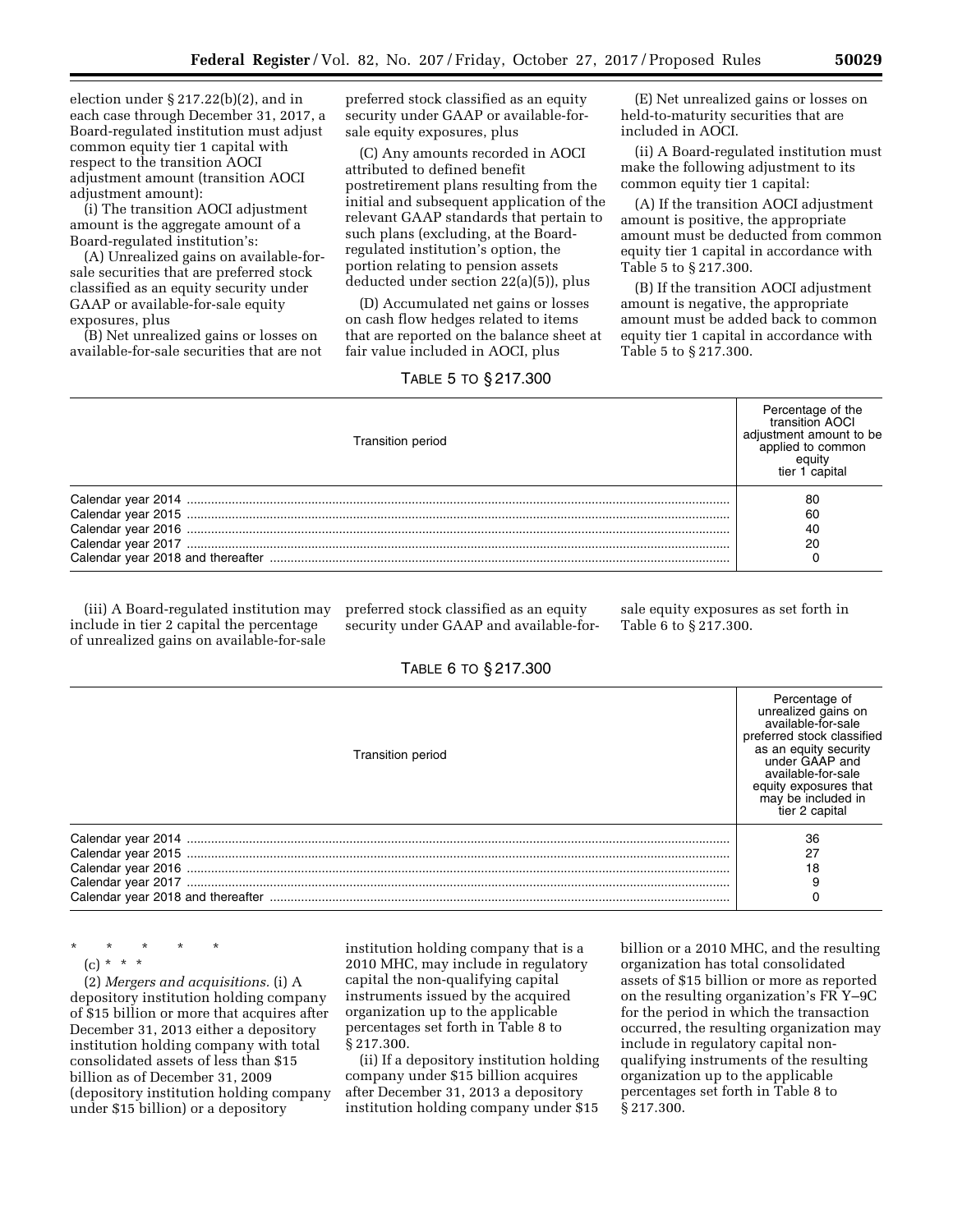## TABLE 8 TO § 217.300

| Transition period<br>(calendar year) | Percentage of non-<br>qualifying capital<br>instruments includable in<br>additional tier 1 or tier 2<br>capital for a depository<br>institution holding<br>company of \$15 billion<br>or more |
|--------------------------------------|-----------------------------------------------------------------------------------------------------------------------------------------------------------------------------------------------|
|                                      | 50                                                                                                                                                                                            |
|                                      | 25                                                                                                                                                                                            |
|                                      |                                                                                                                                                                                               |

(3) *Depository institution holding companies under \$15 billion and 2010 MHCs.* (i) Non-qualifying capital instruments issued by depository institution holding companies under \$15 billion and 2010 MHCs prior to May 19, 2010, may be included in additional tier 1 or tier 2 capital if the instrument was included in tier 1 or tier 2 capital, respectively, as of January 1, 2014.

(ii) Non-qualifying capital instruments includable in tier 1 capital are subject to a limit of 25 percent of tier 1 capital elements, excluding any nonqualifying capital instruments and after

applying all regulatory capital deductions and adjustments to tier 1 capital.

(iii) Non-qualifying capital instruments that are not included in tier 1 as a result of the limitation in paragraph (c)(3)(ii) of this section are includable in tier 2 capital.

\* \* \* \* \*

- (d) \* \* \*
- (1) [Reserved]

(2) *Non-qualifying minority interest.*  Beginning January 1, 2014 for an advanced approaches Board-regulated institution, and beginning January 1,

## TABLE 10 TO § 217.300

2015 for a Board-regulated institution that is not an advanced approaches Board-regulated institution, and in each case through December 31, 2017, a Board-regulated institution may include in tier 1 capital or total capital the percentage of the tier 1 minority interest and total capital minority interest outstanding as of January 1, 2014 that does not meet the criteria for additional tier 1 or tier 2 capital instruments in § 217.20 (non-qualifying minority interest), as set forth in Table 10 to § 217.300.

| <b>Transition period</b> | Percentage of the<br>amount of surplus or<br>non-qualifying minority<br>interest that can be<br>included in regulatory<br>capital during the<br>transition period |
|--------------------------|-------------------------------------------------------------------------------------------------------------------------------------------------------------------|
|                          | 80                                                                                                                                                                |
|                          | 60                                                                                                                                                                |
|                          | 40                                                                                                                                                                |
|                          | 20                                                                                                                                                                |
|                          |                                                                                                                                                                   |

\* \* \* \* \*

## **12 CFR Part 324**

#### **Federal Deposit Insurance Corporation**

For the reasons set out in the joint preamble, the FDIC proposes to amend 12 CFR part 324 as follows.

#### **PART 324—CAPITAL ADEQUACY OF FDIC-SUPERVISED INSTITUTIONS**

## **Subpart A—General Provisions**

■ 50. The authority citation for part 324 continues to read as follows:

**Authority:** 12 U.S.C. 1815(a), 1815(b), 1816, 1818(a), 1818(b), 1818(c), 1818(t), 1819(Tenth), 1828(c), 1828(d), 1828(i), 1828(n), 1828(o), 1831o, 1835, 3907, 3909, 4808; 5371; 5412; Pub. L. 102–233, 105 Stat. 1761, 1789, 1790 (12 U.S.C. 1831n note); Pub. L. 102–242, 105 Stat. 2236, 2355, as amended by Pub. L. 103–325, 108 Stat. 2160, 2233 (12 U.S.C. 1828 note); Pub. L. 102–242, 105 Stat.

2236, 2386, as amended by Pub. L. 102–550, 106 Stat. 3672, 4089 (12 U.S.C. 1828 note); Pub. L. 111–203, 124 Stat. 1376, 1887 (15 U.S.C. 78o–7 note).

■ 51. Section 324.2 is amended by removing the definitions of ''corporate exposure,'' ''eligible guarantor,'' ''high volatility commercial real estate (HVCRE) exposure,'' ''investment in the capital of an unconsolidated financial institution,'' ''non-significant investment in the capital of an unconsolidated financial institution,'' and ''significant investment in the capital of an unconsolidated financial institution,'' and adding the definitions of ''corporate exposure,'' ''eligible guarantor,'' ''high volatility acquisition, development, or construction (HVADC) exposure,'' ''high volatility commercial real estate (HVCRE) exposure,'' ''investment in the capital of an unconsolidated financial institution,''

''non-significant investment in the capital of an unconsolidated financial institution,'' and ''significant investment in the capital of an unconsolidated financial institution'' as follows:

#### **§ 324.2 Definitions.**  \* \* \* \* \*

*Corporate exposure* means an exposure to a company that is not:

(1) An exposure to a sovereign, the Bank for International Settlements, the European Central Bank, the European Commission, the International Monetary Fund, the European Stability Mechanism, the European Financial Stability Facility, a multi-lateral development bank (MDB), a depository institution, a foreign bank, a credit union, or a public sector entity (PSE);

(2) An exposure to a GSE;

(3) A residential mortgage exposure;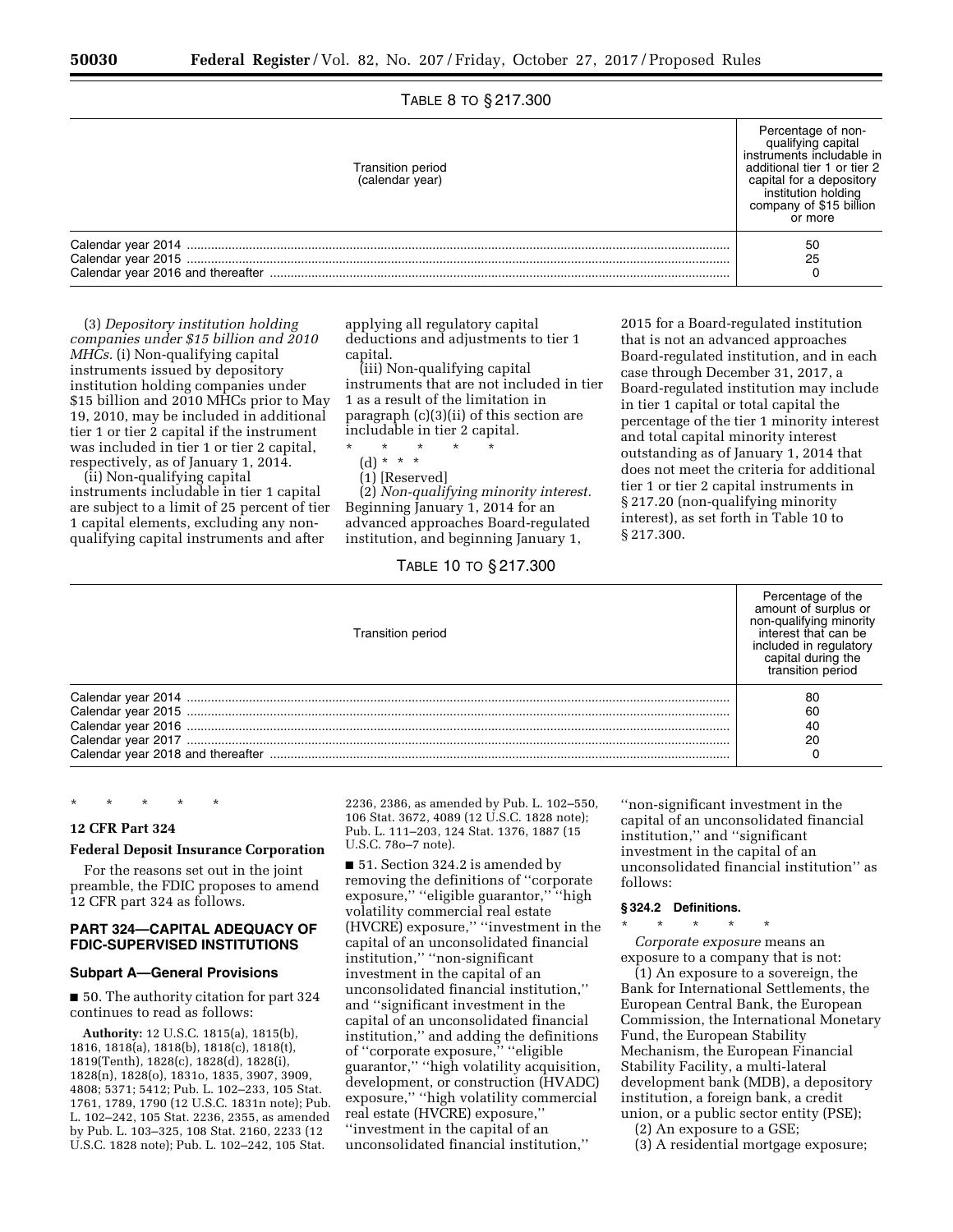(4) A pre-sold construction loan;

(5) A statutory multifamily mortgage;

(6) A high volatility acquisition, development, or construction (HVADC) exposure or a *high volatility commercial real estate (HVCRE) exposure;* 

- (7) A cleared transaction;
- (8) A default fund contribution;
- (9) A securitization exposure;
- (10) An equity exposure; or
- (11) An unsettled transaction.

\* \* \* \* \* *Eligible guarantor* means:

(1) A sovereign, the Bank for International Settlements, the International Monetary Fund, the European Central Bank, the European Commission, a Federal Home Loan Bank, Federal Agricultural Mortgage Corporation (Farmer Mac), the European Stability Mechanism, the European Financial Stability Facility, a multilateral development bank (MDB), a depository institution, a bank holding company, a savings and loan holding company, a credit union, a foreign bank, or a qualifying central counterparty; or

(2) An entity (other than a special purpose entity):

(i) That at the time the guarantee is issued or anytime thereafter, has issued and outstanding an unsecured debt security without credit enhancement that is investment grade;

(ii) Whose creditworthiness is not positively correlated with the credit risk of the exposures for which it has provided guarantees; and

(iii) That is not an insurance company engaged predominately in the business of providing credit protection (such as a monoline bond insurer or re-insurer).

\* \* \* \* \* *High-volatility acquisition, development, or construction (HVADC) exposure* means a credit facility that is originated on or after [effective date] and that:

(1) Primarily finances or refinances the:

(i) Acquisition of vacant or developed land;

(ii) Development of land to prepare to erect new structures including, but not limited to, the laying of sewers or water pipes and demolishing existing structures; or

(iii) Construction of buildings, dwellings, or other improvements including additions or alterations to existing structures; and

(2) Is not a credit facility that finances or refinances:

(i) One- to four-family residential properties;

(ii) Real property projects that would have the primary purpose of

''community development'' as defined

under 12 CFR part 25 (national bank), 12 CFR part 195 (Federal savings association) (OCC); 12 CFR part 228 (Board); 12 CFR part 345 (FDIC); or

(iii) The purchase or development of agricultural land, including, but not limited to, all land used or usable for agricultural purposes (such as crop and livestock production), provided that the valuation of the agricultural land is based on its value for agricultural purposes and the valuation does not take into consideration any potential use of the land for commercial or residential development; and

(3) Is not a permanent loan. A permanent loan for purposes of this definition means a prudently underwritten loan that has a clearly identified ongoing source of repayment sufficient to service amortizing principal and interest payments aside from the sale of the property. For purposes of this section, a permanent loan does not include a loan that finances or refinances a stabilization period or unsold lots or units of for-sale projects.

*High volatility commercial real estate (HVCRE) exposure,* for purposes of Subpart D, means a credit facility that is either outstanding or committed prior to [effective date] and, prior to conversion to permanent financing, finances or has financed the acquisition, development, or construction (ADC) of real property, unless the facility finances:

(1) One- to four-family residential properties;

(2) Real property that:

(i) Would qualify as an investment in community development under 12 U.S.C. 338a or 12 U.S.C. 24 (Eleventh), as applicable, or as a ''qualified investment'' under 12 CFR part 345, and

(ii) Is not an ADC loan to any entity described in 12 CFR 345.12(g)(3), unless it is otherwise described in paragraph  $(1)$ ,  $(2)(i)$ ,  $(3)$  or  $(4)$  of this definition;

(3) The purchase or development of agricultural land, which includes all land known to be used or usable for agricultural purposes (such as crop and livestock production), provided that the valuation of the agricultural land is based on its value for agricultural purposes and the valuation does not take into consideration any potential use of the land for non-agricultural commercial development or residential development; or

(4) Commercial real estate projects in which:

(i) The loan-to-value ratio is less than or equal to the applicable maximum supervisory loan-to-value ratio in the FDIC's real estate lending standards at 12 CFR part 365, subpart A (state nonmember banks), 12 CFR 390.264 and 390.265 (state savings associations);

(ii) The borrower has contributed capital to the project in the form of cash or unencumbered readily marketable assets (or has paid development expenses out-of-pocket) of at least 15 percent of the real estate's appraised ''as completed'' value; and

(iii) The borrower contributed the amount of capital required by paragraph (4)(ii) of this definition before the FDICsupervised institution advances funds under the credit facility, and the capital contributed by the borrower, or internally generated by the project, is contractually required to remain in the project throughout the life of the project. The life of a project concludes only when the credit facility is converted to permanent financing or is sold or paid in full. Permanent financing may be provided by the FDIC-supervised institution that provided the ADC facility as long as the permanent financing is subject to the FDICsupervised institution's underwriting criteria for long-term mortgage loans. \* \* \* \* \*

*Investment in the capital of an unconsolidated financial institution*  means a net long position calculated in accordance with § 324.22(h) in an instrument that is recognized as capital for regulatory purposes by the primary supervisor of an unconsolidated regulated financial institution or is an instrument that is part of the GAAP equity of an unconsolidated unregulated financial institution, including direct, indirect, and synthetic exposures to capital instruments, excluding underwriting positions held by the FDIC-supervised institution for five or fewer business days.

\* \* \* \* \*

*Non-significant investment in the capital of an unconsolidated financial institution* means an investment by an advanced approaches FDIC-supervised institution in the capital of an unconsolidated financial institution where the advanced approaches FDICsupervised institution owns 10 percent or less of the issued and outstanding common stock of the unconsolidated financial institution.

\* \* \* \* \*

*Significant investment in the capital of an unconsolidated financial institution* means an investment by an advanced approaches FDIC-supervised institution in the capital of an unconsolidated financial institution where the advanced approaches FDICsupervised institution owns more than 10 percent of the issued and outstanding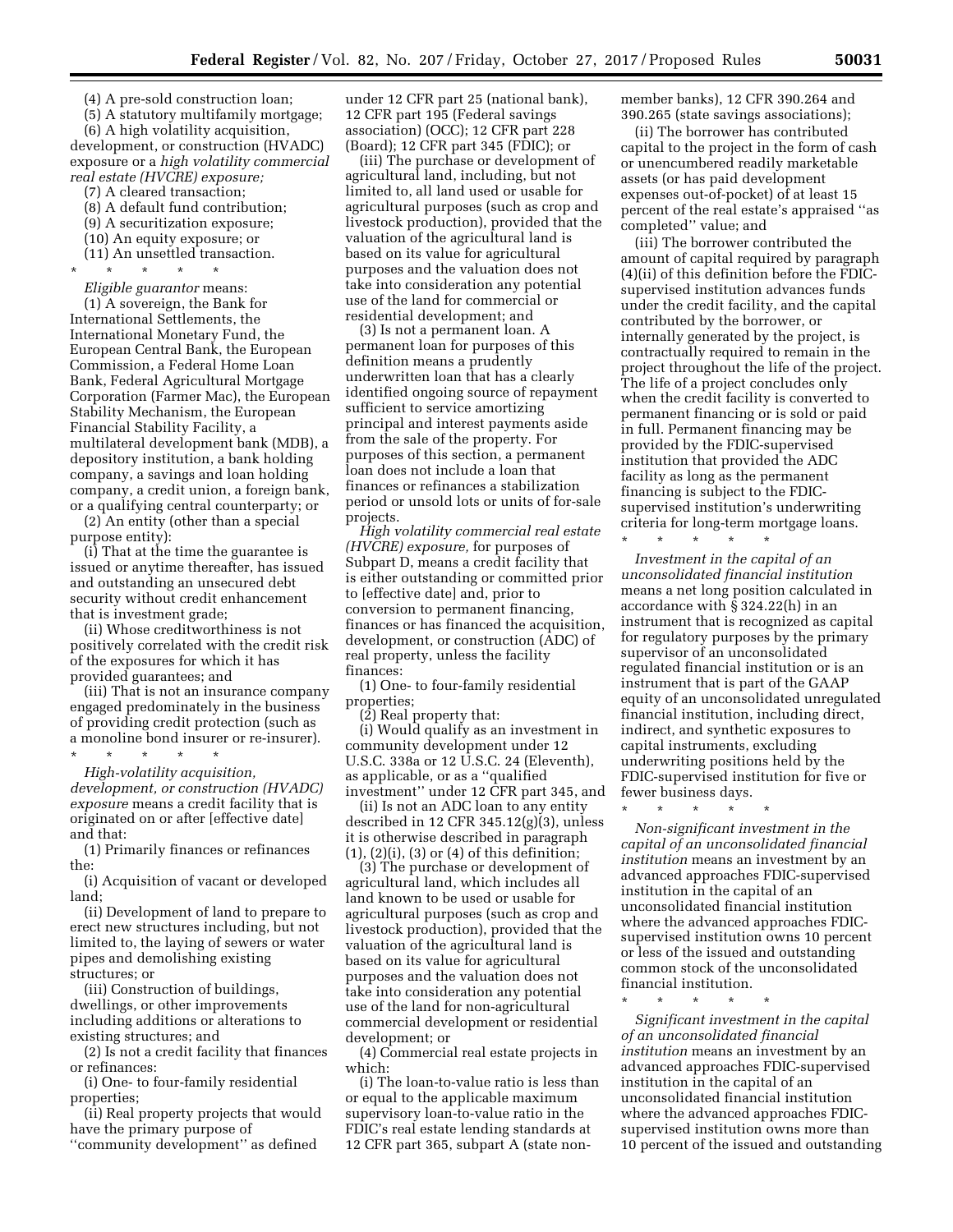common stock of the unconsolidated financial institution.

\* \* \* \* \*

■ 52. Section 324.10 is amended by revising paragraph (c)(4)(ii)(H) to read as follows:

#### **§ 324.10 Minimum capital requirements.**

- \* \* \* \* \*  $(c) * * * *$ 
	- $(4) * * * *$
	- $(ii) * * * *$
	-

(H) The credit equivalent amount of all off-balance sheet exposures of the FDIC-supervised institution, excluding repo-style transactions, repurchase or reverse repurchase or securities borrowing or lending transactions that qualify for sales treatment under U.S. GAAP, and derivative transactions, determined using the applicable credit conversion factor under § 324.33(b), provided, however, that the minimum credit conversion factor that may be assigned to an off-balance sheet

exposure under this paragraph is 10 percent; and

\* \* \* \* \* ■ 53. Section 324.11 is amended by revising paragraphs (a)(2)(i), (a)(2)(iv), (a)(3)(i), and Table 1 to read as follows:

## **§ 324.11 Capital conservation buffer and countercyclical capital buffer amount.**

(a) \* \* \*  $(2)^*$  \* \* \*

(i) *Eligible retained income.* The eligible retained income of an FDICsupervised institution is the FDICsupervised institution's net income, calculated in accordance with the instructions to the Call Report, for the four calendar quarters preceding the current calendar quarter, net of any distributions and associated tax effects not already reflected in net income.

\* \* \* \* \* (iv) *Private sector credit exposure.*  Private sector credit exposure means an exposure to a company or an individual that is not an exposure to a sovereign, the Bank for International Settlements, the European Central Bank, the

European Commission, the European Stability Mechanism, the European Financial Stability Facility, the International Monetary Fund, an MDB, a PSE, or a GSE.

(3) *Calculation of capital conservation buffer.* (i) An FDIC-supervised institution's capital conservation buffer is equal to the lowest of the following ratios, calculated as of the last day of the previous calendar quarter:

(A) The FDIC-supervised institution's common equity tier 1 capital ratio minus the FDIC-supervised institution's minimum common equity tier 1 capital ratio requirement under § 324.10;

(B) The FDIC-supervised institution's tier 1 capital ratio minus the FDICsupervised institution's minimum tier 1 capital ratio requirement under § 324.10; and

(C) The FDIC-supervised institution's total capital ratio minus the FDICsupervised institution's minimum total capital ratio requirement under § 324.10; or

\* \* \* \* \*

## TABLE 1 TO § 324.11—CALCULATION OF MAXIMUM PAYOUT AMOUNT

| Capital conservation buffer                                                                                                                                                                                                                                                             | Maximum payout ratio                   |
|-----------------------------------------------------------------------------------------------------------------------------------------------------------------------------------------------------------------------------------------------------------------------------------------|----------------------------------------|
| Greater than 2.5 percent plus 100 percent of the FDIC-supervised institution's applicable countercyclical capital<br>buffer amount.                                                                                                                                                     | No payout ratio limitation<br>applies. |
| Less than or equal to 2.5 percent plus 100 percent of the FDIC-supervised institution's applicable countercyclical<br>capital buffer amount, and greater than 1.875 percent plus 75 percent of the FDIC-supervised institution's appli-<br>cable countercyclical capital buffer amount. | 60 percent.                            |
| Less than or equal to 1.875 percent plus 75 percent of the FDIC-supervised institution's applicable countercyclical<br>capital buffer amount, and greater than 1.25 percent plus 50 percent of the FDIC-supervised institution's appli-<br>cable countercyclical capital buffer amount. | 40 percent.                            |
| Less than or equal to 1.25 percent plus 50 percent of the FDIC-supervised institution's applicable countercyclical<br>capital buffer amount, and greater than 0.625 percent plus 25 percent of the FDIC-supervised institution's appli-<br>cable countercyclical capital buffer amount. | 20 percent.                            |
| Less than or equal to 0.625 percent plus 25 percent of the FDIC-supervised institution's applicable countercyclical<br>capital buffer amount.                                                                                                                                           | 0 percent.                             |

\* \* \* \* \* ■ 54. Section 324.20 is amended by revising paragraphs (b)(4), (c)(1)(viii), (c)(2), and  $(d)(2)$  to read as follows:

#### **§ 324.20 Capital components and eligibility criteria for regulatory capital instruments.**

- \* \* \* \* \*
	- (b) \* \* \*

(4) Any common equity tier 1 minority interest, subject to the limitations in § 324.21.

- $\star$   $\star$   $\star$
- (c) \* \* \*
- $(1) * * * *$

(viii) Any cash dividend payments on the instrument are paid out of the FDICsupervised institution's net income or retained earnings. An FDIC-supervised institution must obtain prior FDIC approval for any dividend payment involving a reduction or retirement of

capital stock in accordance with 12 CFR 303.241.

\* \* \* \* \*

(2) Tier 1 minority interest, subject to the limitations in § 324.21, that is not included in the FDIC-supervised institution's common equity tier 1 capital.

- \* \* \* \* \*
	- (d) \* \* \*

(2) Total capital minority interest, subject to the limitations set forth in § 324.21, that is not included in the FDIC-supervised institution's tier 1 capital.

\* \* \* \* \* ■ 55. Section 324.21 is revised to reads as follows:

#### **§ 324.21 Minority interest.**

(a) (1) *Applicability.* For purposes of § 324.20, an FDIC-supervised institution that is not an advanced approaches FDIC-supervised institution is subject to the minority interest limitations in this paragraph (a) if a consolidated subsidiary of the FDIC-supervised institution has issued regulatory capital that is not owned by the FDICsupervised institution.

(2) *Common equity tier 1 minority interest includable in the common equity tier 1 capital of the FDICsupervised institution.* The amount of common equity tier 1 minority interest that an FDIC-supervised institution may include in common equity tier 1 capital must be no greater than 10 percent of the sum of all common equity tier 1 capital elements of the FDIC-supervised institution (not including the common equity tier 1 minority interest itself), less any common equity tier 1 capital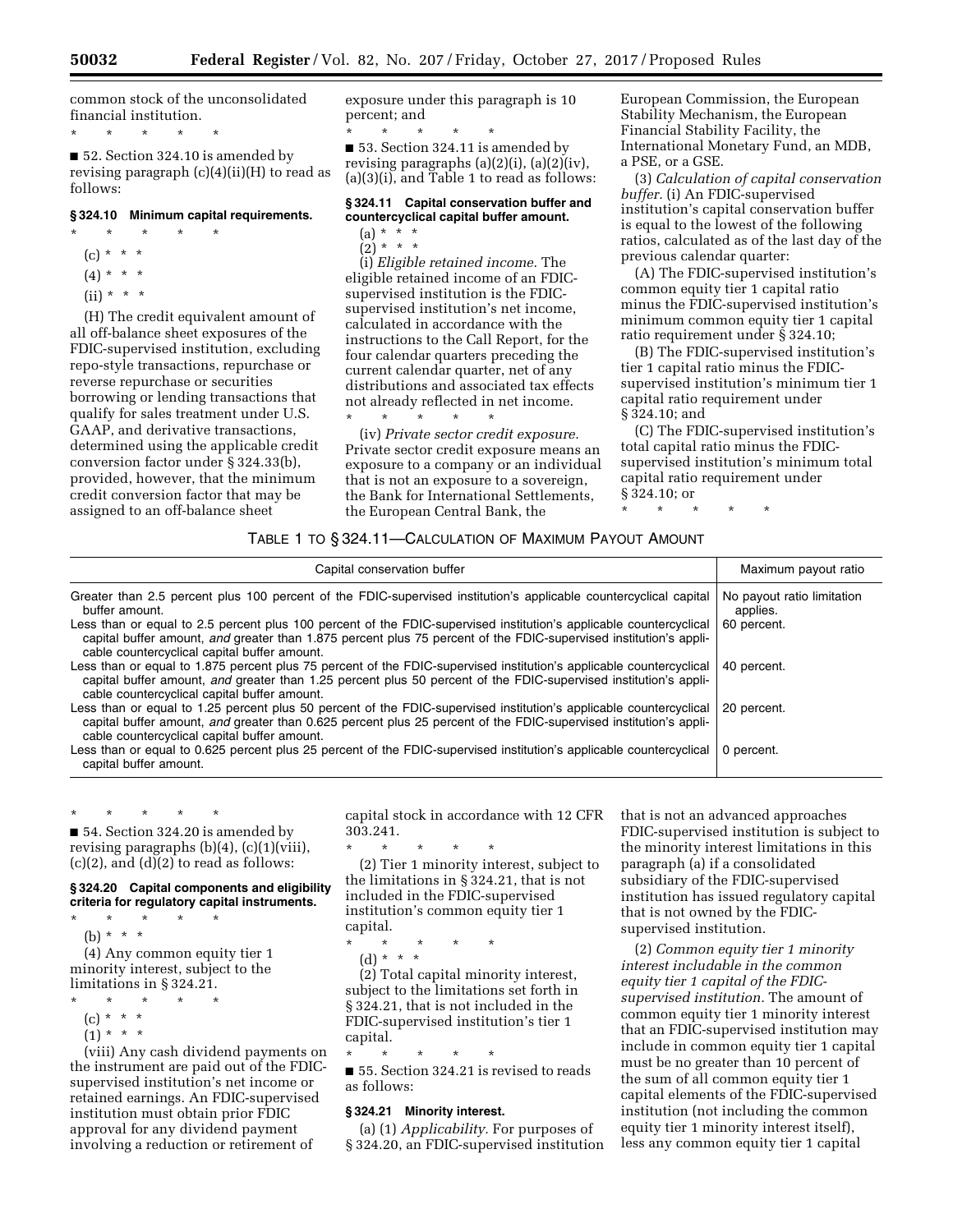regulatory adjustments and deductions in accordance with § 324.22 (a) and (b).

(3) *Tier 1 minority interest includable in the tier 1 capital of the FDICsupervised institution.* The amount of tier 1 minority interest that an FDICsupervised may include in tier 1 capital must be no greater than 10 percent of the sum of all tier 1 capital elements of the FDIC-supervised institution (not including the tier 1 minority interest itself), less any tier 1 capital regulatory adjustments and deductions in accordance with § 324.22 (a) and (b).

(4) *Total capital minority interest includable in the total capital of the FDIC-supervised institution.* The amount of total capital minority interest that an FDIC-supervised institution may include in total capital must be no greater than 10 percent of the sum of all total capital elements of the FDICsupervised institution (not including the total capital minority interest itself), less any total capital regulatory adjustments and deductions in accordance with § 324.22 (a) and (b).

(b) (1) *Applicability.* For purposes of § 324.20, an advanced approaches FDICsupervised institution is subject to the minority interest limitations in this paragraph (b) if:

(i) A consolidated subsidiary of the advanced approaches FDIC-supervised institution has issued regulatory capital that is not owned by the FDICsupervised institution; and

(ii) For each relevant regulatory capital ratio of the consolidated subsidiary, the ratio exceeds the sum of the subsidiary's minimum regulatory capital requirements plus its capital conservation buffer.

(2) *Difference in capital adequacy standards at the subsidiary level.* For purposes of the minority interest calculations in this section, if the consolidated subsidiary issuing the capital is not subject to capital adequacy standards similar to those of the advanced approaches FDIC-supervised institution, the advanced approaches FDIC-supervised institution must assume that the capital adequacy standards of the advanced approaches FDIC-supervised institution apply to the subsidiary.

(3) *Common equity tier 1 minority interest includable in the common equity tier 1 capital of the FDICsupervised institution.* For each consolidated subsidiary of an advanced approaches FDIC-supervised institution, the amount of common equity tier 1 minority interest the advanced approaches FDIC-supervised institution may include in common equity tier 1 capital is equal to:

(i) The common equity tier 1 minority interest of the subsidiary; minus

(ii) The percentage of the subsidiary's common equity tier 1 capital that is not owned by the advanced approaches FDIC-supervised institution, multiplied by the difference between the common equity tier 1 capital of the subsidiary and the lower of:

(A) The amount of common equity tier 1 capital the subsidiary must hold, or would be required to hold pursuant to paragraph (b) of this section, to avoid restrictions on distributions and discretionary bonus payments under § 324.11 or equivalent standards established by the subsidiary's home country supervisor; or

(B)(*1*) The standardized total riskweighted assets of the advanced approaches FDIC-supervised institution that relate to the subsidiary multiplied by

(*2*) The common equity tier 1 capital ratio the subsidiary must maintain to avoid restrictions on distributions and discretionary bonus payments under § 324.11 or equivalent standards established by the subsidiary's home country supervisor.

(4) *Tier 1 minority interest includable in the tier 1 capital of the advanced approaches FDIC-supervised institution.*  For each consolidated subsidiary of the advanced approaches FDIC-supervised institution, the amount of tier 1 minority interest the advanced approaches FDIC-supervised institution may include in tier 1 capital is equal to:

(i) The tier 1 minority interest of the subsidiary; minus

(ii) The percentage of the subsidiary's tier 1 capital that is not owned by the advanced approaches FDIC-supervised institution multiplied by the difference between the tier 1 capital of the subsidiary and the lower of:

(A) The amount of tier 1 capital the subsidiary must hold, or would be required to hold pursuant to paragraph (b) of this section, to avoid restrictions on distributions and discretionary bonus payments under § 324.11 or equivalent standards established by the subsidiary's home country supervisor, or

(B)(*1*) The standardized total riskweighted assets of the advanced approaches FDIC-supervised institution that relate to the subsidiary multiplied by

(*2*) The tier 1 capital ratio the subsidiary must maintain to avoid restrictions on distributions and discretionary bonus payments under § 324.11 or equivalent standards established by the subsidiary's home country supervisor.

(5) *Total capital minority interest includable in the total capital of the FDIC-supervised institution.* For each consolidated subsidiary of the advanced approaches FDIC-supervised institution, the amount of total capital minority interest the advanced approaches FDICsupervised institution may include in total capital is equal to:

(i) The total capital minority interest of the subsidiary; minus

(ii) The percentage of the subsidiary's total capital that is not owned by the advanced approaches FDIC-supervised institution multiplied by the difference between the total capital of the subsidiary and the lower of:

(A) The amount of total capital the subsidiary must hold, or would be required to hold pursuant to paragraph (b) of this section, to avoid restrictions on distributions and discretionary bonus payments under § 324.11 or equivalent standards established by the subsidiary's home country supervisor, or

(B)(*1*) The standardized total riskweighted assets of the advanced approaches FDIC-supervised institution that relate to the subsidiary multiplied by

(*2*) The total capital ratio the subsidiary must maintain to avoid restrictions on distributions and discretionary bonus payments under § 324.11 or equivalent standards established by the subsidiary's home country supervisor.

■ 56. Section 324.22 is amended by revising paragraphs (a)(1), (c), (d), (g), and (h) to read as follows:

## **§ 324.22 Regulatory capital adjustments and deductions.**

 $(a) * * * *$ 

(1)(i) Goodwill, net of associated deferred tax liabilities (DTLs) in accordance with paragraph (e) of this section; and

(ii) For an advanced approaches FDICsupervised institution, goodwill that is embedded in the valuation of a significant investment in the capital of an unconsolidated financial institution in the form of common stock (and that is reflected in the consolidated financial statements of the advanced approaches FDIC-supervised institution), in accordance with paragraph (d) of this section;

\* \* \* \* \* (c) *Deductions from regulatory capital related to investments in capital instruments* 23—

<sup>23</sup>The FDIC-supervised institution must calculate amounts deducted under paragraphs (c) through (f) of this section after it calculates the amount of Continued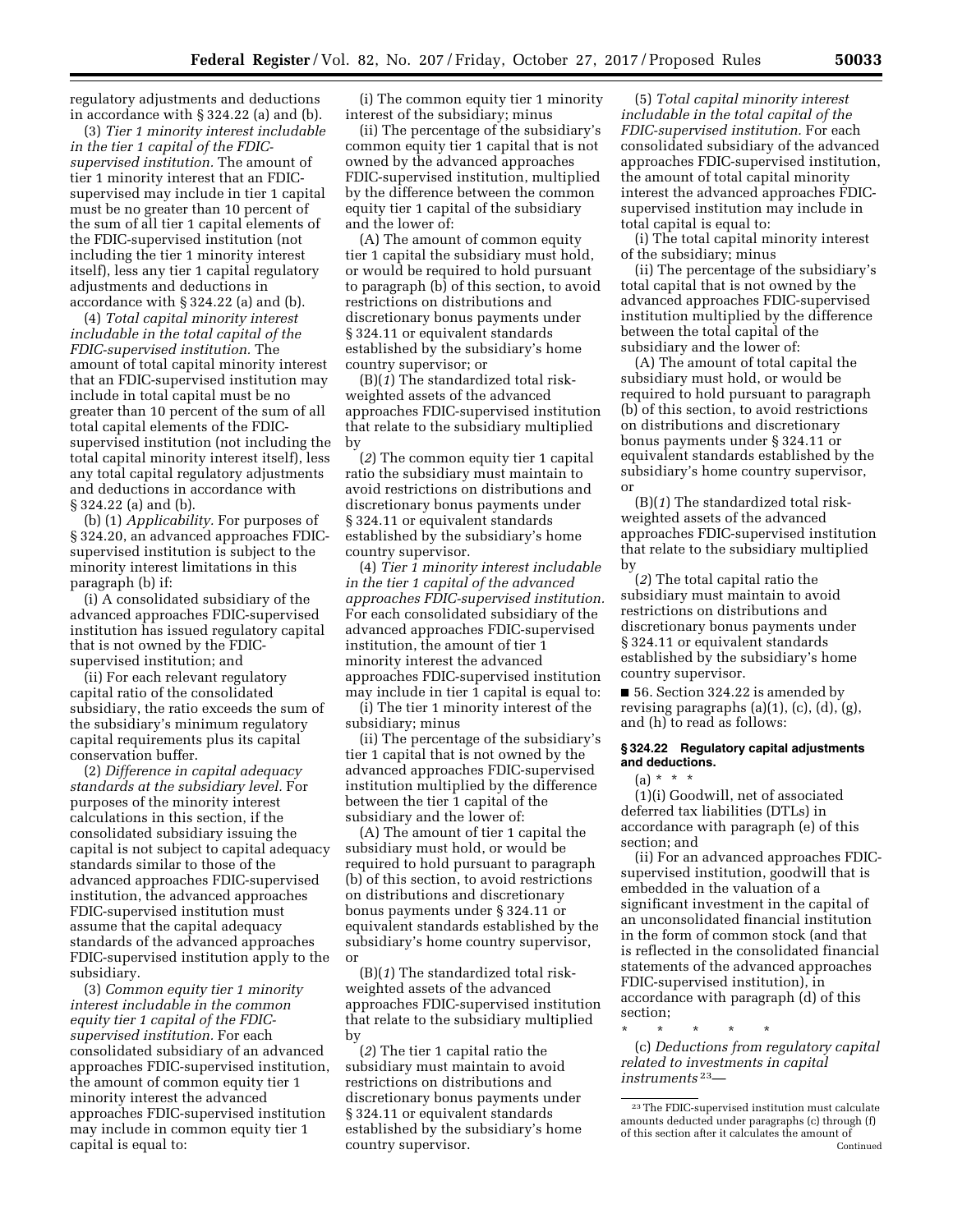(1) *Investment in the FDIC-supervised institution's own capital instruments.*  An FDIC-supervised institution must deduct an investment in the FDICsupervised institution's own capital instruments as follows:

(i) An FDIC-supervised institution must deduct an investment in the FDICsupervised institution's own common stock instruments from its common equity tier 1 capital elements to the extent such instruments are not excluded from regulatory capital under § 324.20(b)(1);

(ii) An FDIC-supervised institution must deduct an investment in the FDICsupervised institution's own additional tier 1 capital instruments from its additional tier 1 capital elements; and

(iii) An FDIC-supervised institution must deduct an investment in the FDICsupervised institution's own tier 2 capital instruments from its tier 2 capital elements.

(2) *Corresponding deduction approach.* For purposes of subpart C of this part, the corresponding deduction approach is the methodology used for the deductions from regulatory capital related to reciprocal cross holdings (as described in paragraph (c)(3) of this section), investments in the capital of unconsolidated financial institutions for an FDIC-supervised institution that is not an advanced approaches FDICsupervised institution (as described in paragraph (c)(4) of this section), nonsignificant investments in the capital of unconsolidated financial institutions for an advanced approaches FDICsupervised institution (as described in paragraph (c)(5) of this section), and non-common stock significant investments in the capital of unconsolidated financial institutions for an advanced approaches FDICsupervised institution (as described in paragraph (c)(6) of this section). Under the corresponding deduction approach, an FDIC-supervised institution must make deductions from the component of capital for which the underlying instrument would qualify if it were issued by the FDIC-supervised institution itself, as described in paragraphs (c)(2)(i)–(iii) of this section. If the FDIC-supervised institution does not have a sufficient amount of a specific component of capital to effect the required deduction, the shortfall must be deducted according to paragraph (f) of this section.

(i) If an investment is in the form of an instrument issued by a financial institution that is not a regulated financial institution, the FDIC-

supervised institution must treat the instrument as:

(A) A common equity tier 1 capital instrument if it is common stock or represents the most subordinated claim in liquidation of the financial institution; and

(B) An additional tier 1 capital instrument if it is subordinated to all creditors of the financial institution and is senior in liquidation only to common shareholders.

(ii) If an investment is in the form of an instrument issued by a regulated financial institution and the instrument does not meet the criteria for common equity tier 1, additional tier 1 or tier 2 capital instruments under § 324.20, the FDIC-supervised institution must treat the instrument as:

(A) A common equity tier 1 capital instrument if it is common stock included in GAAP equity or represents the most subordinated claim in liquidation of the financial institution;

(B) An additional tier 1 capital instrument if it is included in GAAP equity, subordinated to all creditors of the financial institution, and senior in a receivership, insolvency, liquidation, or similar proceeding only to common shareholders; and

(C) A tier 2 capital instrument if it is not included in GAAP equity but considered regulatory capital by the primary supervisor of the financial institution.

(iii) If an investment is in the form of a non-qualifying capital instrument (as defined in § 324.300(c)), the FDICsupervised institution must treat the instrument as:

(A) An additional tier 1 capital instrument if such instrument was included in the issuer's tier 1 capital prior to May 19, 2010; or

(B) A tier 2 capital instrument if such instrument was included in the issuer's tier 2 capital (but not includable in tier 1 capital) prior to May 19, 2010.

(3) *Reciprocal cross holdings in the capital of financial institutions.* An FDIC-supervised institution must deduct investments in the capital of other financial institutions it holds reciprocally, where such reciprocal cross holdings result from a formal or informal arrangement to swap, exchange, or otherwise intend to hold each other's capital instruments, by applying the corresponding deduction approach.

(4) *Investments in the capital of unconsolidated financial institutions.*  An FDIC-supervised institution that is not an advanced approaches FDICsupervised institution must deduct its investments in the capital of unconsolidated financial institutions (as

defined in § 324.2) that exceed 25 percent of the sum of the FDICsupervised institution's common equity tier 1 capital elements minus all deductions from and adjustments to common equity tier 1 capital elements required under paragraphs (a) through (c)(3) of this section by applying the corresponding deduction approach.24 The deductions described in this section are net of associated DTLs in accordance with paragraph (e) of this section. In addition, an FDIC-supervised institution that underwrites a failed underwriting, with the prior written approval of the FDIC, for the period of time stipulated by the FDIC, is not required to deduct an investment in the capital of an unconsolidated financial institution pursuant to this paragraph (c) to the extent the investment is related to the failed underwriting.25

(5) *Non-significant investments in the capital of unconsolidated financial institutions.* (i) An advanced approaches FDIC-supervised institution must deduct its non-significant investments in the capital of unconsolidated financial institutions (as defined in § 324.2) that, in the aggregate, exceed 10 percent of the sum of the advanced approaches FDIC-supervised institution's common equity tier 1 capital elements minus all deductions from and adjustments to common equity tier 1 capital elements required under paragraphs (a) through (c)(3) of this section (the 10 percent threshold for non-significant investments) by applying the corresponding deduction approach.26 The deductions described in this section are net of associated DTLs in accordance with paragraph (e) of this section. In addition, an advanced approaches FDIC-supervised institution that underwrites a failed underwriting,

25Any investments in the capital of unconsolidated financial institutions that do not exceed the 25 percent threshold for investments in the capital of unconsolidated financial institutions under this section must be assigned the appropriate risk weight under subparts D or F of this part, as applicable.

26With the prior written approval of the FDIC, for the period of time stipulated by the FDIC, an advanced approaches FDIC-supervised institution is not required to deduct a non-significant investment in the capital of an unconsolidated financial institution pursuant to this paragraph if the financial institution is in distress and if such investment is made for the purpose of providing financial support to the financial institution, as determined by the FDIC.

ALLL includable in tier 2 capital under § 324.20(d)(3).

<sup>24</sup>With the prior written approval of the FDIC, for the period of time stipulated by the FDIC, an FDICsupervised institution that is not an advanced approaches FDIC-supervised institution is not required to deduct an investment in the capital of an unconsolidated financial institution pursuant to this paragraph if the financial institution is in distress and if such investment is made for the purpose of providing financial support to the financial institution, as determined by the FDIC.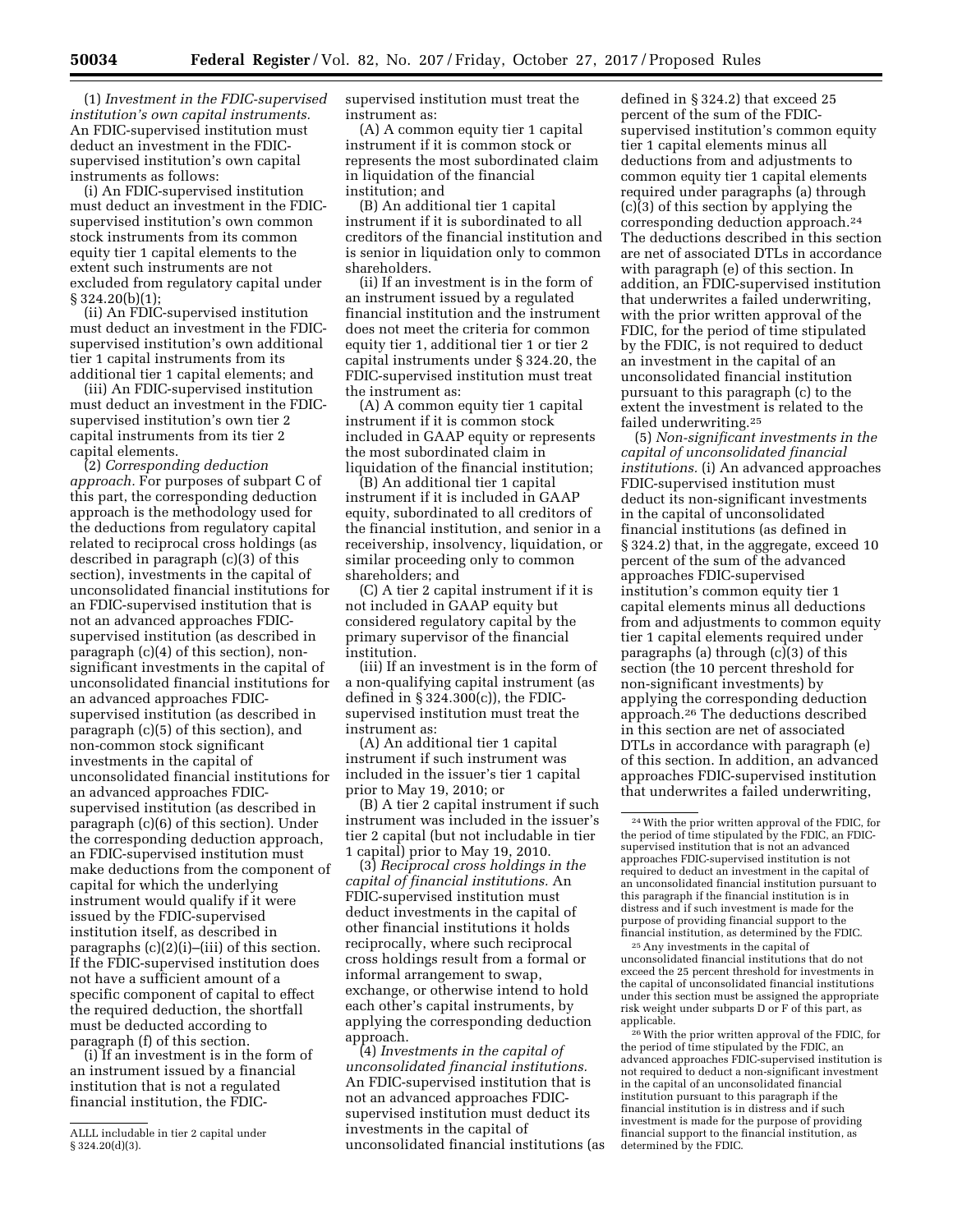with the prior written approval of the FDIC, for the period of time stipulated by the FDIC, is not required to deduct a non-significant investment in the capital of an unconsolidated financial institution pursuant to this paragraph (c) to the extent the investment is related to the failed underwriting.27

(ii) The amount to be deducted under this section from a specific capital component is equal to:

(A) The advanced approaches FDICsupervised institution's non-significant investments in the capital of unconsolidated financial institutions exceeding the 10 percent threshold for non-significant investments, multiplied by

(B) The ratio of the advanced approaches FDIC-supervised institution's non-significant investments in the capital of unconsolidated financial institutions in the form of such capital component to the advanced approaches FDIC-supervised institution's total non-significant investments in unconsolidated financial institutions.

(6) *Significant investments in the capital of unconsolidated financial institutions that are not in the form of common stock.* An advanced approaches FDIC-supervised institution must deduct its significant investments in the capital of unconsolidated financial institutions that are not in the form of common stock by applying the corresponding deduction approach.28 The deductions described in this section are net of associated DTLs in accordance with paragraph (e) of this section. In addition, with the prior written approval of the FDIC, for the period of time stipulated by the FDIC, an advanced approaches FDIC-supervised institution that underwrites a failed underwriting is not required to deduct a significant investment in the capital of an unconsolidated financial institution pursuant to this paragraph (c) if such investment is related to such failed underwriting.

(d) *MSAs and certain DTAs subject to common equity tier 1 capital deduction thresholds.* 

(1) An FDIC-supervised institution that is not an advanced approaches FDIC-supervised institution must make deductions from regulatory capital as described in this paragraph  $(d)(1)$ .

(i) The FDIC-supervised institution must deduct from common equity tier 1 capital elements the amount of each of the items set forth in this paragraph (d)(1) that, individually, exceeds 25 percent of the sum of the FDICsupervised institution's common equity tier 1 capital elements, less adjustments to and deductions from common equity tier 1 capital required under paragraphs (a) through (c)(3) of this section (the 25 percent common equity tier 1 capital deduction threshold).29

(ii) The FDIC-supervised institution must deduct from common equity tier 1 capital elements, as set forth in (d)(1), the amount of DTAs arising from temporary differences that the FDICsupervised institution could not realize through net operating loss carrybacks, net of any related valuation allowances and net of DTLs, in accordance with paragraph (e) of this section. An FDICsupervised institution is not required to deduct from the sum of its common equity tier 1 capital elements DTAs (net of any related valuation allowances and net of DTLs, in accordance with § 324.22(e)) arising from timing differences that the FDIC-supervised institution could realize through net operating loss carrybacks. The FDICsupervised institution must risk weight these assets at 100 percent. For an FDICsupervised institution that is a member of a consolidated group for tax purposes, the amount of DTAs that could be realized through net operating loss carrybacks may not exceed the amount that the FDIC-supervised institution could reasonably expect to have refunded by its parent holding company.

(iii) The FDIC-supervised institution must deduct from common equity tier 1 capital elements the amount of MSAs net of associated DTLs, in accordance with paragraph (e) of this section.

(iv) For purposes of calculating the amount of DTAs subject to deduction pursuant to paragraph (d)(1) of this section, an FDIC-supervised institution may exclude DTAs and DTLs relating to adjustments made to common equity tier 1 capital under paragraph (b) of this section. An FDIC-supervised institution that elects to exclude DTAs relating to adjustments under paragraph (b) of this section also must exclude DTLs and

must do so consistently in all future calculations. An FDIC-supervised institution may change its exclusion preference only after obtaining the prior approval of the FDIC.

(2) An advanced approaches FDICsupervised institution must make deductions from regulatory capital as described in this paragraph  $(d)(2)$ .

(i) An advanced approaches FDICsupervised institution must deduct from common equity tier 1 capital elements the amount of each of the items set forth in this paragraph (d)(2) that, individually, exceeds 10 percent of the sum of the advanced approaches FDICsupervised institution's common equity tier 1 capital elements, less adjustments to and deductions from common equity tier 1 capital required under paragraphs (a) through (c) of this section (the 10 percent common equity tier 1 capital deduction threshold).

(A) DTAs arising from temporary differences that the advanced approaches FDIC-supervised institution could not realize through net operating loss carrybacks, net of any related valuation allowances and net of DTLs, in accordance with paragraph (e) of this section. An advanced approaches FDICsupervised institution is not required to deduct from the sum of its common equity tier 1 capital elements DTAs (net of any related valuation allowances and net of DTLs, in accordance with § 324.22(e)) arising from timing differences that the advanced approaches FDIC-supervised institution could realize through net operating loss carrybacks. The advanced approaches FDIC-supervised institution must risk weight these assets at 100 percent. For an FDIC-supervised institution that is a member of a consolidated group for tax purposes, the amount of DTAs that could be realized through net operating loss carrybacks may not exceed the amount that the FDIC-supervised institution could reasonably expect to have refunded by its parent holding company.

(B) MSAs net of associated DTLs, in accordance with paragraph (e) of this section.

(C) Significant investments in the capital of unconsolidated financial institutions in the form of common stock, net of associated DTLs in accordance with paragraph (e) of this section.30 Significant investments in the

<sup>27</sup>Any non-significant investments in the capital of unconsolidated financial institutions that do not exceed the 10 percent threshold for non-significant investments under this section must be assigned the appropriate risk weight under subparts D, E, or F of this part, as applicable.

<sup>28</sup>With prior written approval of the FDIC, for the period of time stipulated by the FDIC, an advanced approaches FDIC-supervised institution is not required to deduct a significant investment in the capital instrument of an unconsolidated financial institution in distress which is not in the form of common stock pursuant to this section if such investment is made for the purpose of providing financial support to the financial institution as determined by the FDIC.

<sup>29</sup>The amount of the items in paragraph (d)(1) of this section that is not deducted from common equity tier 1 capital must be included in the riskweighted assets of the FDIC-supervised institution and assigned a 250 percent risk weight.

<sup>30</sup>With the prior written approval of the FDIC, for the period of time stipulated by the FDIC, an advanced approaches FDIC-supervised institution is not required to deduct a significant investment in the capital instrument of an unconsolidated financial institution in distress in the form of common stock pursuant to this section if such Continued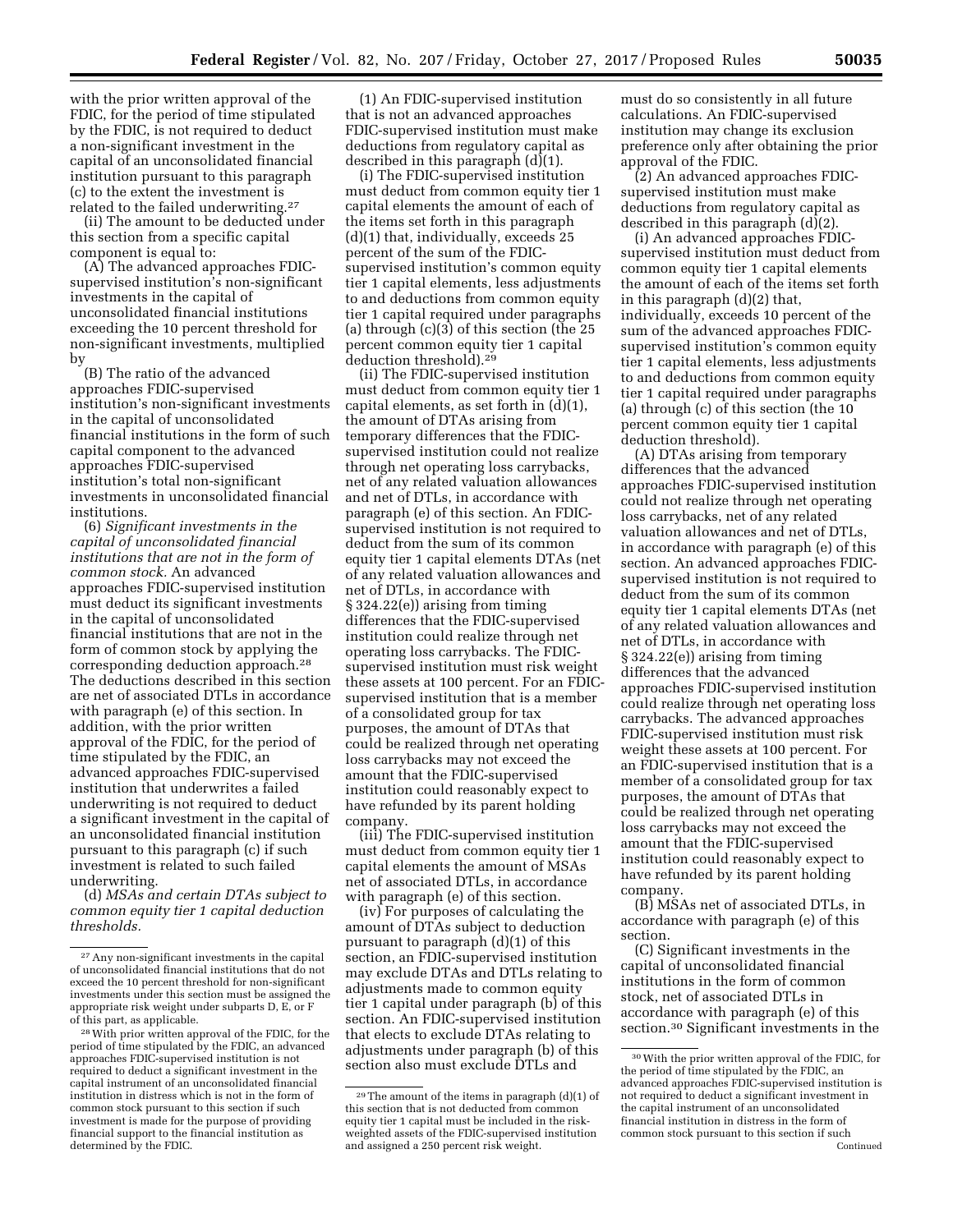capital of unconsolidated financial institutions in the form of common stock subject to the 10 percent common equity tier 1 capital deduction threshold may be reduced by any goodwill embedded in the valuation of such investments deducted by the advanced approaches FDIC-supervised institution pursuant to paragraph (a)(1) of this section. In addition, with the prior written approval of the FDIC, for the period of time stipulated by the FDIC, an advanced approaches FDICsupervised institution that underwrites a failed underwriting is not required to deduct a significant investment in the capital of an unconsolidated financial institution in the form of common stock pursuant to this paragraph (d)(2) if such investment is related to such failed underwriting.

(ii) An advanced approaches FDICsupervised institution must deduct from common equity tier 1 capital elements the items listed in paragraph (d)(2)(i) of this section that are not deducted as a result of the application of the 10 percent common equity tier 1 capital deduction threshold, and that, in aggregate, exceed 17.65 percent of the sum of the advanced approaches FDICsupervised institution's common equity tier 1 capital elements, minus adjustments to and deductions from common equity tier 1 capital required under paragraphs (a) through (c) of this section, minus the items listed in paragraph (d)(2)(i) of this section (the 15 percent common equity tier 1 capital deduction threshold). Any goodwill that has been deducted under paragraph (a)(1) of this section can be excluded from the significant investments in the capital of unconsolidated financial institutions in the form of common stock.31

(iii) For purposes of calculating the amount of DTAs subject to the 10 and 15 percent common equity tier 1 capital deduction thresholds, an advanced approaches FDIC-supervised institution may exclude DTAs and DTLs relating to adjustments made to common equity tier 1 capital under paragraph (b) of this section. An advanced approaches FDICsupervised institution that elects to exclude DTAs relating to adjustments under paragraph (b) of this section also must exclude DTLs and must do so consistently in all future calculations.

An advanced approaches FDICsupervised institution may change its exclusion preference only after obtaining the prior approval of the FDIC.

\* \* \* \* \*

(g) *Treatment of assets that are deducted.* An FDIC-supervised institution must exclude from standardized total risk-weighted assets and, as applicable, advanced approaches total risk-weighted assets any item that is required to be deducted from regulatory capital.

(h) *Net long position.* (1) For purposes of calculating an investment in the FDIC-supervised institution's own capital instrument and an investment in the capital of an unconsolidated financial institution under this section, the net long position is the gross long position in the underlying instrument determined in accordance with paragraph (h)(2) of this section, as adjusted to recognize a short position in the same instrument calculated in accordance with paragraph (h)(3) of this section.

(2) *Gross long position.* The gross long position is determined as follows:

(i) For an equity exposure that is held directly, the adjusted carrying value as that term is defined in § 324.51(b);

(ii) For an exposure that is held directly and is not an equity exposure or a securitization exposure, the exposure amount as that term is defined in § 324.2;

(iii) For an indirect exposure, the FDIC-supervised institution's carrying value of the investment in the investment fund, provided that, alternatively:

(A) An FDIC-supervised institution may, with the prior approval of the FDIC, use a conservative estimate of the amount of its investment in the FDICsupervised institution's own capital instruments or its investment in the capital of an unconsolidated financial institution held through a position in an index; or

(B) An FDIC-supervised institution may calculate the gross long position for investments in the FDIC-supervised institution's own capital instruments or investments in the capital of an unconsolidated financial institution by multiplying the FDIC-supervised institution's carrying value of its investment in the investment fund by either:

(*1*) The highest stated investment limit (in percent) for investments in the FDIC-supervised institution's own capital instruments or investments in the capital of unconsolidated financial institutions as stated in the prospectus,

partnership agreement, or similar contract defining permissible investments of the investment fund; or

(*2*) The investment fund's actual holdings of investments in the FDICsupervised institution's own capital instruments or investments in the capital of unconsolidated financial institutions.

(iv) For a synthetic exposure, the amount of the FDIC-supervised institution's loss on the exposure if the reference capital instrument were to have a value of zero.

(3) *Adjustments to reflect a short position.* In order to adjust the gross long position to recognize a short position in the same instrument, the following criteria must be met:

(i) The maturity of the short position must match the maturity of the long position, or the short position has a residual maturity of at least one year (maturity requirement); or

(ii) For a position that is a trading asset or trading liability (whether on- or off-balance sheet) as reported on the FDIC-supervised institution's Call Report if the FDIC-supervised institution has a contractual right or obligation to sell the long position at a specific point in time and the counterparty to the contract has an obligation to purchase the long position if the FDIC-supervised institution exercises its right to sell, this point in time may be treated as the maturity of the long position such that the maturity of the long position and short position are deemed to match for purposes of the maturity requirement, even if the maturity of the short position is less than one year; and

(iii) For an investment in the FDICsupervised institution's own capital instrument under paragraph (c)(1) of this section or an investment in the capital of an unconsolidated financial institution under paragraphs (c) and (d):

(A) An FDIC-supervised institution may only net a short position against a long position in an investment in the FDIC-supervised institution's own capital instrument under paragraph (c) of this section if the short position involves no counterparty credit risk.

(B) A gross long position in an investment in the FDIC-supervised institution's own capital instrument or an investment in the capital of an unconsolidated financial institution resulting from a position in an index may be netted against a short position in the same index. Long and short positions in the same index without maturity dates are considered to have matching maturities.

(C) A short position in an index that is hedging a long cash or synthetic

investment is made for the purpose of providing financial support to the financial institution as determined by the FDIC.

<sup>31</sup>The amount of the items in paragraph (d)(2) of this section that is not deducted from common equity tier 1 capital pursuant to this section must be included in the risk-weighted assets of the advanced approaches FDIC-supervised institution and assigned a 250 percent risk weight.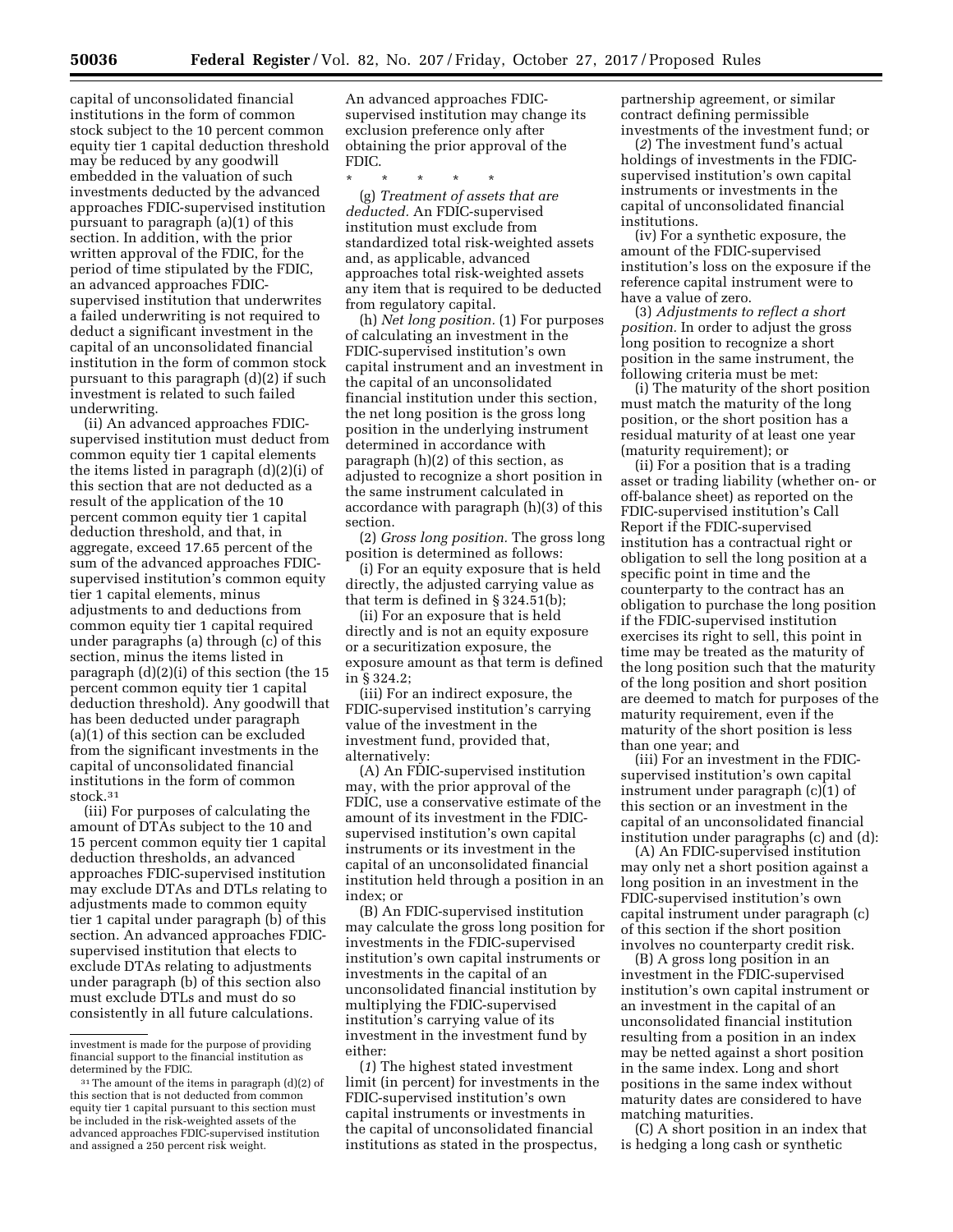position in an investment in the FDICsupervised institution's own capital instrument or an investment in the capital of an unconsolidated financial institution can be decomposed to provide recognition of the hedge. More specifically, the portion of the index that is composed of the same underlying instrument that is being hedged may be used to offset the long position if both the long position being hedged and the short position in the index are reported as a trading asset or trading liability (whether on- or off-balance sheet) on the FDIC-supervised institution's Call Report and the hedge is deemed effective by the FDIC-supervised institution's internal control processes, which have not been found to be inadequate by the FDIC.

\* \* \* \* \* ■ 58. Section 324.32 is amended by revising paragraphs  $(b)$ ,  $(d)(2)$ ,  $(d)(3)(ii)$ ,  $(i)$ ,  $(k)$ , and  $(l)$  to read as follows:

#### **§ 324.32 General risk weights.**  \* \* \* \* \*

(b) *Certain supranational entities and multilateral development banks (MDBs).*  An FDIC-supervised institution must assign a zero percent risk weight to an exposure to the Bank for International Settlements, the European Central Bank, the European Commission, the International Monetary Fund, the European Stability Mechanism, the European Financial Stability Facility, or an MDB.

- \* \* \* \* \*
	- (d) \* \* \*

(2) *Exposures to foreign banks.* (i) Except as otherwise provided under paragraphs  $(d)(2)(iii)$ ,  $(d)(2)(v)$  and  $(d)(3)$ of this section, an FDIC-supervised institution must assign a risk weight to an exposure to a foreign bank, in accordance with Table 2 to § 324.32, based on the CRC that corresponds to the foreign bank's home country or the OECD membership status of the foreign bank's home country if there is no CRC applicable to the foreign bank's home country.

TABLE 2 TO § 324.32—RISK WEIGHTS FOR EXPOSURES TO FOREIGN BANKS

|                         | Risk weight<br>(in percent) |
|-------------------------|-----------------------------|
| CRC:                    |                             |
| $0 - 1$                 | 20                          |
| $\mathcal{P}$           | 50                          |
| З                       | 100                         |
|                         | 150                         |
| OECD Member with No CRC | 20                          |
| Non-OECD Member with No |                             |
| CRC                     | 100                         |
| Sovereign Default       | 150                         |
|                         |                             |

(ii) An FDIC-supervised institution must assign a 20 percent risk weight to an exposure to a foreign bank whose home country is a member of the OECD and does not have a CRC.

(iii) An FDIC-supervised institution must assign a 20 percent risk-weight to an exposure that is a self-liquidating, trade-related contingent item that arises from the movement of goods and that has a maturity of three months or less to a foreign bank whose home country has a CRC of 0, 1, 2, or 3, or is an OECD member with no CRC.

(iv) An FDIC-supervised institution must assign a 100 percent risk weight to an exposure to a foreign bank whose home country is not a member of the OECD and does not have a CRC, with the exception of self-liquidating, traderelated contingent items that arise from the movement of goods, and that have a maturity of three months or less, which may be assigned a 20 percent risk weight.

(v) An FDIC-supervised institution must assign a 150 percent risk weight to an exposure to a foreign bank immediately upon determining that an event of sovereign default has occurred in the bank's home country, or if an event of sovereign default has occurred in the foreign bank's home country during the previous five years.  $(3)$  \* \* \*

(ii) A significant investment in the capital of an unconsolidated financial institution in the form of common stock pursuant to § 324.22(d)(2)(i)(c);

\* \* \* \* \* (j)(1) *High-volatility acquisition, development, or construction (HVADC) exposures.* An FDIC-supervised institution must assign a 130 percent risk weight to an HVADC exposure.

(2) *High-volatility commercial real estate (HVCRE) exposures.* A FDICsupervised institution must assign a 150 percent risk weight to an HVCRE exposure

(k) *Past due exposures.* Except for an exposure to a sovereign entity or a residential mortgage exposure, if an exposure is 90 days or more past due or on nonaccrual:

(1) An FDIC-supervised institution must assign a 150 percent risk weight to the portion of the exposure that is not guaranteed or that is unsecured;

(2) An FDIC-supervised institution may assign a risk weight to the guaranteed portion of a past due exposure based on the risk weight that applies under § 324.36 if the guarantee or credit derivative meets the

requirements of that section; and (3) An FDIC-supervised institution may assign a risk weight to the

collateralized portion of a past due exposure based on the risk weight that applies under § 324.37 if the collateral meets the requirements of that section.

(l) *Other assets.* (1) An FDICsupervised institution must assign a zero percent risk weight to cash owned and held in all offices of the FDICsupervised institution or in transit; to gold bullion held in the FDICsupervised institution's own vaults or held in another depository institution's vaults on an allocated basis, to the extent the gold bullion assets are offset by gold bullion liabilities; and to exposures that arise from the settlement of cash transactions (such as equities, fixed income, spot foreign exchange and spot commodities) with a central counterparty where there is no assumption of ongoing counterparty credit risk by the central counterparty after settlement of the trade and associated default fund contributions.

(2) An FDIC-supervised institution must assign a 20 percent risk weight to cash items in the process of collection.

(3) An FDIC-supervised institution must assign a 100 percent risk weight to DTAs arising from temporary differences that the FDIC-supervised institution could realize through net operating loss carrybacks.

(4) An FDIC-supervised institution must assign a 250 percent risk weight to the portion of each of the following items to the extent it is not deducted from common equity tier 1 capital pursuant to § 324.22(d):

(i) MSAs; and

(ii) DTAs arising from temporary differences that the FDIC-supervised institution could not realize through net operating loss carrybacks.

(5) An FDIC-supervised institution must assign a 100 percent risk weight to all assets not specifically assigned a different risk weight under this subpart and that are not deducted from tier 1 or tier 2 capital pursuant to § 324.22.

(6) Notwithstanding the requirements of this section, an FDIC-supervised institution may assign an asset that is not included in one of the categories provided in this section to the risk weight category applicable under the capital rules applicable to bank holding companies and savings and loan holding companies under 12 CFR part 217, provided that all of the following conditions apply:

(i) The FDIC-supervised institution is not authorized to hold the asset under applicable law other than debt previously contracted or similar authority; and

(ii) The risks associated with the asset are substantially similar to the risks of assets that are otherwise assigned to a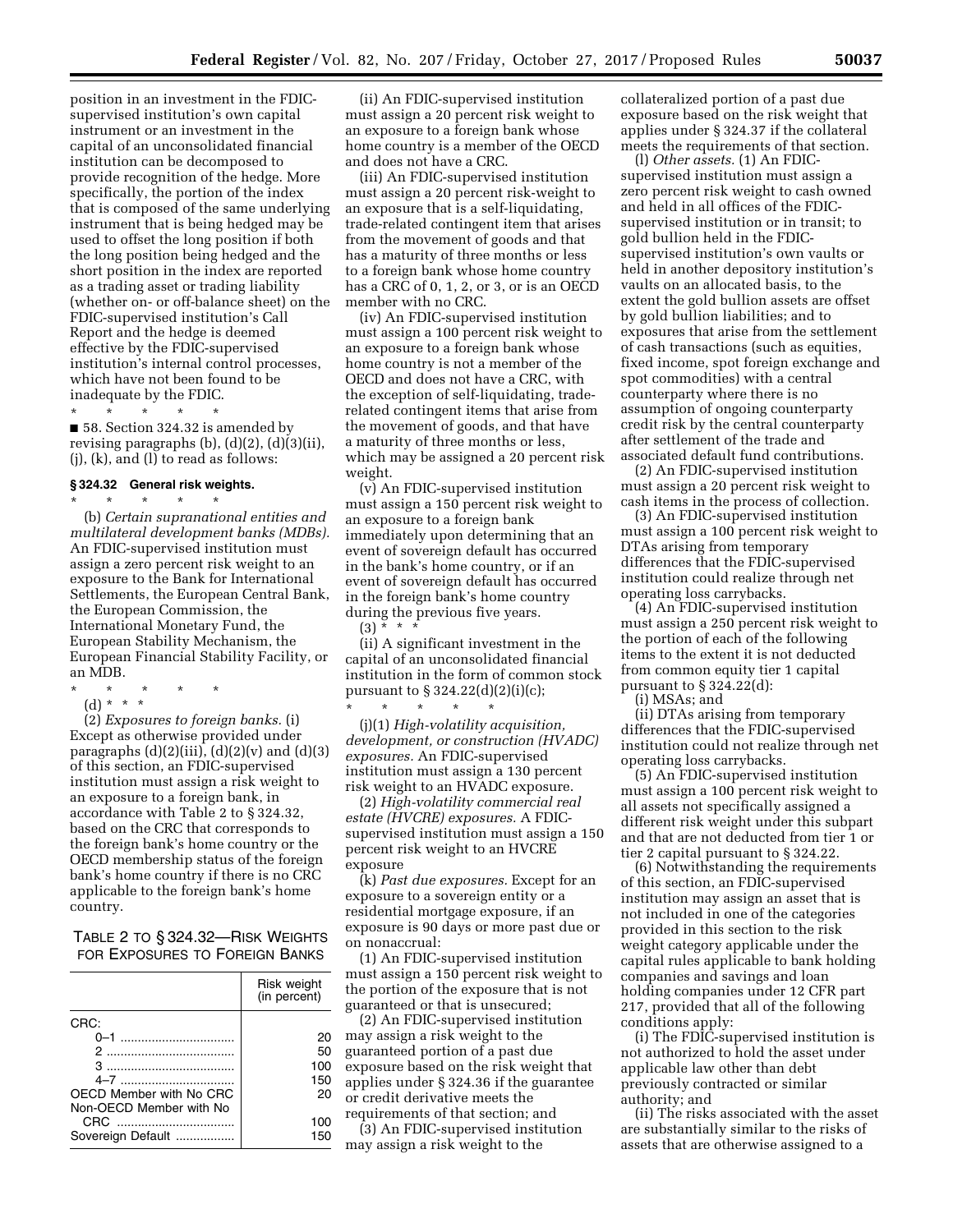risk weight category of less than 100 percent under this subpart. \* \* \* \* \*

■ 59. Section 324.34 is amended by revising paragraph (c) to read as follows:

## **§ 324.34 OTC derivative contracts.**

\* \* \* \* \* (c) *Counterparty credit risk for OTC credit derivatives.* (1) *Protection purchasers.* An FDIC-supervised institution that purchases an OTC credit derivative that is recognized under § 324.36 as a credit risk mitigant for an exposure that is not a covered position under subpart F is not required to compute a separate counterparty credit risk capital requirement under this subpart D provided that the FDICsupervised institution does so consistently for all such credit derivatives. The FDIC-supervised institution must either include all or exclude all such credit derivatives that are subject to a qualifying master netting agreement from any measure used to determine counterparty credit risk exposure to all relevant counterparties for risk-based capital purposes.

(2) *Protection providers.* (i) An FDICsupervised institution that is the protection provider under an OTC credit derivative must treat the OTC credit derivative as an exposure to the underlying reference asset. The FDICsupervised institution is not required to compute a counterparty credit risk capital requirement for the OTC credit derivative under this subpart D, provided that this treatment is applied consistently for all such OTC credit derivatives. The FDIC-supervised institution must either include all or exclude all such OTC credit derivatives that are subject to a qualifying master netting agreement from any measure used to determine counterparty credit risk exposure.

(ii) The provisions of this paragraph (c)(2) apply to all relevant counterparties for risk-based capital purposes unless the FDIC-supervised institution is treating the OTC credit derivative as a covered position under subpart F, in which case the FDICsupervised institution must compute a supplemental counterparty credit risk capital requirement under this section. \* \* \* \* \*

■ 60. Section 324.35 is amended by revising paragraph (b)(3)(ii), (b)(4)(ii),  $(c)(3)(ii)$ , and  $(c)(4)(ii)$  to read as follows:

## **§ 324.35 Cleared transactions.**

- \* \* \* \* \*
	- (b) \* \* \*  $(3)^*$  \* \*
- (ii) For a cleared transaction with a CCP that is not a QCCP, a clearing

member client FDIC-supervised institution must apply the risk weight appropriate for the CCP according to this subpart D.

\* \* \* \* \* (4) \* \* \*

(ii) A clearing member client FDICsupervised institution must calculate a risk-weighted asset amount for any collateral provided to a CCP, clearing member, or custodian in connection with a cleared transaction in accordance with the requirements under this subpart D.

\* \* \* \* \*

- (c) \* \* \*
- $(3) * * * *$

(ii) For a cleared transaction with a CCP that is not a QCCP, a clearing member FDIC-supervised institution must apply the risk weight appropriate for the CCP according to this subpart D. \* \* \* \* \*

(4) \* \* \*

(ii) A clearing member FDICsupervised institution must calculate a risk-weighted asset amount for any collateral provided to a CCP, clearing member, or a custodian in connection with a cleared transaction in accordance with requirements under this subpart D. \* \* \* \* \*

■ 61. Section 324.36 is amended by revising paragraph (c) to read as follows:

## **§ 324.36 Guarantees and credit derivatives: Substitution treatment.**

\* \* \* \* \* (c) *Substitution approach*—(1) *Full coverage.* If an eligible guarantee or eligible credit derivative meets the conditions in paragraphs (a) and (b) of this section and the protection amount (P) of the guarantee or credit derivative is greater than or equal to the exposure amount of the hedged exposure, an FDIC-supervised institution may recognize the guarantee or credit derivative in determining the riskweighted asset amount for the hedged exposure by substituting the risk weight applicable to the guarantor or credit derivative protection provider under this subpart D for the risk weight assigned to the exposure.

(2) *Partial coverage.* If an eligible guarantee or eligible credit derivative meets the conditions in paragraphs (a) and (b) of this section and the protection amount (P) of the guarantee or credit derivative is less than the exposure amount of the hedged exposure, the FDIC-supervised institution must treat the hedged exposure as two separate exposures (protected and unprotected) in order to recognize the credit risk mitigation benefit of the guarantee or credit derivative.

(i) The FDIC-supervised institution may calculate the risk-weighted asset amount for the protected exposure under this subpart D, where the applicable risk weight is the risk weight applicable to the guarantor or credit derivative protection provider.

(ii) The FDIC-supervised institution must calculate the risk-weighted asset amount for the unprotected exposure under this subpart D, where the applicable risk weight is that of the unprotected portion of the hedged exposure.

(iii) The treatment provided in this section is applicable when the credit risk of an exposure is covered on a partial pro rata basis and may be applicable when an adjustment is made to the effective notional amount of the guarantee or credit derivative under paragraphs (d), (e), or (f) of this section. \* \* \* \* \*

■ 62. Section 324.37 is amended by revising paragraph (b)(2)(i) to read as follows:

## **§ 324.37 Collateralized transactions.**

\* \* \* \* \*

(b) \* \* \* (2) *Risk weight substitution.* (i) An FDIC-supervised institution may apply a risk weight to the portion of an exposure that is secured by the fair value of financial collateral (that meets the requirements of paragraph (b)(1) of this section) based on the risk weight assigned to the collateral under this subpart D. For repurchase agreements, reverse repurchase agreements, and securities lending and borrowing transactions, the collateral is the instruments, gold, and cash the FDICsupervised institution has borrowed, purchased subject to resale, or taken as collateral from the counterparty under the transaction. Except as provided in paragraph (b)(3) of this section, the risk weight assigned to the collateralized portion of the exposure may not be less than 20 percent.

\* \* \* \* \* ■ 63. Section 324.38 is amended by revising paragraph (e)(2) to read as follows:

# **§ 324.38 Unsettled transactions.**

\* \* \* \* \*

(e) \* \* \*

(2) From the business day after the FDIC-supervised institution has made its delivery until five business days after the counterparty delivery is due, the FDIC-supervised institution must calculate the risk-weighted asset amount for the transaction by treating the current fair value of the deliverables owed to the FDIC-supervised institution as an exposure to the counterparty and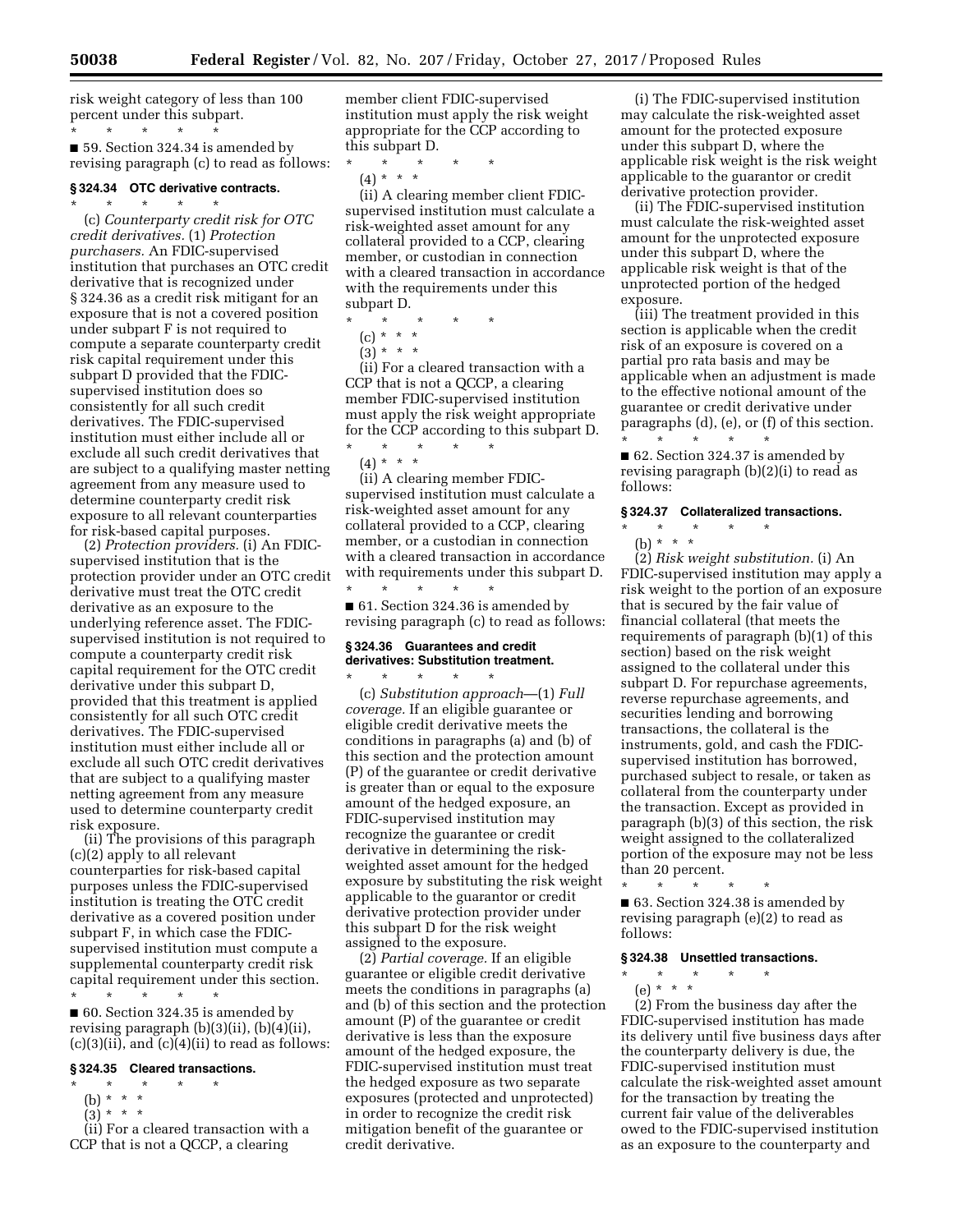using the applicable counterparty risk weight under this subpart D. \* \* \* \* \*

■ 64. Section 324.42 is amended by revising paragraph (j)(2)(ii)(A) to read as follows:

## **§ 324.42 Risk-weighted assets for securitization exposures.**

- \* \* \* \* \* (j) \* \* \*
	- $(2) * * * *$  $(ii) * * * *$
	-

(A) If the FDIC-supervised institution purchases credit protection from a counterparty that is not a securitization SPE, the FDIC-supervised institution must determine the risk weight for the exposure according to this subpart D. \* \* \* \* \*

■ 65. Section 324.52 is amended by revising paragraphs (b)(1) and (4) to read as follows:

## **§ 324.52 Simple risk-weight approach (SRWA).**

- \* \* \* \* \*
	- (b) \* \* \*

(1) *Zero percent risk weight equity exposures.* An equity exposure to a sovereign, the Bank for International Settlements, the European Central Bank, the European Commission, the International Monetary Fund, the European Stability Mechanism, the European Financial Stability Facility, an MDB, and any other entity whose credit exposures receive a zero percent risk

weight under § 324.32 may be assigned a zero percent risk weight.

\* \* \* \* \* (4) *250 percent risk weight equity exposures.* Significant investments in the capital of unconsolidated financial institutions in the form of common stock that are not deducted from capital pursuant to § 324.22(d)(2) are assigned a 250 percent risk weight.

\* \* \* \* \* ■ 66. Section 324.61 is revised to read as follows:

#### **§ 324.61 Purpose and scope.**

Sections 324.61 through 324.63 of this subpart establish public disclosure requirements related to the capital requirements described in subpart B of this part for an FDIC-supervised institution with total consolidated assets of \$50 billion or more as reported on the FDIC-supervised institution's most recent year-end Call Report that is not an advanced approaches FDICsupervised institution making public disclosures pursuant to § 324.172. An advanced approaches FDIC-supervised institution that has not received approval from the FDIC to exit parallel run pursuant to § 324.121(d) is subject to the disclosure requirements described in §§ 324.62 and 324.63. An FDICsupervised institution with total consolidated assets of \$50 billion or more as reported on the FDICsupervised institution's most recent

year-end Call Report that is not an advanced approaches FDIC-supervised institution making public disclosures subject to § 324.172 must comply with § 324.62 unless it is a consolidated subsidiary of a bank holding company, savings and loan holding company, or depository institution that is subject to the disclosure requirements of § 324.62 or a subsidiary of a non-U.S. banking organization that is subject to comparable public disclosure requirements in its home jurisdiction. For purposes of this section, total consolidated assets are determined based on the average of the FDICsupervised institution's total consolidated assets in the four most recent quarters as reported on the Call Report; or the average of the FDICsupervised institution's total consolidated assets in the most recent consecutive quarters as reported quarterly on the FDIC-supervised institution's Call Report if the FDICsupervised institution has not filed such a report for each of the most recent four quarters.

\* \* \* \* \*

■ 67. Section 324.63 is amended by revising Table 3 and Table 8 to read as follows:

## **§ 324.63 Disclosures by FDIC-supervised institutions described in § 324.61.**

\* \* \* \* \*

## TABLE 3 TO § 324.63—CAPITAL ADEQUACY

| Qualitative disclosures  | (a) A summary discussion of the FDIC-supervised institution's approach to assessing the adequacy of its |
|--------------------------|---------------------------------------------------------------------------------------------------------|
|                          | capital to support current and future activities.                                                       |
| Quantitative disclosures | (b) Risk-weighted assets for:                                                                           |
|                          | (1) Exposures to sovereign entities;                                                                    |
|                          | (2) Exposures to certain supranational entities and MDBs;                                               |
|                          | (3) Exposures to depository institutions, foreign banks, and credit unions;                             |
|                          | (4) Exposures to PSEs;                                                                                  |
|                          | (5) Corporate exposures;                                                                                |
|                          | (6) Residential mortgage exposures;                                                                     |
|                          | (7) Statutory multifamily mortgages and pre-sold construction loans;                                    |
|                          | (8) HVADC loans;                                                                                        |
|                          | (9) Past due loans;                                                                                     |
|                          | (10) Other assets;                                                                                      |
|                          | (11) Cleared transactions;                                                                              |
|                          | (12) Default fund contributions;                                                                        |
|                          | (13) Unsettled transactions;                                                                            |
|                          | (14) Securitization exposures; and                                                                      |
|                          | (15) Equity exposures.                                                                                  |
|                          | (c) Standardized market risk-weighted assets as calculated under subpart F of this part.                |
|                          | (d) Common equity tier 1, tier 1 and total risk-based capital ratios:                                   |
|                          | (1) For the top consolidated group; and                                                                 |
|                          | (2) For each depository institution subsidiary.                                                         |
|                          | (e) Total standardized risk-weighted assets.                                                            |
|                          |                                                                                                         |

\* \* \* \* \*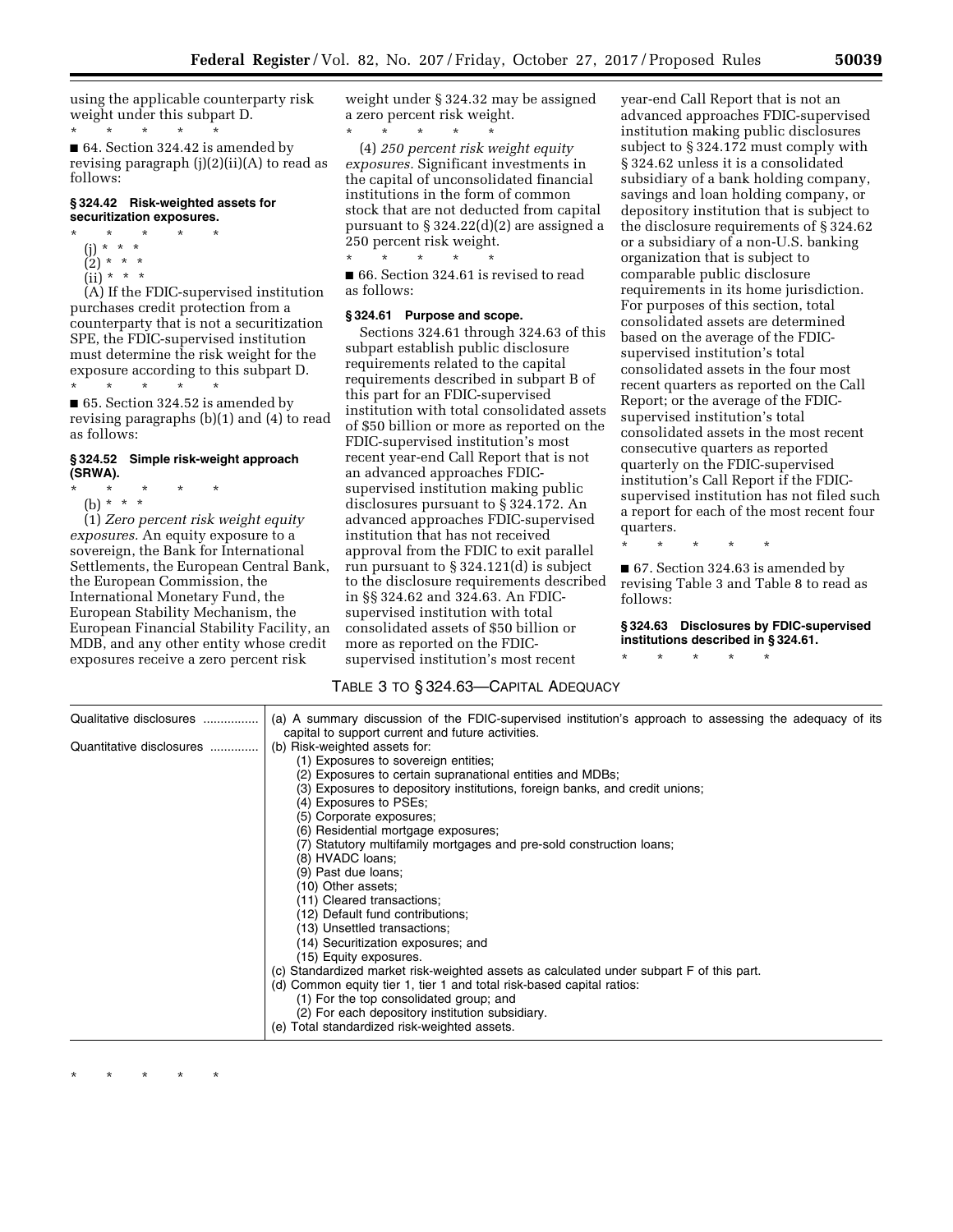| Qualitative Disclosures  | (a) The general qualitative disclosure requirement with respect to a securitization (including synthetic<br>securitizations), including a discussion of:<br>(1) The FDIC-supervised institution's objectives for securitizing assets, including the extent to which<br>these activities transfer credit risk of the underlying exposures away from the FDIC-supervised institu-<br>tion to other entities and including the type of risks assumed and retained with resecuritization activ-<br>ity; $1$<br>(2) The nature of the risks (e.g. liquidity risk) inherent in the securitized assets;<br>(3) The roles played by the FDIC-supervised institution in the securitization process <sup>2</sup> and an indication<br>of the extent of the FDIC-supervised institution's involvement in each of them;<br>(4) The processes in place to monitor changes in the credit and market risk of securitization exposures<br>including how those processes differ for resecuritization exposures;<br>(5) The FDIC-supervised institution's policy for mitigating the credit risk retained through securitization<br>and resecuritization exposures; and<br>(6) The risk-based capital approaches that the FDIC-supervised institution follows for its securitization<br>exposures including the type of securitization exposure to which each approach applies.<br>$(b)$ A list of:<br>(1) The type of securitization SPEs that the FDIC-supervised institution, as sponsor, uses to securitize<br>third-party exposures. The FDIC-supervised institution must indicate whether it has exposure to these<br>SPEs, either on- or off-balance sheet; and<br>(2) Affiliated entities:<br>(i) That the FDIC-supervised institution manages or advises; and |
|--------------------------|-----------------------------------------------------------------------------------------------------------------------------------------------------------------------------------------------------------------------------------------------------------------------------------------------------------------------------------------------------------------------------------------------------------------------------------------------------------------------------------------------------------------------------------------------------------------------------------------------------------------------------------------------------------------------------------------------------------------------------------------------------------------------------------------------------------------------------------------------------------------------------------------------------------------------------------------------------------------------------------------------------------------------------------------------------------------------------------------------------------------------------------------------------------------------------------------------------------------------------------------------------------------------------------------------------------------------------------------------------------------------------------------------------------------------------------------------------------------------------------------------------------------------------------------------------------------------------------------------------------------------------------------------------------------------------------------------------------------------------------------------------|
|                          | (ii) That invest either in the securitization exposures that the FDIC-supervised institution has securitized<br>or in securitization SPEs that the FDIC-supervised institution sponsors. <sup>3</sup><br>(c) Summary of the FDIC-supervised institution's accounting policies for securitization activities, including:<br>(1) Whether the transactions are treated as sales or financings;<br>(2) Recognition of gain-on-sale;<br>(3) Methods and key assumptions applied in valuing retained or purchased interests;<br>(4) Changes in methods and key assumptions from the previous period for valuing retained interests and                                                                                                                                                                                                                                                                                                                                                                                                                                                                                                                                                                                                                                                                                                                                                                                                                                                                                                                                                                                                                                                                                                                    |
|                          | impact of the changes;<br>(5) Treatment of synthetic securitizations;<br>(6) How exposures intended to be securitized are valued and whether they are recorded under subpart<br>D of this part; and<br>(7) Policies for recognizing liabilities on the balance sheet for arrangements that could require the FDIC-<br>supervised institution to provide financial support for securitized assets.<br>(d) An explanation of significant changes to any quantitative information since the last reporting period.                                                                                                                                                                                                                                                                                                                                                                                                                                                                                                                                                                                                                                                                                                                                                                                                                                                                                                                                                                                                                                                                                                                                                                                                                                     |
| Quantitative Disclosures | (e) The total outstanding exposures securitized by the FDIC-supervised institution in securitizations that meet<br>the operational criteria provided in § 324.41 (categorized into traditional and synthetic securitizations), by<br>exposure type, separately for securitizations of third-party exposures for which the bank acts only as spon-<br>sor. $4$                                                                                                                                                                                                                                                                                                                                                                                                                                                                                                                                                                                                                                                                                                                                                                                                                                                                                                                                                                                                                                                                                                                                                                                                                                                                                                                                                                                       |
|                          | (f) For exposures securitized by the FDIC-supervised institution in securitizations that meet the operational<br>criteria in $\S 324.41$ :<br>(1) Amount of securitized assets that are impaired/past due categorized by exposure type; 5 and<br>(2) Losses recognized by the FDIC-supervised institution during the current period categorized by expo-<br>sure type. <sup>6</sup>                                                                                                                                                                                                                                                                                                                                                                                                                                                                                                                                                                                                                                                                                                                                                                                                                                                                                                                                                                                                                                                                                                                                                                                                                                                                                                                                                                 |
|                          | (g) The total amount of outstanding exposures intended to be securitized categorized by exposure type.<br>(h) Aggregate amount of:<br>(1) On-balance sheet securitization exposures retained or purchased categorized by exposure type; and<br>(2) Off-balance sheet securitization exposures categorized by exposure type.<br>(i) (1) Aggregate amount of securitization exposures retained or purchased and the associated capital re-<br>quirements for these exposures, categorized between securitization and resecuritization exposures, further<br>categorized into a meaningful number of risk weight bands and by risk-based capital approach (e.g.,<br>SSFA); and<br>(2) Aggregate amount disclosed separately by type of underlying exposure in the pool of any:<br>(i) After-tax gain-on-sale on a securitization that has been deducted from common equity tier 1 capital;                                                                                                                                                                                                                                                                                                                                                                                                                                                                                                                                                                                                                                                                                                                                                                                                                                                             |
|                          | and<br>(ii) Credit-enhancing interest-only strip that is assigned a 1,250 percent risk weight.<br>(j) Summary of current year's securitization activity, including the amount of exposures securitized (by expo-<br>sure type), and recognized gain or loss on sale by exposure type.<br>(k) Aggregate amount of resecuritization exposures retained or purchased categorized according to:<br>(1) Exposures to which credit risk mitigation is applied and those not applied; and<br>(2) Exposures to guarantors categorized according to guarantor creditworthiness categories or guarantor<br>name.                                                                                                                                                                                                                                                                                                                                                                                                                                                                                                                                                                                                                                                                                                                                                                                                                                                                                                                                                                                                                                                                                                                                              |

<sup>1</sup>The FDIC-supervised institution should describe the structure of resecuritizations in which it participates; this description should be provided for the main categories of resecuritization products in which the FDIC-sup

3Such affiliated entities may include, for example, money market funds, to be listed individually, and personal and private trusts, to be noted

Por example, these roles may include originator, investor, servicer, provider of credit enhancement, sponsor, liquidity provider, or swap pro-<br>vider.

collectively.<br><sup>4 "</sup>Exposures securitized" include underlying exposures originated by the FDIC-supervised institution, whether generated by them or pur-<br><sup>4 "</sup>Exposures securitized" include underlying exposures originated by chased, and recognized in the balance sheet, from third parties, and third-party exposures included in sponsored transactions. Securitization transactions (including underlying exposures originally on the FDIC-supervised institution's balance sheet and underlying exposures acquired by the FDIC-supervised institution from third-party entities) in which the originating bank does not retain any securitization exposure should be shown separately but need only be reported for the year of inception. FDIC-supervised institutions are required to disclose exposures regardless of whether there is a capital charge under this part.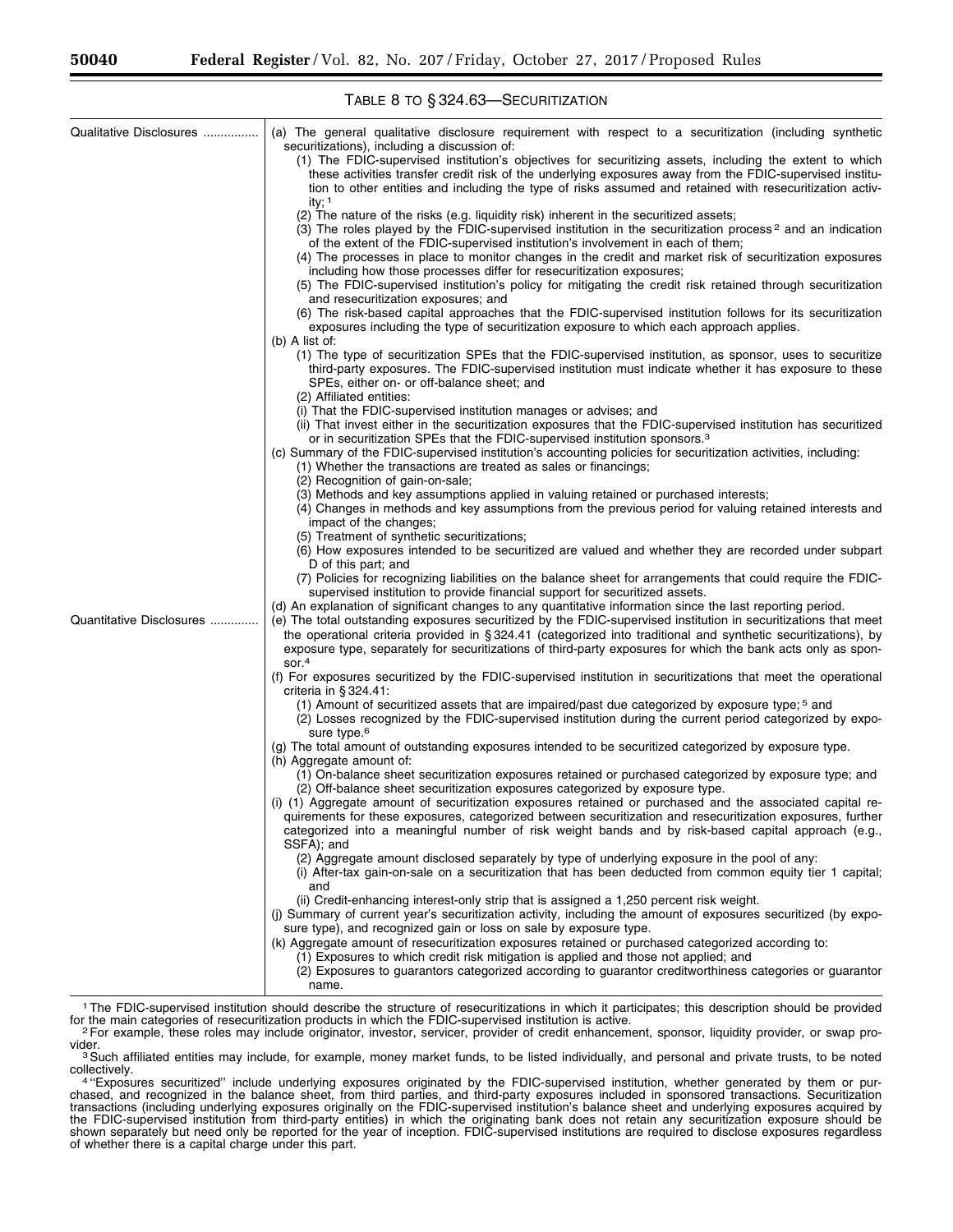5 Include credit-related other than temporary impairment (OTTI).

6For example, charge-offs/allowances (if the assets remain on the FDIC-supervised institution's balance sheet) or credit-related OTTI of interest-only strips and other retained residual interests, as well as recognition of liabilities for probable future financial support required of the FDICsupervised institution with respect to securitized assets.

\* \* \* \* \* ■ 68. Section 324.101 is amended by revising paragraph (b) adding a definition for ''*high volatility commercial real estate (HVCRE) exposure*'' to read as follows:

#### **§ 324.101 Definitions.**

- \* \* \* \* \*
	- (b)  $* * * *$

*High volatility commercial real estate (HVCRE) exposure,* for purposes of Subpart E, means a credit facility that, prior to conversion to permanent financing, finances or has financed the acquisition, development, or construction (ADC) of real property, unless the facility finances:

(1) One- to four-family residential properties;

(2) Real property that:

(i) Would qualify as an investment in community development under 12 U.S.C. 338a or 12 U.S.C. 24 (Eleventh), as applicable, or as a ''qualified investment'' under 12 CFR part 345, and

(ii) Is not an ADC loan to any entity described in 12 CFR 345.12(g), unless it is otherwise described in paragraph (1),  $(2)(i)$ ,  $(3)$  or  $(4)$  of this definition;

(3) The purchase or development of agricultural land, which includes all land known to be used or usable for agricultural purposes (such as crop and livestock production), provided that the valuation of the agricultural land is based on its value for agricultural purposes and the valuation does not take into consideration any potential use of the land for non-agricultural commercial development or residential development; or

(4) Commercial real estate projects in which:

(i) The loan-to-value ratio is less than or equal to the applicable maximum supervisory loan-to-value ratio in the FDIC's real estate lending standards at 12 CFR part 365, appendix C;

(ii) The borrower has contributed capital to the project in the form of cash or unencumbered readily marketable assets (or has paid development expenses out-of-pocket) of at least 15 percent of the real estate's appraised ''as completed'' value; and

(iii) The borrower contributed the amount of capital required by paragraph (4)(ii) of this definition before the FDICsupervised institution advances funds under the credit facility, and the capital contributed by the borrower, or internally generated by the project, is contractually required to remain in the

project throughout the life of the project. The life of a project concludes only when the credit facility is converted to permanent financing or is sold or paid in full. Permanent financing may be provided by the FDIC-supervised institution that provided the ADC facility as long as the permanent financing is subject to the FDICsupervised institution's underwriting criteria for long-term mortgage loans. \* \* \* \* \*

■ 69. Section 324.131 is amended by revising paragraph (d)(2) to read as follows:

## **§ 324.131 Mechanics for calculating total wholesale and retail risk-weighted assets.**

\* \* \* \* \*

(d) \* \* \*

(2) *Floor on PD assignment.* The PD for each wholesale obligor or retail segment may not be less than 0.03 percent, except for exposures to or directly and unconditionally guaranteed by a sovereign entity, the Bank for International Settlements, the International Monetary Fund, the European Commission, the European Central Bank, the European Stability Mechanism, the European Financial Stability Facility, or a multilateral development bank, to which the FDICsupervised institution assigns a rating grade associated with a PD of less than 0.03 percent.

■ 70. Section 324.133 is amended by revising paragraphs (b)(3)(ii) and (c)(3)(ii) to read as follows:

#### **§ 324.133 Cleared transactions.**

- \* \* \* \* \*
	- (b) \* \* \*

\* \* \* \* \*

 $(3) * * * *$ 

(ii) For a cleared transaction with a CCP that is not a QCCP, a clearing member client FDIC-supervised institution must apply the risk weight applicable to the CCP under subpart D of this part.

\* \* \* \* \*

 $(c) * * * *$ 

 $(3) * * * *$ 

(ii) For a cleared transaction with a CCP that is not a QCCP, a clearing member FDIC-supervised institution must apply the risk weight applicable to the CCP according to subpart D of this part.

\* \* \* \* \*

■ 71. Section 324.152 is amended by revising paragraph (b)(5) and (6) to read as follows:

#### **§ 324.152 Simple risk weight approach (SRWA).**

- \* \* \* \* \*
	- (b) \* \* \*

(5) *300 percent risk weight equity exposures.* A publicly traded equity exposure (other than an equity exposure described in paragraph (b)(7) of this section and including the ineffective portion of a hedge pair) is assigned a 300 percent risk weight.

(6) *400 percent risk weight equity exposures.* An equity exposure (other than an equity exposure described in paragraph (b)(7) of this section) that is not publicly traded is assigned a 400 percent risk weight.

■ 72. Section 324.202 is amended by revising paragraph (b) the definition of ''Corporate debt position'' to read as follows:

## **§ 324.202 Definitions.**

\* \* \* \* \*

- \* \* \* \* \*
	- (b) \* \* \*

*Corporate debt position* means a debt position that is an exposure to a company that is not a sovereign entity, the Bank for International Settlements, the European Central Bank, the European Commission, the International Monetary Fund, the European Stability Mechanism, the European Financial Stability Facility, a multilateral development bank, a depository institution, a foreign bank, a credit union, a public sector entity, a GSE, or a securitization. \* \* \* \* \*

■ 73. Section 324.210 is amended by revising paragraph (b)(2)(ii) to read as follows:

# **§ 324.210 Standardized measurement method for specific risk.**

- \* \* \* \* \*
	- (b) \* \* \*
	- $(2) * * * *$

(ii) *Certain supranational entity and multilateral development bank debt positions.* An FDIC-supervised institution may assign a 0.0 percent specific risk-weighting factor to a debt position that is an exposure to the Bank for International Settlements, the European Central Bank, the European Commission, the International Monetary Fund, the European Stability Mechanism, the European Financial Stability Facility, or an MDB.

\* \* \* \* \*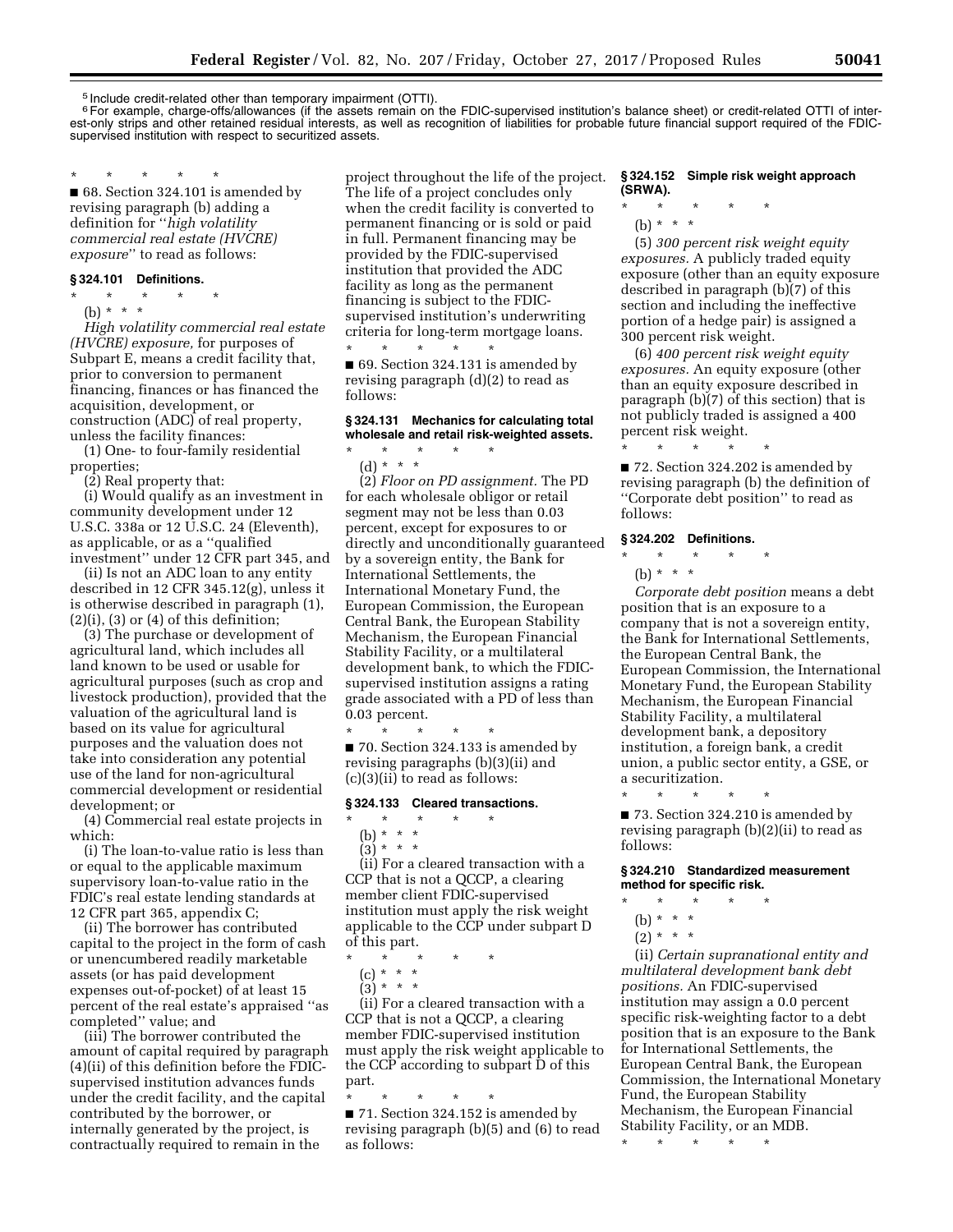■ 74. Section 324.300 is amended by revising paragraphs (b) and (d) to read as follows:

## **§ 324.300 Transitions.**

\* \* \* \* \* (b) *Regulatory capital adjustments and deductions.* Beginning January 1, 2014 for an advanced approaches FDICsupervised institution, and beginning January 1, 2015 for an FDIC-supervised institution that is not an advanced approaches FDIC-supervised institution, and in each case through December 31, 2017, an FDIC-supervised institution must make the capital adjustments and deductions in § 324.22 in accordance with the transition requirements in this paragraph (b). Beginning January 1, 2018, an FDIC-supervised institution must make all regulatory capital

adjustments and deductions in accordance with § 324.22.

(1) *Transition deductions from common equity tier 1 capital.* Beginning January 1, 2014 for an advanced approaches FDIC-supervised institution, and beginning January 1, 2015 for an FDIC-supervised institution that is not an advanced approaches FDICsupervised institution, and in each case through December 31, 2017, an FDICsupervised institution, must make the deductions required under § 324.22(a)(1)–(7) from common equity tier 1 or tier 1 capital elements in accordance with the percentages set forth in Table 2 and Table 3 to § 324.300.

(i) An FDIC-supervised institution must deduct the following items from

# TABLE 2 TO § 324.300

common equity tier 1 and additional tier 1 capital in accordance with the percentages set forth in Table 2 to § 324.300: Goodwill (§ 324.22(a)(1)), DTAs that arise from net operating loss and tax credit carryforwards (§ 324.22(a)(3)), a gain-on-sale in connection with a securitization exposure (§ 324.22(a)(4)), defined benefit pension fund assets (§ 324.22(a)(5)), expected credit loss that exceeds eligible credit reserves (for advanced approaches FDIC-supervised institutions that have completed the parallel run process and that have received notifications from the FDIC pursuant to § 324.121(d) of subpart E) (§ 324.22(a)(6)), and financial subsidiaries (§ 324.22(a)(7)).

|                   | Transition<br>deductions under                                          |                                                    | Transition deductions under $\S 324.22(a)(3)$ –(6) |  |
|-------------------|-------------------------------------------------------------------------|----------------------------------------------------|----------------------------------------------------|--|
| Transition period | § 324.22(a)(1), (a)(7), (a)(8), and (a)(9)                              | Percentage of the                                  | Percentage of the                                  |  |
|                   | Percentage of the<br>deductions from<br>common equity tier<br>1 capital | deductions from<br>common equity tier<br>1 capital | deductions from tier<br>1 capital                  |  |
|                   | 100                                                                     | 20                                                 | 80                                                 |  |
|                   | 100                                                                     | 40                                                 | 60                                                 |  |
|                   | 100                                                                     | 60                                                 | 40                                                 |  |
|                   | 100                                                                     | 80                                                 | 20                                                 |  |
|                   | 100                                                                     | 100                                                |                                                    |  |

(ii) An FDIC-supervised institution must deduct from common equity tier 1 capital any intangible assets other than goodwill and MSAs in accordance with

the percentages set forth in Table 3 to § 324.300.

(iii) An FDIC-supervised institution must apply a 100 percent risk-weight to the aggregate amount of intangible

assets other than goodwill and MSAs that are not required to be deducted from common equity tier 1 capital under this section.

|  |  | TABLE 3 TO § 324.300 |
|--|--|----------------------|
|--|--|----------------------|

| <b>Transition period</b> | Transition deductions<br>under § 324.22(a)(2)-<br>percentage of the<br>deductions from<br>common equity tier<br>1 capital |
|--------------------------|---------------------------------------------------------------------------------------------------------------------------|
|                          | 20                                                                                                                        |
|                          | 40                                                                                                                        |
|                          | 60                                                                                                                        |
|                          | 80                                                                                                                        |
|                          | 100                                                                                                                       |

(2) *Transition adjustments to common equity tier 1 capital.* Beginning January 1, 2014 for an advanced approaches FDIC-supervised institution, and beginning January 1, 2015 for an FDICsupervised institution that is not an advanced approaches FDIC-supervised institution, and in each case through December 31, 2017, an FDIC-supervised

institution, must allocate the regulatory adjustments related to changes in the fair value of liabilities due to changes in the FDIC-supervised institution's own credit risk (*§ 324.*22(b)(1)(iii)) between common equity tier 1 capital and tier 1 capital in accordance with the percentages set forth in Table 4 to § 324.300.

(i) If the aggregate amount of the adjustment is positive, the FDICsupervised institution must allocate the deduction between common equity tier 1 and tier 1 capital in accordance with Table 4 to § 324.300.

(ii) If the aggregate amount of the adjustment is negative, the FDICsupervised institution must add back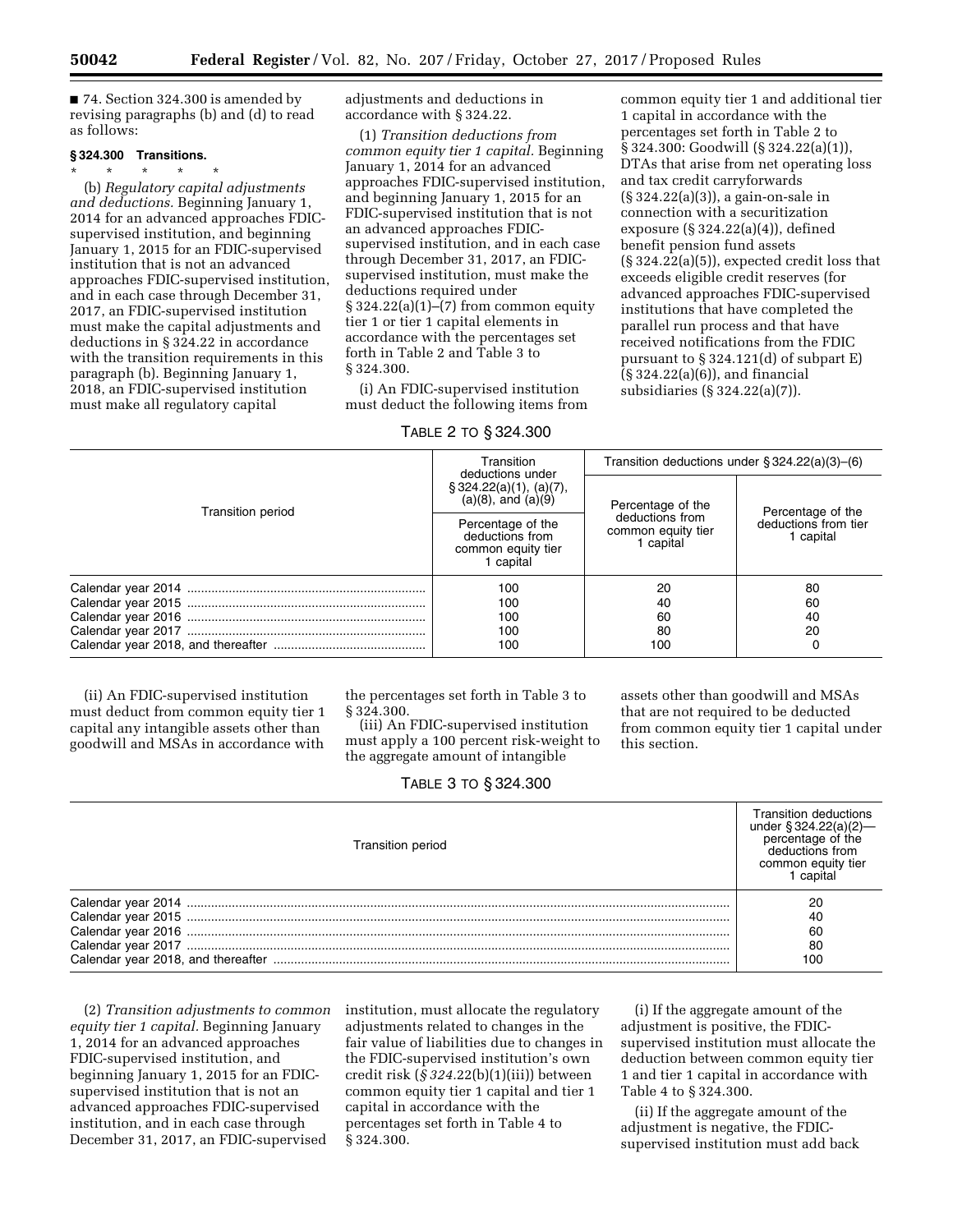the adjustment to common equity tier 1 capital or to tier 1 capital, in accordance

with Table 4 to § 324.300.

| TABLE 4 TO § 324.300 |  |  |
|----------------------|--|--|
|----------------------|--|--|

|                          | Transition adjustments under $\S 324.22(b)(1)(iii)$                         |                                                              |
|--------------------------|-----------------------------------------------------------------------------|--------------------------------------------------------------|
| <b>Transition period</b> | Percentage of the<br>adjustment applied to<br>common equity tier<br>capital | Percentage of the<br>adjustment applied to<br>tier 1 capital |
|                          | 20<br>40<br>60<br>80<br>100                                                 | 80<br>60<br>40<br>20                                         |

(3) *Transition adjustments to AOCI for an advanced approaches FDICsupervised institution and an FDICsupervised institution that has not made an AOCI opt-out election under § 324.22(b)(2).* Beginning January 1, 2014 for an advanced approaches FDICsupervised institution, and beginning January 1, 2015 for an FDIC-supervised institution that is not an advanced approaches FDIC-supervised institution and that has not made an AOCI opt-out election under § 324.22(b)(2), and in each case through December 31, 2017, an FDIC-supervised institution must adjust common equity tier 1 capital with respect to the transition AOCI adjustment amount (transition AOCI adjustment amount):

(i) The transition AOCI adjustment amount is the aggregate amount of an FDIC-supervised institution's:

(A) Unrealized gains on available-forsale securities that are preferred stock classified as an equity security under GAAP or available-for-sale equity exposures, plus

(B) Net unrealized gains or losses on available-for-sale securities that are not preferred stock classified as an equity security under GAAP or available-forsale equity exposures, plus

(C) Any amounts recorded in AOCI attributed to defined benefit postretirement plans resulting from the initial and subsequent application of the relevant GAAP standards that pertain to such plans (excluding, at the FDICsupervised institution's option, the portion relating to pension assets deducted under § 324.22(a)(5)), plus

(D) Accumulated net gains or losses on cash flow hedges related to items that are reported on the balance sheet at fair value included in AOCI, plus

(E) Net unrealized gains or losses on held-to-maturity securities that are included in AOCI.

(ii) An FDIC-supervised institution must make the following adjustment to its common equity tier 1 capital:

(A) If the transition AOCI adjustment amount is positive, the appropriate amount must be deducted from common equity tier 1 capital in accordance with Table 5 to § 324.300.

(B) If the transition AOCI adjustment amount is negative, the appropriate amount must be added back to common equity tier 1 capital in accordance with Table 5 to § 324.300.

TABLE 5 TO § 324.300

| <b>Transition period</b> | Percentage of the<br>transition AOCI<br>adiustment amount to be<br>applied to common<br>equity tier 1 capital |
|--------------------------|---------------------------------------------------------------------------------------------------------------|
|                          | 80                                                                                                            |
|                          | 60                                                                                                            |
|                          | 40                                                                                                            |
|                          | 20                                                                                                            |
|                          |                                                                                                               |

(iii) An FDIC-supervised institution may include in tier 2 capital the percentage of unrealized gains on

available-for-sale preferred stock classified as an equity security under GAAP and available-for-sale equity

exposures as set forth in Table 6 to § 324.300.